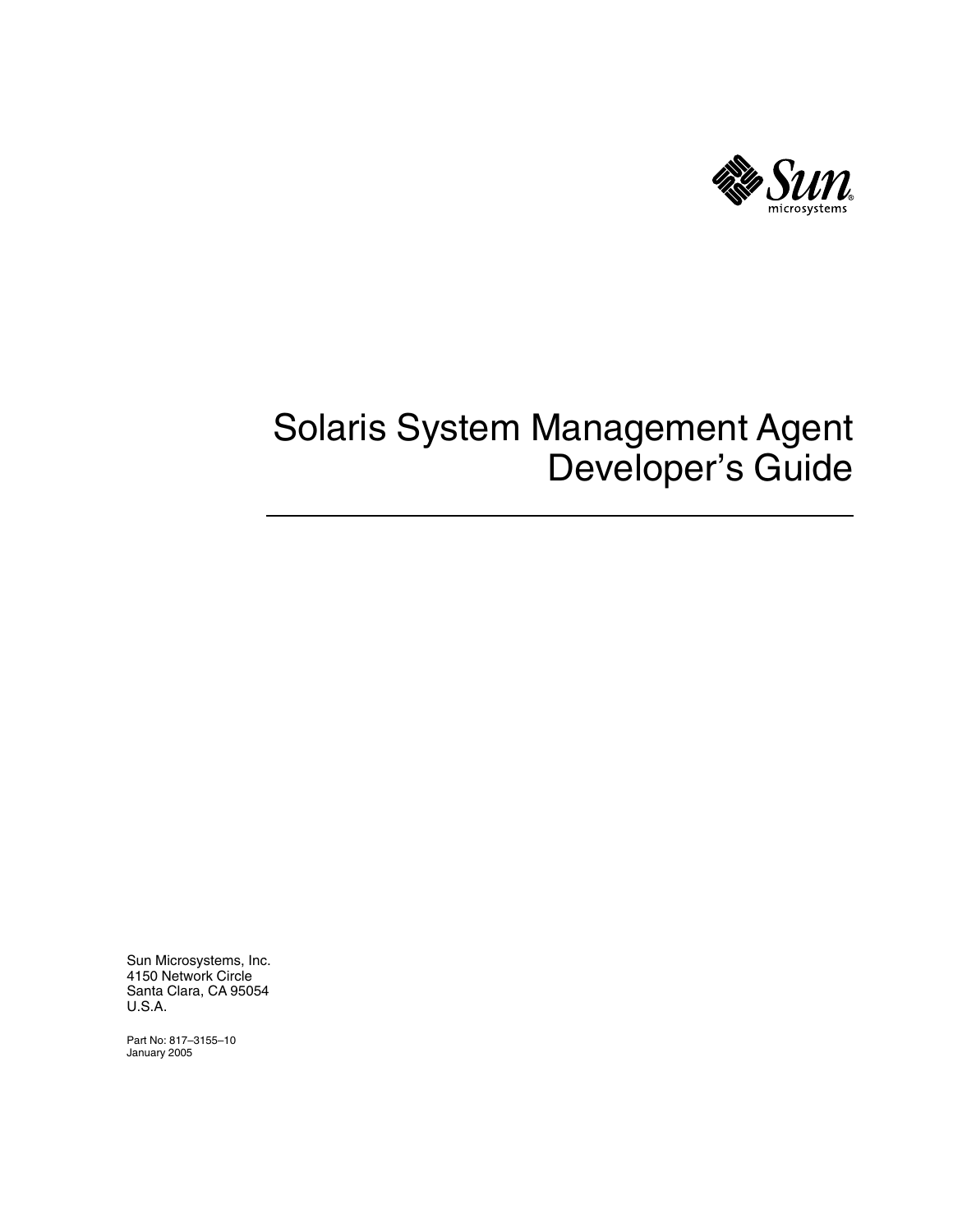Copyright 2005 Sun Microsystems, Inc. 4150 Network Circle, Santa Clara, CA 95054 U.S.A. All rights reserved.

This product or document is protected by copyright and distributed under licenses restricting its use, copying, distribution, and decompilation. No part of this product or document may be reproduced in any form by any means without prior written authorization of Sun and its licensors, if any.<br>Third-party software, including font technology, is copyrighted and licensed

Parts of the product may be derived from Berkeley BSD systems, licensed from the University of California. UNIX is a registered trademark in the U.S. and other countries, exclusively licensed through X/Open Company, Ltd.

Sun, Sun Microsystems, the Sun logo, docs.sun.com, AnswerBook, AnswerBook2, Solstice Enterprise Agents, and Solaris are trademarks or registered<br>trademarks of Sun Microsystems, Inc. in the U.S. and other countries. All SPA developed by Sun Microsystems, Inc.

The OPEN LOOK and Sun™ Graphical User Interface was developed by Sun Microsystems, Inc. for its users and licensees. Sun acknowledges the pioneering efforts of Xerox in researching and developing the concept of visual or graphical user interfaces for the computer industry. Sun holds a<br>non-exclusive license from Xerox to the Xerox Graphical User Interface, wh and otherwise comply with Sun's written license agreements.

U.S. Government Rights – Commercial software. Government users are subject to the Sun Microsystems, Inc. standard license agreement and applicable provisions of the FAR and its supplements.

DOCUMENTATION IS PROVIDED "AS IS" AND ALL EXPRESS OR IMPLIED CONDITIONS, REPRESENTATIONS AND WARRANTIES,<br>INCLUDING ANY IMPLIED WARRANTY OF MERCHANTABILITY, FITNESS FOR A PARTICULAR PURPOSE OR NON-INFRINGEMENT, ARE<br>DISCLAIM

Copyright 2005 Sun Microsystems, Inc. 4150 Network Circle, Santa Clara, CA 95054 U.S.A. Tous droits réservés.

Ce produit ou document est protégé par un copyright et distribué avec des licences qui en restreignent l'utilisation, la copie, la distribution, et la décompilation. Aucune partie de ce produit ou document ne peut être reproduite sous aucune forme, par quelque moyen que ce soit, sans<br>l'autorisation préalable et écrite de Sun et de ses bailleurs de licence, s'il y en a. L

Des parties de ce produit pourront être dérivées du système Berkeley BSD licenciés par l'Université de Californie. UNIX est une marque déposée aux Etats-Unis et dans d'autres pays et licenciée exclusivement par X/Open Company, Ltd.

Sun, Sun Microsystems, le logo Sun, docs.sun.com, AnswerBook, AnswerBook2, Solstice Enterprise Agents, et Solaris sont des marques de fabrique ou<br>des marques déposées, de Sun Microsystems, Inc. aux Etats-Unis et dans d'aut marques SPARC sont basés sur une architecture développée par Sun Microsystems, Inc.

L'interface d'utilisation graphique OPEN LOOK et Sun™a été développée par Sun Microsystems, Inc. pour ses utilisateurs et licenciés. Sun reconnaît<br>les efforts de pionniers de Xerox pour la recherche et le développement du de l'informatique. Sun détient une licence non exclusive de Xerox sur l'interface d'utilisation graphique Xerox, cette licence couvrant également les<br>licenciés de Sun qui mettent en place l'interface d'utilisation graphiqu

CETTE PUBLICATION EST FOURNIE "EN L'ETAT" ET AUCUNE GARANTIE, EXPRESSE OU IMPLICITE, N'EST ACCORDEE, Y COMPRIS DES GARANTIES CONCERNANT LA VALEUR MARCHANDE, L'APTITUDE DE LA PUBLICATION A REPONDRE A UNE UTILISATION<br>PARTICULIERE, OU LE FAIT QU'ELLE NE SOIT PAS CONTREFAISANTE DE PRODUIT DE TIERS. CE DENI DE GARANTIE NE<br>S'APPLIQUERAIT PAS





040902@9495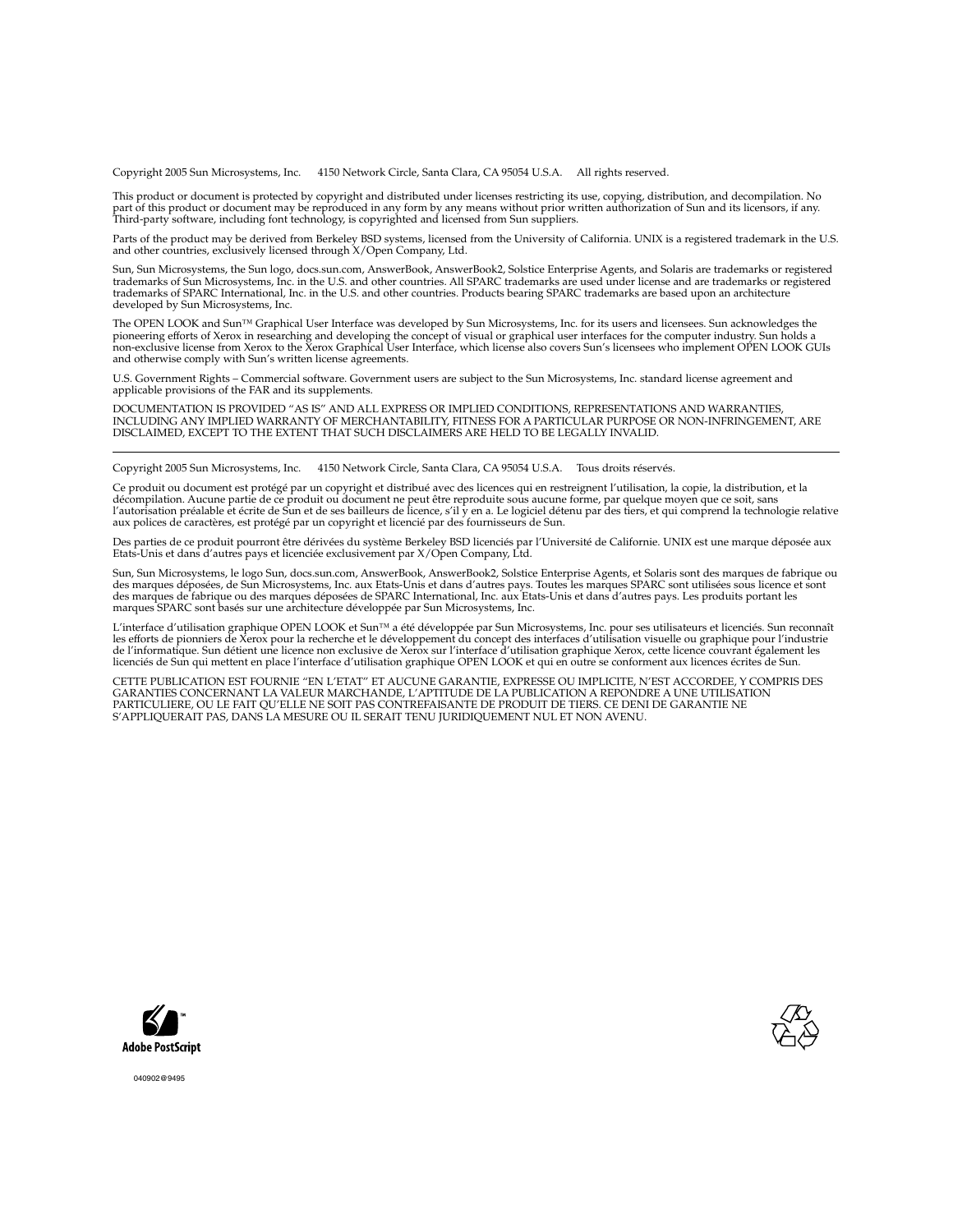## **Contents**

#### **[Preface 13](#page-12-0)**

| 1 | <b>Introduction to the System Management Agent</b> | 17 |
|---|----------------------------------------------------|----|
|   | Overview of SNMP Agents<br>17                      |    |
|   | Overview of the System Management Agent<br>18      |    |
|   | <b>Extending the Agent</b><br>22                   |    |
|   | Features Added in System Management Agent          | 23 |
|   | Contents of the SMA for Developers<br>24           |    |
|   | File Locations of Developer Files<br>24            |    |
|   | <b>SMA</b> Tools<br>25                             |    |
|   | <b>API</b> Libraries<br>26                         |    |
|   | <b>Demonstration Modules</b><br>26                 |    |
|   | <b>Technical Support for Developers</b><br>27      |    |
|   |                                                    |    |
| 2 | <b>Creating Modules</b><br>29                      |    |
|   | About Modules<br>29                                |    |
|   | <b>Overview of Creating Modules</b><br>30          |    |
|   | Defining a MIB<br>31                               |    |
|   | <b>MIB File Names</b><br>31                        |    |
|   | <b>Setting MIB Environment Variables</b><br>32     |    |
|   | <b>Generating Code Templates</b><br>33             |    |
|   | Modifying Code Templates<br>35                     |    |
|   | Configuring the Module<br>35                       |    |
|   | Delivering the Module<br>36                        |    |
|   | Namespace Issues<br>36                             |    |
|   | <b>Avoiding Namespace Collisions</b><br>36         |    |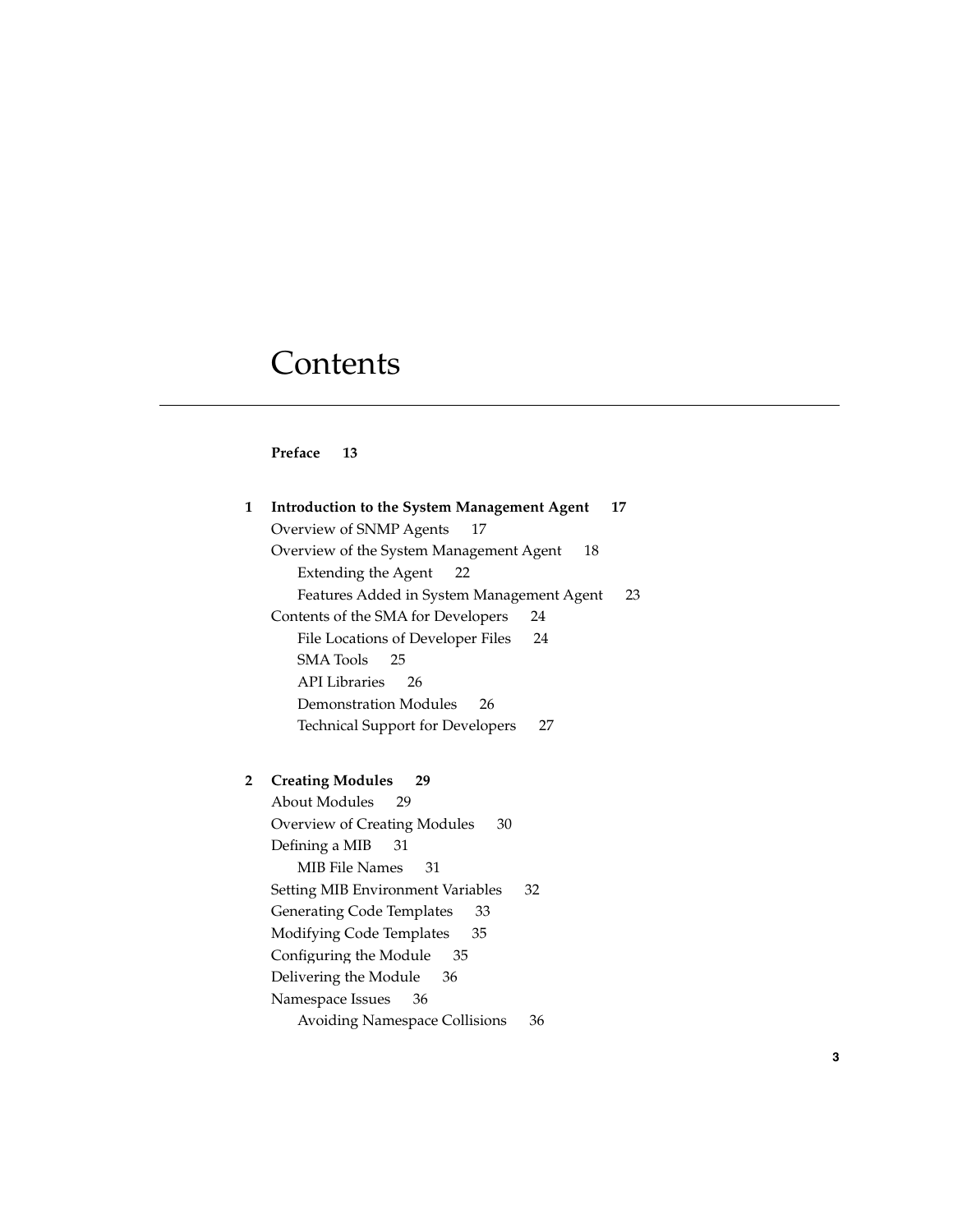[Module Names 37](#page-36-0) [Library Names 37](#page-36-0)

#### **[3 Data Modeling 39](#page-38-0)**

| init <i>module</i> Routine<br>39                    |    |
|-----------------------------------------------------|----|
| Scalar Objects 41                                   |    |
| demo module 1 Code Example for Scalar Objects       | 41 |
| Modifications for Scalar Data Retrieval<br>42       |    |
| Simple Tables 43                                    |    |
| demo module 2 Code Example for Simple Tables        | 44 |
| Modifications for Simple Table Data Retrieval<br>45 |    |
| Data Retrieval From Large Simple Tables<br>-46      |    |
| Multiple SET Processing in demo module 2<br>46      |    |
| <b>General Tables</b><br>48                         |    |
| demo module 3 Code Example for General Tables       | 49 |

#### **[4 Storing Module Data 51](#page-50-0)**

[About Storing Module Data 51](#page-50-0) [Configuration Files 51](#page-50-0) [Defining New Configuration Tokens 52](#page-51-0) [Implementing Persistent Data in a Module 52](#page-51-0) [Storing Persistent Data 53](#page-52-0) [Reading Persistent Data 54](#page-53-0) demo\_module\_5 [Code Example for Persistent Data 54](#page-53-0) [Storing Persistent Data in](#page-54-0) demo\_module\_5 55 [Reading Persistent Data in](#page-55-0) demo module 5 56 Using [SNMP\\_CALLBACK\\_POST\\_READ\\_CONFIG](#page-55-0) in demo\_module\_5 56

#### **[5 Implementing Alarms 59](#page-58-0)**

[Refresh Intervals 59](#page-58-0) [Asynchronous Trap Notification 60](#page-59-0) [Thresholds for Sending Traps 60](#page-59-0) demo\_module\_4 [Code Example for Alarms 61](#page-60-0) Reading Data From the [demo\\_module\\_4.conf](#page-61-0) Configuration File 62 Using [SNMP\\_CALLBACK\\_POST\\_READ\\_CONFIG](#page-62-0) in demo\_module\_4 63 [Generating Traps in](#page-62-0) demo module 4 63

**4** Solaris System Management Agent Developer's Guide • January 2005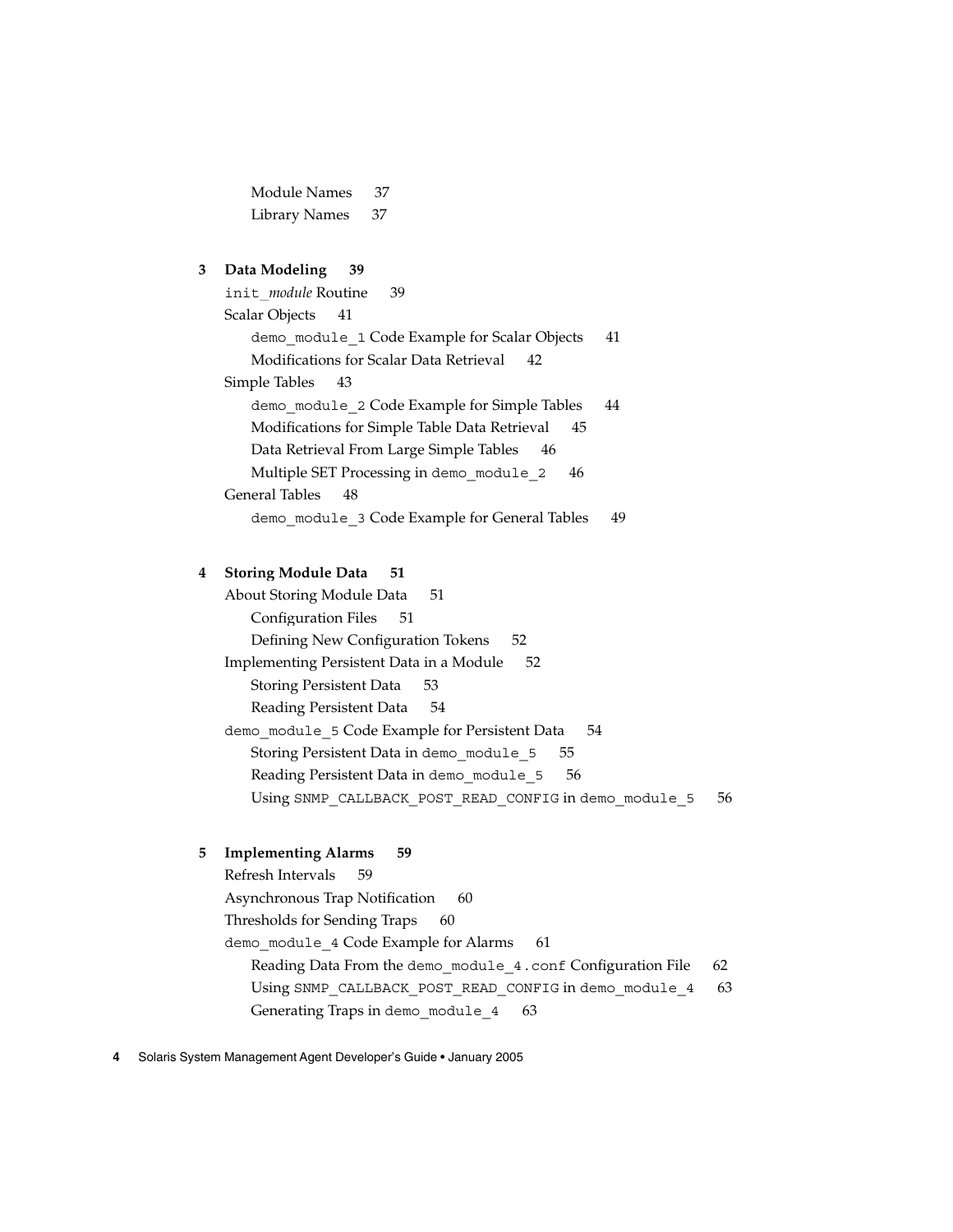#### **[6 Deploying Modules 65](#page-64-0)**

[Overview of Module Deployment 65](#page-64-0) [Choosing Dynamic Modules or Subagents 66](#page-65-0) [Loading Modules Dynamically 67](#page-66-0) ▼ [How to Dynamically Load a Module and Restart the Agent 68](#page-67-0) ▼ [How to Dynamically Load a Module Without Restarting the Agent 68](#page-67-0) [Using Subagents 70](#page-69-0) [AgentX Protocol 71](#page-70-0) [Functions of a Subagent 71](#page-70-0) [Deploying a Module as a Subagent 71](#page-70-0) demo\_module\_8 [Code Example for Implementing a Subagent 72](#page-71-0) [Subagent Security Guidelines 73](#page-72-0)

#### **[7 Multiple Instance Modules 75](#page-74-0)**

[Implementing Multiple Instances of a Module 75](#page-74-0)

▼ [How To Implement Multiple Instance Modules 76](#page-75-0)

demo\_module\_6 [Code Example for Multiple Instance Modules 77](#page-76-0) [Enabling Dynamic Updates to a Multiple Instance Module 78](#page-77-0) demo\_module\_7 [Code Example for Dynamic Updates of Multiple Instance](#page-77-0) [Modules 78](#page-77-0)

Modifying the demo module 7 Code 78 [Registering New Instances in the Module 83](#page-82-0)

**[8 Long–Running Data Collection 85](#page-84-0)** [About Long-Running Data Collection 85](#page-84-0) [SNMP Alarm Method for Data Collection 86](#page-85-0) demo\_module\_9 [Code Example for SNMP Alarm Method 86](#page-85-0) [Managing the Timing of Data Collection 87](#page-86-0) [SNMP Manager Polling Method for Data Collection 88](#page-87-0) demo\_module\_10 [Code Example for SNMP Polling Method 88](#page-87-0) [Avoiding a Race Condition When Polling 89](#page-88-0)

**[9 Entity MIB 91](#page-90-0)**

[About the Entity MIB 91](#page-90-0) [SMA Entity MIB Implementation 93](#page-92-0) [Using the Entity MIB 94](#page-93-0) [Entity MIB API 95](#page-94-0)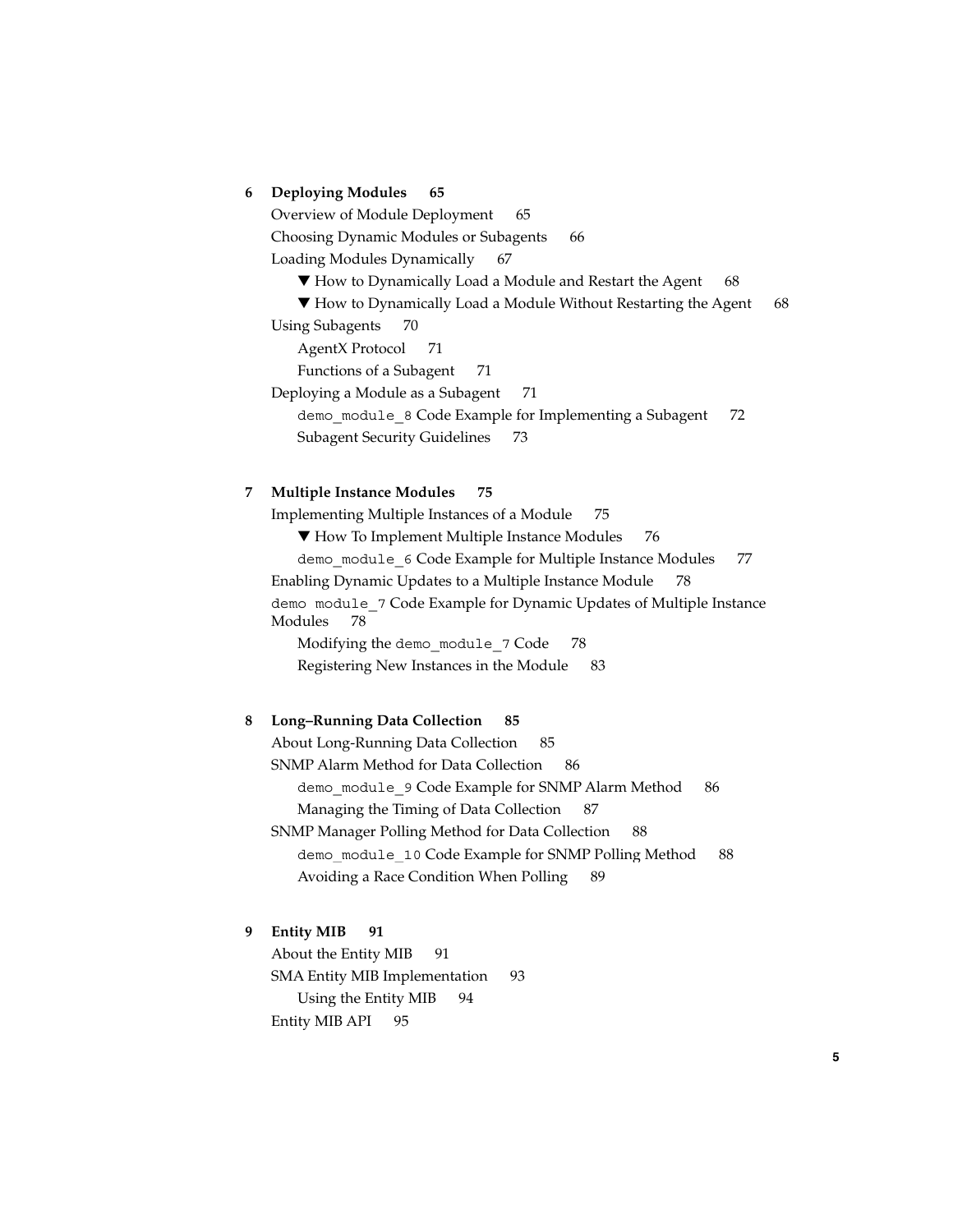[Physical Table Functions 96](#page-95-0) [Physical Contains Table Functions 101](#page-100-0) [Logical Table Functions 104](#page-103-0) [LP Mapping Table Functions 108](#page-107-0) [Alias Mapping Table Functions 111](#page-110-0) [Header Files for Entity MIB Functions 113](#page-112-0) entPhysicalEntry t Structure 114 [entLogicalEntry\\_t](#page-113-0) Structure 114 [Tips for Using Entity MIB Functions 115](#page-114-0) demo\_module\_11 [Code Example for Entity MIB 117](#page-116-0)

- **[10 Migration of Solstice Enterprise Agents to the System Management Agent 127](#page-126-0)** [Why Migrate to SMA? 127](#page-126-0) [Solstice Enterprise Agents Migration Strategy Overview 128](#page-127-0) [Migrating Solstice Enterprise Agent Subagents to SMA 129](#page-128-0) demo\_module\_12 [Code Example for Solstice Enterprise Agents Subagent](#page-129-0) [Migration 130](#page-129-0) [Modifying the SMA Instrumentation Code 132](#page-131-0)
- **[A SMA Resources 133](#page-132-0)**

[Man Pages 133](#page-132-0) [API Functions 136](#page-135-0)

**[B MIBs Implemented in SMA 143](#page-142-0)** [MIBs Implemented in SMA 143](#page-142-0)

**[Glossary 145](#page-144-0)**

**[Index 149](#page-148-0)**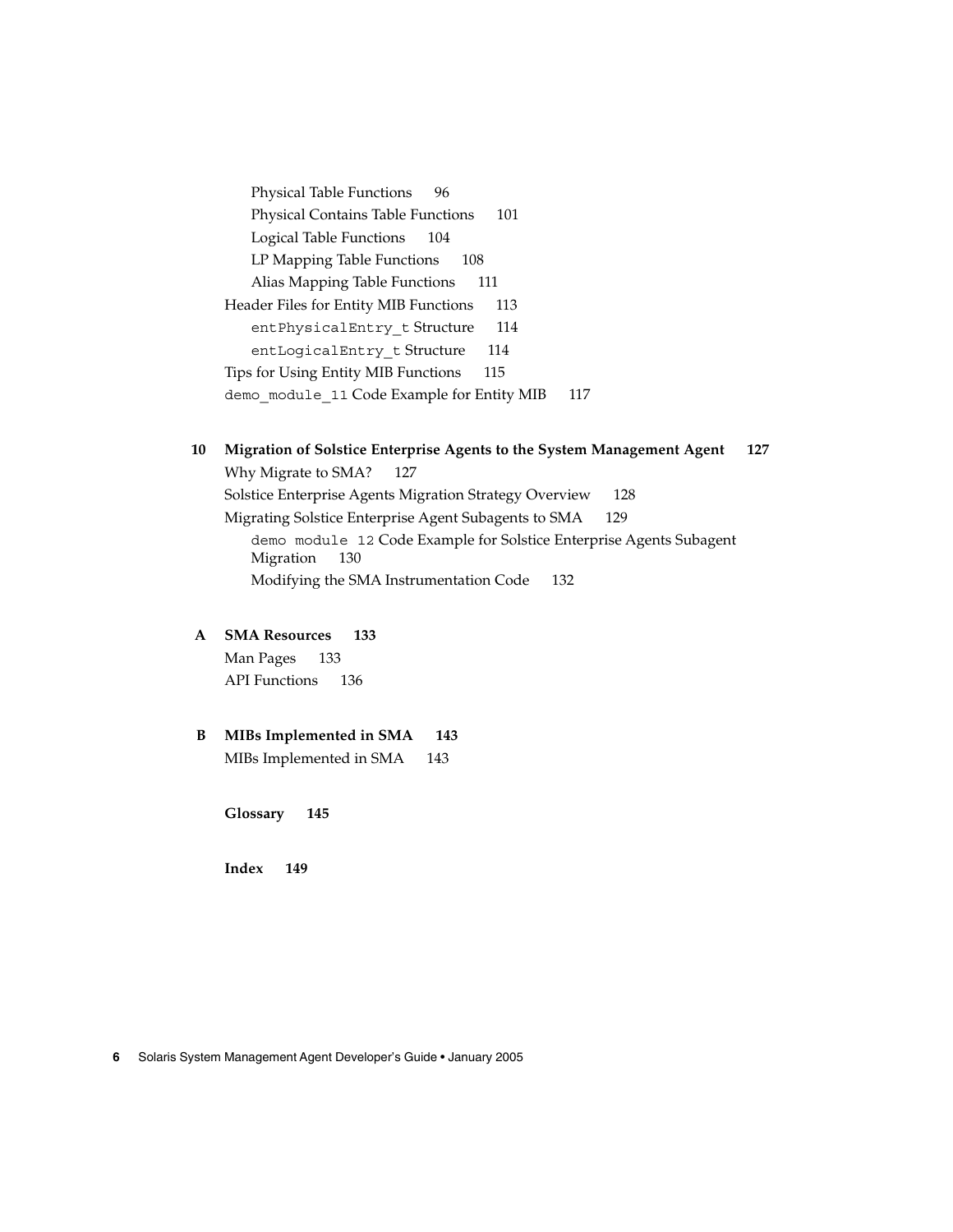# Tables

| TABLE 1-1         | File Locations for Developer Content<br>24                                       |
|-------------------|----------------------------------------------------------------------------------|
| TABLE 1-2         | Descriptions of Demonstration Modules<br>26                                      |
| TABLE 2-1         | Configuration Files for Use With mib2c Tool<br>34                                |
| TABLE 2-2         | Data Collection Documentation<br>35                                              |
| TABLE 6-1         | Advantages and Disadvantages of Deployment Methods<br>67                         |
| TABLE 9-1         | Entity MIB Functions Listed by Category<br>95                                    |
| <b>TABLE 10-1</b> | Comparison of MIB Tools in SMA and Solstice Enterprise Agents<br>Software<br>129 |
| <b>TABLE 10-2</b> | Comparison of Solstice Enterprise Agents Templates to SMA Templates<br>130       |
| <b>TABLE A-1</b>  | Man Pages for General SNMP Topics<br>133                                         |
| TABLE A-2         | Man Pages for SNMP Tools<br>134                                                  |
| TABLE A-3         | Man Pages for SNMP Configuration Files<br>135                                    |
| TABLE A-4         | Man Pages for SNMP Daemons<br>136                                                |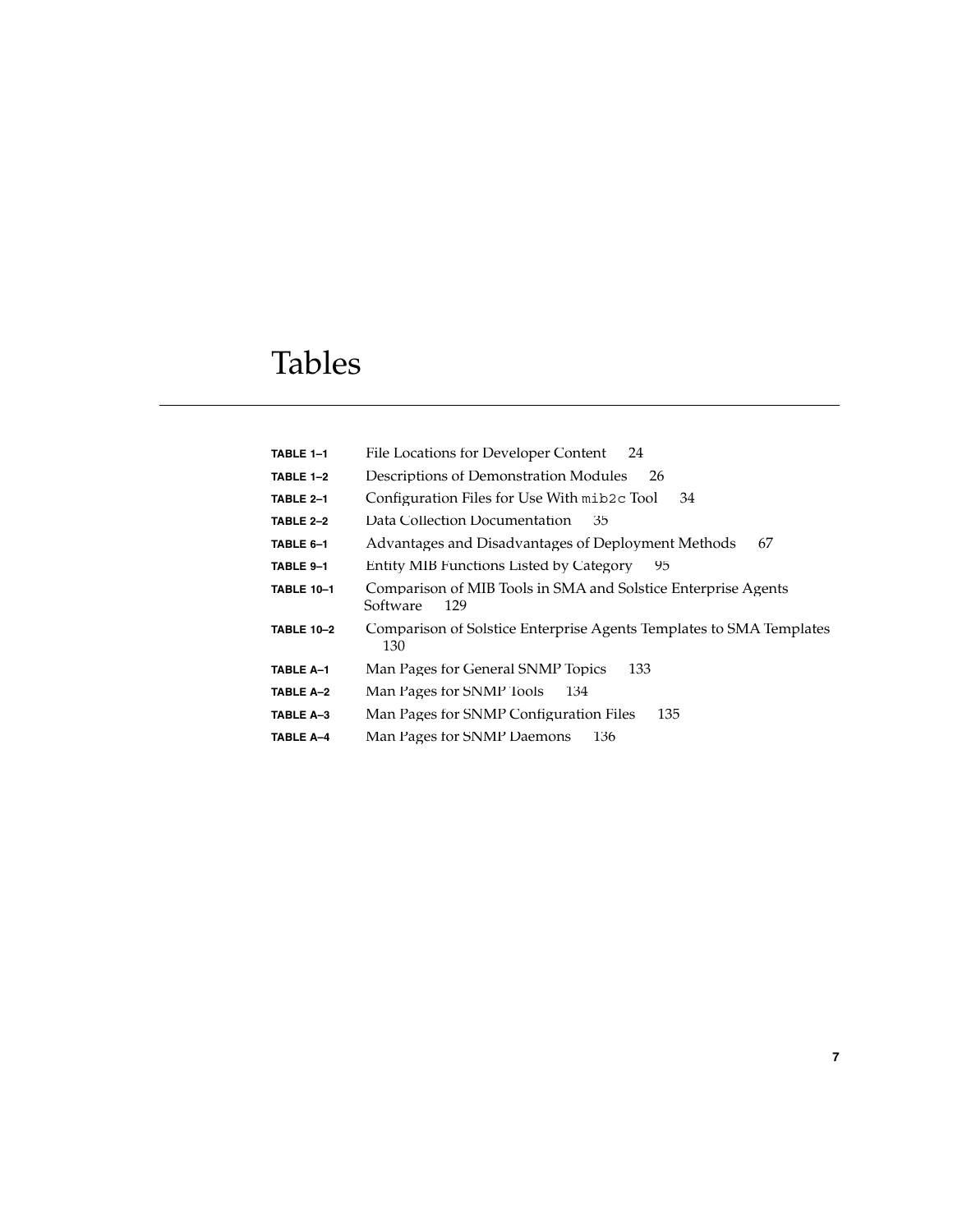Solaris System Management Agent Developer's Guide • January 2005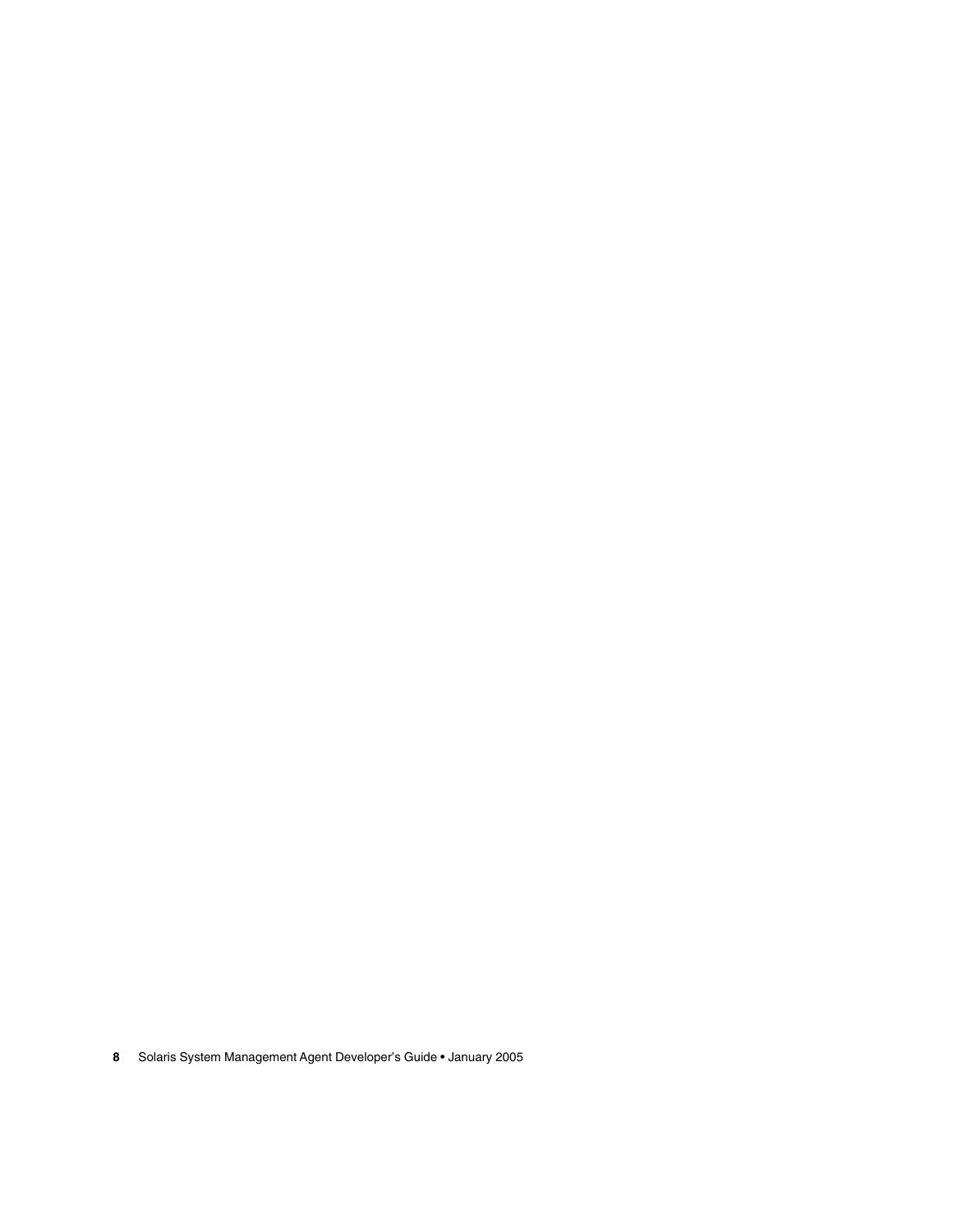# Figures

| FIGURE 1-1        | Net-SNMP Architecture                |    |
|-------------------|--------------------------------------|----|
| <b>FIGURE 3-1</b> | Set Processing State Diagram<br>47   |    |
| <b>FIGURE 8-1</b> | Race Condition When Polling for Data | 89 |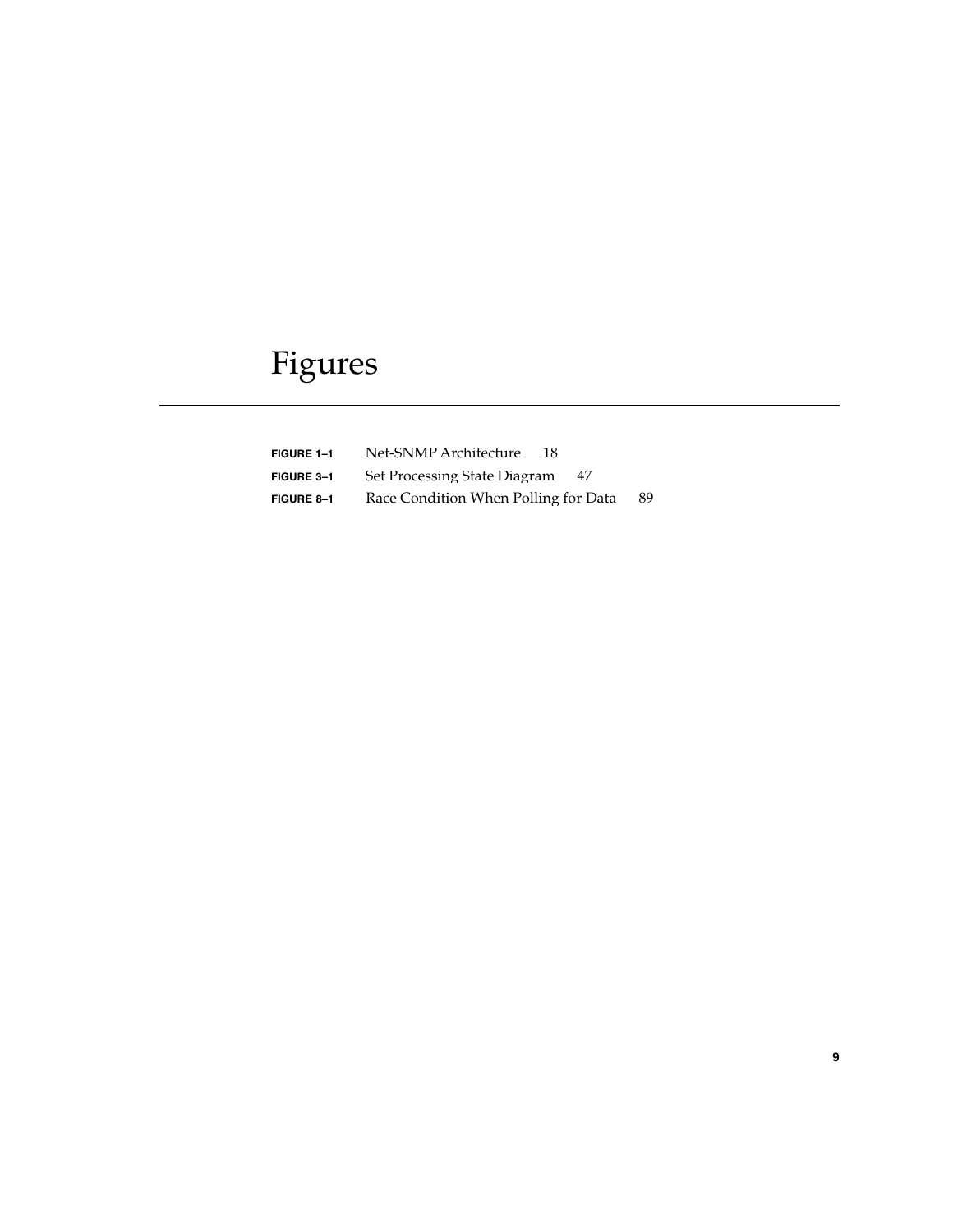Solaris System Management Agent Developer's Guide • January 2005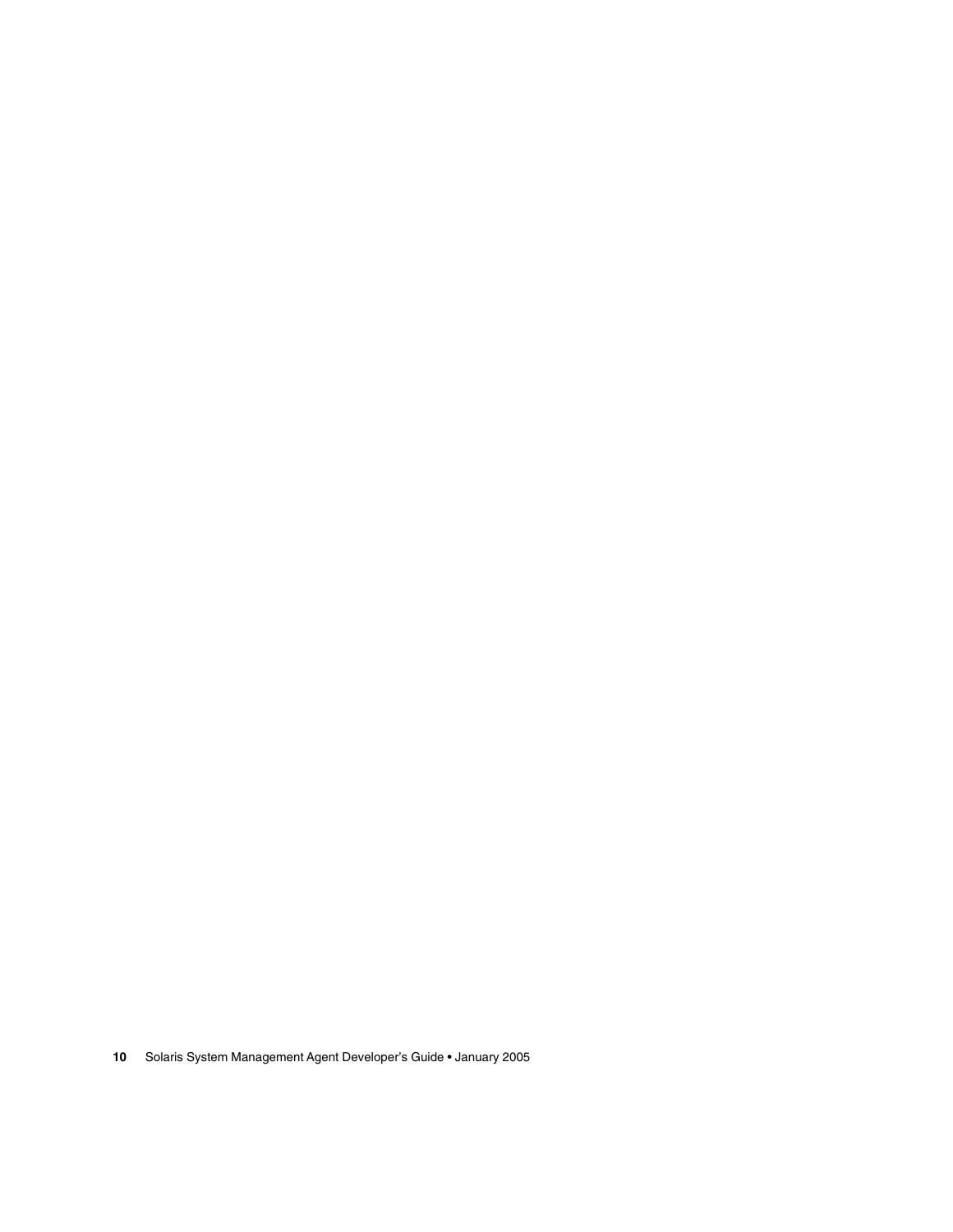# Examples

| <b>EXAMPLE 9-1</b> Physical Entities for demo module 11 118                     |     |
|---------------------------------------------------------------------------------|-----|
| <b>EXAMPLE 9-2</b> Logical Entities for demo module 11 123                      |     |
| <b>EXAMPLE 9-3</b> Logical to Physical Mappings for demo module 11<br>124       |     |
| <b>EXAMPLE 9-4</b> Physical to Logical to MIB Alias Mappings for demo module 11 | 125 |
| <b>EXAMPLE 9-5</b> Physical Contains Table Entries for demo module 11 126       |     |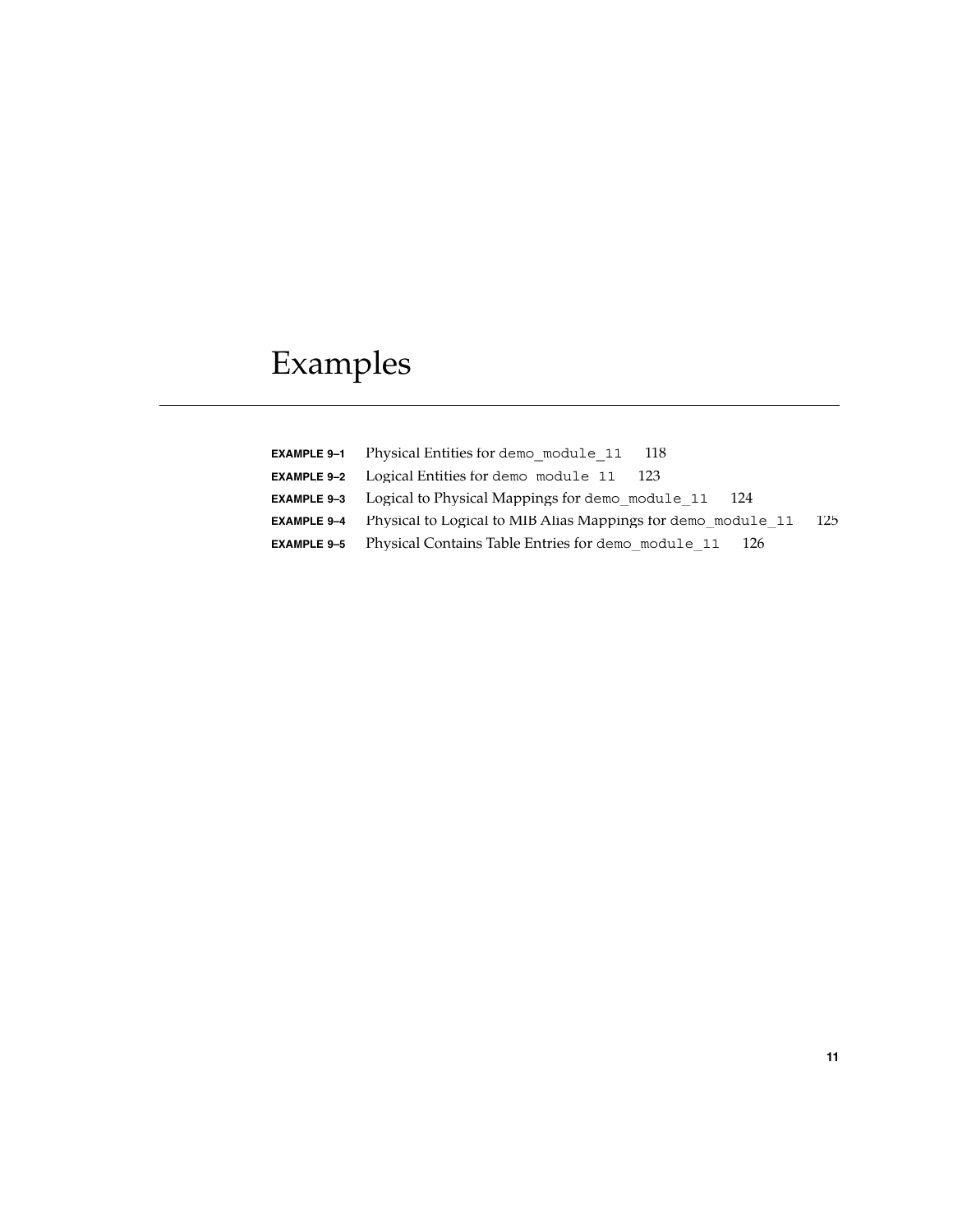Solaris System Management Agent Developer's Guide • January 2005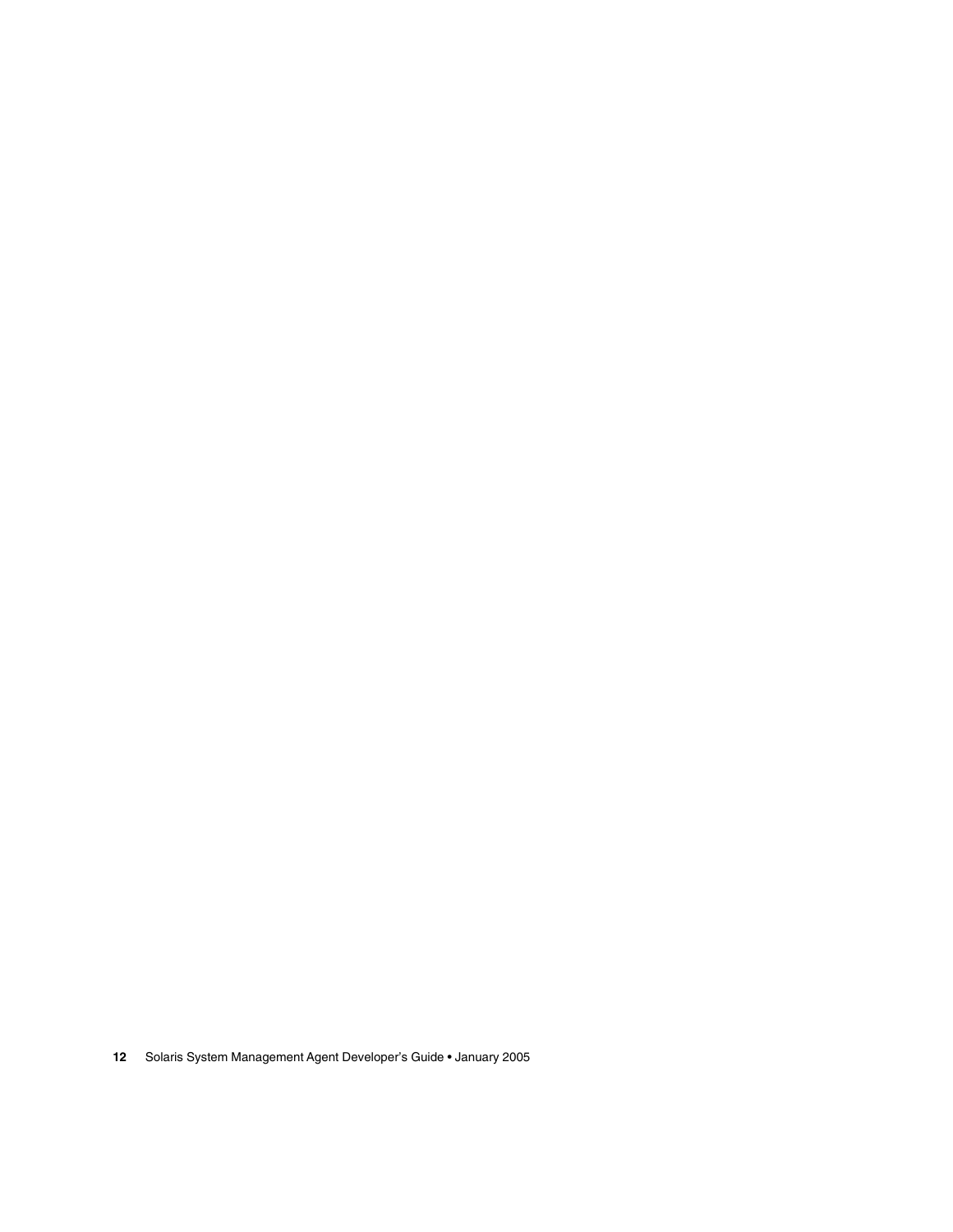### <span id="page-12-0"></span>Preface

This manual, *Solaris System Management Agent Developer's Guide*, describes how to develop MIB modules for use in extending the System Management Agent.

The manual also includes information about migrating existing modules that were developed for the Solstice Enterprise Agents.

**Note –** This Solaris™ release supports systems that use the SPARC® and x86 families of processor architectures: UltraSPARC®, SPARC64, AMD64, Pentium, and Xeon EM64T. The supported systems appear in the *Solaris 10 Hardware Compatibility List* at <http://www.sun.com/bigadmin/hcl>. This document cites any implementation differences between the platform types.

In this document the term "x86" refers to 64-bit and 32-bit systems manufactured using processors compatible with the AMD64 or Intel Xeon/Pentium product families. For supported systems, see the *Solaris 10 Hardware Compatibility List*.

## Who Should Use This Book

This manual is intended for developers who want to add new management data to the System Management Agent. This data can then be manipulated through network management programs.

The manual assumes that you are familiar with the following technologies:

- C programming concepts
- SNMPv1, SNMPv2c, and SNMPv3 protocols
- Structure of Management Information (SMI) v1 and v2
- Management Information Base (MIB) structure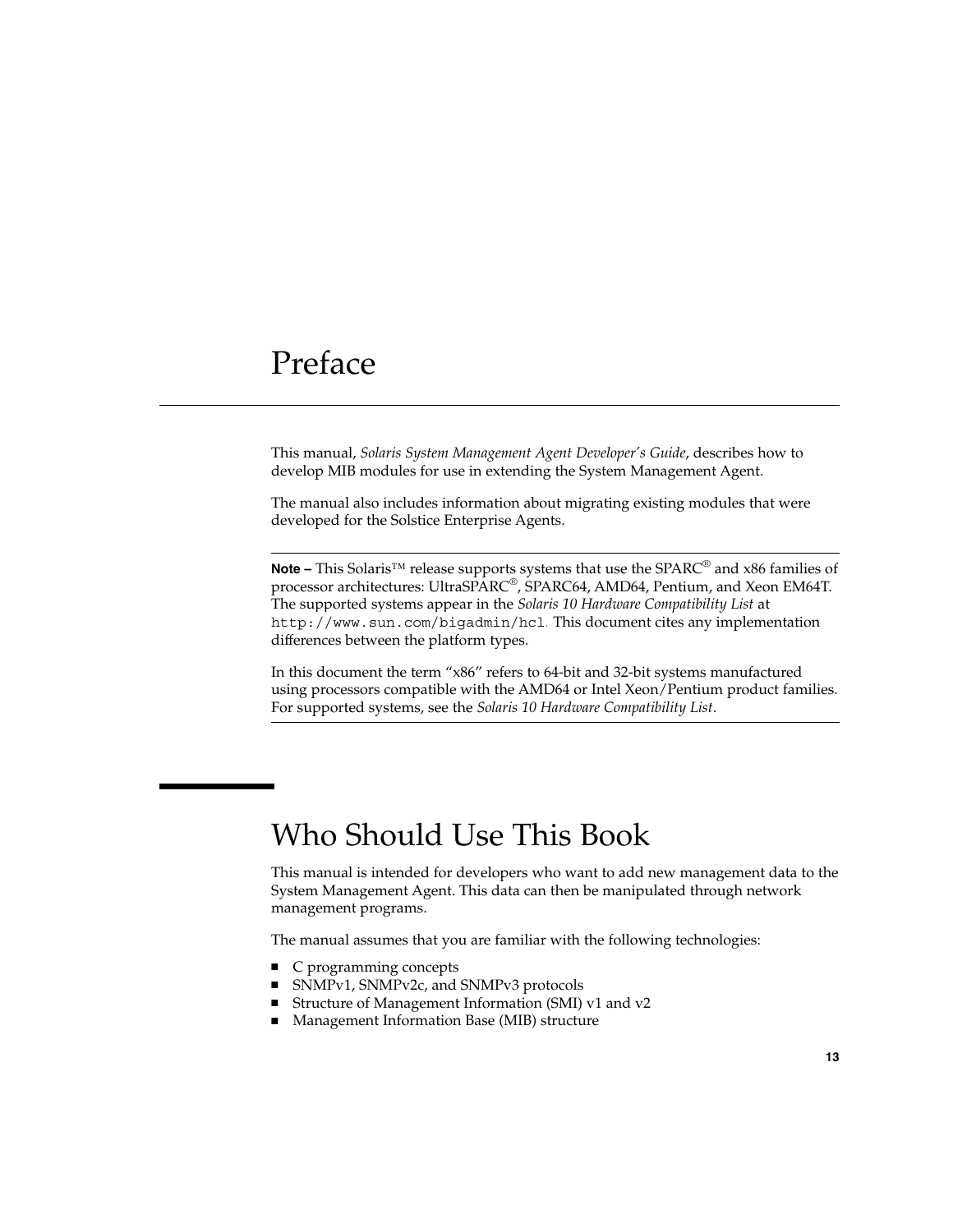■ Abstract Syntax Notation (ASN.1)

### How This Book Is Organized

This manual contains the following chapters:

[Chapter 1](#page-16-0) provides an introduction to the Simple Network Management Protocol (SNMP) and the System Management Agent (SMA).

[Chapter 2](#page-28-0) provides basic guidelines for creating System Management Agent modules.

[Chapter 3](#page-38-0) discusses the handling of data in scalar form and in tables.

[Chapter 4](#page-50-0) explains how to store module data that is preserved when the agent is restarted.

[Chapter 5](#page-58-0) explains how to implement alarms in modules.

[Chapter 6](#page-64-0) discusses the ways to deploy your module, as a subagent or a dynamically loaded module.

[Chapter 7](#page-74-0) describes how to implement a module to allow more than one instance of the module to run on a host.

[Chapter 8](#page-84-0) discusses the ways that you can enable a module to collect data over a long period of time.

[Chapter 9](#page-90-0) describes the Entity MIB and its API functions.

[Chapter 10](#page-126-0) contains information for developers who want to migrate an SEA subagent from Solstice Enterprise Agents to use in the System Management Agent.

[Appendix A](#page-132-0) lists System Management Agent resources that you might find helpful.

[Appendix B](#page-142-0) lists the MIBs that are included in the System Management Agent.

[Glossary](#page-144-0) contains definitions of terms that are used in this manual.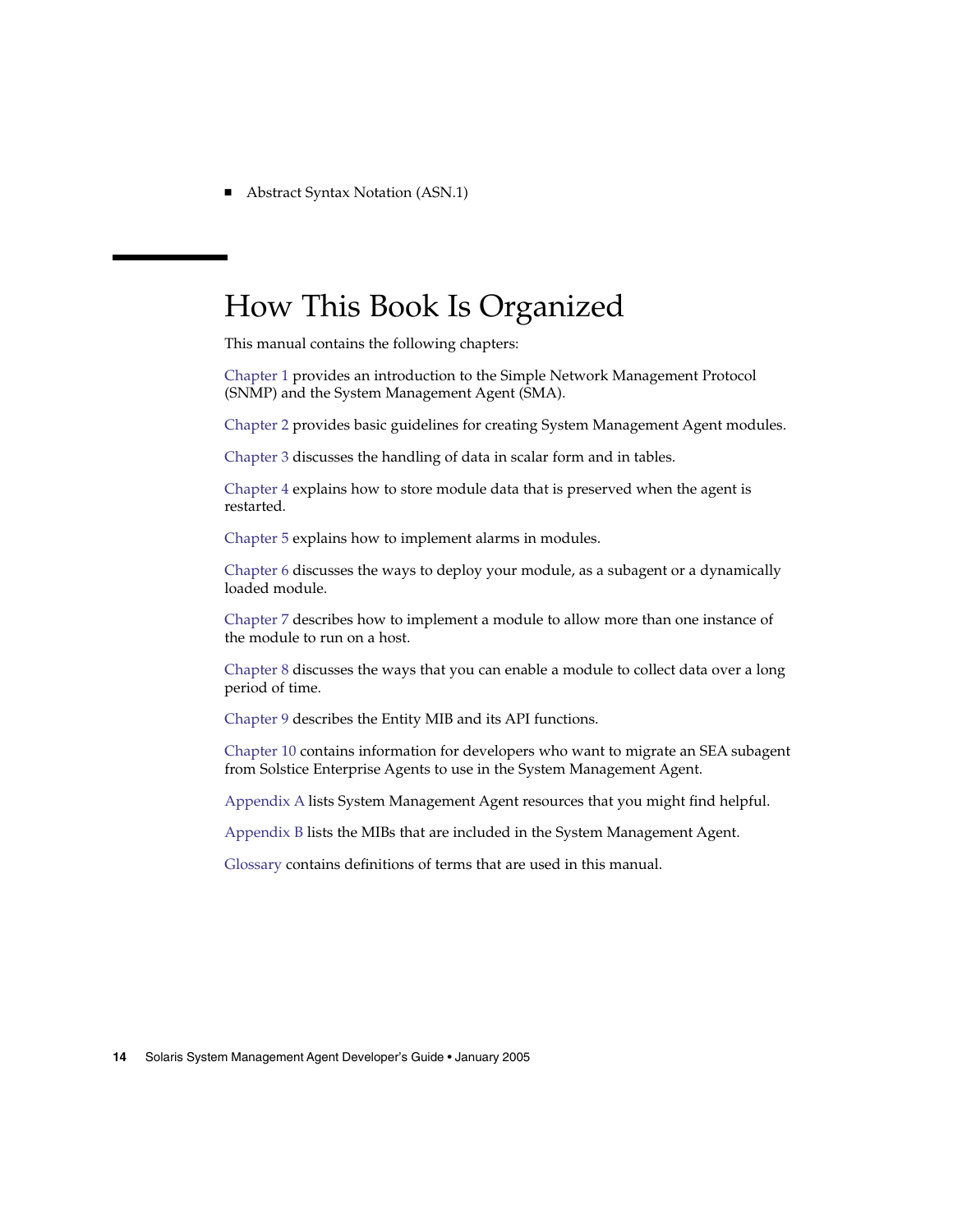## <span id="page-14-0"></span>Related Reading

For general information on SNMP and writing MIBs, you might find the following books helpful:

- *Essential SNMP* by Douglas R. Mauro and Kevin J. Schmidt, published by O'Reilly and Associates.
- *Understanding SNMP MIBs* by David T. Perkins and Evan McGinnis, published by Prentice Hall.

If you intend to use the Entity MIB for the management of hardware, you should read the following RFC:

*Internet Engineering Task Force RFC Number 2737 on the Entity MIB* at <http://www.ietf.org/rfc/rfc2737.txt>.

## Accessing Sun Documentation Online

The docs.sun.com<sup>SM</sup> Web site enables you to access Sun technical documentation online. You can browse the docs.sun.com archive or search for a specific book title or subject. The URL is <http://docs.sun.com>.

### Ordering Sun Documentation

Sun Microsystems offers select product documentation in print. For a list of documents and how to order them, see "Buy printed documentation" at <http://docs.sun.com>.

### Typographic Conventions

The following table describes the typographic changes that are used in this book.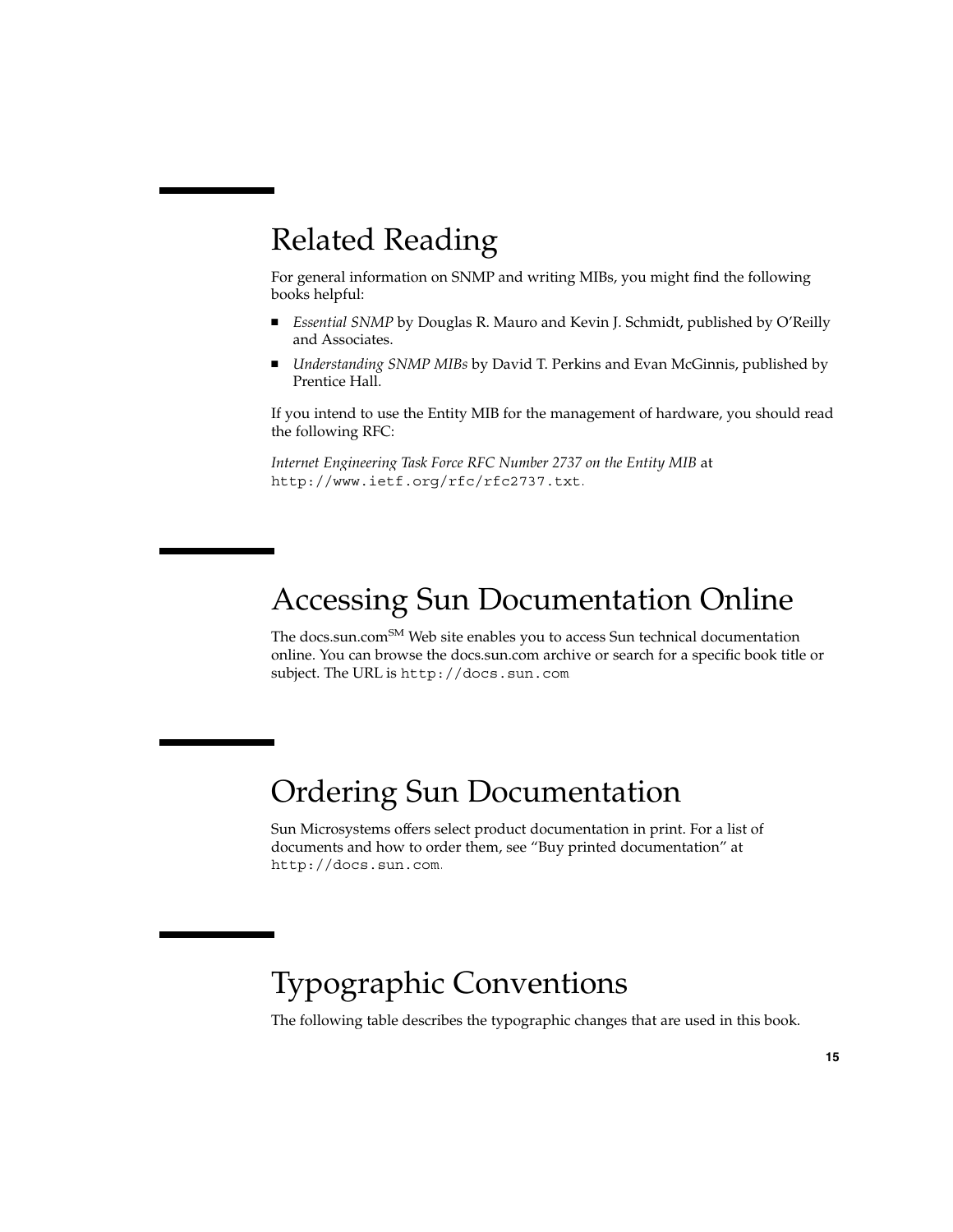**TABLE P–1** Typographic Conventions

| <b>Typeface or Symbol</b> | <b>Meaning</b>                                                 | <b>Example</b>                                            |
|---------------------------|----------------------------------------------------------------|-----------------------------------------------------------|
| AaBbCc123                 | The names of commands, files, and                              | Edit your . login file.                                   |
|                           | directories, and onscreen computer<br>output                   | Use $1s$ -a to list all files.                            |
|                           |                                                                | machine name% you have<br>mail.                           |
| AaBbCc123                 | What you type, contrasted with onscreen<br>computer output     | machine name% su                                          |
|                           |                                                                | Password:                                                 |
| AaBbCc123                 | Command-line placeholder: replace with<br>a real name or value | The command to remove a file.<br>is rm filename.          |
| AaBbCc123                 | Book titles, new terms, and terms to be<br>emphasized          | Read Chapter 6 in the User's<br>Guide.                    |
|                           |                                                                | Perform a <i>patch analysis</i> .                         |
|                           |                                                                | Do <i>not</i> save the file.                              |
|                           |                                                                | [Note that some emphasized]<br>items appear bold online.] |

## Shell Prompts in Command Examples

The following table shows the default system prompt and superuser prompt for the C shell, Bourne shell, and Korn shell.

| TABLE P-2 Shell Prompts |  |
|-------------------------|--|
|-------------------------|--|

| <b>Shell</b>                                     | Prompt        |
|--------------------------------------------------|---------------|
| C shell prompt                                   | machine name% |
| C shell superuser prompt                         | machine name# |
| Bourne shell and Korn shell prompt               | Ş             |
| Bourne shell and Korn shell superuser prompt   # |               |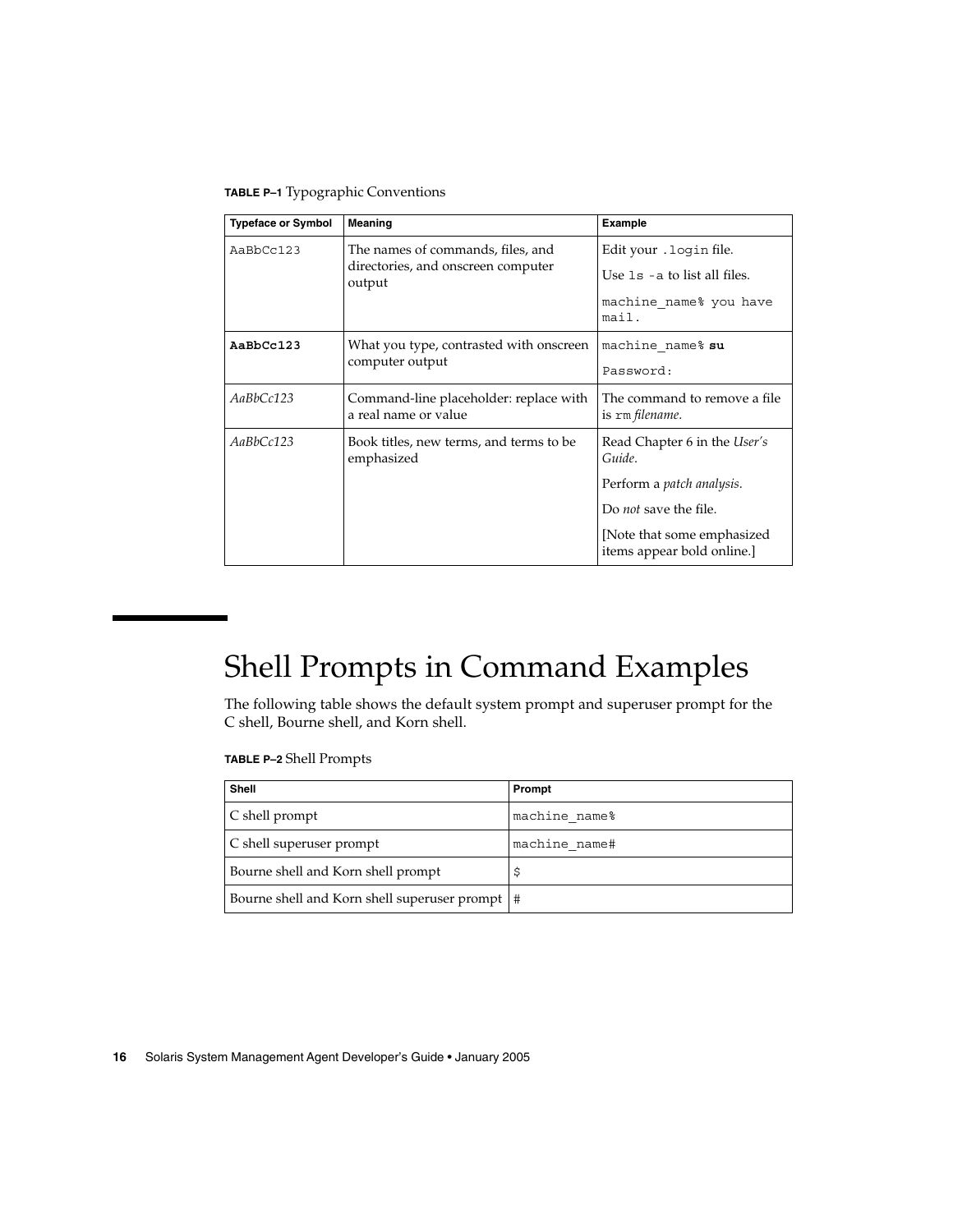#### <span id="page-16-0"></span>CHAPTER **1**

## Introduction to the System Management Agent

The System Management Agent is a Simple Network Management Protocol (SNMP) agent. This chapter contains the following topics:

- "Overview of SNMP Agents" on page 17
- ["Overview of the System Management Agent"](#page-17-0) on page 18
- ["Contents of the SMA for Developers"](#page-23-0) on page 24

## Overview of SNMP Agents

SNMP uses the term *manager* for the client application that accesses the data about a managed device or system. The manager usually runs on a system that is different from the managed system. The term *agent* is used for the program that implements the protocol stack for servicing the requests from the manager. The SNMP agent typically runs on the managed device. The agent offers services on a designated TCP/IP port. The default SNMP port is 161.

Information about the target device is contained in a Management Information Base (MIB). MIBs are used by agents and managers so that both programs have knowledge of the data available. The MIB tells the manager about the device's functions and data. The MIB also tells the manager how to address or access that information in the form of managed objects. To access this management information, the manager issues requests to the agent. The requests contain identifiers for the MIB's data objects that are of interest to the manager. If the request can be successfully completed, the agent returns a response that contains the values for the required data objects.

Most SNMP agents support the basic SNMP protocol stack, and some minimal MIBs. However, to make management of a device more effective, additional MIBs must be supported on the managed device. The additional MIBs are provided by device vendors to provide management information about custom features of the managed device.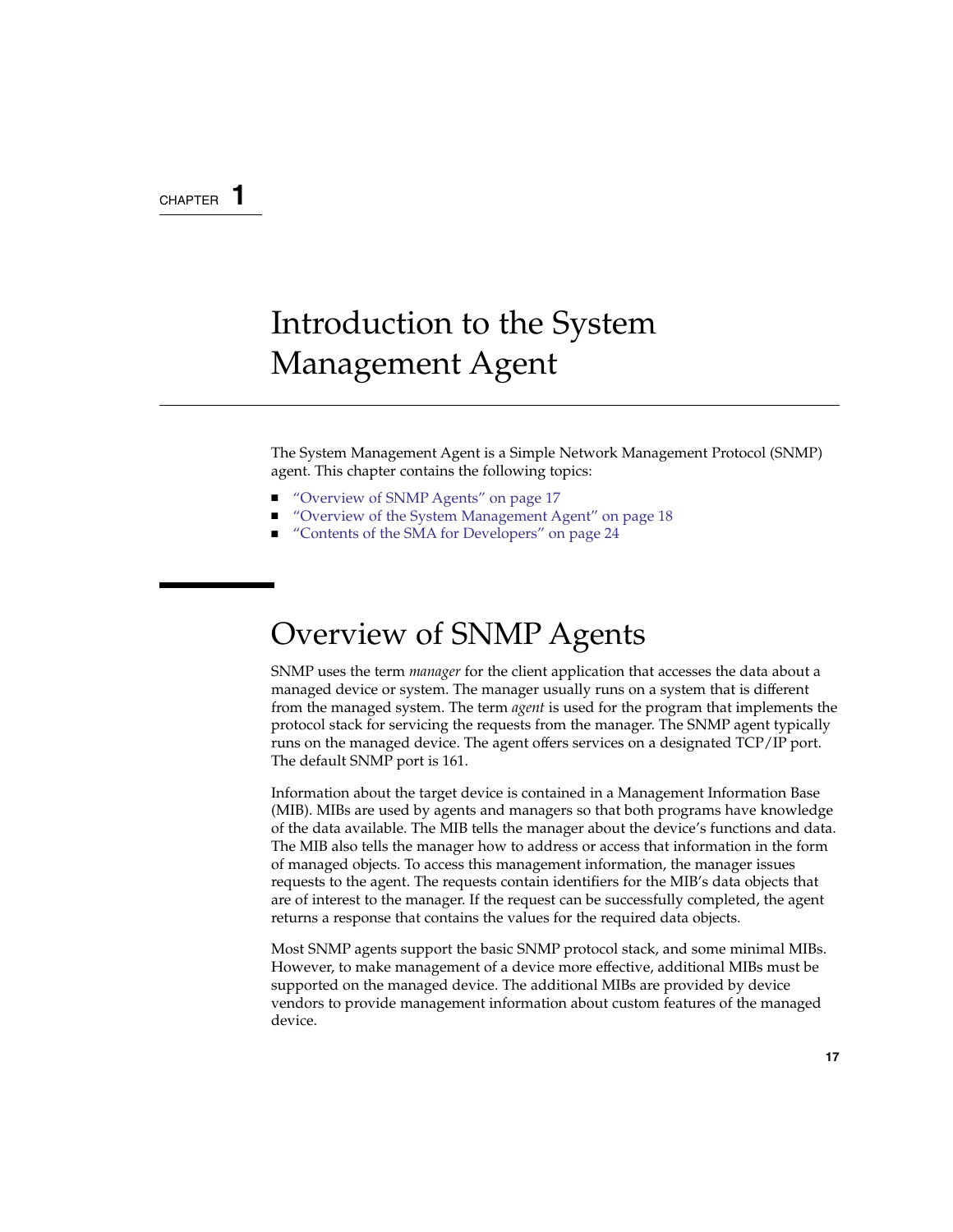<span id="page-17-0"></span>A MIB that is added to an SNMP agent is commonly known as an *extension* because the MIB extends the capabilities of the agent. An agent that can accept extensions is *extensible*. The System Management Agent (SMA), described in this manual, is an extensible agent. The extensions to the System Management Agent are called extension *modules*.

## Overview of the System Management Agent

The System Management Agent (SMA) is an SNMP agent that is based on an open source project, Net-SNMP at <http://www.net-snmp.org>. This base agent supports SNMPv1, v2c, and v3 protocols.

**Note –** The Net-SNMP version used in SMA is 5.0.9.

The following diagram shows the structure of the Net-SNMP agent, and is followed by an explanation of the components.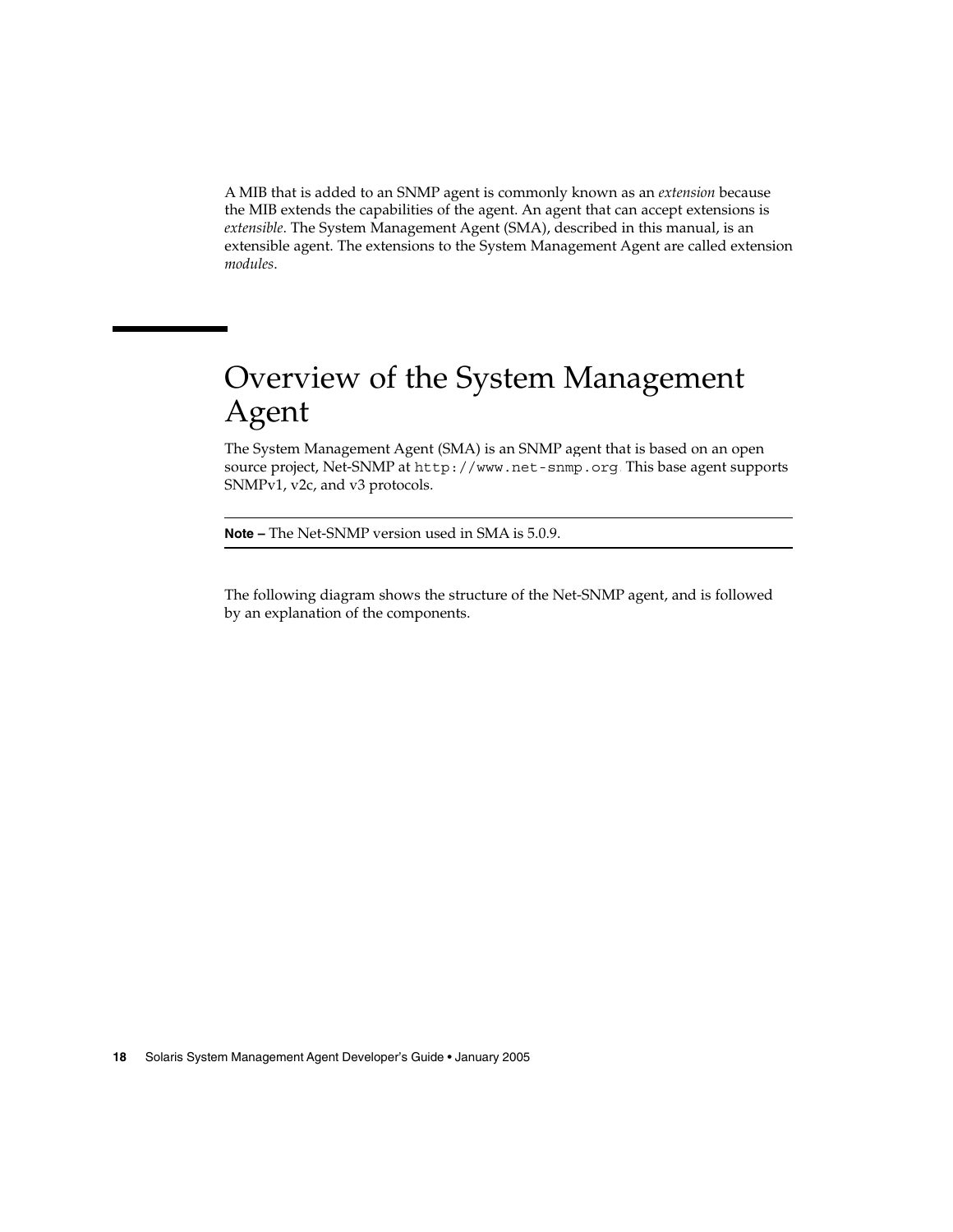

**FIGURE 1–1** Net-SNMP Architecture

The components of the Net-SNMP agent are:

■ Transport domains

The Net-SNMP agent currently supports the transports TCP, UDP, and UNIX Domain Sockets. The agent can receive and transmit SNMP messages through these transports. The agent's implementation of each transport implements functions to send and receive raw SNMP data. The raw messages received by the transport domains are passed to the message processor for further processing. The message processor also transfers raw SNMP messages to the transport domain for sending.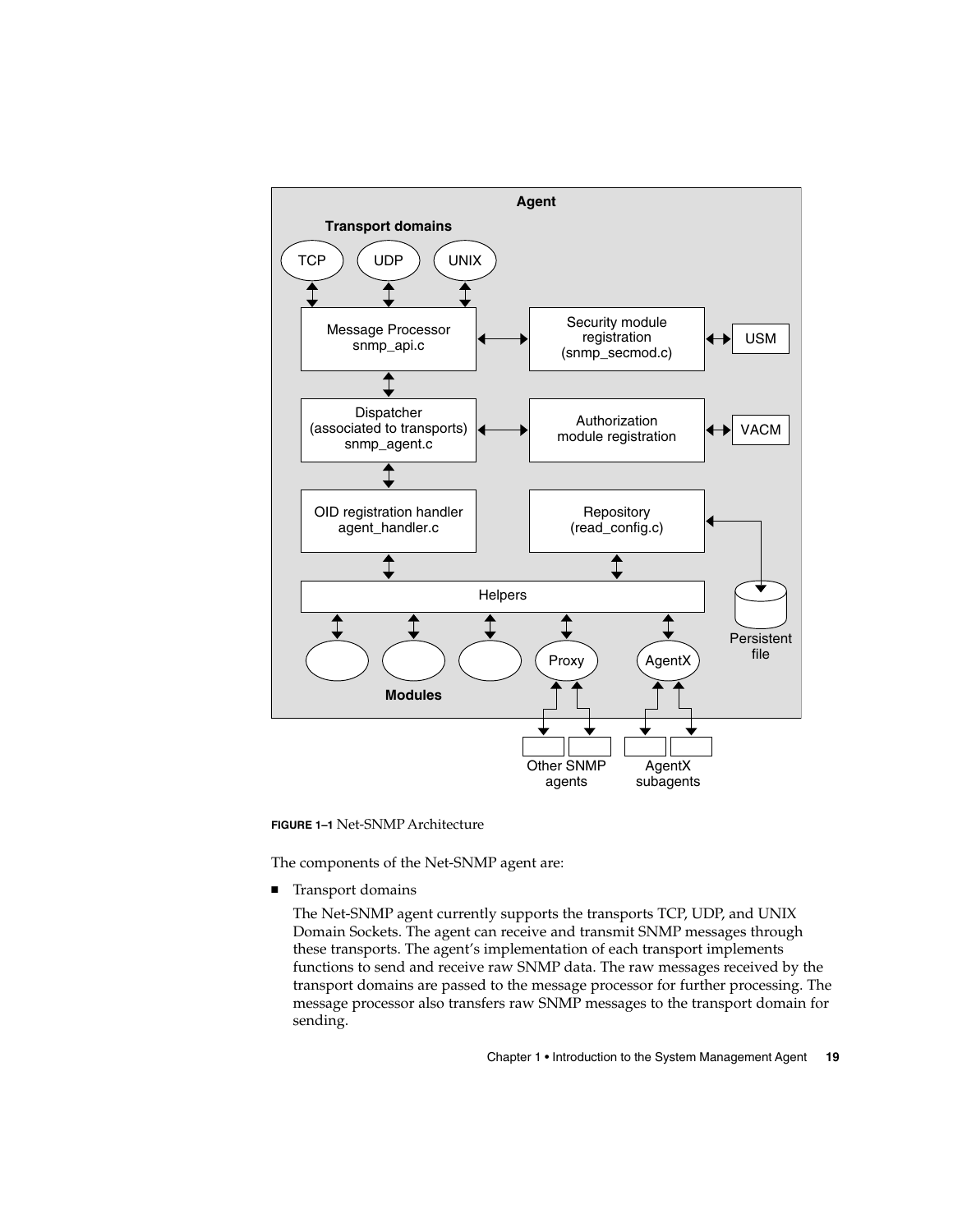■ Message processor

The message processor decodes raw SNMP messages into internal PDU structures. The processor also encodes PDUs into raw SNMP messages. The SNMP messages are encoded by using Binary Encoding Rules, which are described in RFC 3416 and RFC 1157. The message processor also handles the security parameters in the SNMP messages. If the messages include User-based Security Model (USM) security parameters, the message processor passes the required parameters to the USM module. Additionally, trap messages from modules can be sent to the message processor for transmission.

USM module

The USM module handles all processing that is required by the User-based Security Model as defined in RFC 3414. The module also implements the SNMP-USER-BASED-SM-MIB as defined in the same RFC. The USM module, when initialized, registers with the agent infrastructure. The message processor invokes the USM module through this registration.

The USM module decrypts incoming messages. The module then verifies authentication data and creates the PDUs. For outgoing messages, the USM module encrypts PDUs and generates authentication data. The module then passes the PDUs to the message processor, which then invokes the dispatcher.

The USM module's implementation of the SNMP-USER-BASED-SM-MIB enables the SNMP manager to issue commands to manage users and security keys. The MIB also enables the agent to ensure that a requesting user exists and has the proper authentication information. When authentication is done, the request is carried out by the agent.

The various keys that the USM module needs to perform encryption and authentication operations are stored persistently.

See Chapter 4, "Managing Security," in *Solaris System Management Agent Administration Guide* for more information about USM.

■ Dispatcher

The dispatcher is responsible for routing messages to appropriate destinations. After the USM module processes an incoming message into PDUs, the dispatcher performs an authorization check. This authorization check is done by the registered access control module, which is the VACM module. If the check succeeds, the dispatcher uses the agent registry to determine the module that has registered for the relevant object identifier. The dispatcher then invokes appropriate operations on the module. A particular request might cause the dispatcher to invoke several modules if the SNMP request contains multiple variables. The dispatcher keeps track of outstanding requests through session objects. Responses from the modules are then dispatched to the transports that are associated with the session objects. The message processor performs the appropriate message encoding.

■ VACM module

The View-based Access Control Model is described in RFC 3415. This RFC also defines the SNMP-VIEW-BASED-ACM-MIB. The MIB specifies objects that are needed to control access to all MIB data that is accessible through the SNMP agent.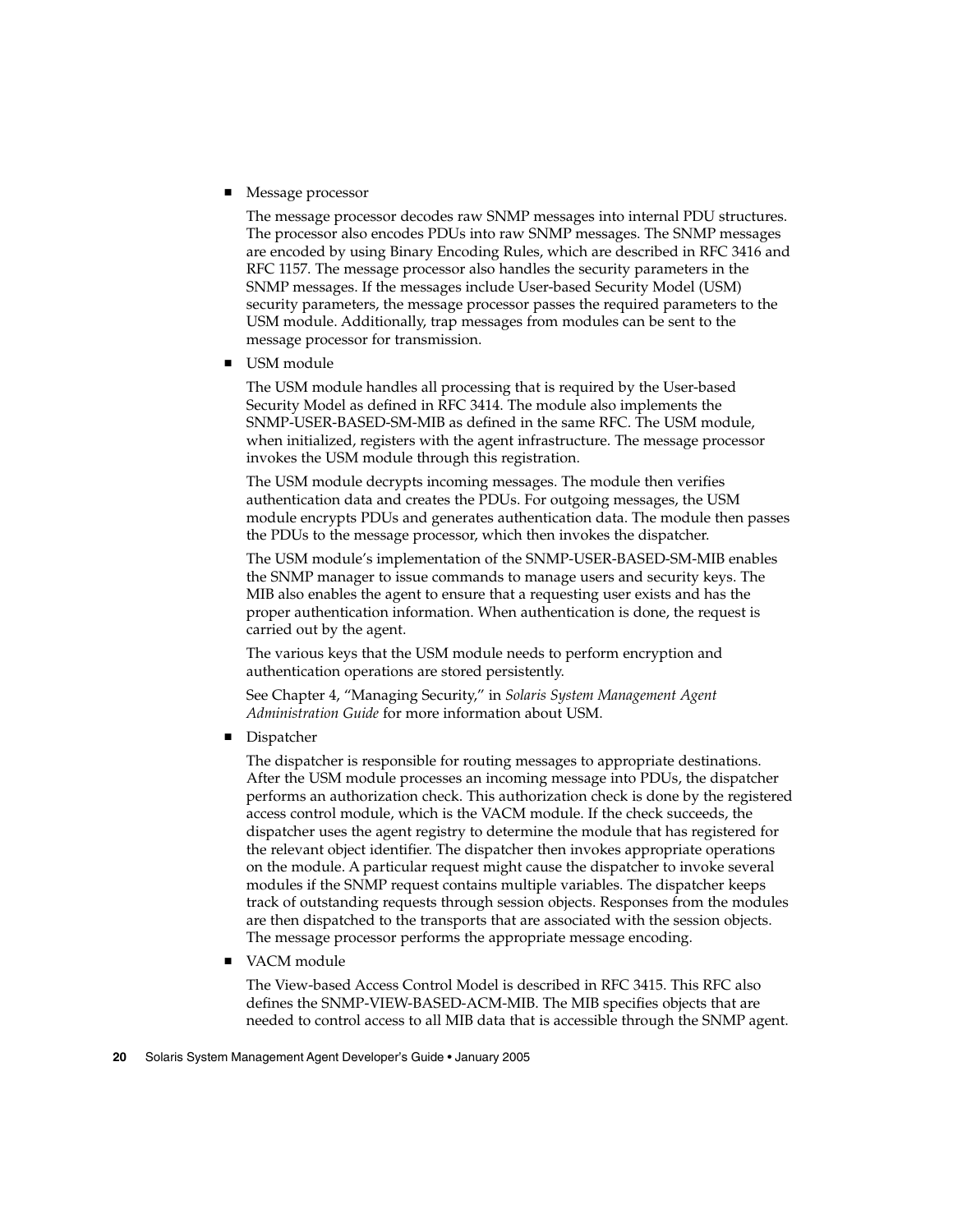Upon initialization, the VACM module registers as the access control module with the agent infrastructure. The VACM module implements access control checks according to several parameters that are derived from the SNMP message. These parameters specify:

- The security model being used, which can be USM, v1 communities, or v2 communities
- The security name, which is user name in USM, and community string in  $v1$ and v2
- The context
- The object being accessed
- The operation being performed

By implementing the SNMP-VIEW-BASED-ACM-MIB, the VACM module handles manipulation of various table entries that are mandated by VACM. These table entries are looked up in performing the VACM check and are maintained persistently in the agent configuration file.

See Chapter 4, "Managing Security," in *Solaris System Management Agent Administration Guide* for more information about VACM.

■ Repository

The agent configuration file, snmpd.conf, is the repository for the agent. Configuration tokens for various modules are stored in the repository. The modules have access to these configuration tokens when the modules are initialized. Modules can also register callback routines with the repository. The callbacks are invoked when the module state needs to be persisted, or written to disk to be retrieved later. Within the callbacks, each module is allowed to output its state. When the agent shuts down, the callbacks are used to save the modules' state. An SNMP SET command can also be used to cause a module's state to be persisted.

■ OID registration handler

The OID registration handler, or agent registry, handles the registration of object identifiers that are specified by modules.

■ Proxy module

The proxy module handles proxy forwarding of SNMP messages to and from other SNMP agents. The proxy module can also map between SNMPv1 and SNMPv2 protocols according to the rules specified in RFC 2576.

The proxy module stores its configuration tokens in the agent configuration file. A particular configuration entry can associate OIDs within a context with another SNMP agent. The configuration file also specifies community strings and destination transport end points. By using these configuration tokens, the proxy module registers as the handler for the specific OIDs. When an incoming request for any of the proxy module's OIDs reaches the dispatcher, the dispatcher invokes the proxy module. The proxy module then issues appropriate SNMP requests to the target agents. Responses are returned back to the dispatcher.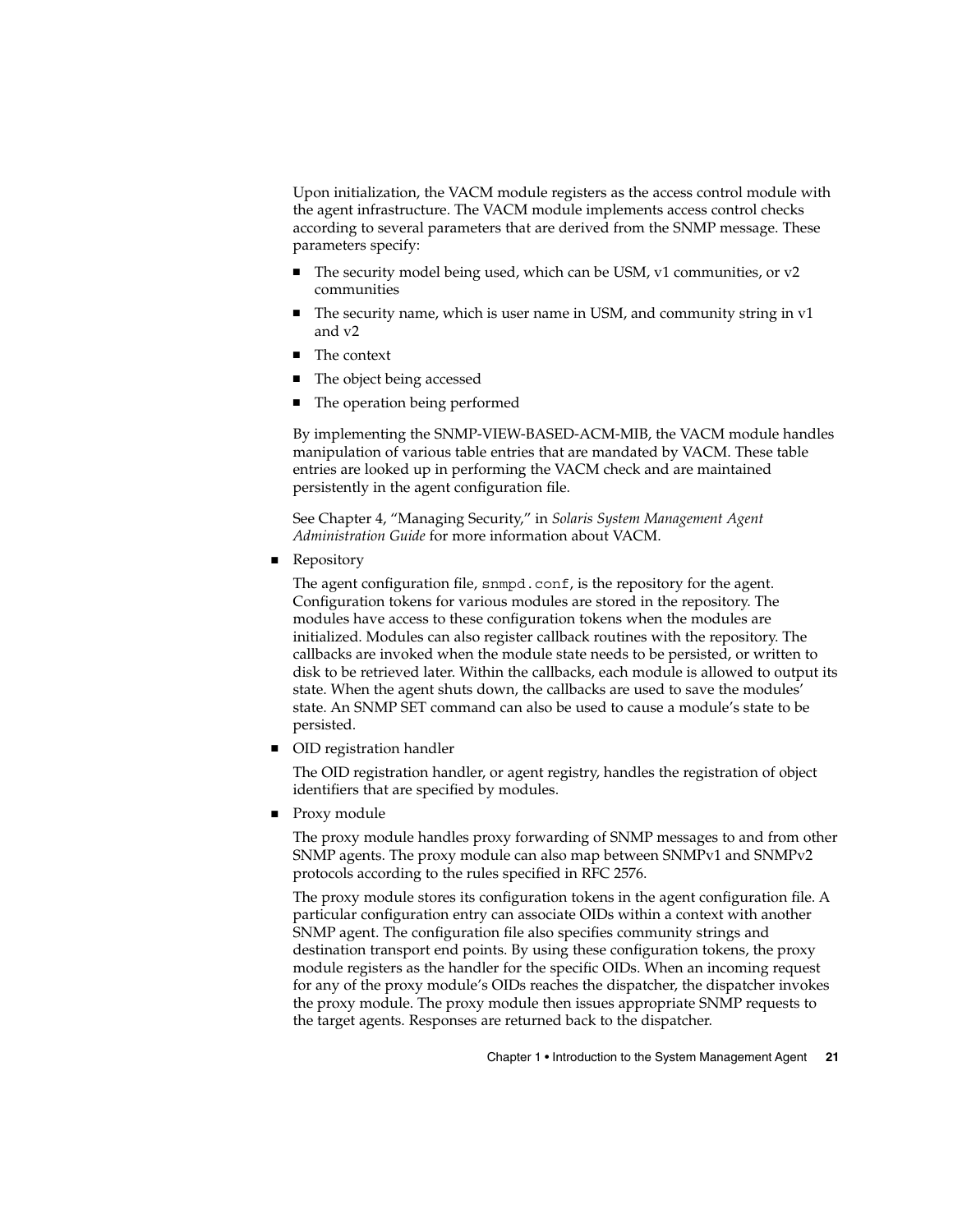<span id="page-21-0"></span>The System Management Agent uses the proxy module for interaction with the Solstice Enterprise Agents.

■ AgentX module

The AgentX module implements RFCs 2741 and 2742. The AgentX module registers as the handler for the AgentX-related registration tables defined in the AGENTX-MIB. The transports that are used for the AgentX protocol interactions are specified in the agent configuration file. In the Net-SNMP agent, the transports are typically UNIX domain sockets. When the AgentX module is initialized, the module creates sessions on these transports and registers as the handler for these sessions. In the System Management Agent, the only allowable AgentX transport is UNIX domain sockets, so only sessions on UNIX domain sockets are created.

When an AgentX subagent starts, the subagent sends its registration requests with messages that use the AgentX protocol to the master agent. The requests are received by the sessions that have been created by the AgentX module. The message processor decodes the message, then invokes the AgentX module. The AgentX module, rather than the dispatcher module, is the handler for these sessions.

The AgentX module then registers as the handler for OIDs that are specified in the subagent registration message. When requests for these OIDs are received by the dispatcher, the requests are directed to the AgentX module, which in turn connects to the required subagent. Requests to unregister OIDs are handled similarly.

■ Extension modules

Extension modules, which are depicted at the bottom of [Figure 1–1,](#page-17-0) are the means by which MIBs are implemented in the agent. An extension module registers with the agent all the object identifiers that the module manages. The module also implements functionality to perform SNMP operations on the module's objects. As shown in [Figure 1–1,](#page-17-0) helper routines or handlers in the API can be inserted between a module and the agent infrastructure. These handlers can have various functions, such as handling details of table iterations or providing debug output.

### Extending the Agent

The Net-SNMP agent can be extended in the following ways:

The agent can be recompiled to include a static module, which becomes part of the agent infrastructure. Static modules are initialized on agent start up. Examples of static modules include the VACM and USM modules. The System Management Agent was developed by compiling several static modules for MIBs that are not included in the Net-SNMP agent. See ["Features Added in System Management](#page-22-0) Agent" [on page 23](#page-22-0) for a list of the MIBs included in SMA.

You cannot deploy your own modules as static modules with SMA because you cannot recompile the SMA code.

Modules can be loaded into the master agent's process image. A shared object is dynamically loaded into the agent when the agent is running. The shared object registers the OIDs for the MIB that is supported by the shared object. The location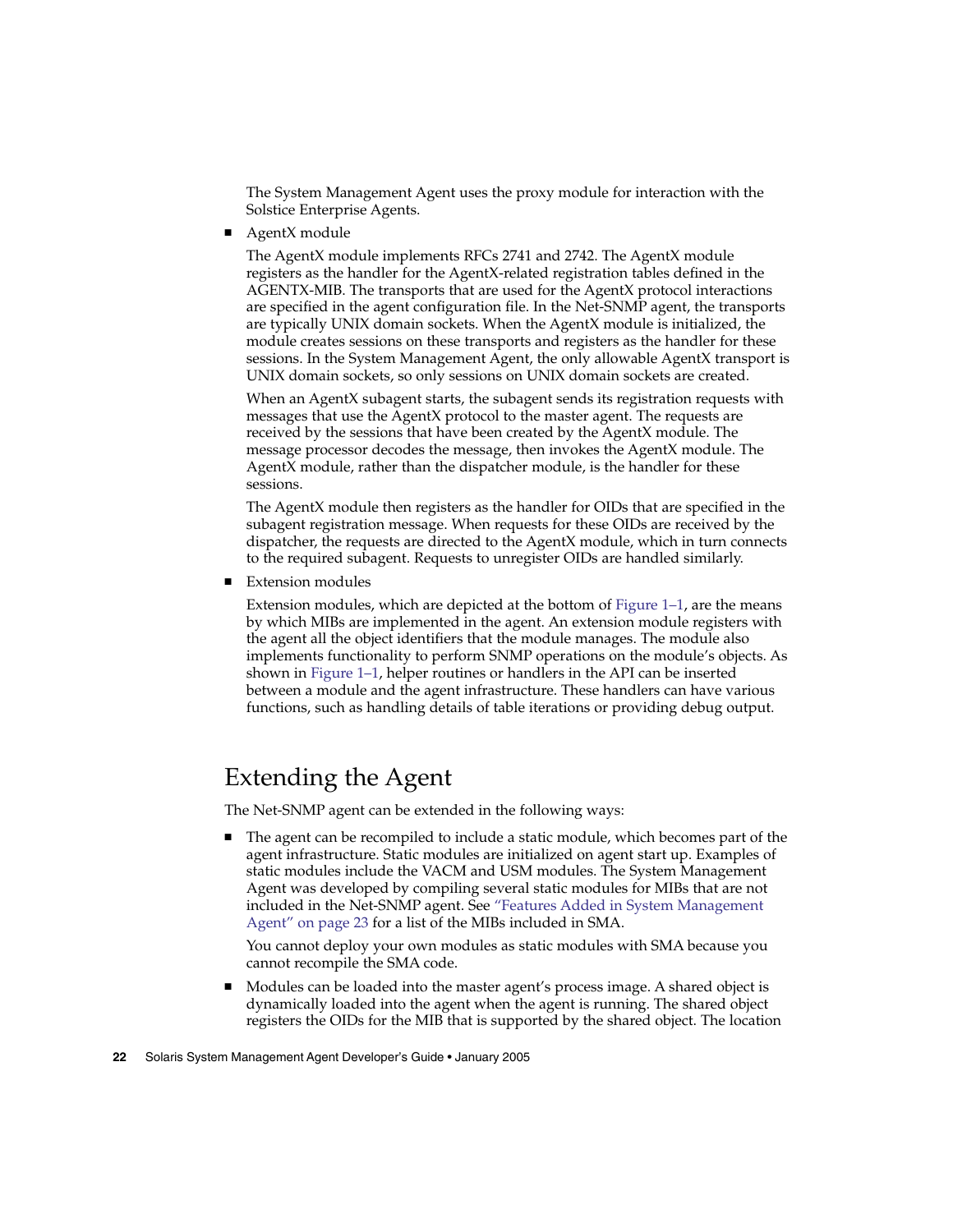<span id="page-22-0"></span>of the shared object libraries for the module can be specified through SNMP requests or in the agent configuration file.

- Modules can be loaded into secondary SNMP *subagents*. Subagents are separate executable programs that can dynamically register themselves with the agent that is running on the designated SNMP port. The monitoring agent processes any SNMP request that comes to the SNMP port, and can send a request to a subagent, if needed. In this scenario, the agent on the designated port is called the *master agent*. The AgentX RFCs 2741 and 2742 define the protocols between the subagent and master agent as well as the MIBs that contain details of the registrations. For more information on master agents and subagents, see [Chapter 6.](#page-64-0)
- A module can be delivered as an SNMP agent. The master agent can interact with such agents through a proxy mechanism.

**Note –** The System Management Agent supports module deployment in the form of dynamically loaded modules or subagents. The agent also provides a proxy mechanism. You cannot recompile the System Management Agent.

See [Chapter 6](#page-64-0) for information about how to deploy modules as dynamic modules and in subagents.

### Features Added in System Management Agent

The SMA product includes the Net-SNMP agent, Net-SNMP developer tools, and Net-SNMP API libraries that enable the agent to be extended through modules. You can use the tools and APIs to create a module to support the custom features of a managed device. A management program can then be used for monitoring and managing the device.

The SMA extends the Net-SNMP agent to support the following MIBs:

- MIB II, described in <http://www.ietf.org/rfc/rfc1213.txt>, defines the structure of management information and the network management protocol for TCP/IP-based networks. The SMA implements all the object groups of MIB II except the EGP group.
- Host Resources MIB, described in <http://www.ietf.org/rfc/rfc2790.txt>, defines the structure of management information for managing host systems. The SMA implements the same host resources MIB that is included in the base Net-SNMP agent.
- Sun MIB is the MIB II with Sun-specific object groups added. Sun MIB was originally provided in the Solstice Enterprise Agents product beginning with the Solaris 2.6 operating system. The SMA implements the following groups from the Sun MIB:
	- Sun System group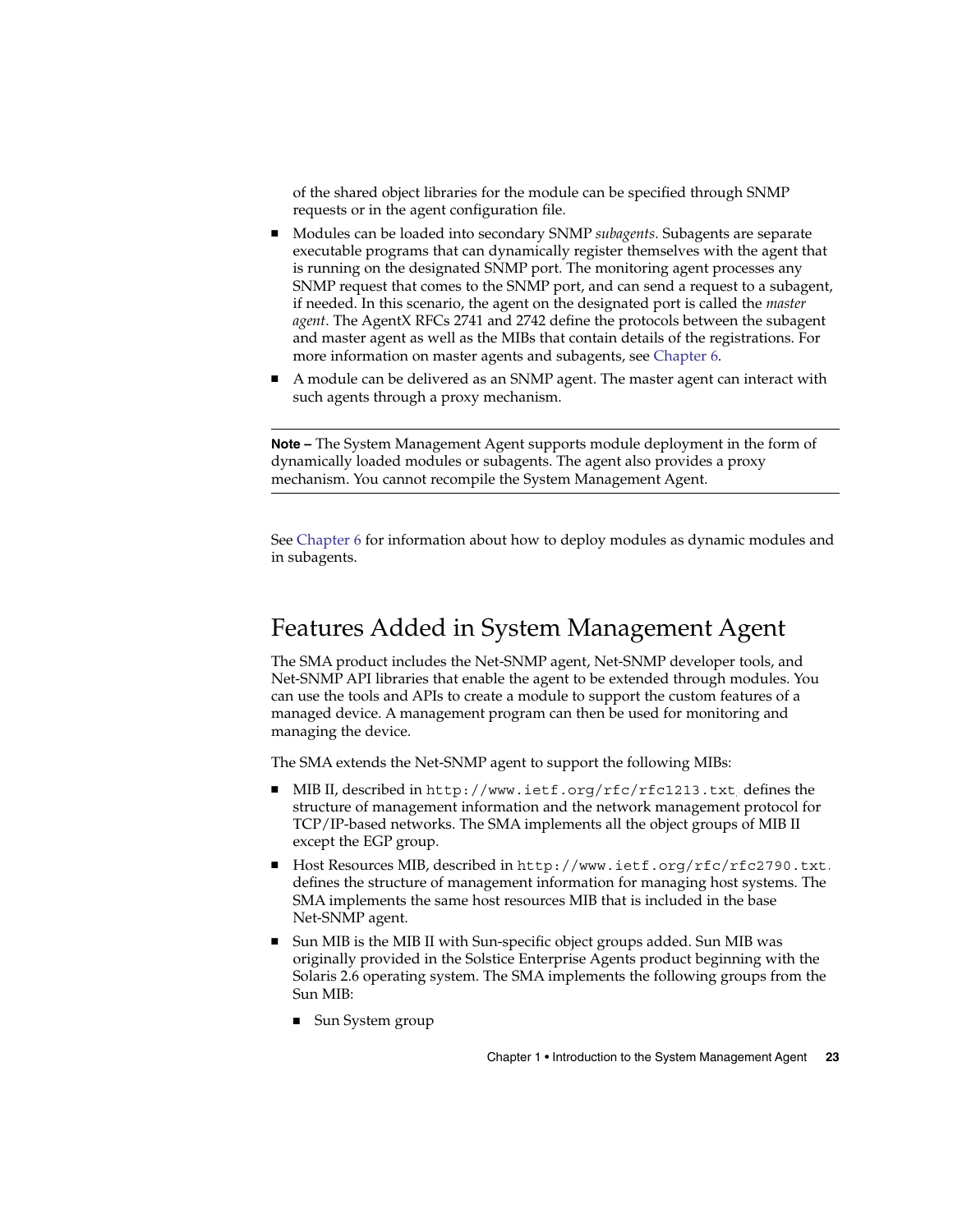- <span id="page-23-0"></span>■ Sun Processes group
- Sun Host Performance group

Support for these MIBs is provided as static modules that run in the SMA agent. The agent was created by recompiling the Net-SNMP agent to include these modules.

The SMA provides an additional MIB for hardware, the Entity MIB, in an external dynamically loaded module. The Entity MIB is described in RFC 2737 at <http://www.ietf.org/rfc/rfc2737.txt>. The Entity MIB is implemented as a skeleton MIB, so that module developers can populate the various tables of the MIB. The Entity MIB can be used by a single agent for managing multiple logical entities and physical entities. For more information about the Entity MIB, see [Chapter 9.](#page-90-0)

### Contents of the SMA for Developers

SMA includes the following content for developers:

- Developer tools, and Perl modules needed by the tools
- API libraries for using Net-SNMP functions
- API library for using the Entity MIB functions
- Demo modules, for demonstrating how to implement some types of data modeling

In addition, you can install the SUNWsmaS package, which contains the source code for Net-SNMP. See the *Solaris System Management Agent Administration Guide* for installation instructions.

### File Locations of Developer Files

The developer files are installed in the locations that are shown in the following table.

| <b>Directory</b>   | <b>Developer Content</b>                                                                                                  |
|--------------------|---------------------------------------------------------------------------------------------------------------------------|
| /usr/demo/sma snmp | Sample modules for demonstration purposes. See<br>"Demonstration Modules" on page 26 for more<br>information.             |
| /usr/sfw/bin       | Command line tools that are useful for developers.<br>For more information on these tools, see "SMA<br>Tools" on page 25. |

**TABLE 1–1** File Locations for Developer Content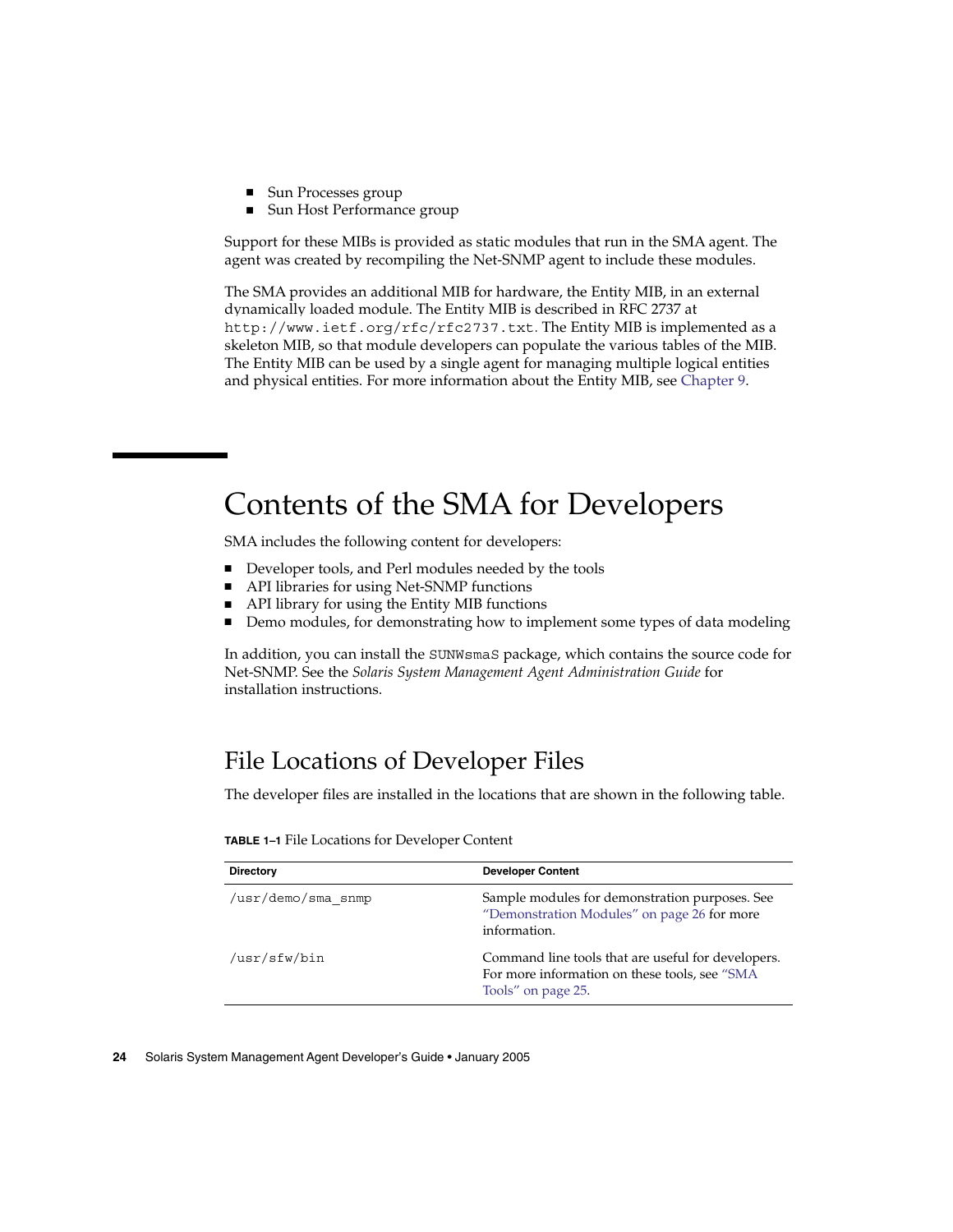| <b>Directory</b>                                              | <b>Developer Content</b>                                                                                                                                                                                                                                                                                                                    |
|---------------------------------------------------------------|---------------------------------------------------------------------------------------------------------------------------------------------------------------------------------------------------------------------------------------------------------------------------------------------------------------------------------------------|
| /usr/sfw/sbin                                                 | Executable files for the snmpd agent daemon and<br>snmptrapd trap daemon, which provide the<br>SNMP services.                                                                                                                                                                                                                               |
| /usr/sfw/lib                                                  | The 32-bit shared libraries that contain the API<br>functions from Net-SNMP, and the libentity.so<br>library, which defines functions for using the Entity<br>MIB.                                                                                                                                                                          |
|                                                               | This directory is supplied on all Solaris platforms.<br>See "API Libraries" on page 26 for more<br>information.                                                                                                                                                                                                                             |
| /usr/sfw/lib/sparcv9                                          | The 64-bit shared libraries that contain the API<br>functions from Net-SNMP, and the libentity.so<br>library, which defines functions for using the Entity<br>MIB.                                                                                                                                                                          |
|                                                               | This directory is supplied only on 64-bit Solaris on<br>SPARC <sup>®</sup> platforms. See "API Libraries" on page 26<br>for more information.                                                                                                                                                                                               |
| /usr/sfw/include                                              | Header files needed by API libraries.                                                                                                                                                                                                                                                                                                       |
| /usr/sfw/doc/sma snmp/html                                    | HTML documentation for Net-SNMP API<br>functions.                                                                                                                                                                                                                                                                                           |
| /etc/sma/snmp                                                 | Configuration files that are used by the mib2c tool.                                                                                                                                                                                                                                                                                        |
| /etc/sma/snmp/mibs                                            | The MIBs supported by the System Management<br>Agent.                                                                                                                                                                                                                                                                                       |
| /usr/perl5/vendor perl/<br>$5.8.3/\text{sun4-solaris-64}$ int | Perl modules needed by the mib2c tool.                                                                                                                                                                                                                                                                                                      |
| /usr/share/sma snmp                                           | Source code for Net-SNMP. The code is provided in<br>the SUNWsmaS package, which is not installed by<br>default during Solaris installation. The package<br>must be installed manually from the Solaris media.<br>For instructions for installing the SUNWsmaS<br>package, see the Solaris System Management Agent<br>Administration Guide. |

<span id="page-24-0"></span>**TABLE 1–1** File Locations for Developer Content *(Continued)*

### SMA Tools

The SMA includes many command-line tools, which are described in the sma\_snmp(5) man page.

Each tool has an associated man page. Links to all the man pages for the product are included in [Appendix A.](#page-132-0) The tools are located in /usr/sfw/bin.

Chapter 1 • Introduction to the System Management Agent **25**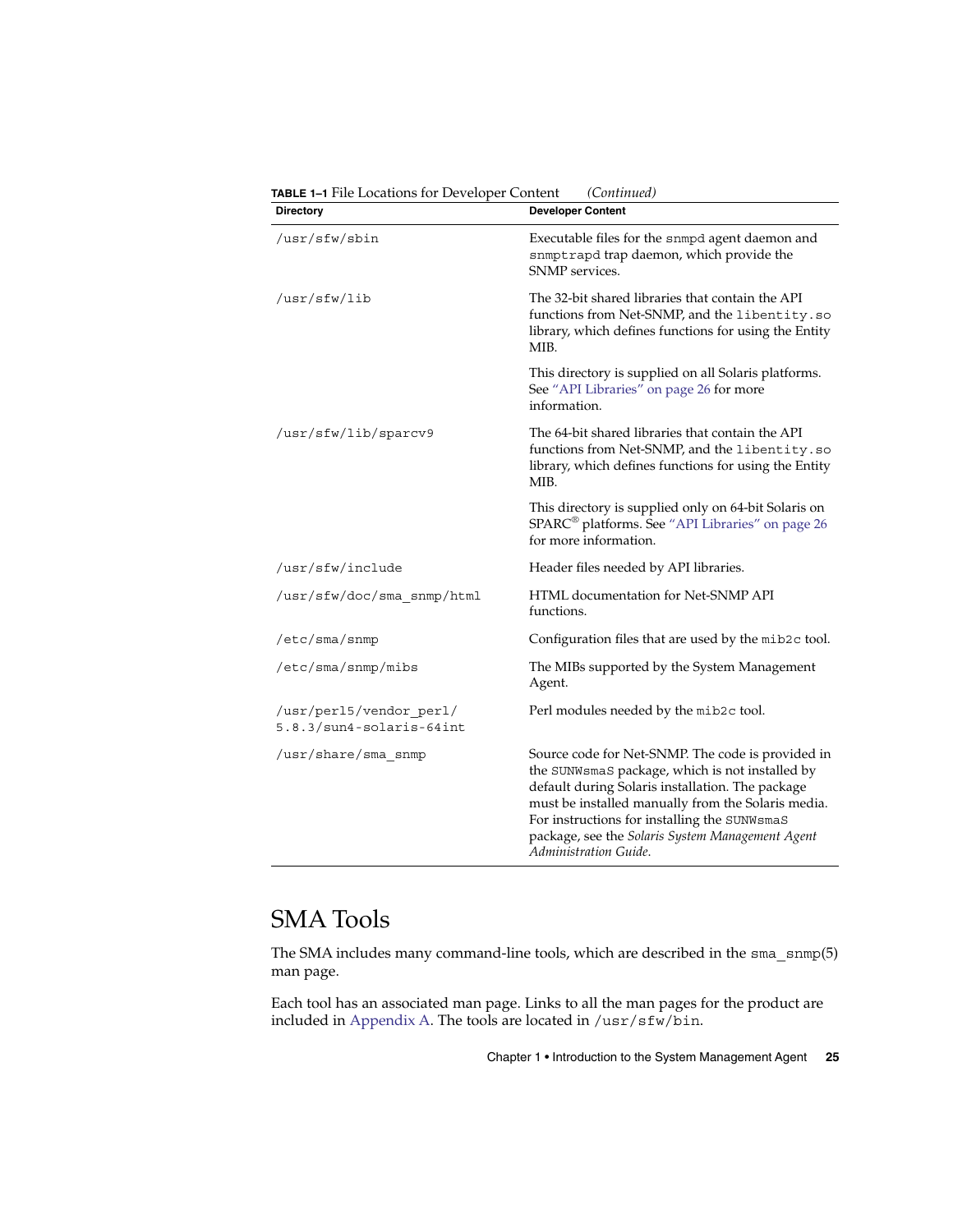<span id="page-25-0"></span>The snmp commands can be used to query the agent to test your modules. Read the man pages for detailed usage information.

### API Libraries

The following API libraries are included with the SMA product:

- libnetsnmp
- libnetsnmpagent
- libnetsnmpmibs
- libnetsnmphelpers
- libentity

The libentity library is not part of Net-SNMP, but is a customization for the SMA product.

On SPARC platforms, the 32–bit Net-SNMP libraries are contained in the /usr/sfw/lib directory. The 64–bit Net-SNMP libraries are contained in the /usr/sfw/lib/sparcv9 subdirectory.

On x86 platforms, only the 32–bit Net-SNMP libraries are available in the /usr/sfw/lib directory.

The functions contained in the Net-SNMP libraries are used in the MIB modules that you create, as well as in the agent. Documentation from Net-SNMP for using the API functions is contained in /usr/sfw/doc/sma\_snmp/html.

The SMA includes the same Net-SNMP API functions that are available with the open source Net-SNMP agent. ["API Functions"](#page-135-0) on page 136 includes a list of functions that are certified to work with the System Management Agent.

#### Demonstration Modules

The /usr/demo/sma\_snmp directory contains several demonstration modules. The demo modules illustrate methods for creating modules to solve various kinds of information-gathering problems. Later chapters in this manual discuss the demo modules in detail. The following table lists and describes the demo modules. The table also provides cross-references to the sections that discuss the demos.

| TABLE 1-2 Descriptions of Demonstration Modules |
|-------------------------------------------------|
|-------------------------------------------------|

| <b>Module Name</b> | <b>Demonstrates</b>                            | <b>Discussed in Section</b> |
|--------------------|------------------------------------------------|-----------------------------|
|                    | demo_module_1 Data modeling for scalar objects | "Scalar Objects" on page 41 |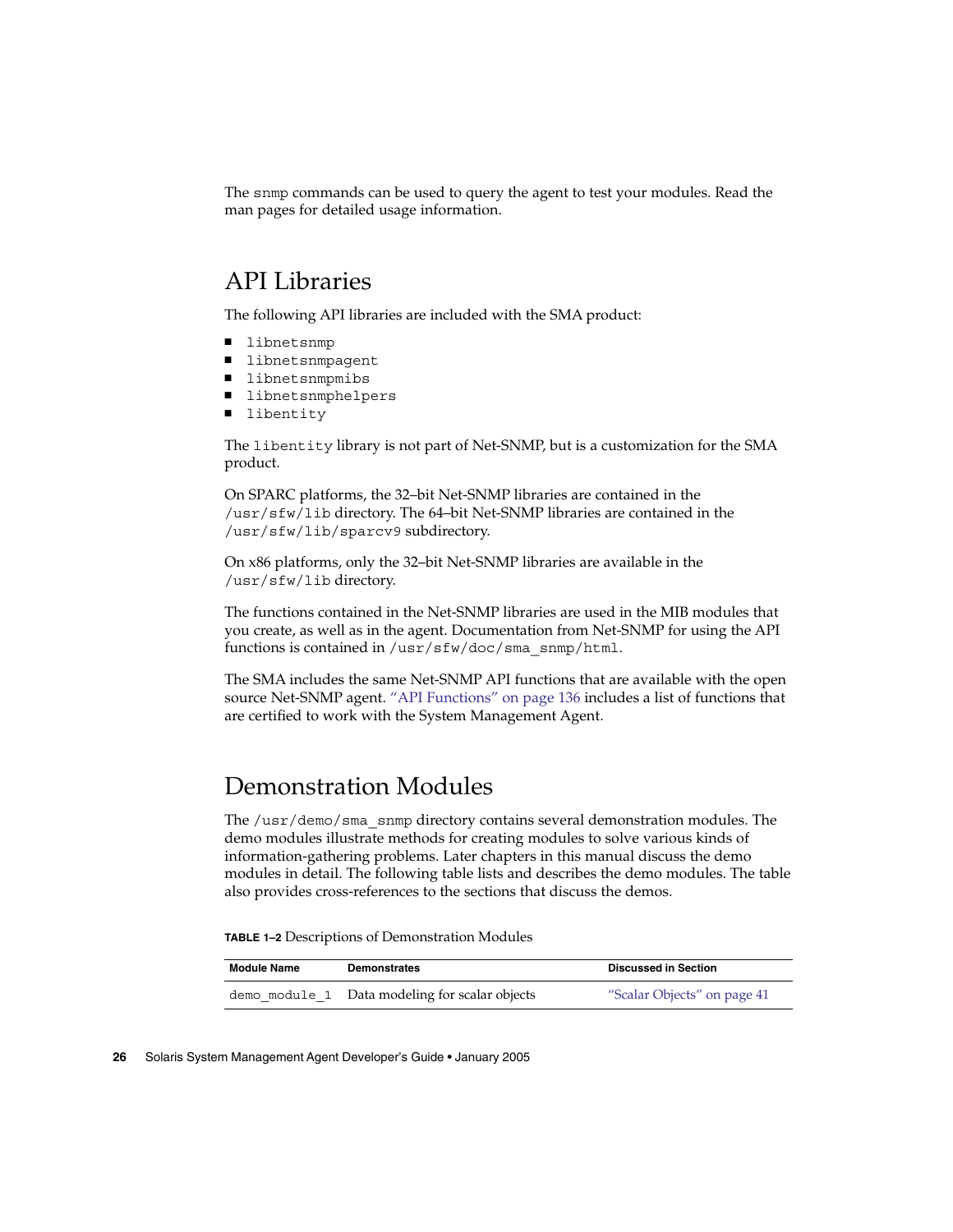**Module Name Demonstrates Discussed in Section** demo module 2 Data modeling for a simple table with writable objects ["Simple Tables"](#page-42-0) on page 43 demo\_module\_3 Data modeling for a general table ["General Tables"](#page-47-0) on page 48 demo\_module\_4 Implementing alarms "[demo\\_module\\_4](#page-60-0) Code [Example for Alarms"](#page-60-0) on page [61](#page-60-0) demo\_module\_5 Persistence of module data across agent restarts "[demo\\_module\\_5](#page-53-0) Code [Example for Persistent Data"](#page-53-0) [on page 54](#page-53-0) demo\_module\_6 Running multiple instances of a module on a single host ["Implementing Multiple](#page-74-0) [Instances of a Module"](#page-74-0) [on page 75](#page-74-0) demo\_module\_7 Dynamically updating multi-instance modules ["Enabling Dynamic Updates](#page-77-0) [to a Multiple Instance](#page-77-0) Module" [on page 78](#page-77-0) demo\_module\_8 Implementing a module as an AgentX subagent ["Deploying a Module as a](#page-70-0) Subagent" [on page 71](#page-70-0) demo\_module\_9 Implementing objects that wait for external events without blocking the agent [Data Collection"](#page-85-0) on page 86 ["SNMP Alarm Method for](#page-85-0) demo\_module\_10 Module design that handles long running data collections so that their values can be polled by an SNMP manager ["SNMP Manager Polling](#page-87-0) [Method for Data Collection"](#page-87-0) [on page 88](#page-87-0) demo module 11 How to use the Entity MIB API functions ["SMA Entity MIB](#page-92-0) [Implementation"](#page-92-0) on page 93 demo\_module\_12 How use Solstice Enterprise Agents code templates and SMA code templates to help re-implement Solstice Enterprise Agents subagents as SMA modules ["Migrating Solstice Enterprise](#page-128-0) [Agent Subagents to SMA"](#page-128-0) [on page 129](#page-128-0)

<span id="page-26-0"></span>**TABLE 1–2** Descriptions of Demonstration Modules *(Continued)*

### Technical Support for Developers

Technical support for developers of modules for the System Management Agent is provided through the Net-SNMP open source community at

<http://www.net-snmp.org>. You might find the developers discussion mailing list net-snmp-coders@lists.sourceforge.net to be helpful. An archive for the mailing list is located at

[http://sourceforge.net/mailarchive/forum.php?forum\\_id=7152](http://sourceforge.net/mailarchive/forum.php?forum_id=7152).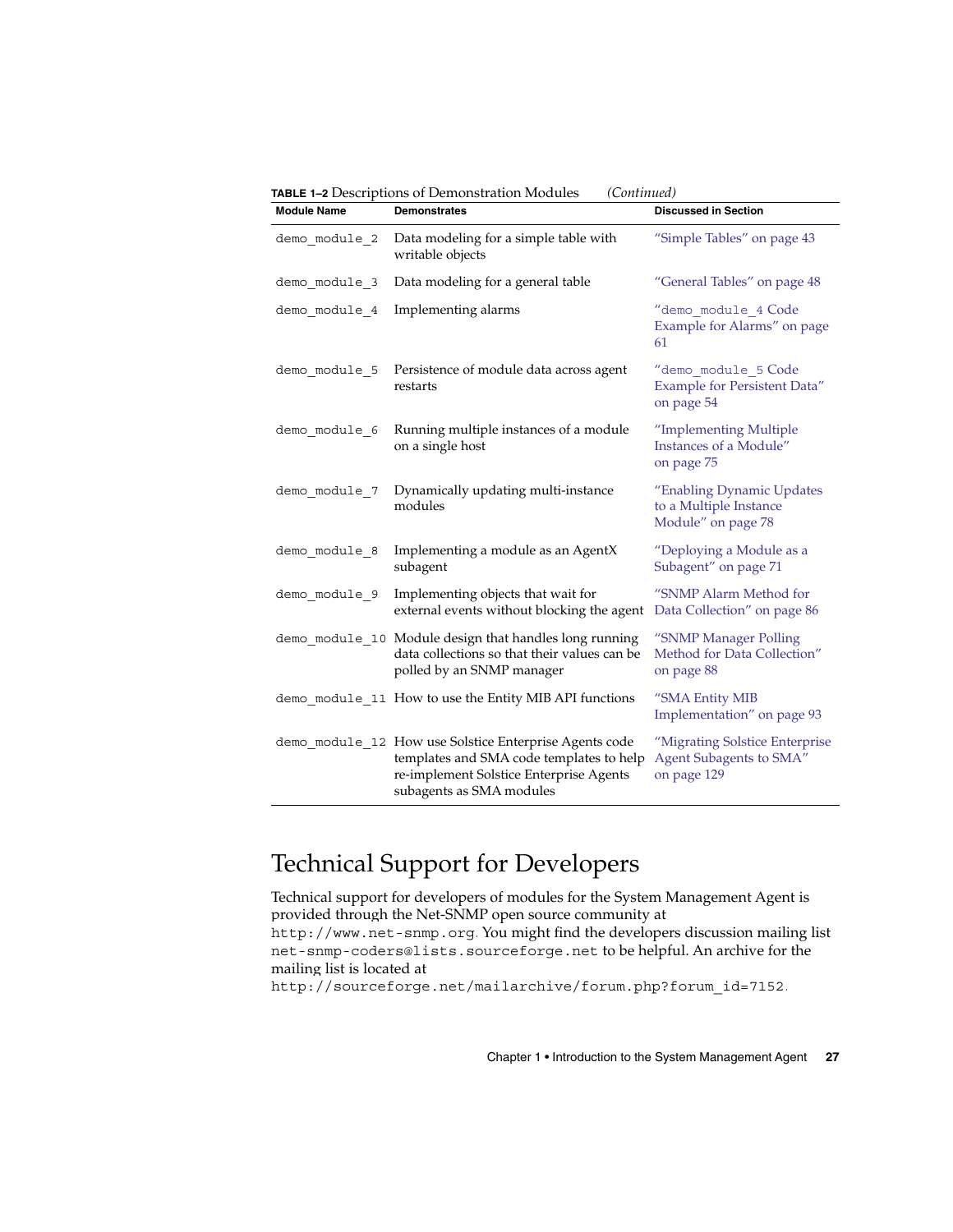Solaris System Management Agent Developer's Guide • January 2005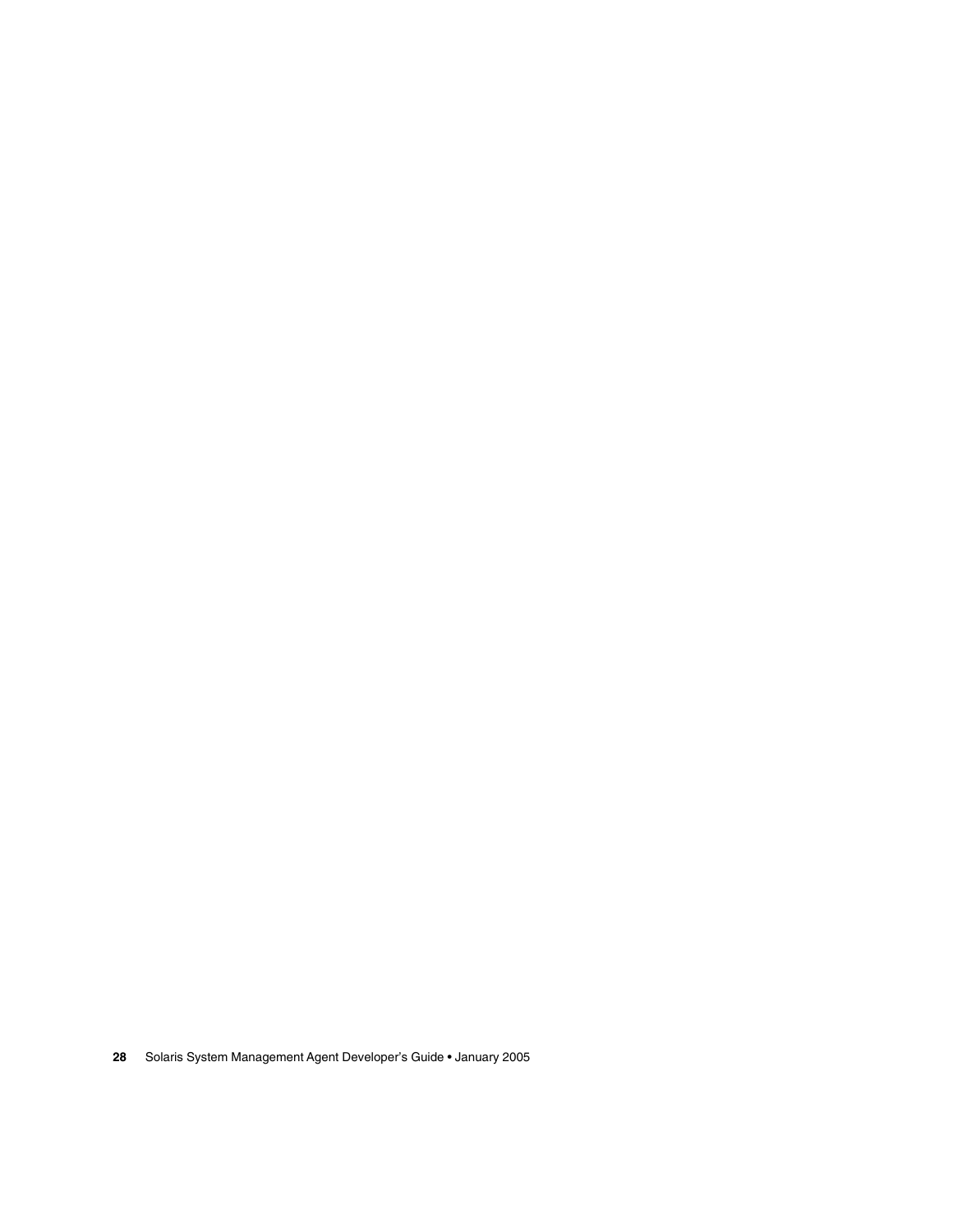#### <span id="page-28-0"></span>CHAPTER **2**

### Creating Modules

This chapter provides basic guidelines for creating System Management Agent modules. The chapter includes a process you can use to implement a MIB as a module in System Management Agent. Guidelines for naming components of your implementation to avoid conflicts are also included.

The following topics are discussed:

- "About Modules" on page 29
- ["Overview of Creating Modules"](#page-29-0) on page 30
- *["Defining a MIB"](#page-30-0)* on page 31
- ["Setting MIB Environment Variables"](#page-31-0) on page 32
- ["Generating Code Templates"](#page-32-0) on page 33
- *"*Modifying Code Templates" on page 35
- ["Configuring the Module"](#page-34-0) on page 35
- ["Delivering the Module"](#page-35-0) on page 36
- ["Namespace Issues"](#page-35-0) on page 36

### About Modules

The term *module* as used in this manual has two closely related meanings. Module refers generically to the "container" of the new pieces of management data that the developer needs to inform the agent about. In this sense, a module is an abstract concept.

However, an abstract module must be represented as a shared object file, which runs on a managed system. The shared object file, or the associated program, is often referred to as a module. Therefore, a module can be defined as a C program that works with the SMA to manage additional resources.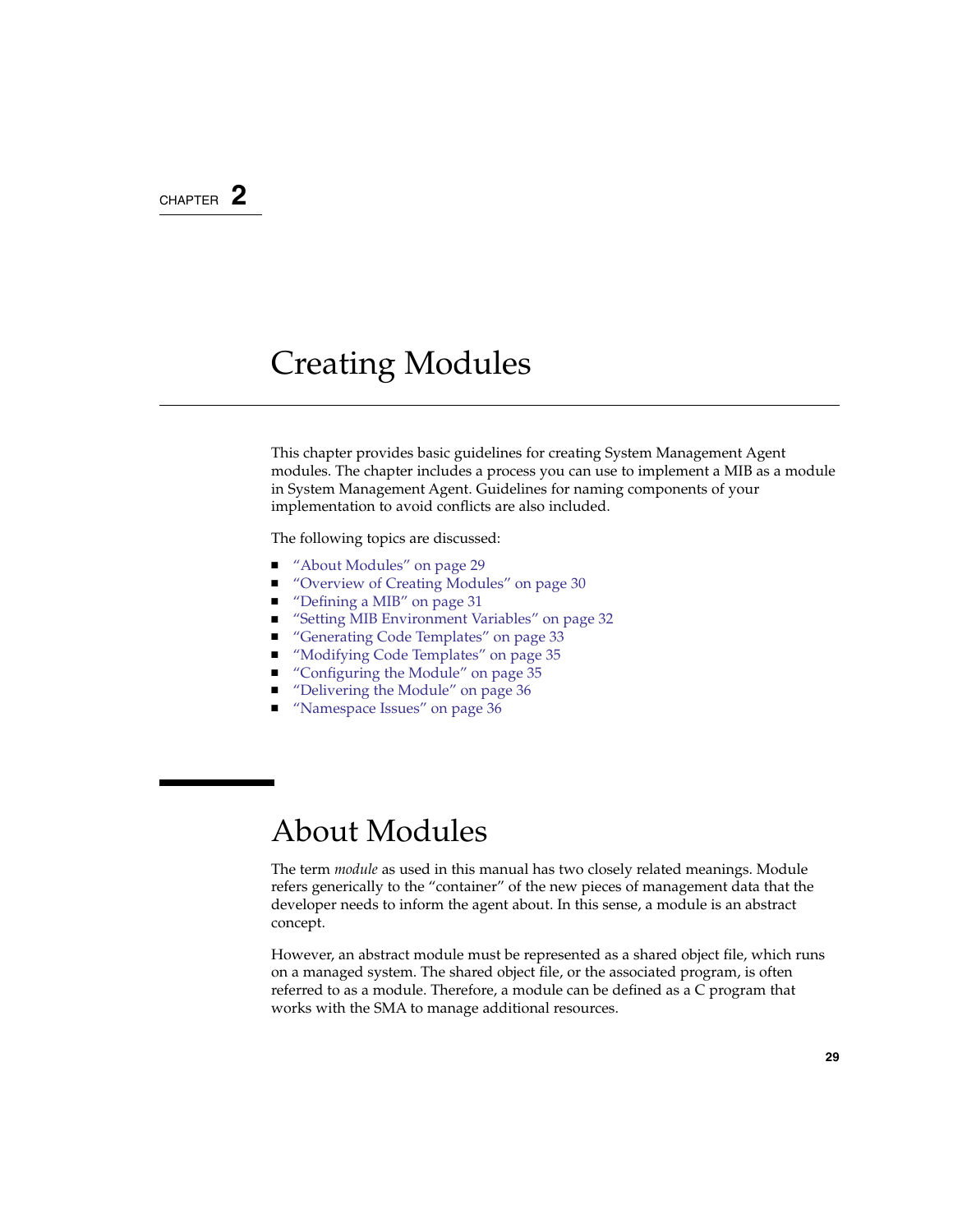<span id="page-29-0"></span>All modules communicate through the API library functions. The API functions are used whether the modules are compiled in the agent, or loaded dynamically, or running in a separate subagent.

### Overview of Creating Modules

You can create modules for the System Management Agent to allow a specific application, device, system, or network to be managed through a management application. The System Management Agent includes and documents the functions that are required by a module. The functions are used to register a module with the agent, to handle requests for module data, and to perform other module tasks.

You are not required to code a module manually, although you can if you prefer. Refer to the <http://www.net-snmp.org/> web site for information about writing a module manually. The process is outside the scope of this document.

The high-level process described in this manual for implementing a module is as follows:

1. Define the MIB for the objects to be managed.

To define a MIB, you must know what management data is associated with the system or entity to be managed. You must assign variable names to each discrete management item. You must also determine the attributes and ASN.1 data types. MIB definition is outside the scope of this manual. See ["Defining a MIB"](#page-30-0) on page 31 for more information about MIBs.

2. Generate code templates for a module from the MIB.

To generate code templates, you convert the MIB nodes into C source code files with the mib2c tool. The code templates include API functions for registering the data, and handling the requests for the data. See ["Generating Code Templates"](#page-32-0) [on page 33](#page-32-0) for more information.

3. Modify the code templates to fill in the data collection and management portions of the module.

To modify the code templates, you must determine how to implement much of the functionality of the agent. See ["Modifying Code Templates"](#page-34-0) on page 35 for more information.

4. Compile the C files into a shared object file.

You compile a module for the System Management Agent as you would compile any C shared object file.

5. Decide on the deployment method and configuration of the module.

You must determine whether to configure the module as a separate subagent, or to load the module dynamically into the SNMP agent. See [Chapter 6](#page-64-0) for information about deployment.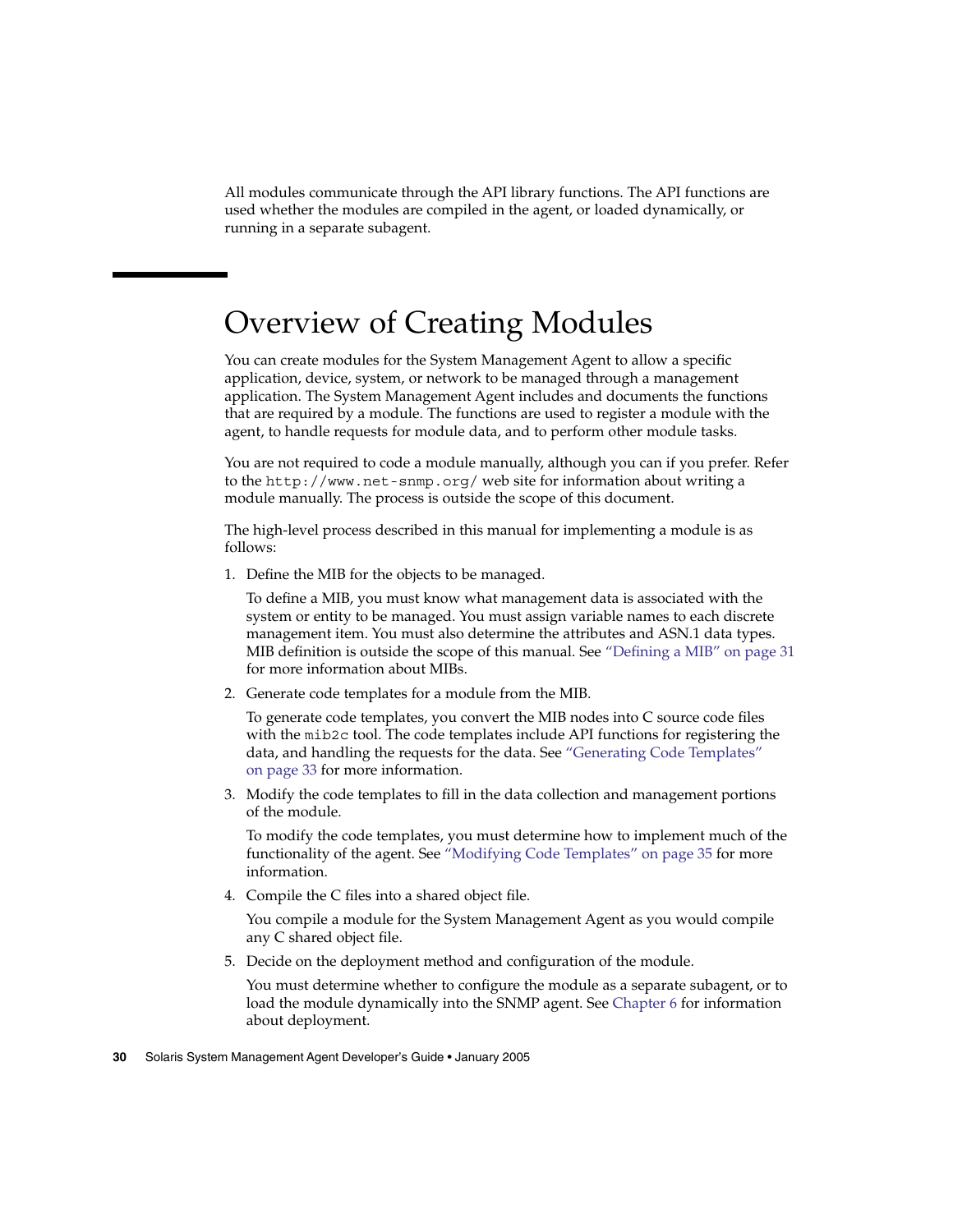## <span id="page-30-0"></span>Defining a MIB

MIB definition is one of the more time-consuming steps of creating a module. MIB syntax can be quite complicated, and is outside the scope of this document. Refer to ["Related Reading"](#page-14-0) on page 15 for suggestions of other sources of information about MIB syntax.

**Tip –** The mib2c tool, used for converting MIBs to C code, includes error checking for MIB syntax. You can use mib2c to check your MIB syntax as you create your MIB, even before you are ready to convert the MIB.

You should consider using one of the standard MIBs that are included with the SMA as a model for creating your MIB. The /etc/sma/snmp/mibs directory contains all the standard MIBs supported by the SMA.

The following MIBs can be used as examples to emulate because the MIBs have been found to work well with mib2c:

- UCD-DLMOD-MIB.txt
- SUN-SEA-EXTENSIONS-MIB.txt
- IP-MIB.txt

**Tip –** Pay particular attention to the name that is assigned for the MODULE-IDENTITY. This name should be equal to the MIB file name with the hyphens removed, and in mixed case. For example, SUN-SEA-EXTENSIONS-MIB.txt uses sunSeaExtensionsMIB for the MODULE-IDENTITY. A MIB file that does not use this format might not work with mib2c.

The file NET-SNMP-EXAMPLES-MIB.txt is also included in the /etc/sma/snmp/mibs directory, and might be helpful in explaining how to define a variety of MIB variable types.

### MIB File Names

You must ensure unique names for your MIB files. All custom MIBs to be used with SMA are in the same namespace as the standard MIBs, even if you keep the custom MIBs in a separate directory. Most of the MIBs derived from RFCs have RFC numbers in their names to clearly identify the MIBs, and ensure unique names. Other MIBs follow naming conventions, which decrease the chances of duplicate names.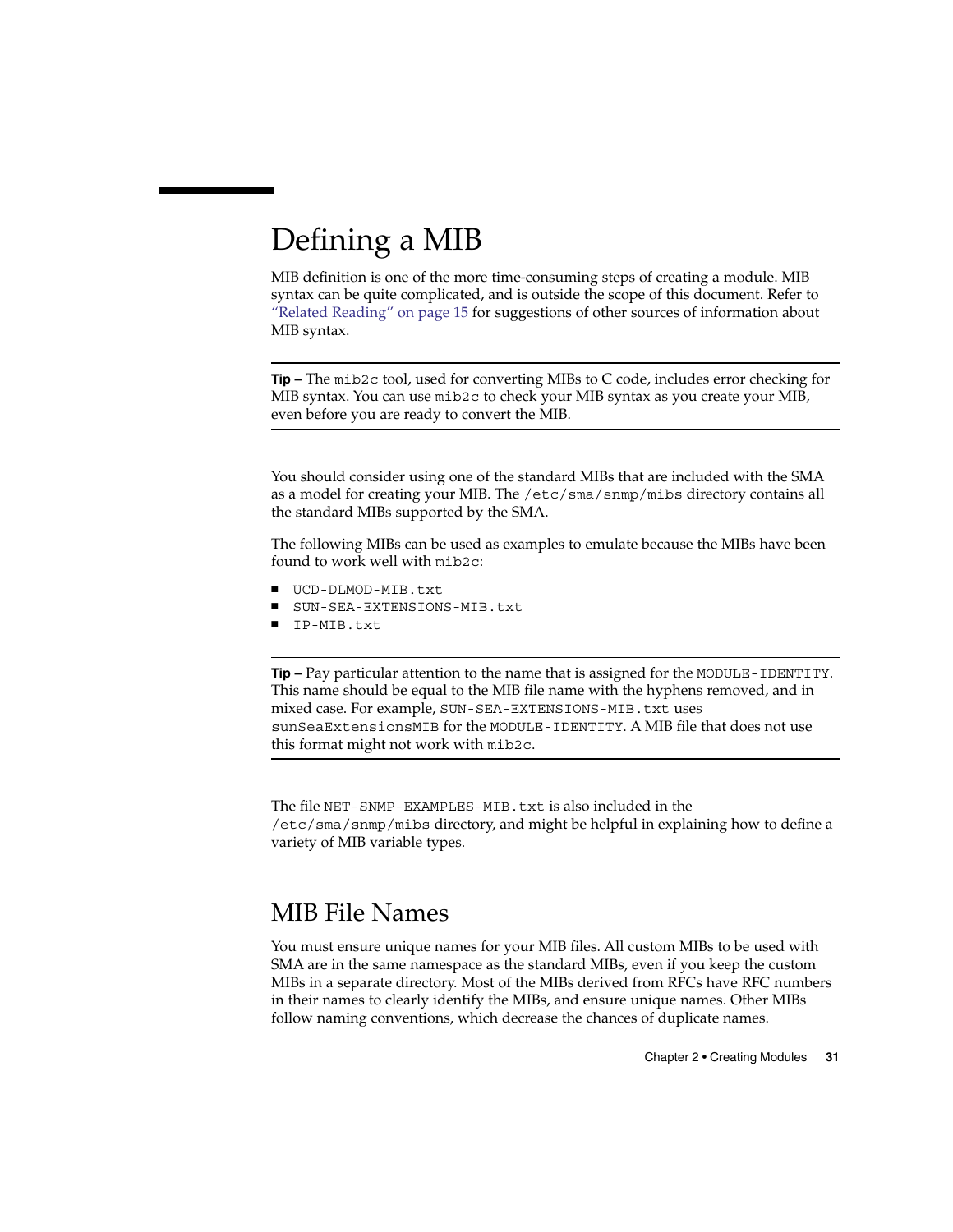<span id="page-31-0"></span>MIBs are usually named with the following conventions:

- Use all uppercase letters, and use hyphens to separate segments of the file name.
- Begin the MIB name with your company name. For example, if the MIB is for a company that is named Acme, the first segment of the MIB name might be ACME.
- Indicate the type of objects in the middle of the name. For example, if the MIB is for a router, you could use ROUTER in the middle of the name.
- Include MIB as the last segment of the name.
- Append a .txt file extension.

A sample name that uses these conventions is ACME-ROUTER-MIB.txt.

### Setting MIB Environment Variables

You should set the MIBS and MIBDIRS environment variables to ensure that the tools that use the MIBs can find and load your MIB file. Tools that use the MIBs include mib2c and all the snmp commands such as snmpget, snmpwalk, and snmpset.

Set the MIBS environment variable to include the MIB file that you are using. For example, to add a MIB called MYTESTMIB.txt to the list of MIBs, use one of the following commands:

In the csh or tcsh shells:

```
% setenv MIBS +MYTESTMIB
```
In the sh or bash shells:

```
# MIBS=+MYTESTMIB;export MIBS
```
These commands add your MIB to the list of default MIB modules that the agent supports.

The default search path for MIB files is /etc/sma/snmp/mibs. You can modify the MIB search path by setting the MIBDIRS variable. For example, to add the path /home/mydir/mibs to the MIB search path, type the following commands:

In the csh or tcsh shells:

```
% setenv MIBDIRS /home/mydir/mibs:/etc/sma/snmp/mibs
```
% **setenv MIBS ALL**

In the sh or bash shells:

- # **MIBDIRS=/home/mydir/mibs:/etc/sma/snmp/mibs**
- # **export MIBDIRS**
- # **MIBS=ALL;export MIBS**
- **32** Solaris System Management Agent Developer's Guide January 2005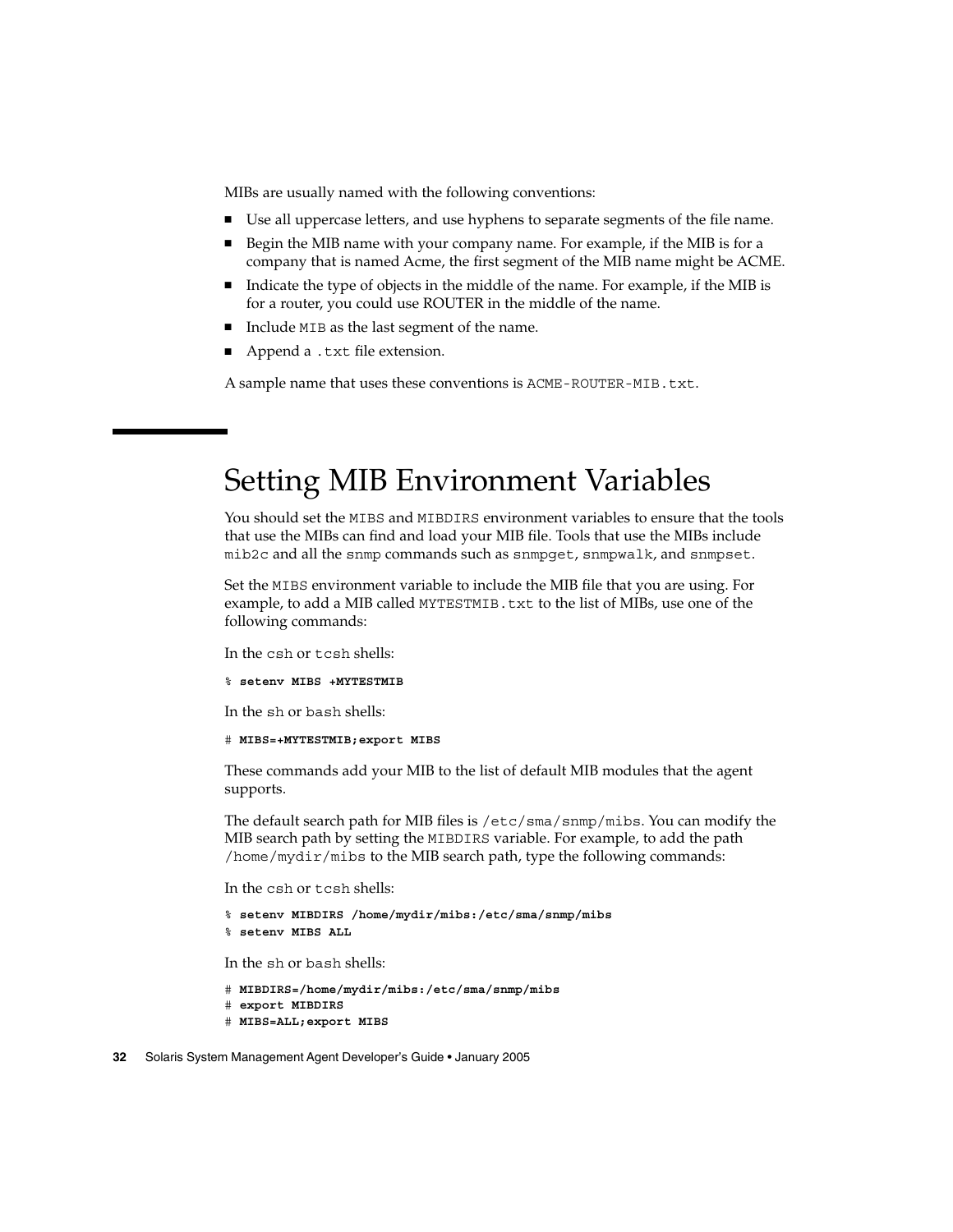<span id="page-32-0"></span>Setting MIBS to ALL ensures that mib2c finds all MIBs in the search location for MIB files. Both the MIB files to be loaded and the MIB file search location can also be configured in the snmp.conf file. See the snmp.conf(4)man page for more information.

**Note –** You should avoid copying your MIBs into the /etc/sma/snmp/mibs directory. That directory should be reserved for the MIBs provided with SMA.

### Generating Code Templates

You use the mib2c tool to generate C header files and implementation files from your MIB. You can use the generated C files as templates for your module. You can modify the templates appropriately for your purposes, and then use the templates to make your module. Before the file generation begins, mib2c tests your MIB node for syntax errors. Any errors are reported to standard output. You must fix any syntax errors before the code can be generated. This error-checking ability enables you to use mib2c as you create your MIB to ensure that the MIB syntax is correct.

**Note –** Be sure to set your MIB environment variables as described in ["Setting MIB](#page-31-0) [Environment Variables"](#page-31-0) on page 32 before you use mib2c.

The mib2c command must be run against nodes in the MIB, not on the entire MIB at once. You do not need to specify the MIB name, but the MIB file must be located in a directory on your MIB search path. On the mib2c command line, you must specify a configuration file and the name of one or more MIB nodes. The configuration file must matches the type of data in the MIB node. The command must use the following format:

mib2c -c *configfile MIBnode [MIBnode2 MIBnode3 ...]*

For example, if you have one node that is called scalarGroup in your MIB, you could use the following command to generate the code templates:

% mib2c -c mib2c.scalar.conf scalarGroup

The files scalarGroup.h and scalarGroup.c are generated.

If your MIB contains both scalar and table data, you should run mib2c separately on the MIB nodes for each type of data. You specify the appropriate configuration file for each type of data.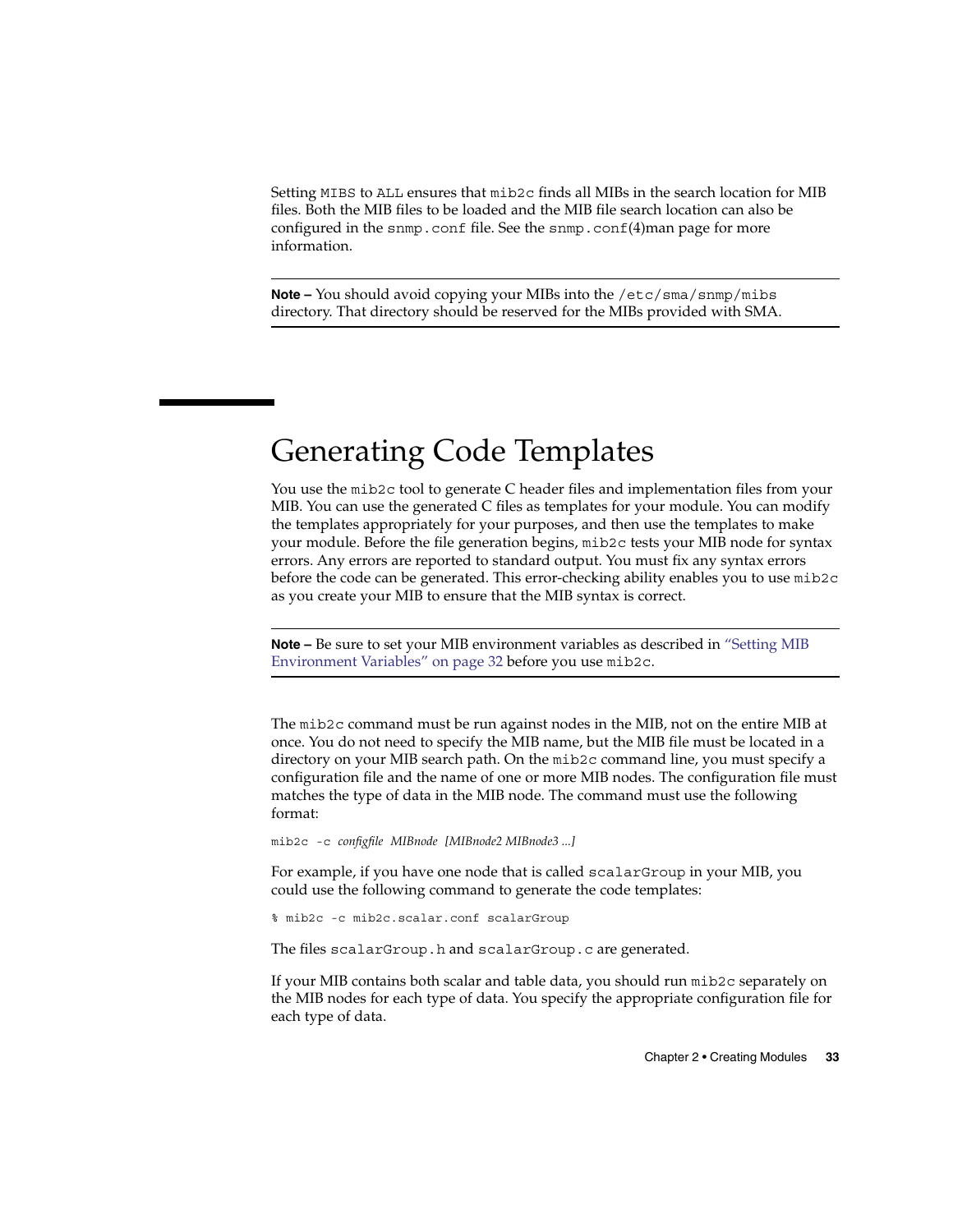<span id="page-33-0"></span>The following table lists the mib2c configuration files. The table describes the purpose of each configuration file, to help you decide which configuration file to use for your data.

**TABLE 2–1** Configuration Files for Use With mib2c Tool

| mib2c Configuration File | <b>Purpose</b>                                                                                                                                                                                                                                                                                                                                                                                                                                                                                                                                          |
|--------------------------|---------------------------------------------------------------------------------------------------------------------------------------------------------------------------------------------------------------------------------------------------------------------------------------------------------------------------------------------------------------------------------------------------------------------------------------------------------------------------------------------------------------------------------------------------------|
| mib2c.scalar.conf        | For scalar data, including integers and non-integers. This<br>configuration file causes mib2c to generate handlers for the<br>scalar objects in the specified MIB node. Internal structural<br>definitions, table objects, and notifications in the MIB are<br>ignored.                                                                                                                                                                                                                                                                                 |
| mib2c.int watch.conf     | For scalar integers only. When you use this configuration<br>file, mib2c generates code to map integer type scalar MIB<br>objects to C variables. GET or SET requests on MIB objects<br>subsequently have the effect of getting and setting the<br>corresponding C variables in the module automatically. This<br>feature might be useful if you want to watch, or monitor, the<br>values of certain objects.                                                                                                                                           |
| mib2c.iterate.conf       | For tables of data that are not kept in the agent's memory.<br>The tables are located externally, and the tables need to be<br>searched to find the correct row. When you use this<br>configuration file, mib2c generates a pair of routines that<br>can iterate through the table. The routines can be used to<br>select the appropriate row for any given request. The row is<br>then passed to the single table handler routine. This routine<br>handles the rest of the processing for all of the column<br>objects, for both GET and SET requests. |
|                          | mib2c.create-dataset.conf For tables of data that are kept in the agent's memory. The<br>table does not need to be searched to find the correct row.<br>This configuration file causes mib2c to generate a single<br>handler routine for each table. Most of the processing is<br>handled internally within the agent, so this handler routine<br>is only needed if particular column objects require special<br>processing.                                                                                                                            |
| mib2c.array-user.conf    | For tables of data that are kept in the agent's memory. The<br>data can be sorted by the table index. This configuration file<br>causes mib2c to generate a series of separate routines to<br>handle different aspects of processing the request. As with<br>the mib2c.create-dataset.conf file, much of the<br>processing is handled internally in the agent. Many of the<br>generated routines can be deleted if the relevant objects do<br>not need special processing.                                                                              |
|                          | mib2c.column defines.conf To create a header file that contains a #define for each<br>column number in a MIB table.                                                                                                                                                                                                                                                                                                                                                                                                                                     |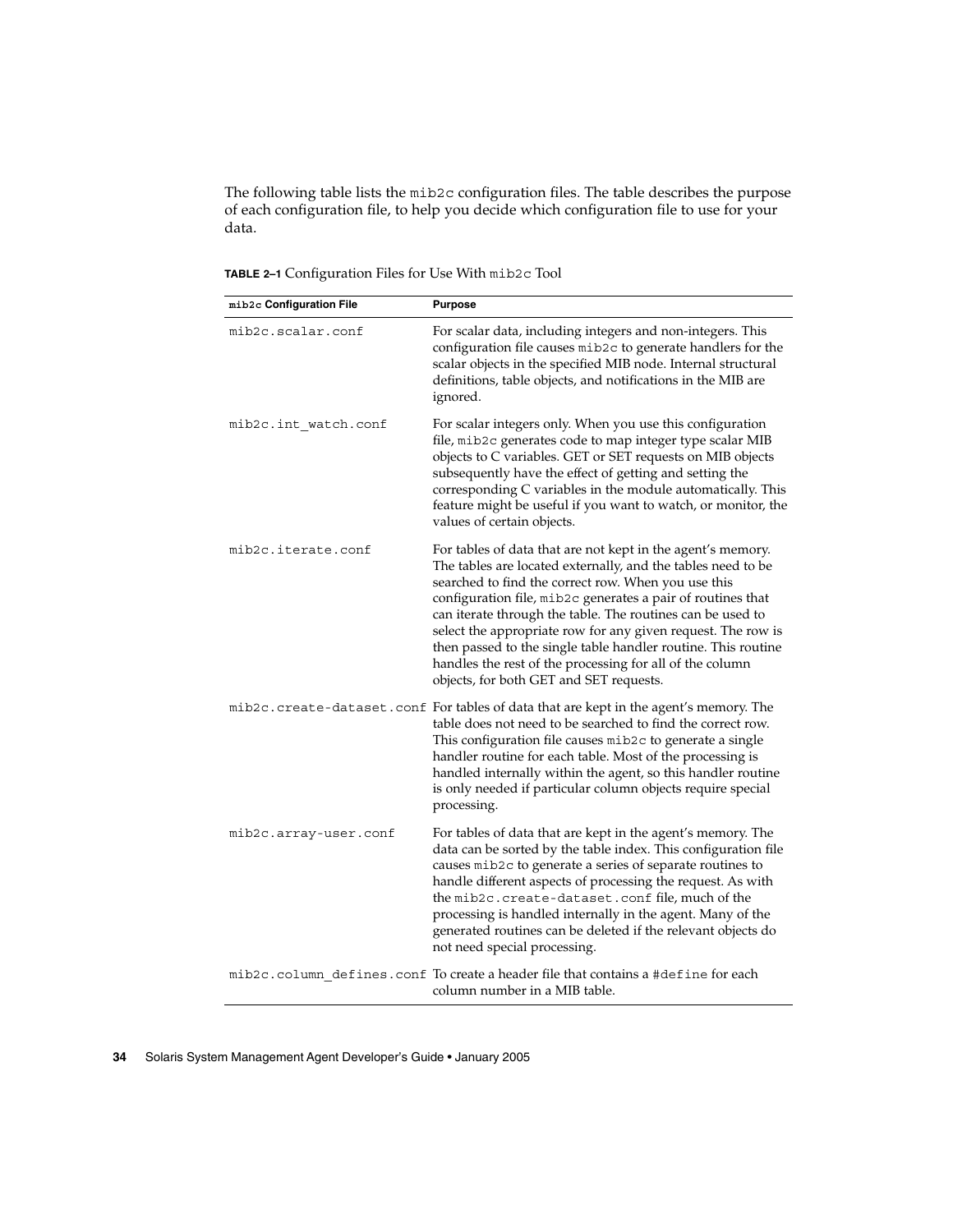<span id="page-34-0"></span>

| <b>TABLE 2-1</b> Configuration Files for Use With mib2c Tool<br>(Continued) |                                                                                                                          |  |
|-----------------------------------------------------------------------------|--------------------------------------------------------------------------------------------------------------------------|--|
| mib2c Configuration File                                                    | <b>Purpose</b>                                                                                                           |  |
| mib2c.column enums.conf                                                     | To create a header file that contains a #define for each<br>enum of common values used by the columns in a MIB<br>table. |  |

The mib2c(1M) man page includes more details about using the mib2c tool. You should also see [Chapter 3](#page-38-0) for more examples of using mib2c.

### Modifying Code Templates

The code templates that are generated by mib2c include code that registers the OIDs for the MIB data and handles the requests for the data. The init\_*module* routine in the *mibnode*.c template provides the basic code for data retrieval. You must modify the templates to provide the data collection and data management, or instrumentation, of your module. See "init\_*module* Routine" [on page 39](#page-38-0) for information about modifying the initialization routine.

The following table shows where to find more information about how to do various types of data collection.

| Type of data   | Reference                   |
|----------------|-----------------------------|
| Scalar objects | "Scalar Objects" on page 41 |
| Simple tables  | "Simple Tables" on page 43  |
| General tables | "General Tables" on page 48 |
| Long running   | Chapter 8                   |

**TABLE 2–2** Data Collection Documentation

## Configuring the Module

Configuration of the module depends partly on the module. You can provide automatic configuration as part of the installation process for your module. Alternatively, you can provide the steps and suggestions as part of the end user documentation. If you want users to be able to set configuration parameters for your module, you can store configuration parameters in a configuration file. The parameters can then be retrieved by the module whenever the module starts. See [Chapter 4](#page-50-0) for information.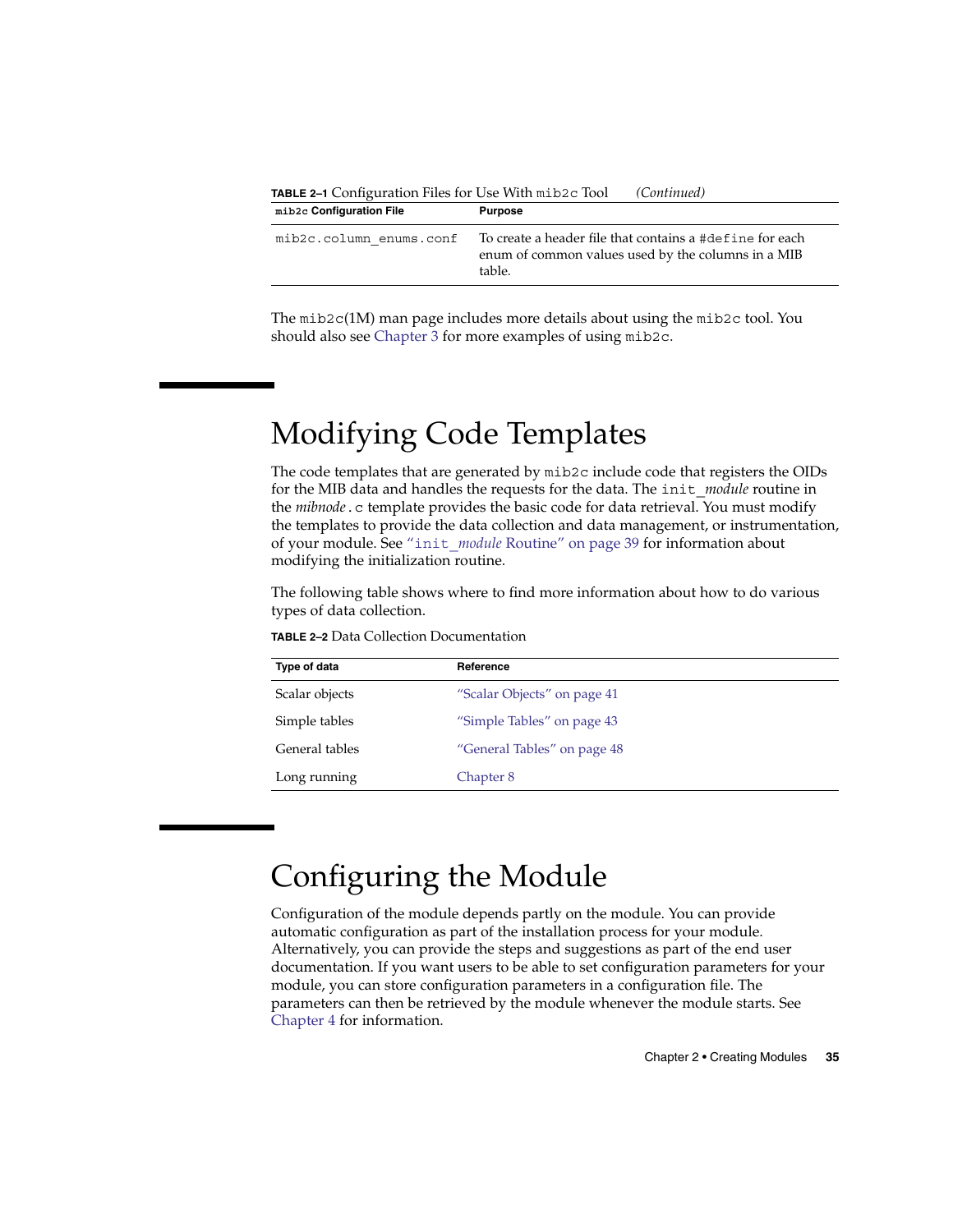<span id="page-35-0"></span>For any module, you must decide whether to run the module as a subagent or a dynamically loading module. See [Chapter 6](#page-64-0) for more information.

### Delivering the Module

When the module code is complete, you must decide how to deliver the module. If you are creating a module that must be distributed and then be installed, you should use the operating system's native software delivery model. For the Solaris operating system, you should use packages as described in the *Application Packaging Developer's Guide*.

### Namespace Issues

This section explains the naming conventions for the System Management Agent. The conventions are required to enable all developers to avoid namespace collisions.

### Avoiding Namespace Collisions

*Namespace* is a term used to indicate the complete set of possible names that can exist together in a certain "space." Namespaces exist in the computer world and in the real world. For example, the names of people in a group, such as the passenger list in an aircraft, forms a namespace. In the computer world, a namespace might be a list of file names in a directory, or the function names in a source code file.

A namespace usually requires names to be unique, to ease the addressing of an individual entity. In the real world, the names of entities in a namespace might not always be unique. For example, there might be two aircraft passengers with the same name. In such situations, an attribute other than the name of the entities of the namespace must be used. For example, the seat numbers might form the namespace of the passengers on the aircraft.

The namespaces in the computing world mandate that uniqueness is ensured. For example, you must have unique names for all the files in a directory or functions that are part of the same program.

*Namespace collision* occurs if parts of the namespace delivered by different people have the same names. For example, two vendors might come up with the same library name and install in the same directory. A recent trend is to make the directory name part of the namespace, to ensure different directories for different vendors or different products. Even if the file names are the same, the file names are in different directories.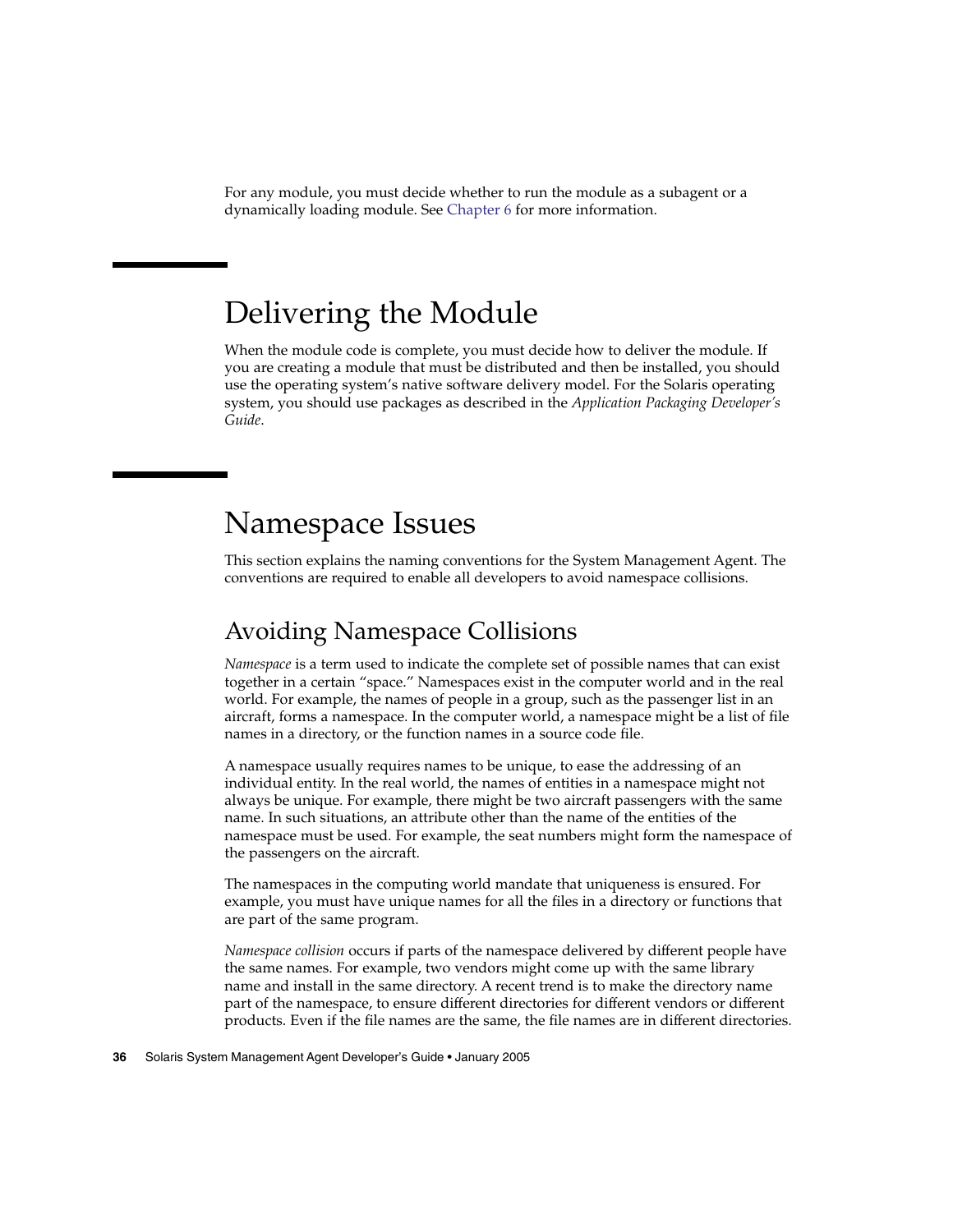For the SMA developer, several areas are susceptible to namespace collisions. The following sections discuss naming conventions that you must follow to greatly reduce the possibility of having naming issues.

#### Module Names

The module name should be based closely on the name of the MIB that is implemented by the module. MIB name guidelines are discussed in ["MIB File Names"](#page-30-0) [on page 31.](#page-30-0)

Use the following guidelines to name your module, beginning with the name of the MIB file:

- Remove the hyphens
- Remove the word MIB
- Remove the .txt
- Convert to lowercase

For example, if your MIB name is ACME-ROUTER-MIB.txt, you should name the module acmerouter. When you compile, the shared object that results is acmerouter.so.

## Library Names

You must ensure unique names for your custom libraries because all libraries to be used with SMA are delivered into a single lib namespace. You should observe the following guidelines in naming your libraries:

- Observe the guidelines for creating unique MIB names in ["MIB File Names"](#page-30-0) [on page 31.](#page-30-0)
- Observe the guidelines for naming your module in "Module Names" on page 37.
- Add the prefix 1 ib to your module name to create the name of your library.

For example, assume that your MIB name is ACME-ROUTER-MIB.txt. Your module name is acmerouter. The associated library should be named libacmerouter.so. The .so extension is added when you compile.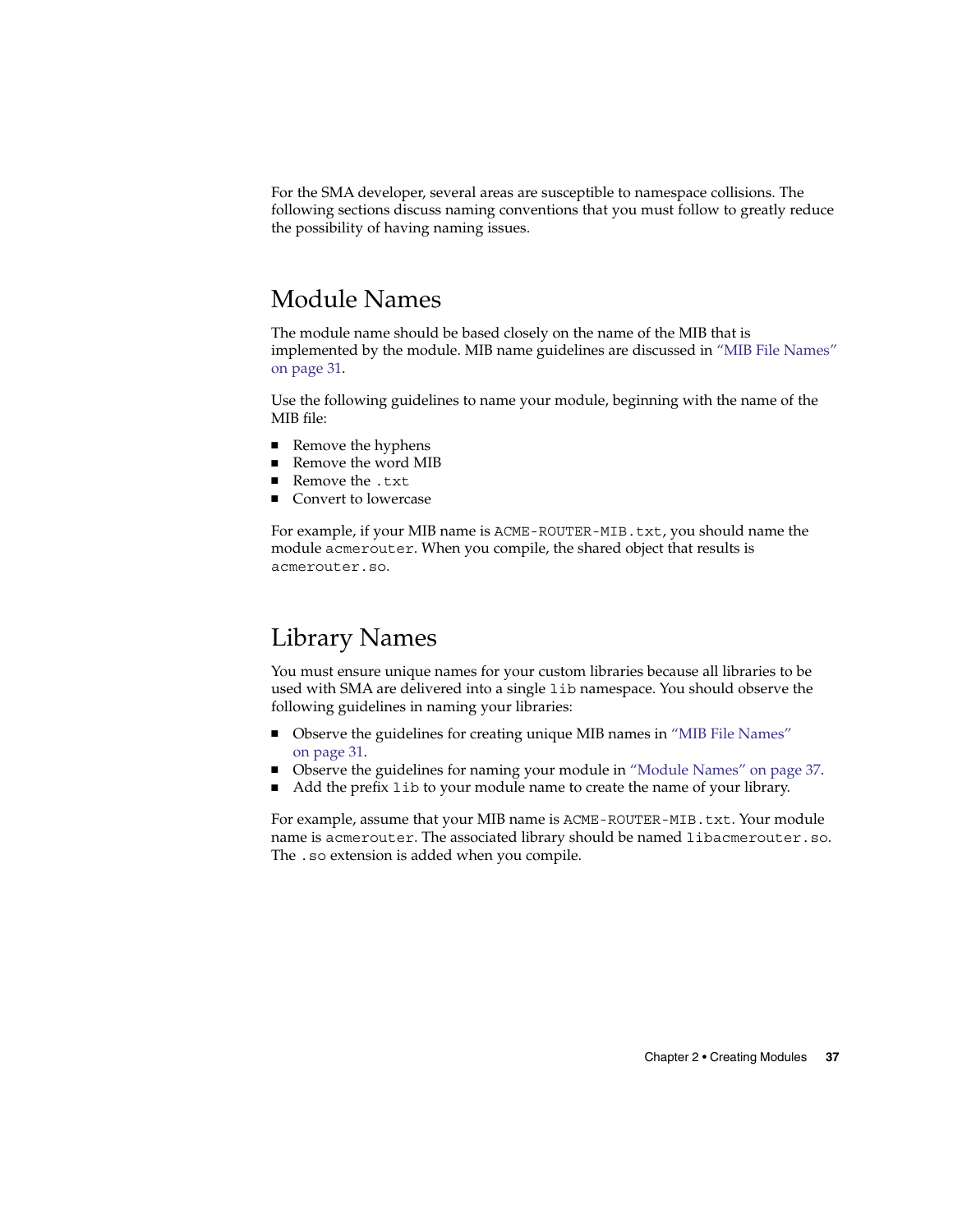Solaris System Management Agent Developer's Guide • January 2005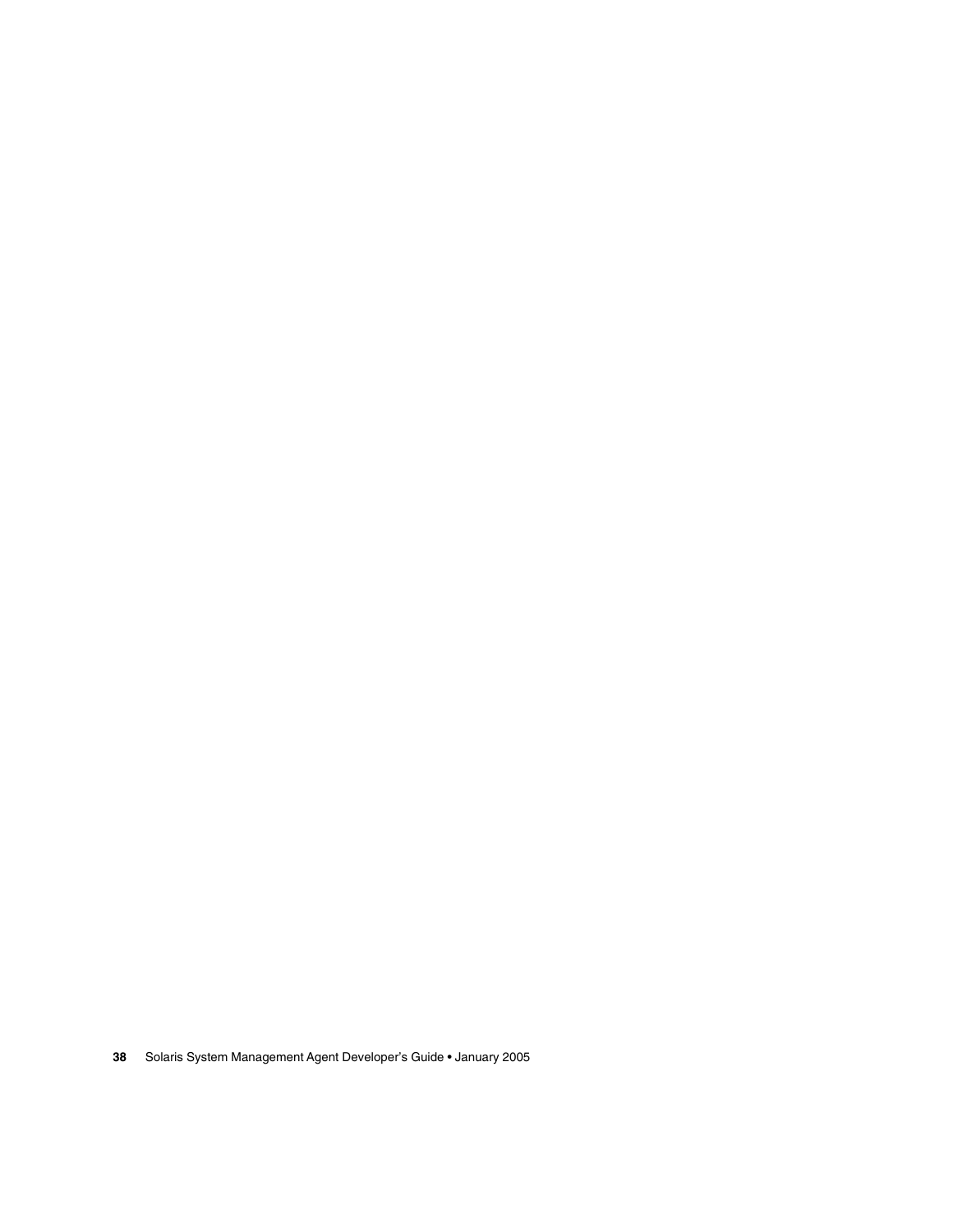#### CHAPTER **3**

# Data Modeling

This chapter provides information on how to modify the init\_*module*() routine of a module to handle various types of data. The chapter discusses the related code examples that are provided with the System Management Agent:

| demo module 1 | Scalar data example   |
|---------------|-----------------------|
| demo module 2 | Simple table example  |
| demo module 3 | General table example |

The chapter includes the following topics:

- "init *module* Routine" on page 39
- ["Scalar Objects"](#page-40-0) on page 41
- ["Simple Tables"](#page-42-0) on page 43
- ["General Tables"](#page-47-0) on page 48

# init\_*module* Routine

When a module is loaded in the agent, the agent calls the init\_*module*() routine for the module. The init\_*module*() routine registers the OIDs for the objects that the module handles. After this registration occurs, the agent associates the module name with the registered OIDs. All modules must have this init\_*module*() routine.

The mib2c utility creates the init\_*module*() routine for you. The routine provides the basic code for data retrieval, which you must modify appropriately for the type of data.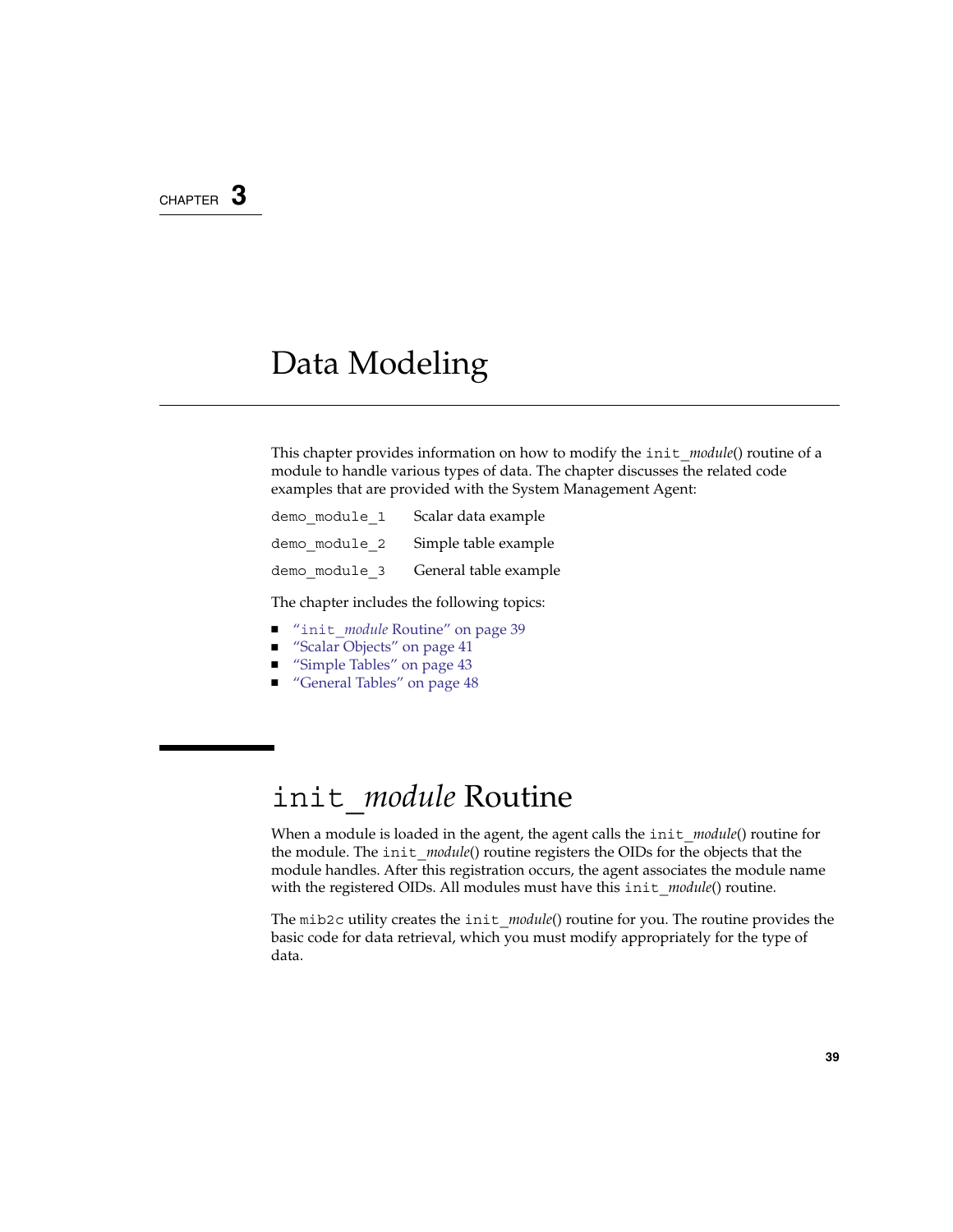If you have several MIB nodes in your MIB, the mib2c utility creates several .c files. Each generated file contains an init\_*mibnode*() routine. A module must have only one initialization routine, which must conform to the convention of init\_*module*(). Therefore, when you have more than one MIB node represented in your module, you must combine the initialization content of all the generated .c files into one file to ensure that the initialization routine for each MIB node is called by init\_*module*().

You can combine files to build a module in one of the following ways:

■ Create a module file to call all the initialization routines.

With this approach, the routine init  $myMib()$  in myMib.c might look similar to the following pseudo code:

```
#include "scalarGroup.h"
#include "tableGroup.h"
...
   init_myMib() {
        init_scalarGroup();
        init_tableGroup();
    }
```
where init scalarGroup() and init tableGroup() are in different files.

■ Combine the initialization routines' code into one initialization routine.

If you used this approach, the routine init\_myMib() might be similar to the following pseudo code:

```
init_myMib() {
          <init code - scalarGroup> /* found in scalarGroup.c */
          <init code - tableGroup> /* found in tableGroup.c */
       }
```
In both cases, the rest of the code in myMib.c might be similar to the following pseudo code:

```
/* get/set handlers for scalarGroup found in scalarGroup.c */
```
/\* get\_first/get\_next/handler for tableGroup - found in tableGroup.c \*/

The following sections discuss how the data retrieval code must be modified in your module for different types of data.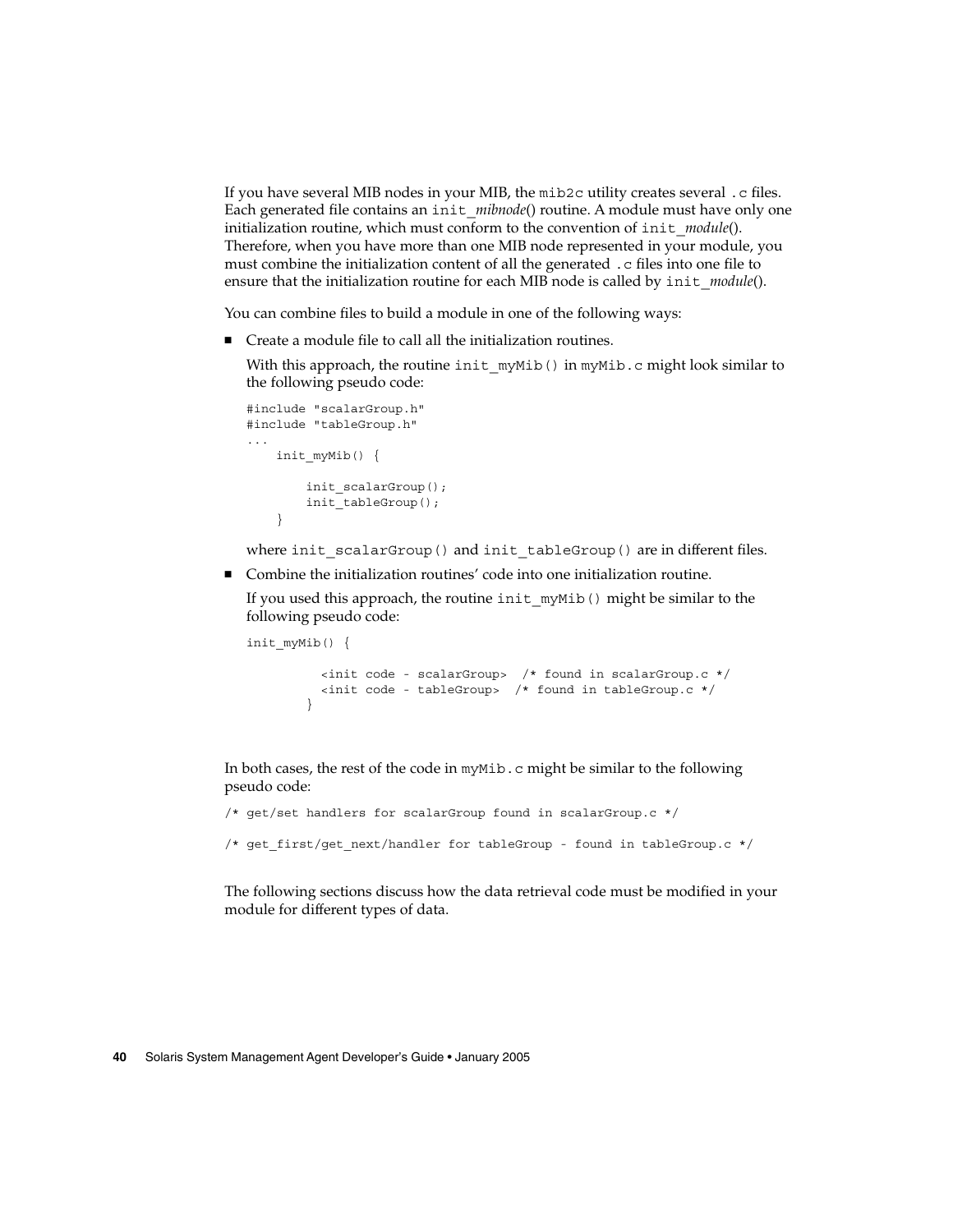## <span id="page-40-0"></span>Scalar Objects

Scalar objects are used for singular variables that are not part of a table or an array. If your MIB contains scalar objects, you must run mib2c with a scalar-specific configuration file on the MIB nodes that contain the scalars. You should use the following command, where *mibnode1* and *mibnode2* are top-level nodes of scalar data for which you want to generate code:

mib2c -c mib2c.scalar.conf *mibnode1 mibnode2 ...*

You can specify as many nodes of scalar data as you want. This command generates two C code files that are named *mibnode*.c and *mibnode*.h for each MIB node that is specified in the command line. You must modify the *mibnode1*.c and *mibnode2*.c files to enable the agent to retrieve data from scalar objects. See the mib2c(1M) man page for more information about using the mib2c tool.

Now, compile the MIB and example code as described in "demo\_module\_1 Code Example for Scalar Objects" on page 41.

#### demo\_module\_1 Code Example for Scalar Objects

The demo module 1 code example is provided to help you understand how to modify the code generated by the mib2c command to perform a scalar data retrieval. The demo module 1 code example is located by default in the directory /usr/demo/sma\_snmp/demo\_module\_1.

The README demo module 1 file contains instructions that describe how to perform the following tasks:

- Generate code templates from a MIB that contains scalar objects
- Compile source files to generate a shared library object that implements a module
- Set up the agent to dynamically load the module
- Test the module with snmp commands to show that the module is functioning as expected

The demo module 1 is set up to allow you to generate code templates me1LoadGroup.c and me1LoadGroup.h. You can then compare the generated files to the files demo\_module\_1.c and demo\_module\_1.h. The mib2c utility generates me1LoadGroup.c, which contains the init\_me1LoadGroup() function. You should compare this function to the init\_demo\_module\_1() function in the demo module 1.c file.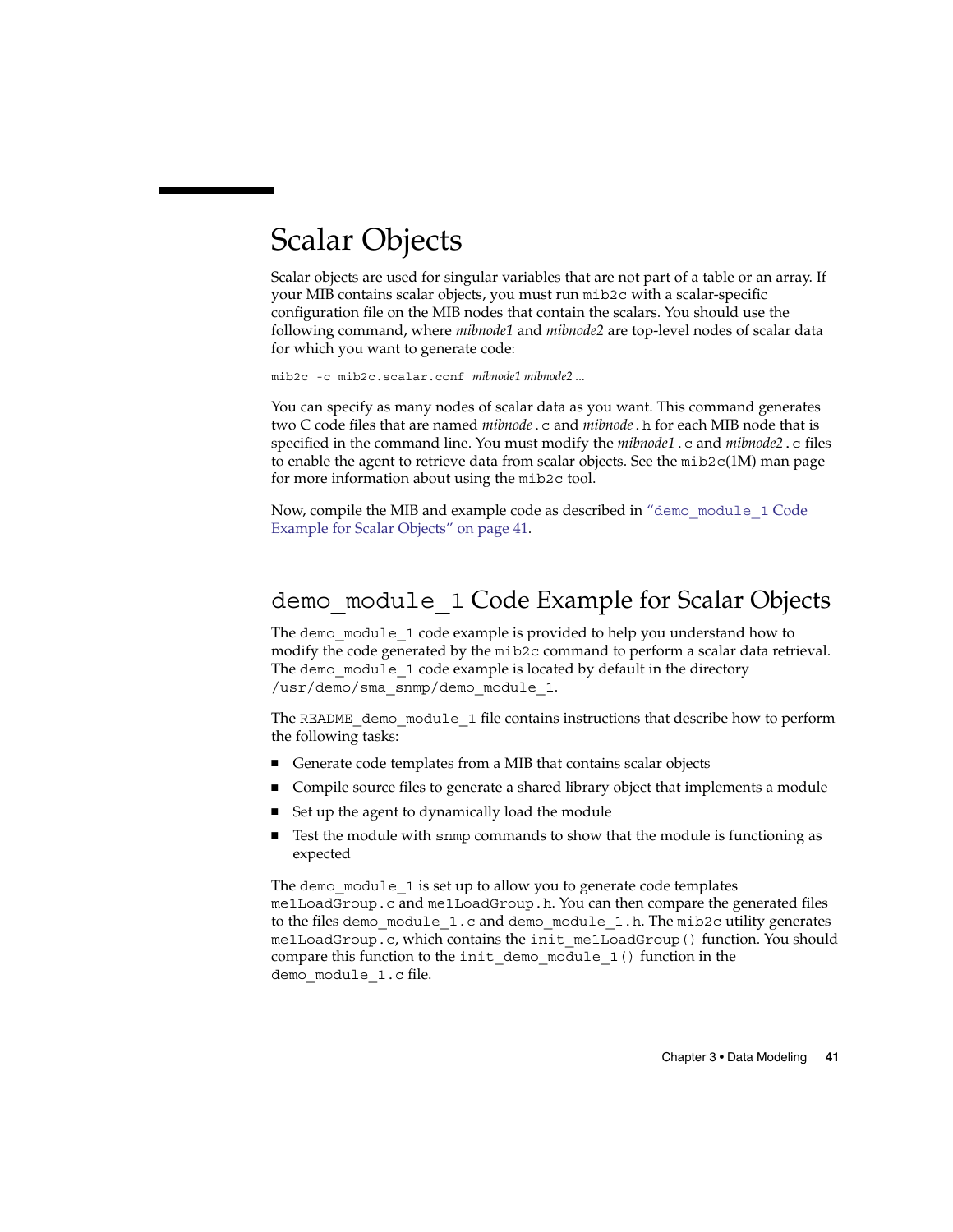The demo\_module\_1.c and demo\_module\_1.h files have been modified appropriately to retrieve scalar data. You can use these files as a model for learning how to work with scalar data in your own module. The instructions then explain how to compile the modified source files to create a functioning module.

#### Modifications for Scalar Data Retrieval

The demo\_module\_1 example code, demo\_module\_1.c, provides the system load average for 1, 5 and 15 minutes, respectively.

The init demo module  $1()$  function call defines the OIDs for the following three scalar objects:

- me1SystemLoadAvg1min
- me1SystemLoadAvq5min
- me1SystemLoadAvq15min

These OIDs are set up in the demo\_module\_1.c source file, to reflect what is in the SDK-DEMO1-MIB.txt. The OIDs are defined as follows:

```
static oid me1SystemLoadAvg15min_oid[] =
 {1, 3, 6, 1, 4, 1, 42, 2, 2, 4, 4, 1, 1, 3, 0}static oid me1SystemLoadAvg1min_oid[] =
 \{ 1,3,6,1,4,1,42,2,2,4,4,1,1,1,0 \};
static oid me1SystemLoadAvg5min_oid[] =
 {1,3,6,1,4,1,42,2,2,4,4,1,1,2,0};
```
The mib2c command used the netsnmp\_register\_read\_only\_instance() function to register these handler functions:

- get me1SystemLoadAvg1min()
- qet me1SystemLoadAvq5min()
- get me1SystemLoadAvg15min()

In this way, when a GET or GET\_NEXT request is received, the corresponding handler function is called.

For example, for the 15 minute load average, you can manually register the get me1SystemLoadAvg15min() handler function. The handler retrieves data on the me1SystemLoadAvg15min scalar. You must place the handler in the netsnmp\_register\_read\_only\_instance() function as follows:

```
netsnmp register read only instance
(netsnmp_create_handler_registration
("me1SystemLoadAvg15min",
get me1SystemLoadAvg15min,
me1SystemLoadAvg15min_oid,
OID_LENGTH(me1SystemLoadAvg15min_oid),
HANDLER CAN RONLY));
```
**42** Solaris System Management Agent Developer's Guide • January 2005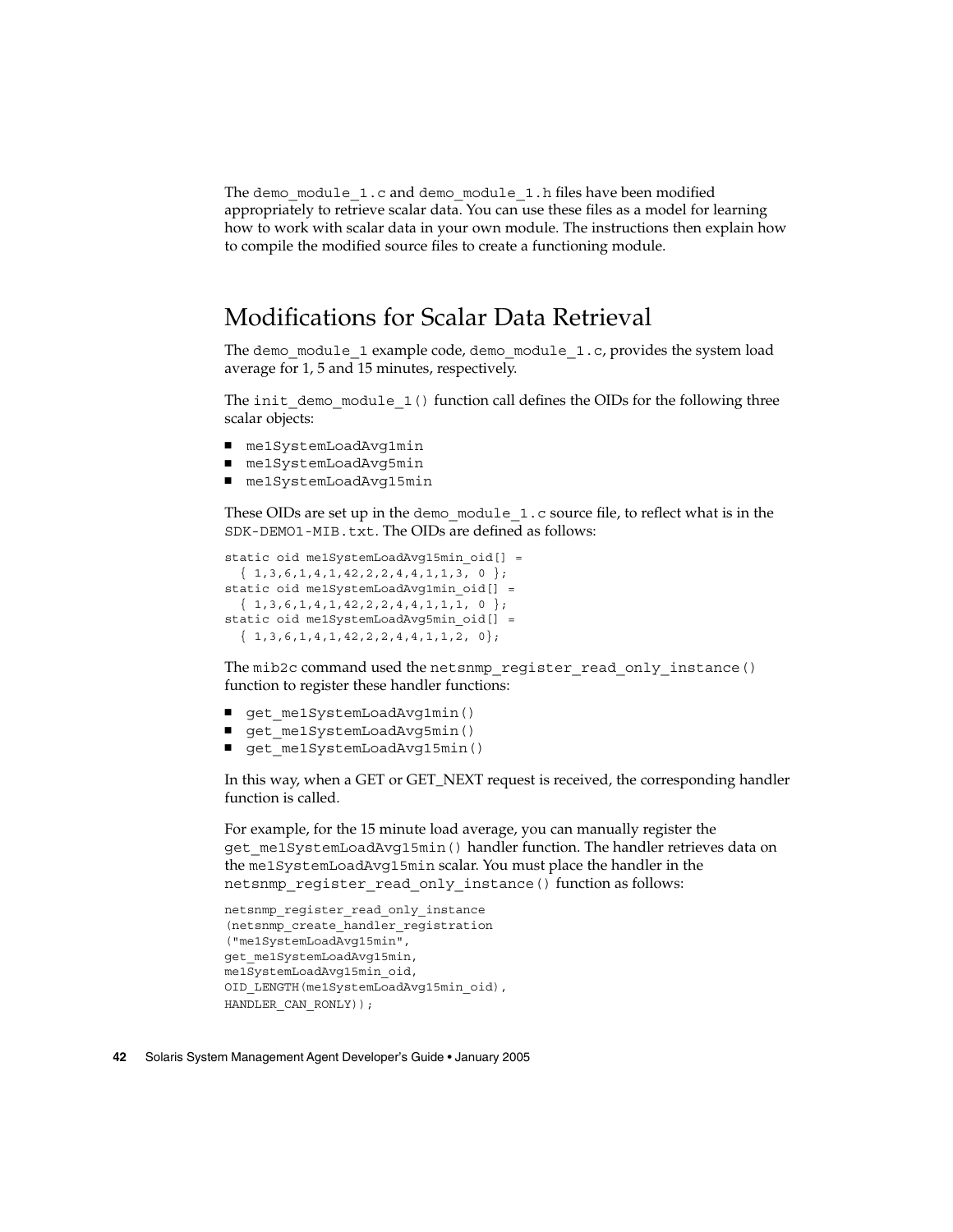<span id="page-42-0"></span>Alternatively, you can use the mib2c command to generate the function bodies of the handler functions for you. Replace */\* XXX...* in the generated code with your own data structure for returning the data to the requests. For instance, the following code must be modified:

```
case MODE_GET:
snmp_set_var_typed_value(requests->requestvb, ASN_OCTET_STR, (u_char
*) /* XXX: a pointer to the scalar's data */,
 /* XXX: the length of the data in bytes */);
break;
```
This code must be modified to include your own data structure for returning data to the requests. Replace the */\* XXX...* that is shown in the preceding code.

```
case MODE_GET:
data = getLoadAvg(LOADAVG 1MIN);
snmp_set_var_typed_value(requests->requestvb, ASN_OCTET_STR, (u_char
*) data , strlen(data));
free(data);
break;
```
Note that the input MIB file contains the specification of a table as well as scalar data. When you run mib2c -c mib2c.scalar.conf *scalar-node* the template code is generated only for the scalar nodes in the MIB.

## Simple Tables

A simple table has four characteristics:

- The table is indexed by a single integer value
- Such indexes run from 1 to a determinable maximum
- All indexes within this range are valid
- The data for a particular index can be retrieved directly by, for example, indexing into an underlying data structure

If any of these conditions are not met, the table is not a simple table but a *general* table. The techniques described here are applicable only to simple tables.

**Note –** mib2c assumes that all tables are simple. For information on handling the general tables case, see ["General Tables"](#page-47-0) on page 48.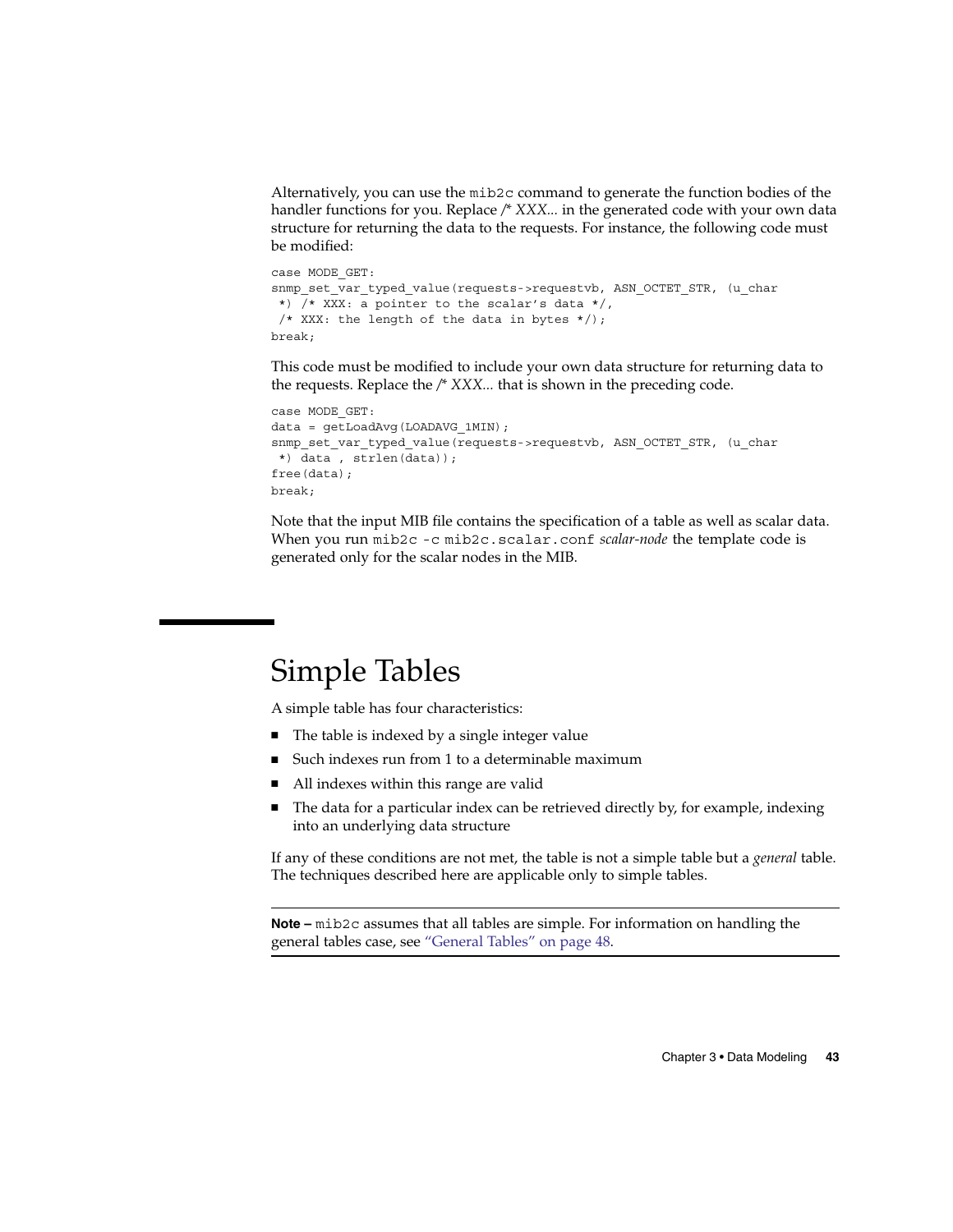If your MIB contains simple tables, you must run mib2c with a configuration file that handles code generation for simple tables. You should use the following command, where *mibnode1* and *mibnode2* are top level nodes of tabular data for which you want to generate code:

mib2c -c mib2c.iterate.conf *mibnode1 mibnode2 ...*

You can specify as many nodes of simple table data as you want. This command generates two C code files that are named *mibnode*.c and *mibnode*.h for each MIB node that is specified in the command line. You must modify the *mibnode1*.c and *mibnode2*.c files to enable the agent to retrieve data from simple tables. See the mib2c(1M) man page for more information about using the mib2c tool.

The demo\_module\_2 code example shows how to generate code templates for simple tables.

## demo\_module\_2 Code Example for Simple Tables

The demo\_module\_2 code example is provided to help you understand how to modify the code generated by the mib2c command to perform data retrieval from simple tables. The demo module 2 code example is located by default in the directory /usr/demo/sma\_snmp/demo\_module\_2.

The README demo module 2 file contains instructions that describe how to do the following tasks:

- Generate code templates from a MIB that contains a simple table
- Compile source files to generate a shared library object that implements a module
- Set up the agent to dynamically load the module
- Test the module with snmp commands to show that the module is functioning as expected

The demo module  $2$  is set up to allow you to generate code templates me1FileTable.c and me1FileTable.h. You can then compare the generated files to the files demo\_module\_2.c and demo\_module\_2.h.

The mib2c utility generates me1FileTable.c, which contains the init me1FileTable() function. You should compare this function to the init demo module 2() function in the demo module 2.c file.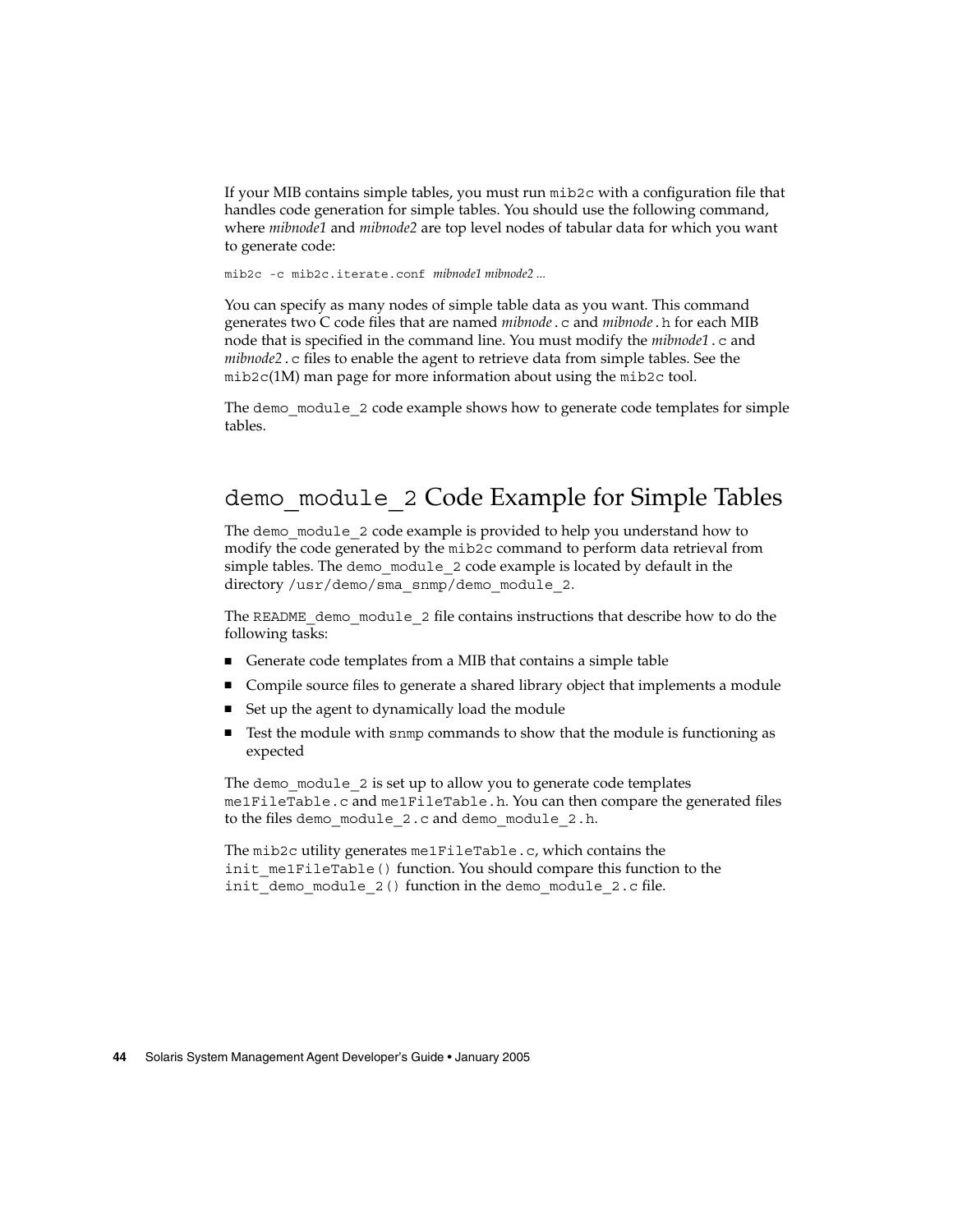## Modifications for Simple Table Data Retrieval

In demo\_module\_2.c, the init\_demo\_module\_2 routine calls the initialize\_table\_me1FileTable() function. The initialize\_table\_me1FileTable() function registers the OID for the table handled by the function. The function also calls some Net-SNMP functions to initialize the tables.

You should provide the table data in this initialize\_table\_me1FileTable() function if needed. The initialize\_table\_me1FileTable() function performs the following:

| Initialization              | The initialize table me1FileTable() function<br>performs the real table initialization, by performing<br>tasks such as setting the maximum number of rows<br>and columns.                                                                                                                                                                    |
|-----------------------------|----------------------------------------------------------------------------------------------------------------------------------------------------------------------------------------------------------------------------------------------------------------------------------------------------------------------------------------------|
| <b>OID</b> Table Definition | The initialize table me1FileTable() function<br>defines the table OID:                                                                                                                                                                                                                                                                       |
|                             | static oid me1FileTable oid[] =<br>${1, 3, 6, 1, 4, 1, 42, 2, 2, 4, 4, 1, 2, 1};$                                                                                                                                                                                                                                                            |
| <b>Table Definition</b>     | The initialize table me1FileTable() function<br>sets up the table's definition. This function specifies<br>another function to call,<br>melFileTable get first data point (), to<br>process the first row of data in the table. The function<br>me1FileTable get next data point () is called<br>to process the remaining rows in the table. |
|                             | netsnmp table helper add indexes (table info,<br>ASN UNSIGNED, $/*$ index: me1FileIndex $*/$<br>$0)$ ;                                                                                                                                                                                                                                       |
|                             | table info->min column = $1$ ;<br>table info->max column = $4$ ;                                                                                                                                                                                                                                                                             |
|                             | /* iterator access routines $*/$<br>iinfo->get first data point =<br>me1FileTable get first data point;<br>iinfo->get_next_data_point =<br>me1FileTable_get_next_data_point;<br>iinfo->table reginfo =<br>table_info;                                                                                                                        |
|                             | iinfo is a pointer to a netsnmp iterator info<br>structure.                                                                                                                                                                                                                                                                                  |
| Master Agent Registration   | The initialize table me1FileTable() function<br>registers the table with the master agent:                                                                                                                                                                                                                                                   |
|                             | netsnmp register table iterator (my handler, iinfo);                                                                                                                                                                                                                                                                                         |

Chapter 3 • Data Modeling **45**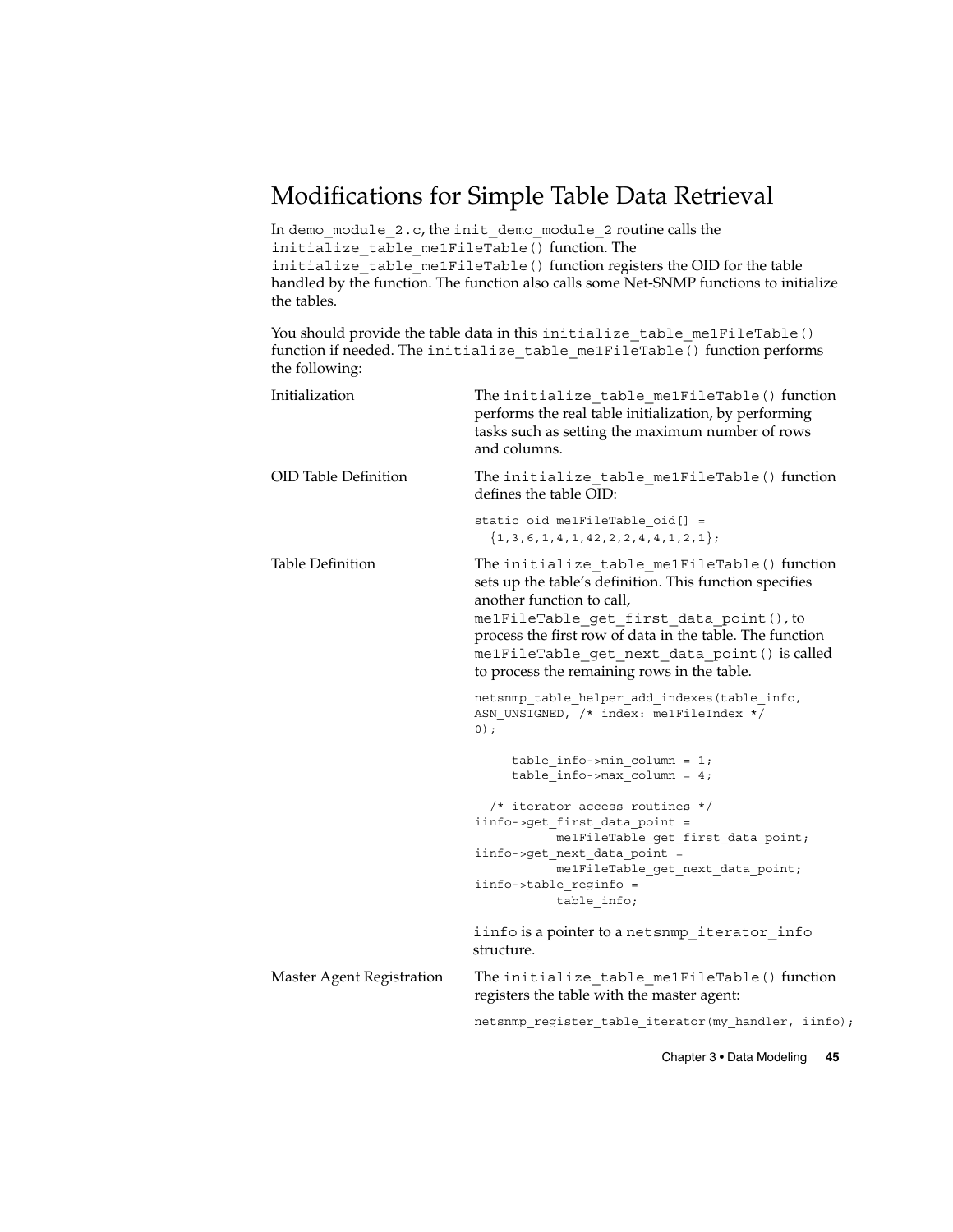The table iterator is a helper function that modules can use to index through rows in a table. Functionally, the table iterator is a specialized version of the more generic table helper. The table iterator eases the burden of GETNEXT processing. The table iterator loops through all the data indexes retrieved through those function calls that should be supplied by the module that requests help. See the API documentation at /usr/sfw/doc/sma\_snmp/html/group\_\_table\_\_iterator.html for more information on table iterator APIs.

Note that the input MIB file contains the specification of table and scalar data. However, when you run mib2c with mib2c.iterate.conf and specify the table node name, only template code for the simple table in the MIB is generated.

## Data Retrieval From Large Simple Tables

Data retrieval from a simple table requires you to use the single, integer index subidentifier to index into an existing data structure.

With some modules, this underlying table might be relatively large, or only accessible through a cumbersome interface. Data retrieval might be very slow, particularly if performing a walk of a MIB tree requires the table to be reloaded for each variable requested. In these circumstances, a useful technique is to cache the table on the first read and use that cache for subsequent requests.

To cache the table, you must have a separate routine to read in the table. The routine uses two static variables. One variable is a structure or array for the data. The other variable is an additional timestamp to indicate when the table was last loaded. When a call is made to the routine to read the table, the routine can first determine whether the cached table is sufficiently new. If the data is recent enough, the routine can return immediately. The system then uses the cached data. If the cached version is old enough to be considered out of date, the routine can retrieve the current data. The routine updates the cached version of the data and the timestamp value. This approach is particularly useful if the data is relatively static, such as a list of mounted file systems.

## Multiple SET Processing in demo\_module\_2

The demo module 2 example code shows how to perform a multiple OID set action. In this case, a file name and row status are provided.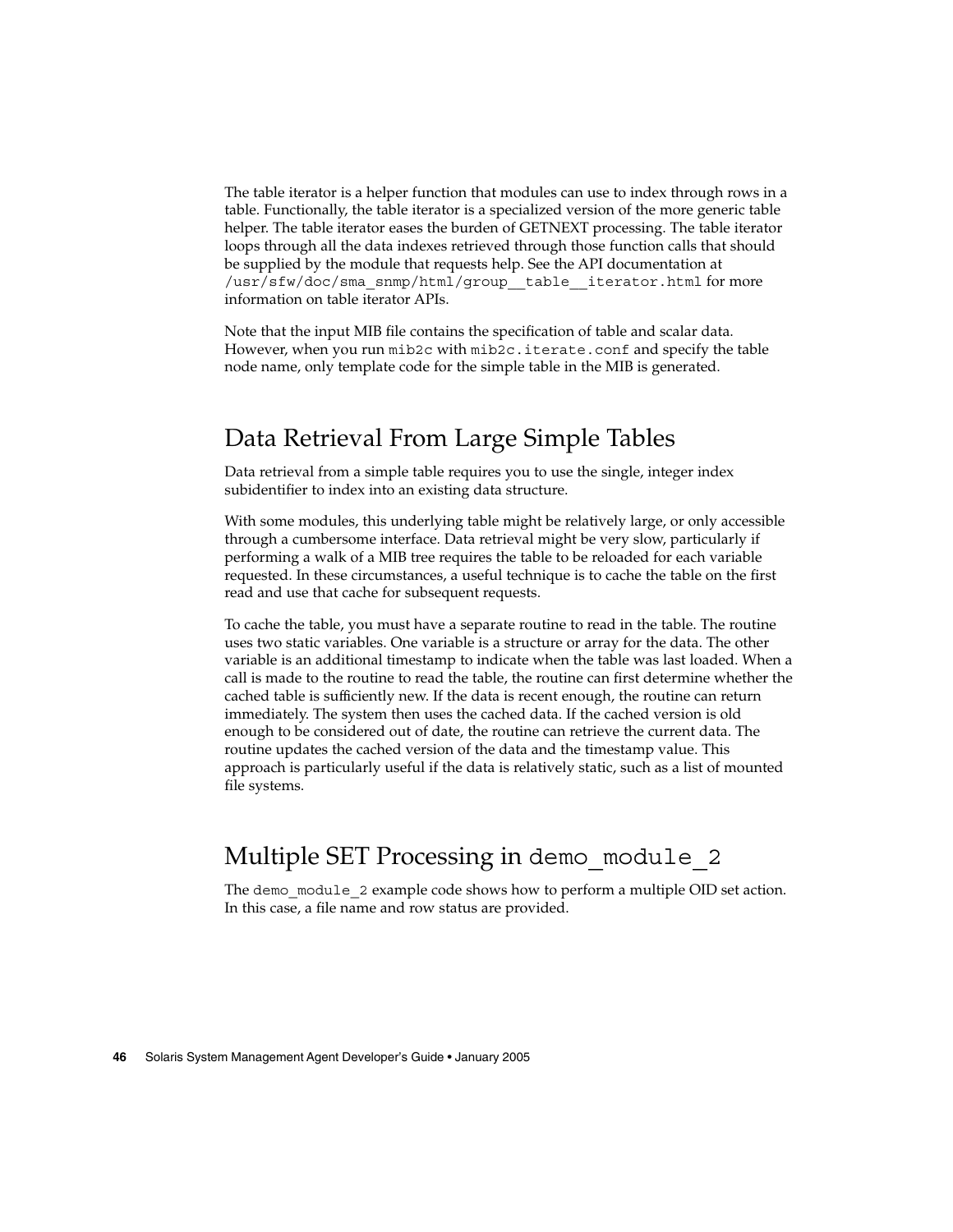When the agent processes a SET request, a series of calls to the MIB module code are made. These calls ensure that all SET requests in the incoming packet can be processed successfully. This processing allows modules the chance to get out of the transaction sequence early. If the module gets out of one transaction early, none of the transactions in the set are completed, in order to maintain continuity. However, this behavior makes the code for processing SET requests more complex. The following diagram is a simple state diagram that shows each step of the master agent's SET processing.



**FIGURE 3–1** Set Processing State Diagram

An operation with no failures is illustrated by the vertical path on the left, in the preceding figure. If any of the MIB modules that are being acted upon returns an error, the agent branches to one of the failure states. The failure states are on the right side in the figure. These failure states require you to clean up and, where necessary, undo the actions of previous steps in your module.

See the me1FileTable\_handler() function in the demo\_module\_2 example code, for how to perform SET requests in different states. The following is list describes each of the states:

| case MODE SET RESERVE1 | Checks that the value being set is acceptable.                                                                      |
|------------------------|---------------------------------------------------------------------------------------------------------------------|
| case MODE SET RESERVE2 | Allocates any necessary resources. For example, calls<br>to the malloc() function occur here.                       |
| case MODE SET FREE     | Frees resources when one of the other values being<br>SET failed for some reason.                                   |
| case MODE SET ACTION   | Sets the variable as requested and saves information<br>that might be needed in order to reverse this SET<br>later. |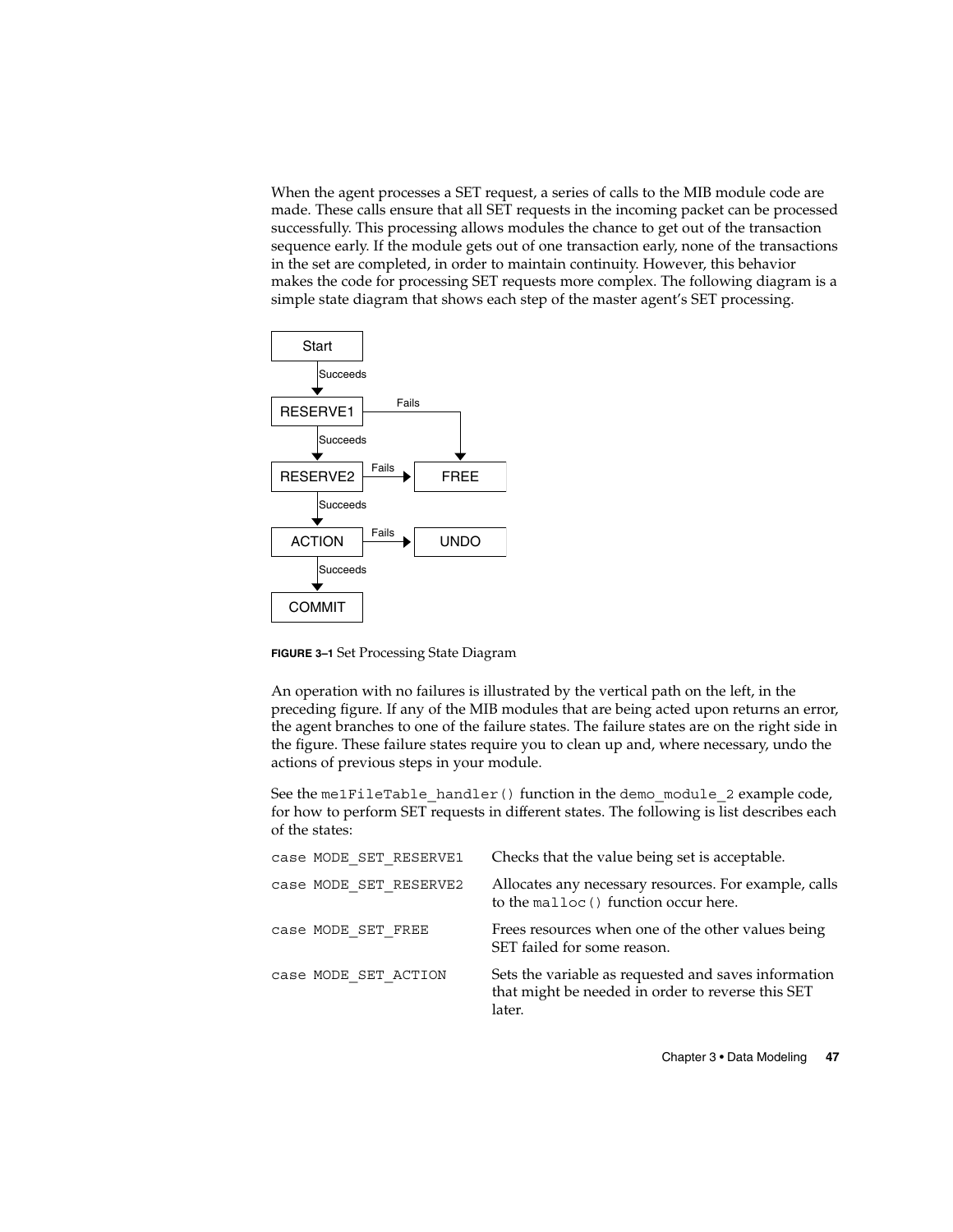<span id="page-47-0"></span>

| case MODE SET COMMIT | Operation is successful. Discards saved information<br>and makes the change permanent. For example,<br>writes to the snmpd.conf configuration file and<br>frees any allocated resources. |  |
|----------------------|------------------------------------------------------------------------------------------------------------------------------------------------------------------------------------------|--|
| case MODE SET UNDO   | A failure occurred, so resets the variable to its<br>previous value. Frees any allocated resources.                                                                                      |  |

You can perform the set action using either of the following commands when you use the demo\_module\_2 example:

```
snmpset -v1 -c private localhost me1FileTable.1.2.3 s "test"
```
snmpset -v1 -c private localhost .1.3.6.1.4.1.42.2.2.4.4.1.2.1.1.2.2 s "test"

These commands change the file that you want to monitor.

**Note –** In order to use the snmpset command to specify a different file name, you must have a private community string in the snmpd.conf file, which is located in /etc/sma/snmp or \$HOME/.snmp.

## General Tables

A general table differs from a simple table in at least one of the following ways:

■ The table is not indexed with a single integer.

For example, if the index is an IP address, the table is a general table.

■ The maximum index cannot be determined easily.

For example, the network interfaces table is a general table because it does not have a maximum index that you can determine.

■ At any given point, some indexes might be invalid.

For example, a table of currently running software might contain a row for a program that has just ended, but the table has yet to be updated. The table must be processed as a general table.

■ The table data is not directly accessible.

For example, the network interfaces table is maintained in the kernel and cannot be accessed directly.

The command that you use to generate code templates for general tables is the same command used for simple tables:

```
mib2c -c mib2c.iterate.conf mibnode1 mibnode2 ...
```
#### **48** Solaris System Management Agent Developer's Guide • January 2005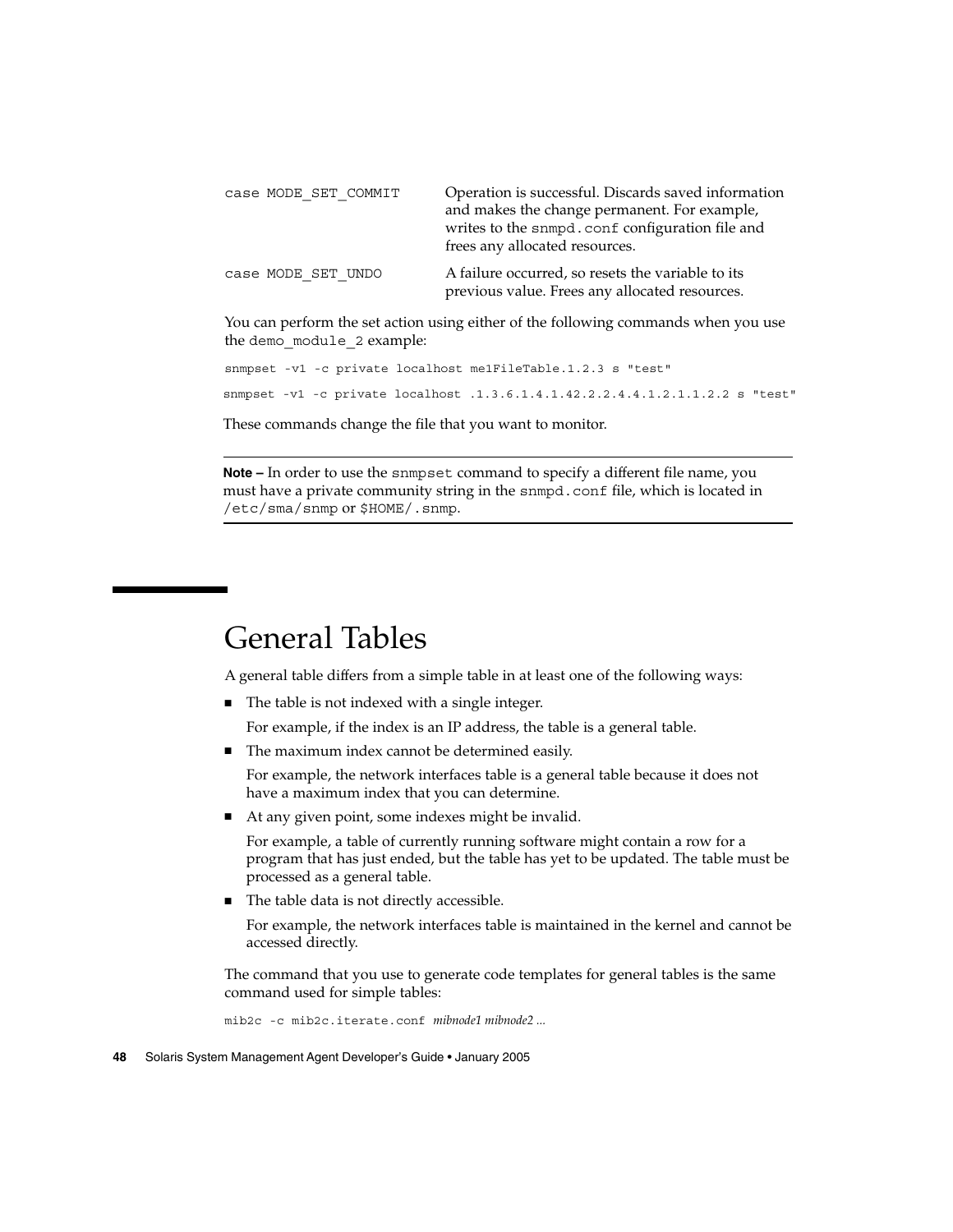The demo module 3 code example shows how modify the templates appropriately to retrieve data from general tables.

## demo\_module\_3 Code Example for General Tables

The demo module 3 code example is provided to help you understand how to modify the code generated by the mib2c command to perform a data retrieval in a general table. The table example provides information for monitoring a list of files. The demo module 3 code example is located by default in the directory /usr/demo/sma\_snmp/demo\_module\_3.

The README demo module 3 file contains instructions that describe how to perform the following tasks:

- Generate code templates from a MIB that contains general table
- Compile source files to generate a shared library object that implements a module
- Set up the agent to dynamically load the module
- Test the module with snmp commands to show that the module is functioning as expected

The demo module 3 is set up to allow you to generate code templates me1ContactInfoTable.c and me1ContactInfoTable.h. You can then compare the generated files to the files demo module 3.c and demo module 3.h.

The me1ContactInfoTable.c and me1ContactInfoTable.h have been modified appropriately to retrieve data from general tables. You can use these files as a model for learning how to work with general tables in your own module. The instructions then explain how to compile the modified source files to create a functioning module.

The demo module 3 code was generated by using mib2c with the  $-c$ mib2c.iterate.conf option. Some functions have been added to implement a link list to provide the test data.

The example uses some dummy data to perform data retrieval for a two-index table. The code is similar to the demo\_module\_2.c with one extra index. The following code sets up the table with two indexes:

```
netsnmp table helper add indexes(table info,
ASN INTEGER, /* index: me1FloorNumber */
ASN_INTEGER, /* index: me1RoomNumber */
0);
```
Chapter 3 • Data Modeling **49**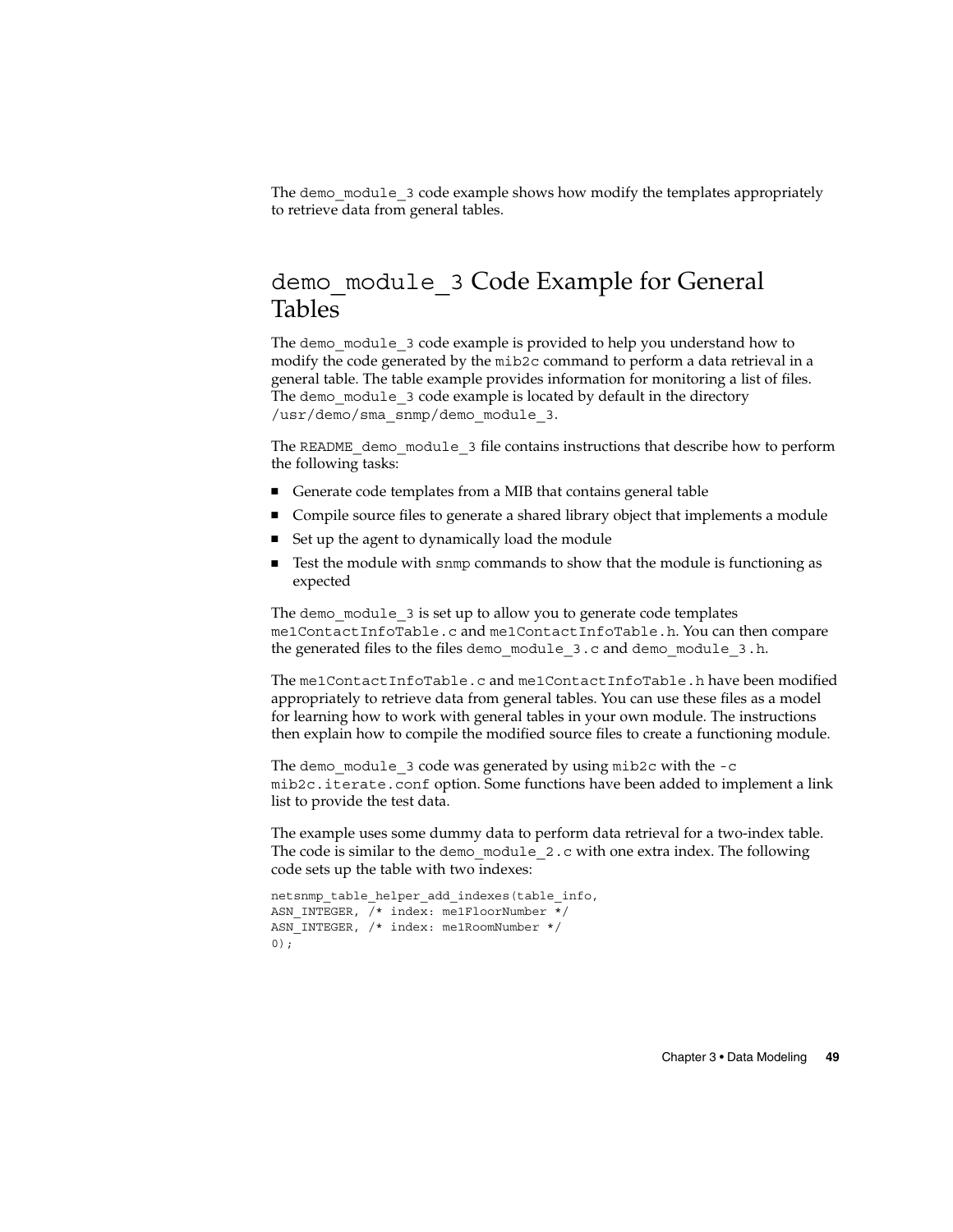Use care in returning the "NEXT" data when function

me1ContactInfoTable\_get\_next\_data\_point() is called. For instance, the data in this table is presorted so the next data is conveniently pointed by the pNext pointer in this example code:

```
me1ContactEntry* nextNode = (me1ContactEntry*) *my_loop_context;
         nextNode = nextNode->pNext;
```
If your implementation is more complicated, make sure the OIDs are increased incrementally, (*xxx*.1.1, *xxx*.1.2, ).

The input MIB file contains the specification of tables and scalars. When you run mib2c -c mib2c.iterate.conf on a general table node, template code is generated only for the general table in the MIB.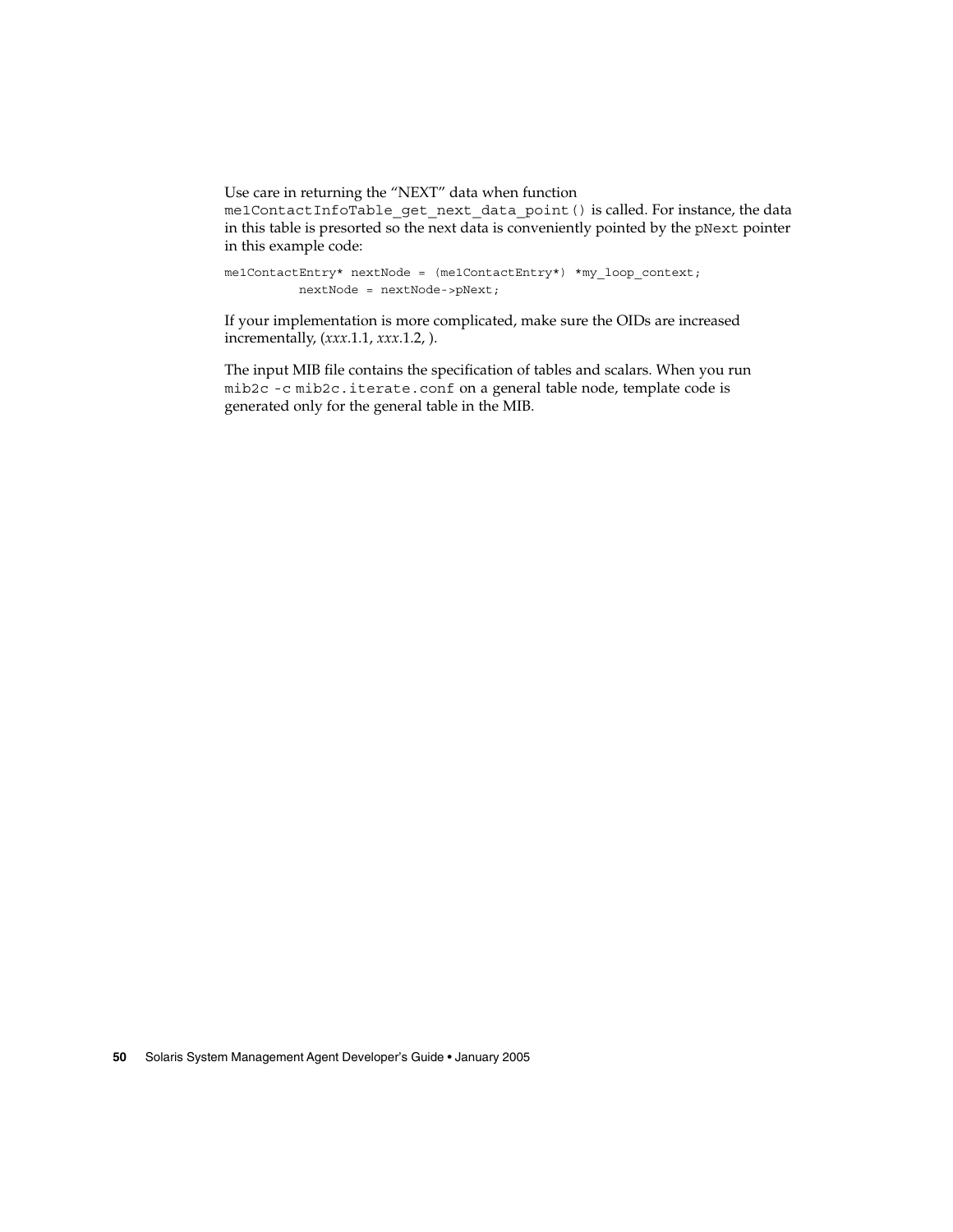#### CHAPTER **4**

## Storing Module Data

This chapter discusses how a module can store data that persists when the agent is restarted.

The chapter includes the following topics:

- "About Storing Module Data" on page 51
- ["Implementing Persistent Data in a Module"](#page-51-0) on page 52
- "demo\_module\_5 [Code Example for Persistent Data"](#page-53-0) on page 54

## About Storing Module Data

You might want your module to store *persistent data*. Persistent data is information such as configuration settings that the module stores in a file and reads from that file. The data is preserved across restarts of the agent.

Modules can store tokens with assigned values in module-specific configuration files. A configuration file is created manually. Tokens can be written to the file or read from the file by a module. The module registers handlers that are associated with the module's specific configuration tokens.

#### Configuration Files

The snmp  $\text{config}(4)$  man page discusses SNMP configuration files in general. The man page documents the locations where the files can be stored so the agent can find the files. These locations are on the default search path for SNMP configuration files.

For your modules, the best location to store configuration files is in a \$HOME/. snmp directory, which is on the default search path. You can also set the SNMPCONFPATH environment variable if you want to use a non-default location for configuration files.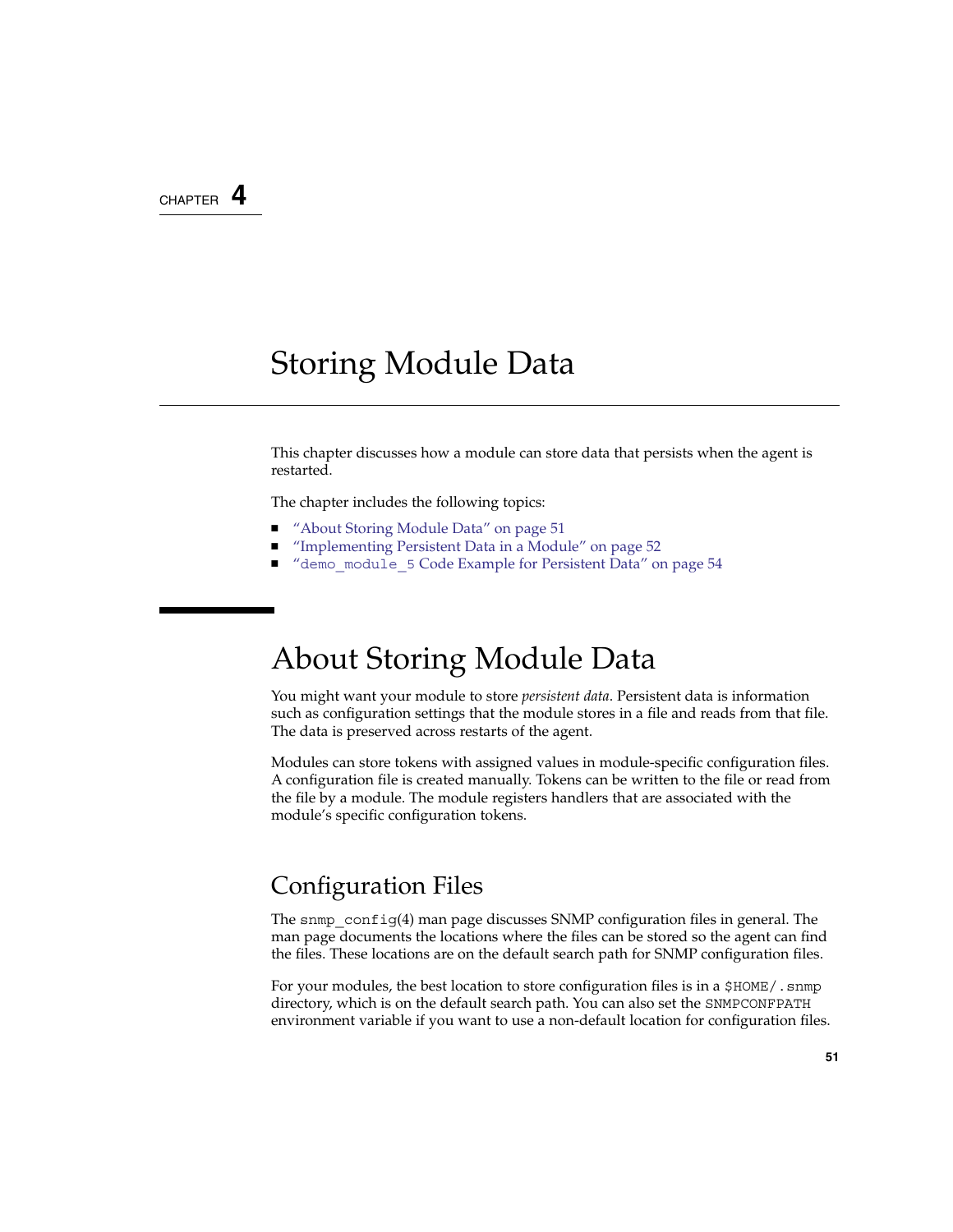<span id="page-51-0"></span>When you create your own configuration file, you must name the file *module*.conf or *module*.local.conf. You must place the file in one of the directories on the SNMP configuration file search path.

**Note –** You might find that the Net-SNMP routines write your module's configuration file to the /var/sma snmp directory. The routines make updates to that version of the file. However, the routines can find the configuration file in other locations when the module needs to initially read the file.

## Defining New Configuration Tokens

Configuration tokens are used by modules to get persistent data during runtime. When your module uses custom configuration tokens, you should create one or more custom configuration files for the module. You might also choose to create one configuration file for several related modules. You can define new tokens in the custom configuration file.

Custom tokens must use the same format as the directives in snmpd.conf. One token is defined in each line of the configuration file. The configuration tokens are written in the form:

*Token Value*

For example, your token might be:

my\_token 4

Modules should not define custom tokens in the SNMP configuration file, /etc/sma/snmp/snmpd.conf. If a module stores tokens in /etc/sma/snmp/snmpd.conf, namespace collisions can potentially occur. See ["Avoiding Namespace Collisions"](#page-35-0) on page 36 for more information about namespace collisions.

## Implementing Persistent Data in a Module

The module can register handlers that are associated with tokens in a module-specific configuration file with the register config handler() function. The handlers can then be used later in the module for a specific task.

The register config handler() is defined as follows: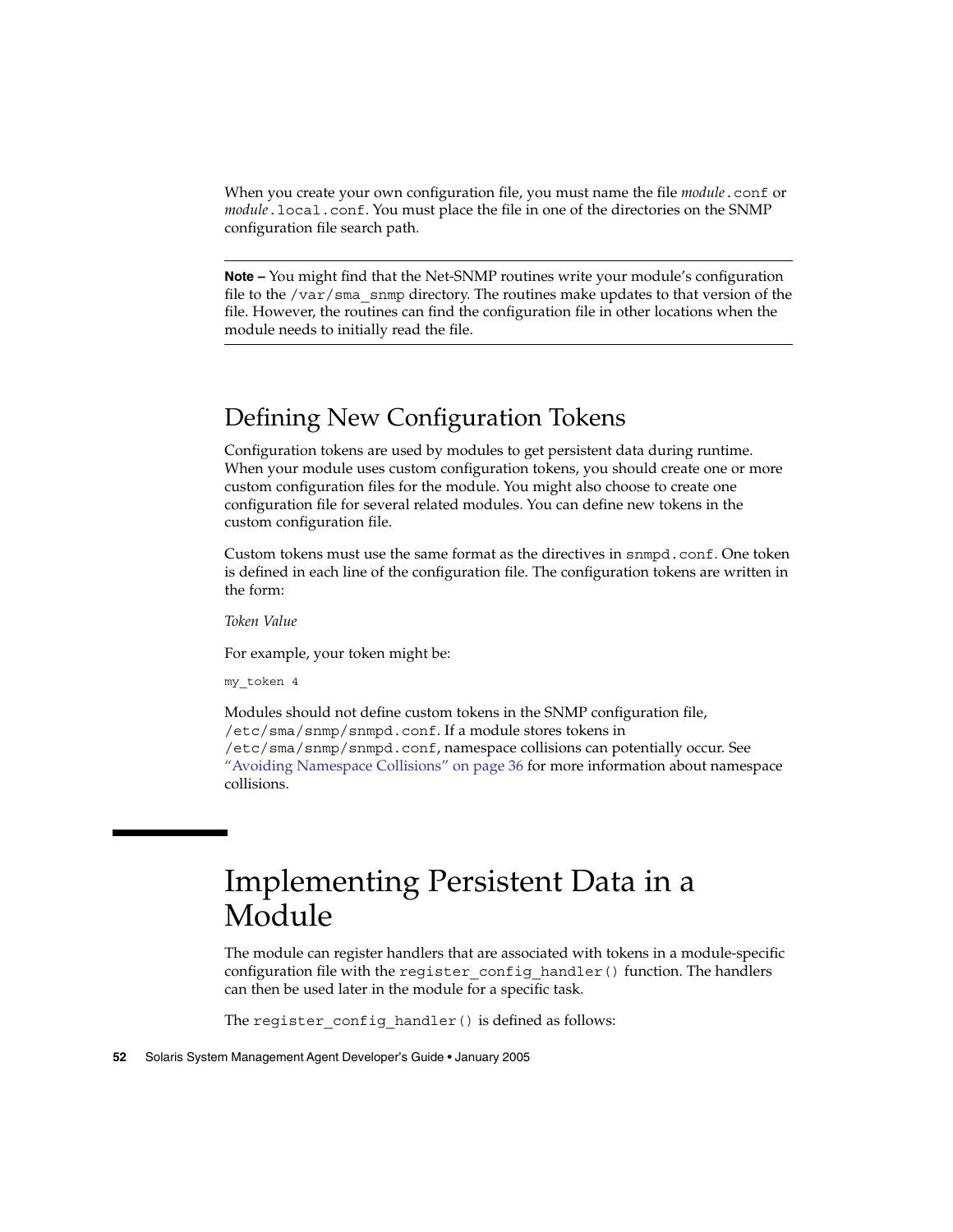```
register config handler (const char *type param, const char *token,
                    void(*parser)(const char *, char *),
                    void(*releaser)(void), const char *help)
```
The first argument to this function designates the base name of the configuration file, which should be the same as the name of the module. For example, if the first argument is my custom module, then the agent infrastructure looks for the configuration tokens in the file my\_custom\_module.conf. Note that you must create the configuration file manually before the module can use the file.

The second argument to this function designates the configuration token that the module is looking for.

For more information about register config handler() and other related functions, see the API documentation in

/usr/sfw/doc/sma\_snmp/html/group\_\_read\_\_config.html. You can also look at /usr/demo/sma\_snmp/demo\_module\_5/demo\_module\_5.c to see how the function is used.

#### Storing Persistent Data

Your module must use the read config store data() and read config store() functions together with callback functions to store data.

Your module must first register a callback with the snmp\_register\_callback() function so that data is written to the configuration file when the agent shuts down.

The snmp\_register\_callback() function is as follows:

```
int snmp register callback(int major,
                           int minor,
                           SNMPCallback *new_callback,
                           void *arg);
```
You must set *major* to SNMP CALLBACK LIBRARY, set *minor* to SNMP\_CALLBACK\_STORE\_DATA. When *arg* is not set to NULL, arg is a void pointer used whenever the *new\_callback* function is exercised.

The prototype to your callback function, the *new\_callback* pointer, is as follows:

```
int (SNMPCallback) (int majorID,
                    int minorID,
                    void *serverarg,
                    void *clientarg);
```
See the API documentation for more information about setting up callback registrations with the agent at /usr/sfw/doc/sma\_snmp/html/group\_\_callback.html.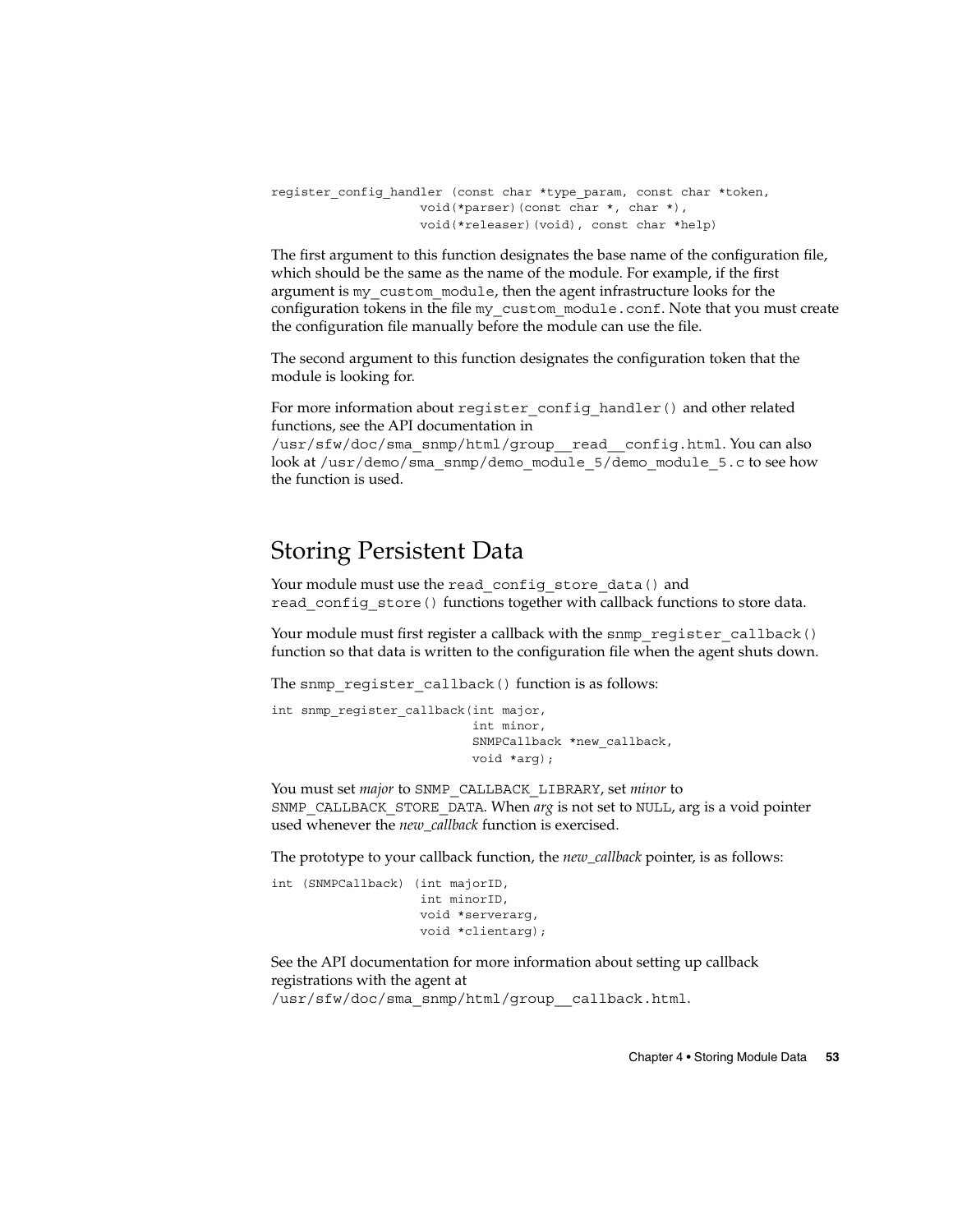<span id="page-53-0"></span>The read config store data() function should be used to create the token-value pair that is to be written into the module's configuration file. The read config store() function actually does the storing when the registered callbacks are exercised upon agent shutdown.

**Note –** When your module stores persistent data, you might find that the configuration file is written to the /var/sma\_snmp directory. Modified token-value pairs are appended to the file, rather than overwriting the previous token-value pairs in the file. The last values that were defined in the file are the values that are used.

## Reading Persistent Data

Data is read from a module's configuration file into the module by using the register\_config\_handler() function. For example, you can call the function as follows:

```
register_config_handler("my_module", "some_token",
                            load_my_tokens, NULL, NULL);
```
Whenever the token some token is read by the agent in my module.conf file, the load my tokens () function is called with token name and value as arguments. The load my tokens() function is invoked. The data can be parsed by using the read\_config\_read\_data() function.

## demo\_module\_5 Code Example for Persistent Data

The demo module 5 code example demonstrates the persistence of data across agent restart. The demo is located in the directory /usr/demo/sma\_snmp/demo\_module\_5 by default.

This module implements SDK-DEMO5-MIB.txt. The demo\_module\_5.c and demo module 5.h templates were renamed from the original templates me5FileGroup.c and me5FileGroup.h that were generated with the mib2c command. The name of the initialization function is changed from init me5FileGroup to init demo module 5.

See the README\_demo\_module\_5 file in the demo\_module\_5 directory for the procedures to build and run the demo.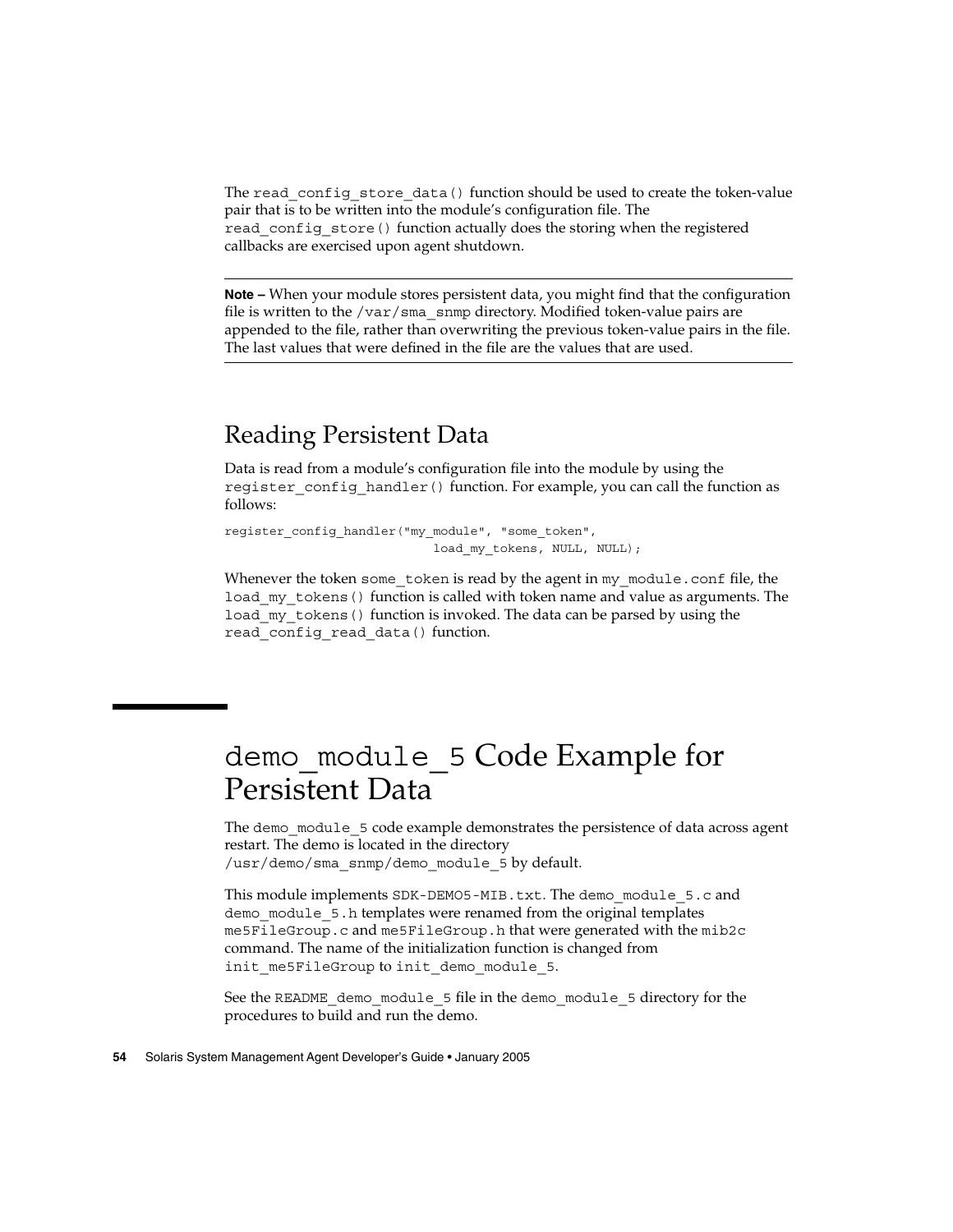#### Storing Persistent Data in demo module 5

This example stores configuration data in the /var/sma\_snmp/demo\_module\_5.conf file.

In demo\_module\_5.c, the following statement registers the callback function. The callback function is called whenever the agent sees that module data needs to be stored, such as during normal termination of the agent.

```
snmp_register_callback(SNMP_CALLBACK_LIBRARY,
                                SNMP_CALLBACK_STORE_DATA,
                                demo5_persist_data,
                                NULL);
```
The demo5 persist data() function uses read store config to store data:

```
int demo5 persist data(int a, int b, void *c, void *d)
{
   char filebuf[300];
   sprintf(filebuf, "demo5 file1 %s", file1);
   read config store(DEMO5_CONF_FILE, filebuf);
   sprintf(filebuf, "demo5 file2 %s", file2);
   read config store(DEMO5 CONF FILE, filebuf);
   sprintf(filebuf, "demo5_file3 %s", file3);
   read_config_store(DEMO5_CONF_FILE, filebuf);
   sprintf(filebuf, "demo5_file4 %s", file4);
   read config store(DEMO5 CONF FILE, filebuf);
```
}

In demo\_module\_5, a new file can be added for monitoring, by using the snmpset command. The commit phase of the snmpset request uses the read\_config\_store () function to store file information:

```
case MODE_SET_COMMIT:
   /*
    * Everything worked, so we can discard any saved information,
    * and make the change permanent (e.g. write to the config file).
     * We also free any allocated resources.
     *
     */Persist the file information */
    snprintf(&filebuf[0], MAXNAMELEN, "demo5_file%d %s",
            data->findex, data->fileName);
        read_config_store(DEMO5_CONF_FILE, &filebuf[0]);
```

```
/*
```
Chapter 4 • Storing Module Data **55**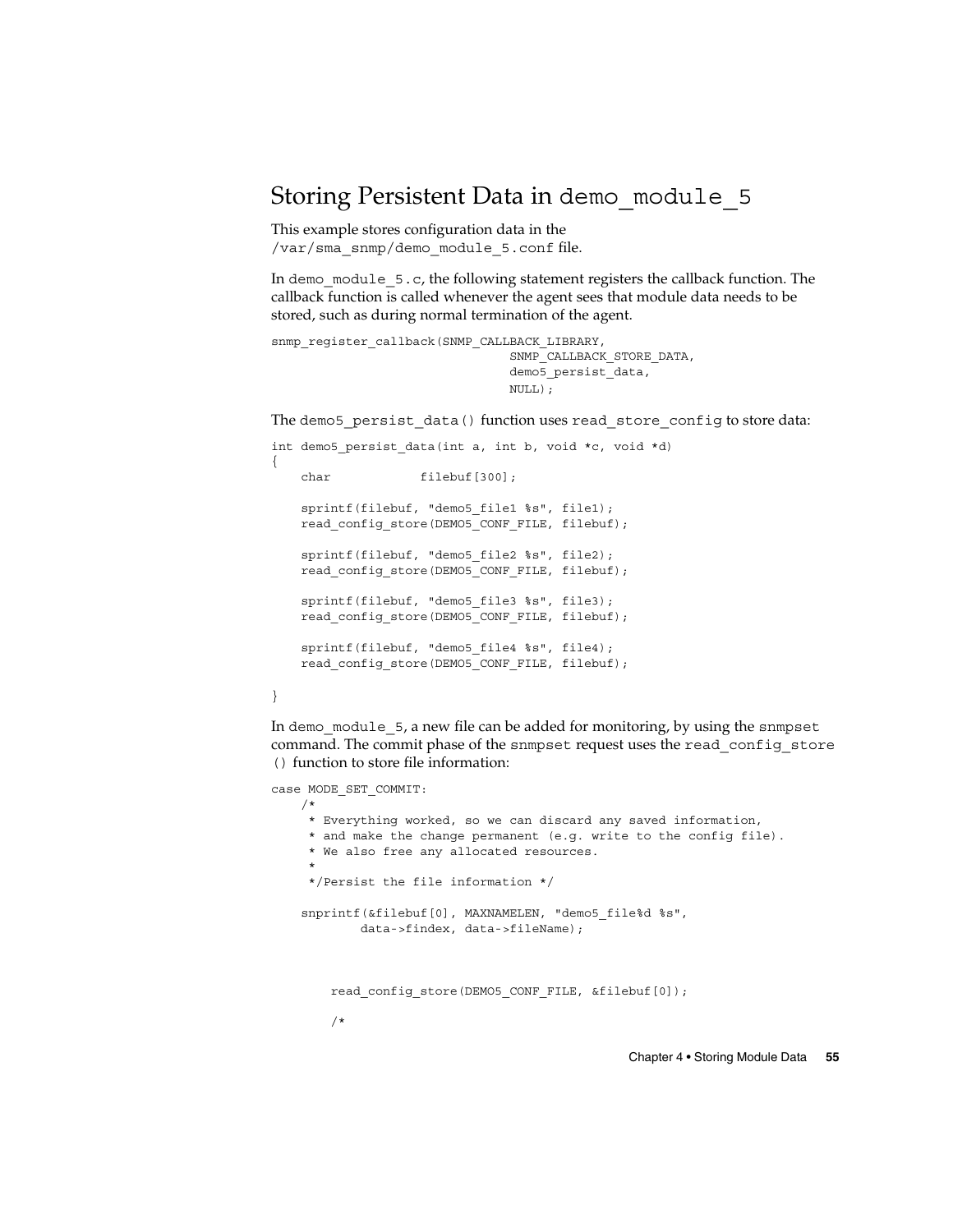```
* The netsnmp_free_list_data should take care of the allocated
```

```
* resources
*/
```
The persistent data is stored in the /var/sma\_snmp/demo\_module\_5.conf file.

## Reading Persistent Data in demo\_module\_5

Data is read from the configuration files into a module by registering a callback function to be called whenever an relevant token is encountered. For example, you can call the function as follows:

```
register_config_handler(DEMO5_CONF_FILE, "demo5_file1",
demo5_load_tokens, NULL, NULL);
```
Whenever the demo5 file1 token in the demo module 5.conf file is read by the agent, the function demo5\_load\_tokens() is called with token name and value as arguments. The demo5\_load\_tokens() function stores the token value in appropriate variables:

```
void
demo5 load tokens(const char *token, char *cptr)
{
    if (strcmp(token, "demo5 file1") == 0) {
       strcpy(file1, cptr);
    } else if (strcmp(token, "demo5 file2") == 0) {
       strcpy(file2, cptr);
    } else if (strcmp(token, "demo5 file3") == 0) {
       strcpy(file3, cptr);
    } else if (strcmp(token, "demo5 file4") == 0) {
       strcpy(file4, cptr);
    } else {
       /* Do Nothing */
    }
    return;
```

```
}
```
## Using SNMP\_CALLBACK\_POST\_READ\_CONFIG in demo\_module\_5

A few seconds elapse after agent startup while all configuration tokens are read by the module. During this interval, the module should not perform certain functions. For example, until the persistent file names are read from

/var/sma\_snmp/demo\_module  $5$ .conf into the module, the file table cannot be populated. To handle these cases, a callback function can be set. This callback function is called when the process of reading the configuration files is complete. For example, you might call the function as follows: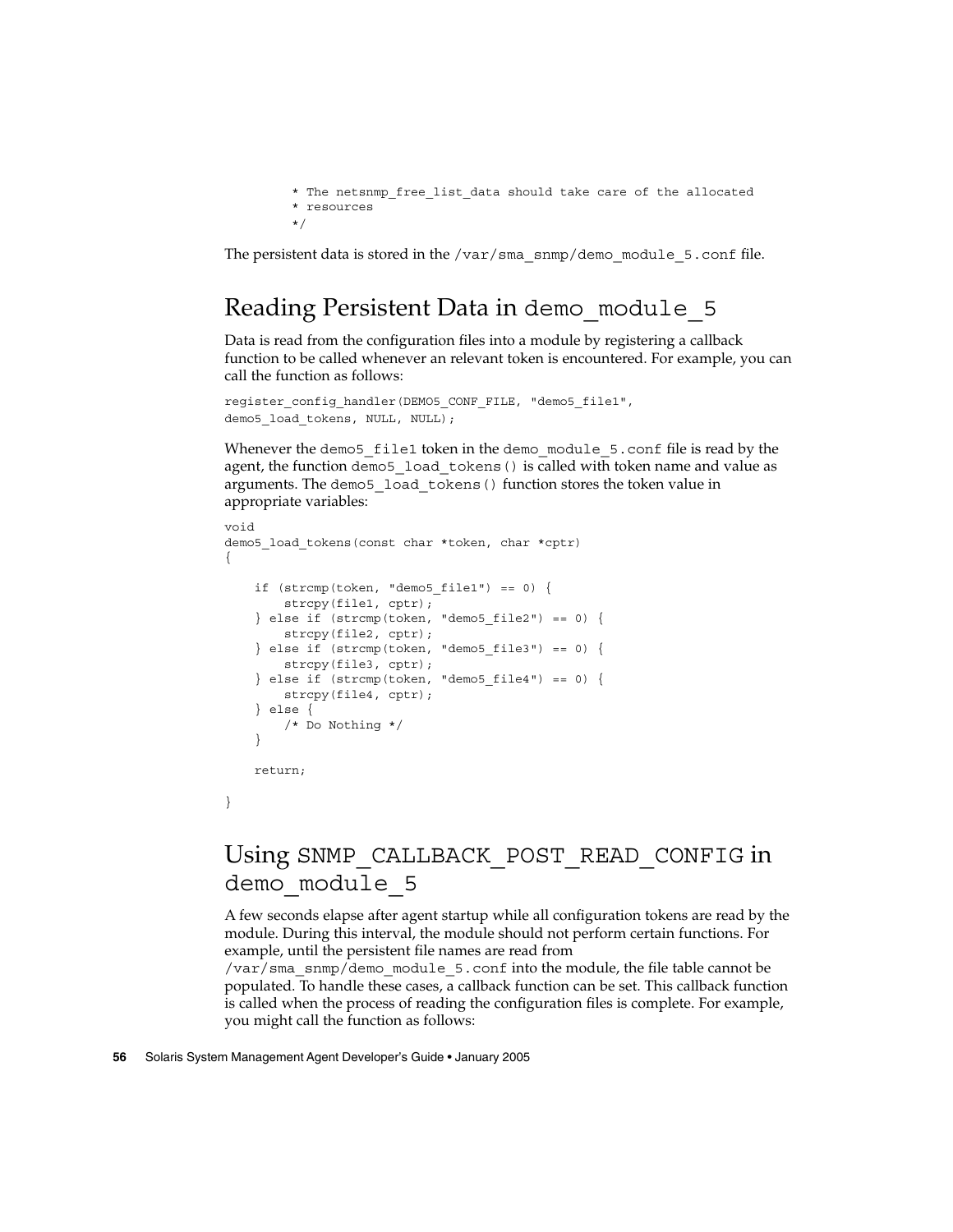snmp\_register\_callback(SNMP\_CALLBACK\_LIBRARY, SNMP\_CALLBACK\_POST\_READ\_CONFIG, demo\_5\_post\_read\_config, NULL);

The demo\_5\_post\_read\_config() function is called after the configuration files are read. In this example, the demo\_5\_post\_read\_config() function populates the file table, then registers the callback function for data persistence.

int

```
demo5_post_read_config(int a, int b, void *c, void *d)
{ if (!AddItem(file1))
    snmp log(LOG ERR, "Failed to add instance in init demo module 5\n^n);
 if (!AddItem(file2))
    snmp_log(LOG_ERR, "Failed to add_instance in init_demo_module_5\n");
  if (!AddItem(file3))
    snmp_log(LOG_ERR, "Failed to add instance in init_demo_module_5\n");
  if (!AddItem(file4))
    snmp_log(LOG_ERR, "Failed to add instance in init_demo_module_5\n");
snmp register callback
```

```
(SNMP_CALLBACK_LIBRARY, SNMP_CALLBACK_STORE_DATA,
demo5_persist_data, NULL);
```
}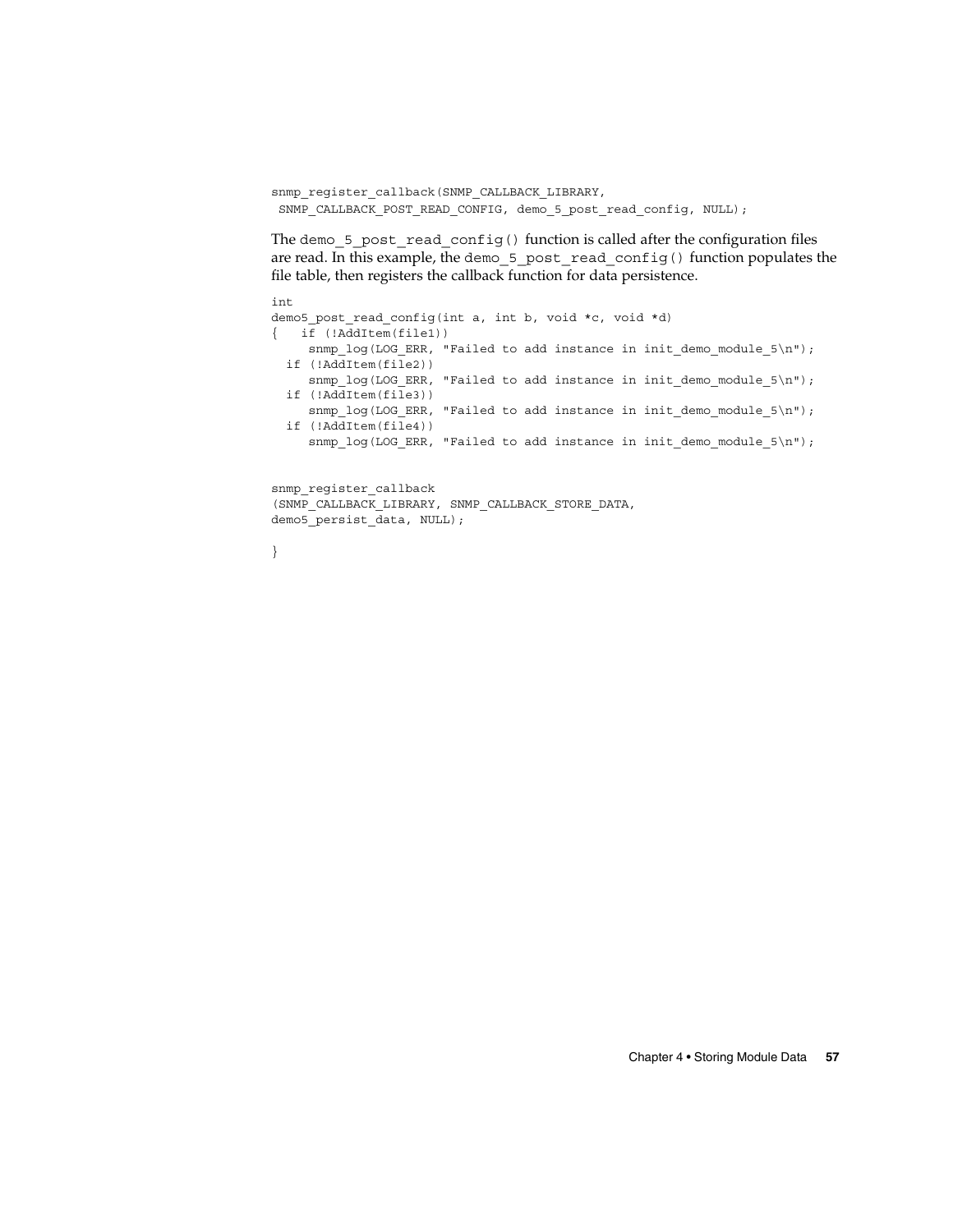Solaris System Management Agent Developer's Guide • January 2005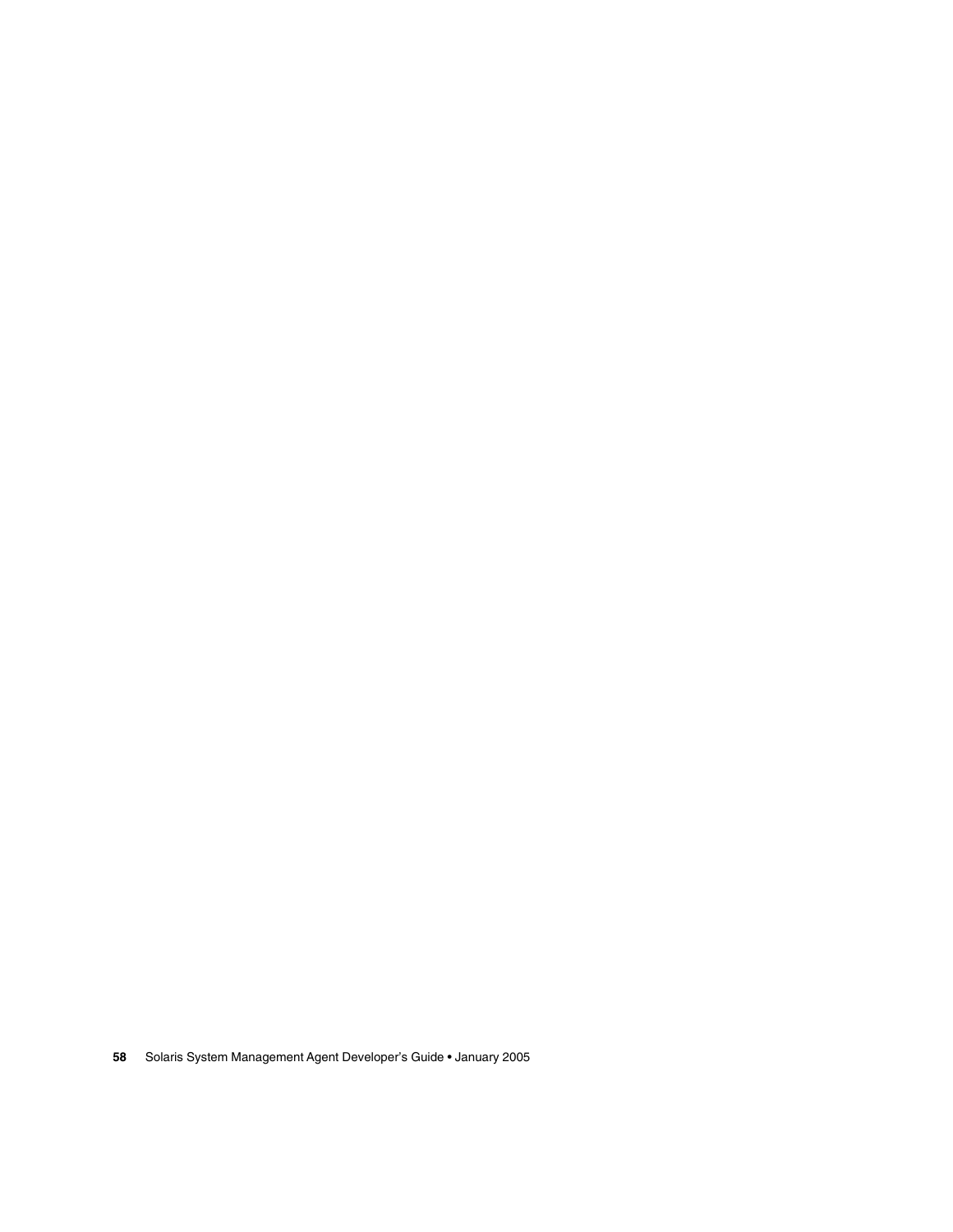#### CHAPTER **5**

# Implementing Alarms

This chapter explains how to implement alarms in modules. The demo\_module\_4 is used to illustrate techniques.

The chapter contains the following topics:

- "Refresh Intervals" on page 59
- ["Asynchronous Trap Notification"](#page-59-0) on page 60
- ["Thresholds for Sending Traps"](#page-59-0) on page 60
- "demo\_module\_4 [Code Example for Alarms"](#page-60-0) on page 61

## Refresh Intervals

Refresh intervals, also known as automatic refresh, can be implemented in the System Management Agent. You can use a callback mechanism that calls a specified function at regular intervals. Data refresh can be implemented by the snmp\_alarm\_register () function. In demo module 4, the load data is refreshed at a configurable time interval, 60 seconds in this example, using the following callback:

snmp\_alarm\_register(60, SA\_REPEAT, refreshLoadAvg, NULL);

void refreshLoadAvg(unsigned int clientreg, void \*clientarg){

// Refresh the load data here

}

The snmp\_alarm\_register() function can be included in the init\_()*module*() function so that the refresh interval is set during the initialization of the module.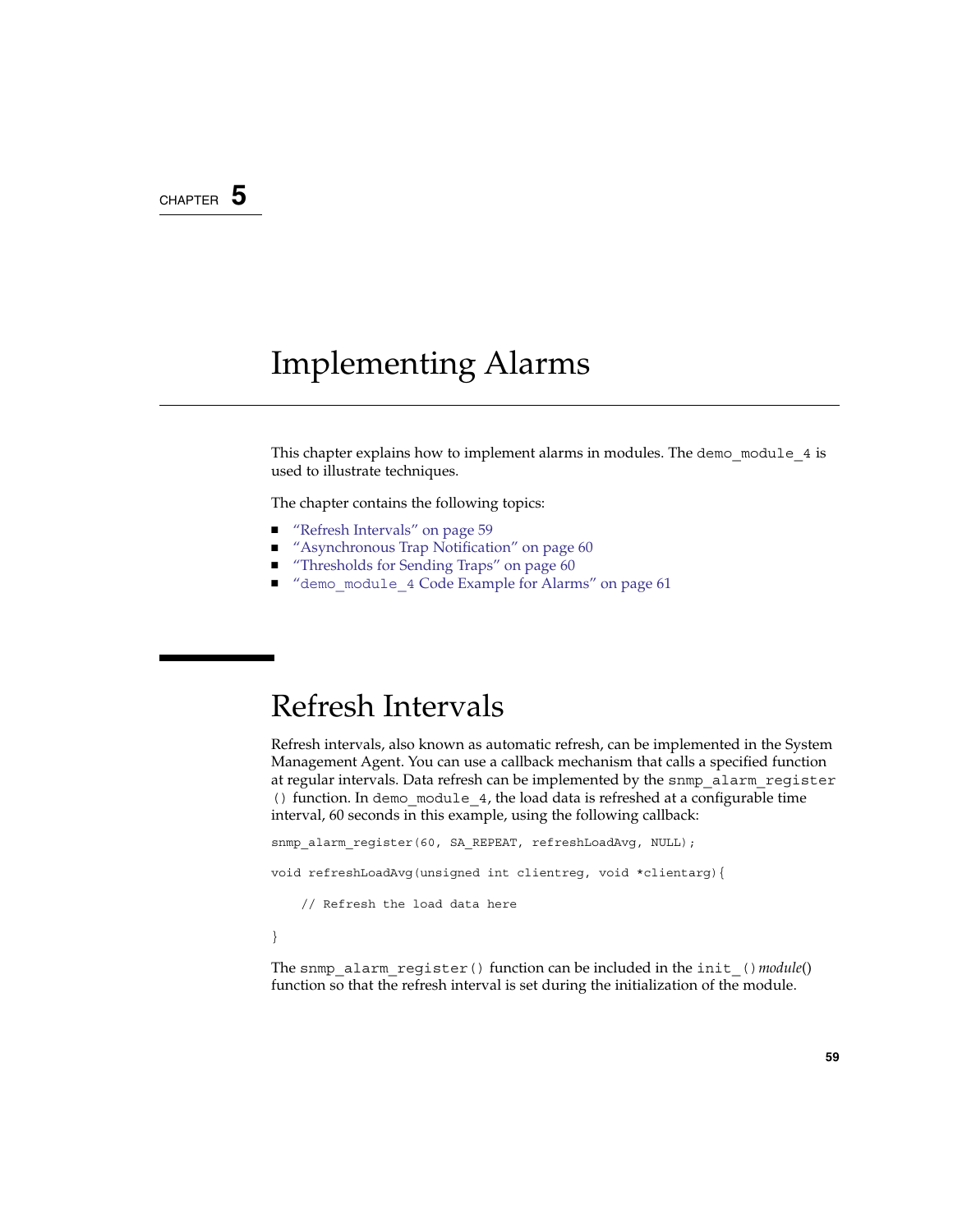## <span id="page-59-0"></span>Asynchronous Trap Notification

Typically, checking for trap conditions is done in the following sequence:

- 1. Get current data for a particular node.
- 2. Compare the data with a threshold to check if the trap condition is met.
- 3. Send a trap to the manager if the condition is met.

Steps 2 and 3 are implemented in SMA by calling an algorithm after data for a node is acquired. The algorithm determines if an alarm condition is met. The algorithm in most cases involves comparing the current data with the threshold. If the algorithm indicates that an alarm condition is met, the appropriate trap functions are called to issue a trap. In demo\_module\_4, steps 2 and 3 are performed in the following function:

void refreshLoadAvg(unsigned int clientreg, void \*clientarg) {

```
// Refresh Load data
// Check if Load data crossed thresholds, send trap if necessary.
check loadavg1 state();
check_loadavg5_state();
check loadavg15 state();
```
The check loadavg state functions compare the current load data with thresholds. The functions also send the traps if necessary.

The module must use a trap function such as send  $v2trap$  () to send a trap to the manager. For more information on SNMP trap APIs, see /usr/sfw/doc/sma\_snmp/html/group\_\_agent\_\_trap.html. The SNMP trap notifications are defined in SNMP-NOTIFICATION-MIB.txt. For demo\_module\_4, the trap notifications are defined in SDK-DEMO4-MIB.txt.

## Thresholds for Sending Traps

In the System Management Agent, any configurable data can be stored in a module-specific configuration file. Data from this file can be loaded into the module at the time of module initialization. Data is read from the configuration files into a module by registering a callback function to be called whenever an interesting token is encountered.

```
register config handler("demo module 4", "threshold loadavg1",
read load thresholds, NULL, NULL);
```
}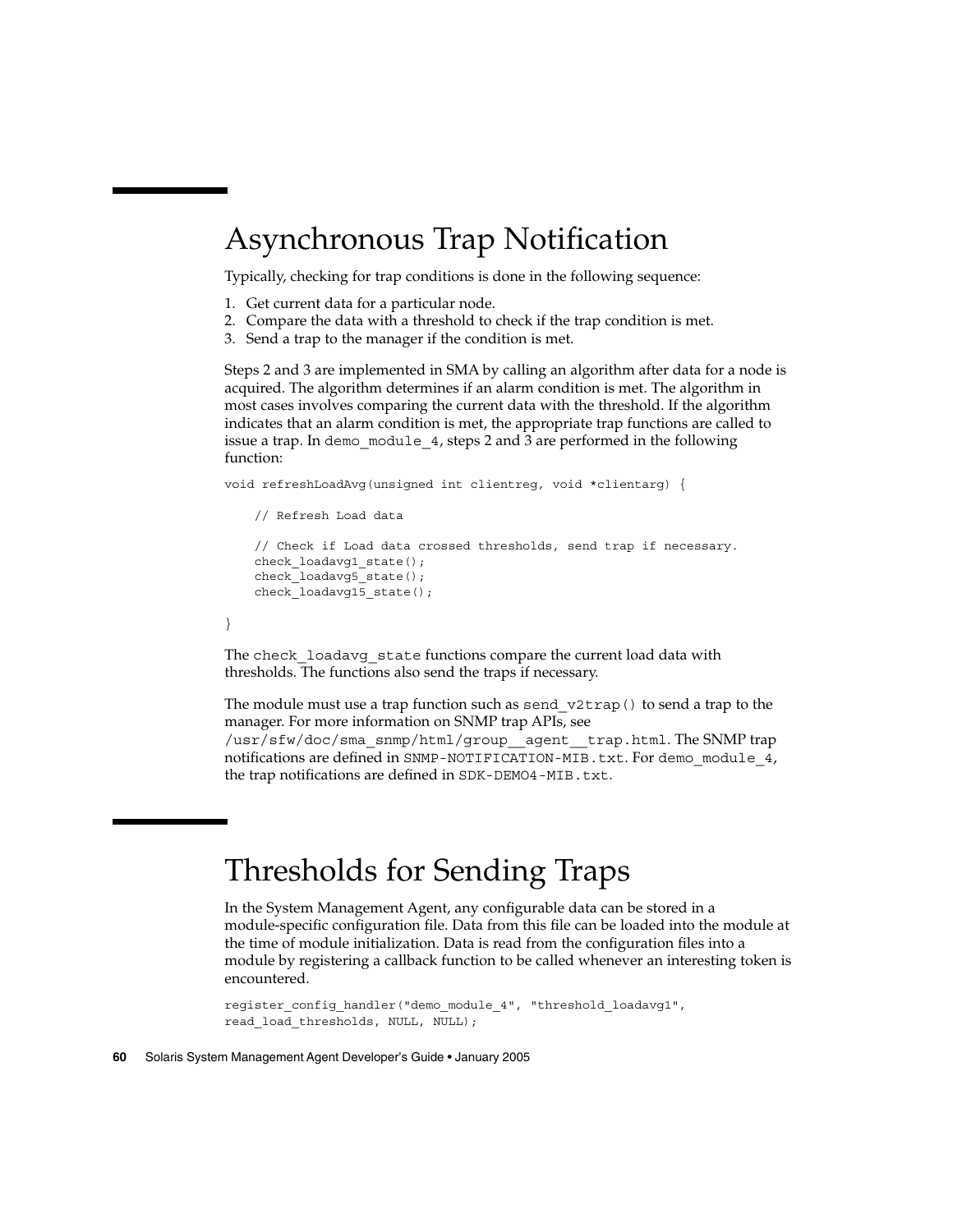<span id="page-60-0"></span>In this example demo\_module\_4, whenever a threshold\_loadavg1 token is read by the agent in the demo module 4.conf file, the read load thresholds() function is called, with token name and value as arguments. The read\_load\_thresholds() function stores the token value in appropriate variables and uses these thresholds to determine alarm conditions. For more information on the register config handler APIs, see the documentation in

/usr/sfw/doc/sma\_snmp/html/group\_\_read\_\_config.html.

## demo\_module\_4 Code Example for Alarms

The demo module 4 code example is provided to help you understand how to implement alarms. The demo is by default located in the directory /usr/demo/sma\_snmp/demo\_module\_4. The README\_demo\_module\_4 file in that directory contains instructions that describe how to do the following tasks:

- Compile source files to generate a shared library object that implements a module
- Set up the agent to dynamically load the module
- Test the module with snmp commands to show that the module is functioning as expected

The demo module 4 module implements SDK-DEMO4-MIB.txt. The me4LoadGroup.c and me4LoadGroup.h files were generated with the mib2c command and then modified.

Module data is maintained in the following variables:

| loadavg1  | Stores data for me4SystemLoadAvq1min  |
|-----------|---------------------------------------|
| loadavg5  | Stores data for me4SystemLoadAvg5min  |
| loadavg15 | Stores data for me4SystemLoadAvq15min |

The demo module 4 module refreshes data every 60 seconds. During refresh intervals, the module also checks whether trap conditions are met. If trap conditions are met, an SNMPv2 trap is generated by the module. The trap condition in this module is a simple comparison of current data with a threshold value. If the threshold is crossed, a trap is generated. The threshold data can be configured through the file demo\_module\_4.conf, which is installed in \$HOME/.snmp.

When an snmpget request for these variables arrives, the following functions are called:

- int get me4SystemLoadAvg1min()
- int get me4SystemLoadAvg5min()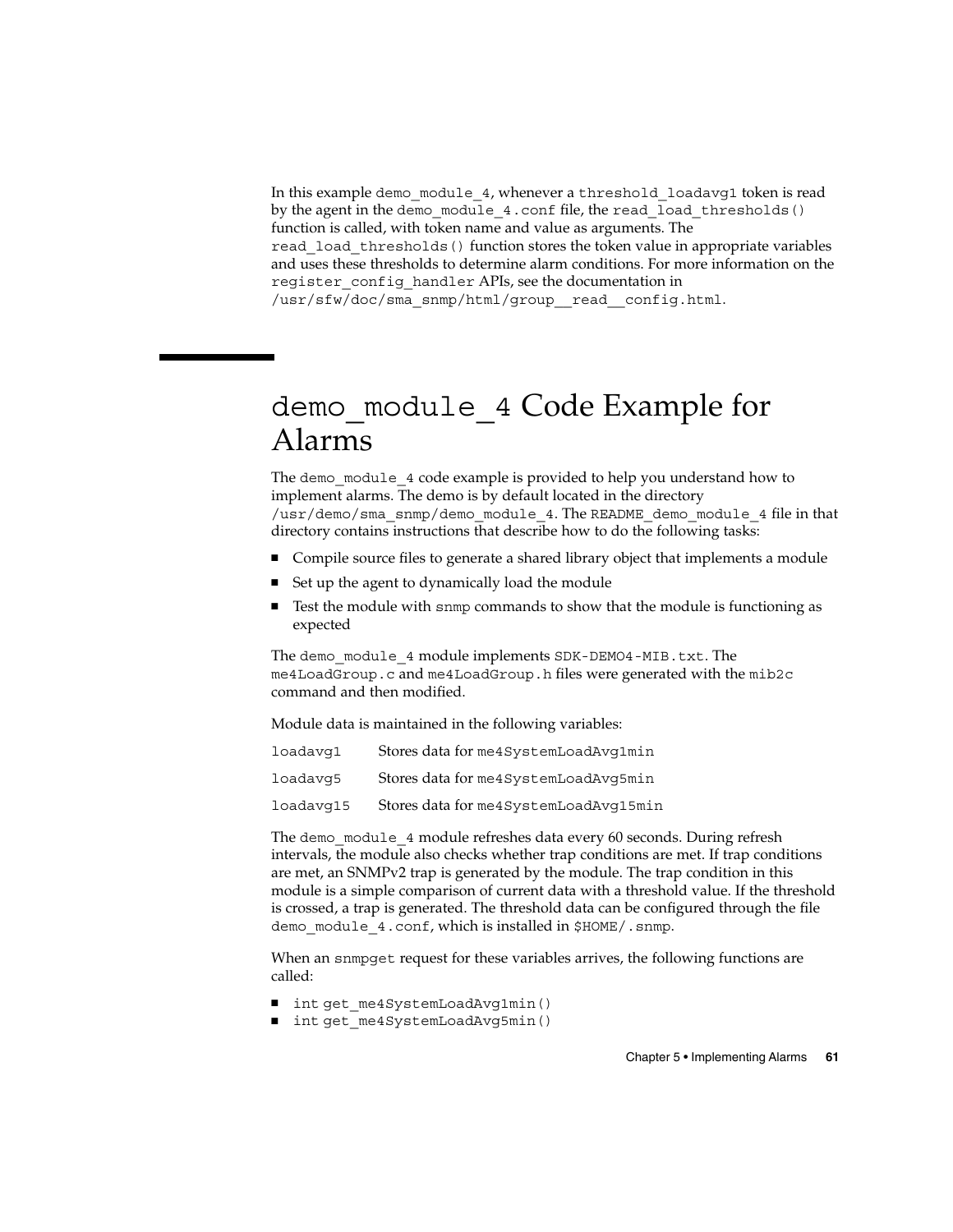■ int get me4SystemLoadAvg15min()

These accessory functions refresh the load data by calling the refreshLoadAvg() function to return the current load value. However, the reload occurs only in response to a GET request. The load data must also be refreshed asynchronously without waiting for GET requests from the manager. Asynchronous refreshing allows trap conditions to be checked continuously in order to alert the manager of any problems. You can refresh the load data without a request from the manager by registering a callback function to be called at regular intervals. For example, you can call the function as follows:

snmp\_alarm\_register(60, SA\_REPEAT, refreshLoadAvg, NULL)

This function causes the refreshLoadAvg() function to be called every 60 seconds. You can enable a manager to configure this interval by introducing a token to represent this value in the demo\_module\_4.conf file.

See the API documentation at /usr/sfw/doc/sma\_snmp/html /group\_\_snmp\_\_alarm.html for more information on snmp\_alarm\_register() functions.

#### Reading Data From the demo\_module\_4.conf Configuration File

Data is read from the configuration files into a module by registering a callback function to be called whenever an appropriate token is encountered. For example, you can call the function as follows:

```
register config handler(demo module 4, threshold loadavg1,
read load thresholds, NULL, NULL);
```
Whenever a threshold loadavg1 token in the demo module 4 file is read by the agent, the function read\_load\_thresholds() is called with token name and value as arguments. The read\_load\_thresholds() function stores the token value in appropriate variables:

```
void
read load thresholds(const char *token, char *cptr)
{
    if (strcmp(token, "threshold loadavg1") == 0) {
        threshold loadavq1=atof(cptr);
    } else if (strcmp(token, "threshold loadavg5") == 0) {
       threshold_loadavg5=atof(cptr);
    } else if (strcmp(token, "threshold loadavg15") == 0) {
       threshold loadavg15=atof(cptr);
    } else {
        /* Do nothing */
    }
```
**62** Solaris System Management Agent Developer's Guide • January 2005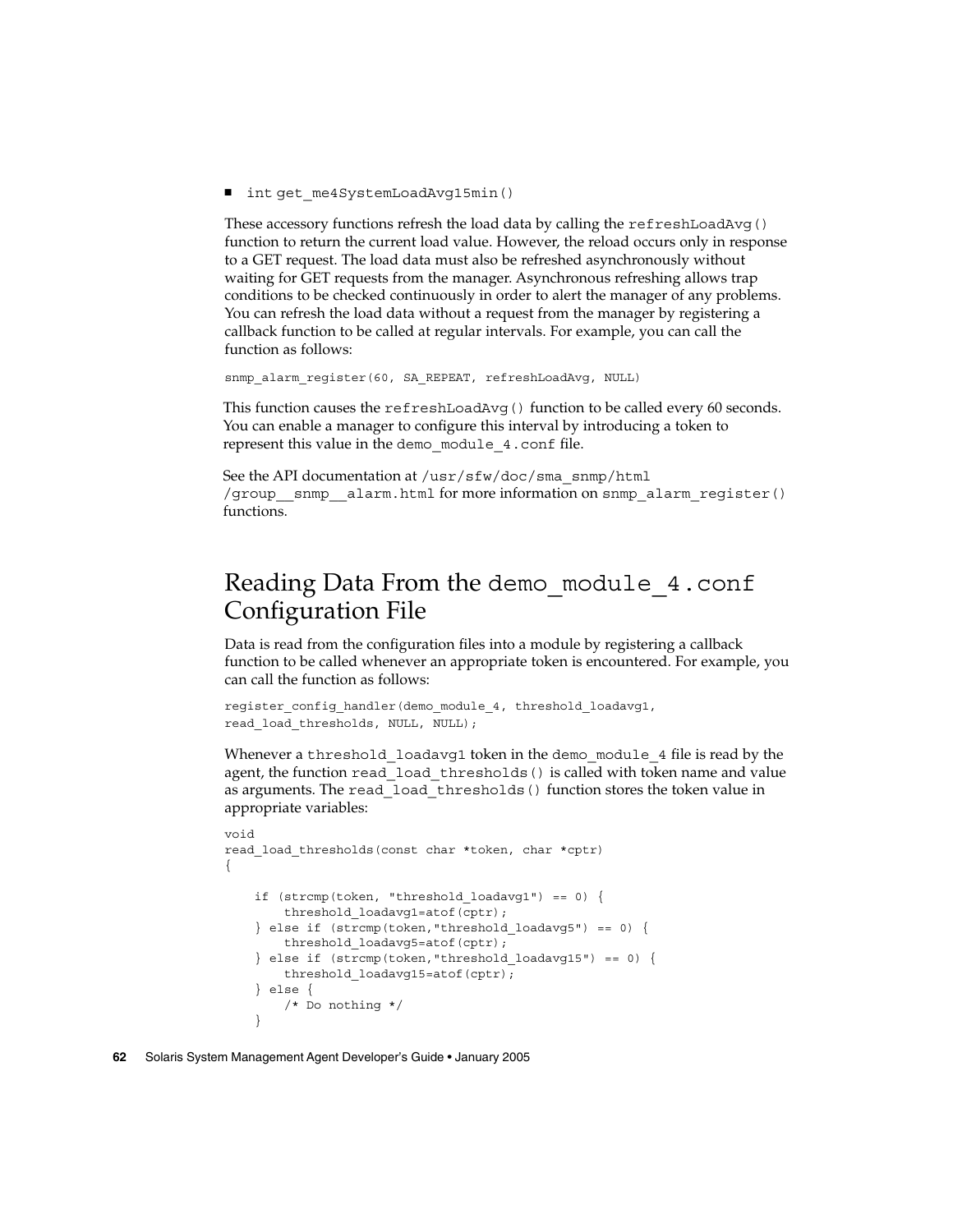return;

}

See the API documentation about register config handler() in /usr/sfw/doc/sma\_snmp/html/group\_\_read\_\_config.html for more information.

## Using SNMP\_CALLBACK\_POST\_READ\_CONFIG in demo\_module\_4

A few seconds elapse after agent startup while all configuration tokens are read by the module. During this interval, the module should not perform certain functions. For example, until the threshold settings are read from configuration files into the module, trap condition checks should not be performed. To handle these cases, a callback function can be set. This callback function is called when the process of reading the configuration files is complete. For example, you can call the function as follows:

```
snmp_register_callback(SNMP_CALLBACK_LIBRARY,
SNMP_CALLBACK_POST_READ_CONFIG,demo_4_post_read_config, NULL);
```
The demo 4 post read config() function is called after the configuration files are read. In this example, the demo\_4\_post\_read\_config() function registers refresh callbacks:

```
int demo_4_post_read_config(int a, int b, void *c, void *d)
{
    /* Refresh the load data every 60 seconds */
   snmp_alarm_register(60, SA_REPEAT, refreshLoadAvg, NULL);
    /* Acquire the data first time */
   refreshLoadAvg(0,NULL);
}
```
## Generating Traps in demo\_module\_4

The refreshLoadAvg() function is called at regular intervals to refresh data. Immediately after data is refreshed, the refreshLoadAvg() function checks for trap conditions by calling the following functions:

- check loadavg1 state()
- check loadavg5 state()
- check loadavg15 state()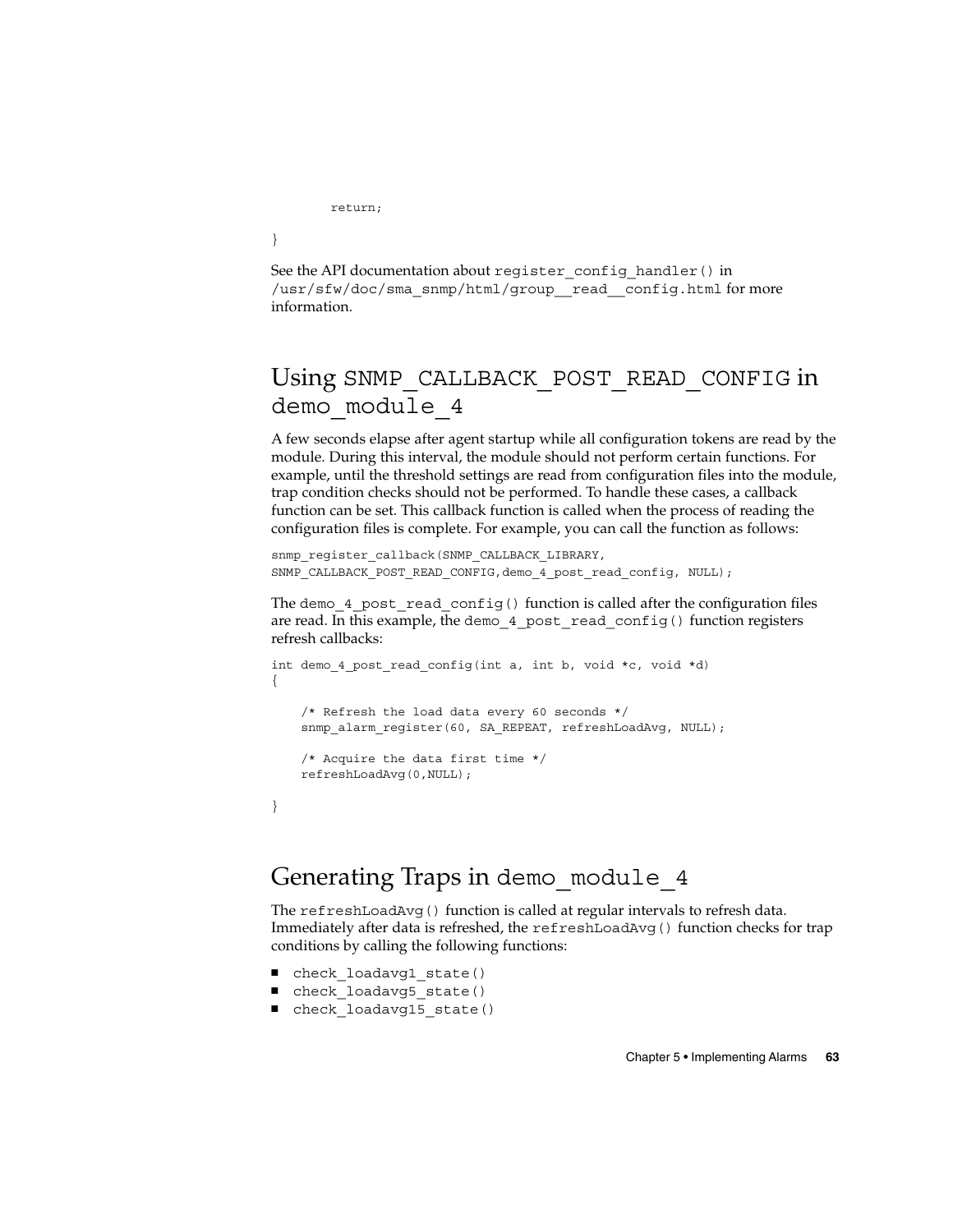In me4LoadGroup.c, a module property could be in one of two states: OK or ERROR. When the current data value crosses the threshold, the state is set to ERROR. A trap is then generated. The check functions have the following algorithm:

check\_loadavg1\_state() {

}

```
// Step-1: check condition
if (currentData > threshold_loadavg1) new_loadavg1_state = ERROR;
// Step-2: Generate trap if necessary
   if (new_loadavg1_state > prev_loadavg1_state) {
           // Send trap
           prev_loadavg1_state=new_loadavg1_state;
   } else if(new_loadavg1_state == prev_loadavg1_state) {
            /* No Change in state .. Do nothing */
    } else if (new_loadavg1_state < prev_loadavg1_state) {
           if (new_loadavg1_state == OK) {
                   prev_loadavg1_state=OK;
        // Send OK trap
           }
   }
```
When the check indicates that the threshold has been crossed, the send v2trap function is used to generate an SNMPv2 trap. The trap OID and the varbinds are as specified in the SDK-DEMO4-MIB.txt MIB. For more information on SNMP trap APIs, see /usr/sfw/doc/sma\_snmp/html/group\_agent\_trap.html.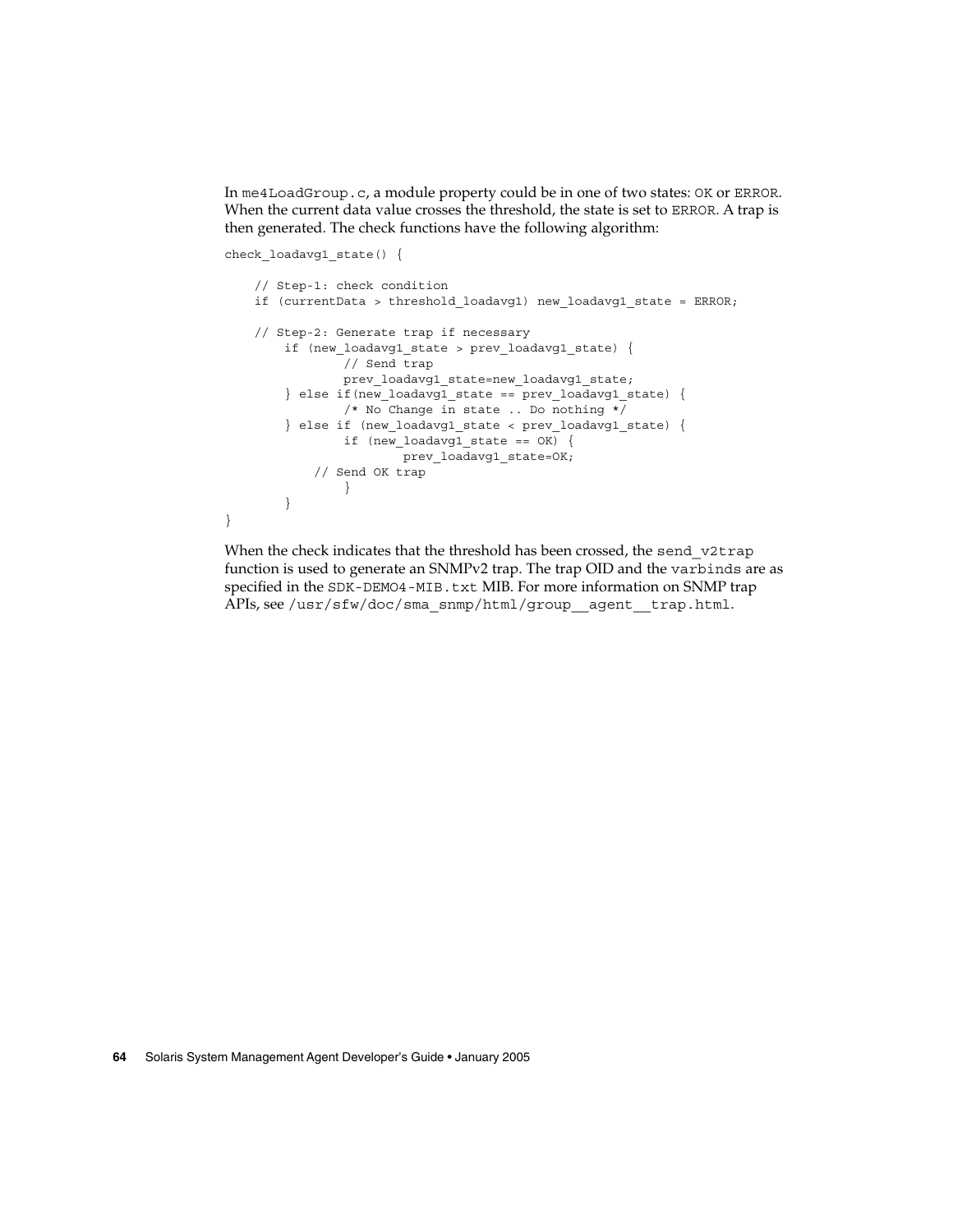#### CHAPTER **6**

# Deploying Modules

This chapter discusses the ways to deploy your module. The chapter provides information to help you decide whether you should use a subagent or a dynamically loaded module. Examples of deploying demonstration modules as subagents and dynamically loaded modules are included.

This chapter contains the following topics:

- "Overview of Module Deployment" on page 65
- ["Choosing Dynamic Modules or Subagents"](#page-65-0) on page 66
- ["Loading Modules Dynamically"](#page-66-0) on page 67
- *"*Using Subagents" on page 70
- ["Deploying a Module as a Subagent"](#page-70-0) on page 71

## Overview of Module Deployment

With the System Management Agent, you have the following choices for deploying a module:

■ Load the module dynamically.

When you load a module dynamically, the module is included within the SNMP agent without the need to recompile and relink the agent binary. This method is the only supported way to load a module into the System Management Agent. You cannot recompile the agent.

Details of the module to load are specified in the configuration file. At runtime, the agent reads the configuration file. The agent locates the module files that are listed in the configuration file. The agent then merges the modules into the agent process image.

Implement the module as an AgentX subagent.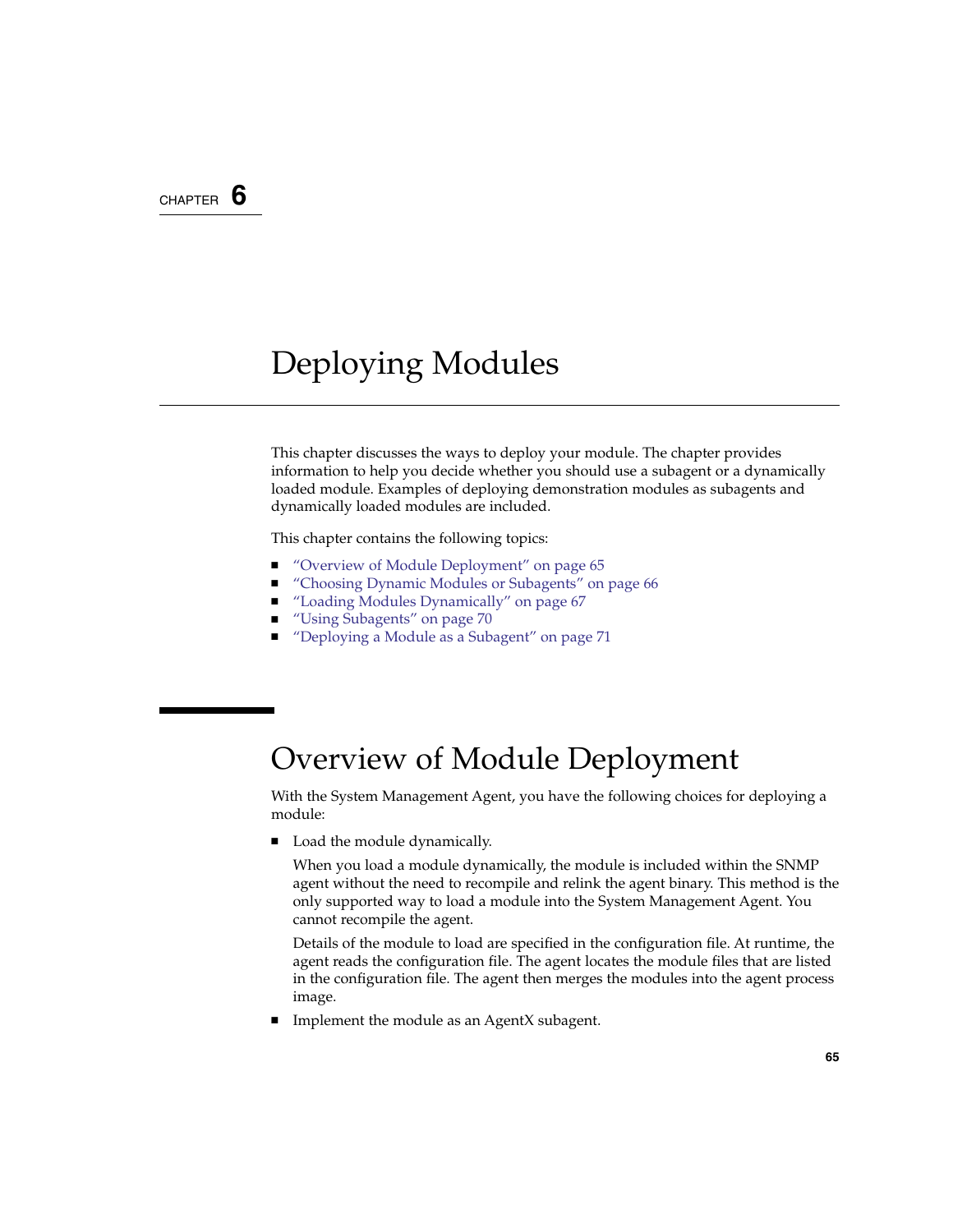<span id="page-65-0"></span>When you use a subagent, the module is embedded in an external application. The external application contains code to set up the application to run as an AgentX subagent. The SNMP agent's configuration file specifies that the agent is the AgentX master agent. When the external application starts, the module's OIDs are registered with the SNMP agent. The subagent application and the agent use the AgentX protocol to communicate.

These deployment methods have advantages and disadvantages, which are discussed in "Choosing Dynamic Modules or Subagents" on page 66. However, the way that you develop your module and the content of your module have no bearing on how you deploy your module. You can use the same module, without modification, with either deployment method.

# Choosing Dynamic Modules or Subagents

In general, when you are first developing and testing your module, you should dynamically load the module in the master agent. This method reduces the complexity while you work out any problems in the module. When you are ready to deploy a module, you should compile the module in a subagent instead of dynamically loading into the master agent. By using subagents, you can more easily isolate problems in the module.

However, sometimes a subagent is not the optimal deployment method. Use the following criteria to determine when to load a module into a master agent instead of a subagent:

- If more than five requests per second are targeted to the module's MIB, you should consider loading the module into the master agent.
- If your module queries the SYSTEM group often, and queries the IP branch very rarely, load the module into the master agent.
- If your module queries the IP branch of the MIB very often, load the module in the subagent. The IP group of the module MIB is six times more computationally costly compared to the SYSTEM group.

The following table summarizes the primary advantages and disadvantages of dynamically loaded modules and subagents.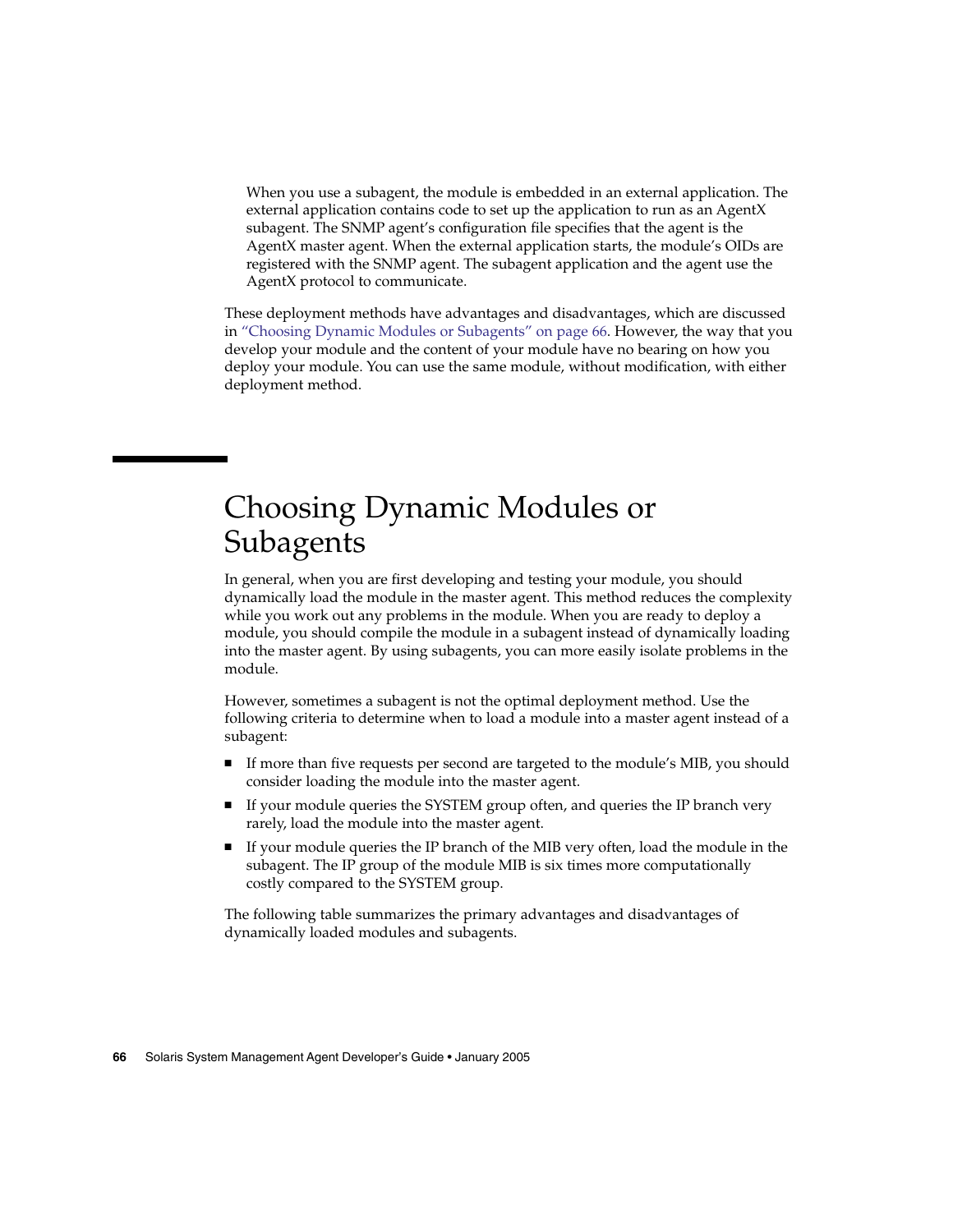| <b>Deployment Method</b> | <b>Advantages</b>                                | <b>Disadvantages</b>                                                                                                                                                                                                                                                                                                                                                                                                                                                                          |
|--------------------------|--------------------------------------------------|-----------------------------------------------------------------------------------------------------------------------------------------------------------------------------------------------------------------------------------------------------------------------------------------------------------------------------------------------------------------------------------------------------------------------------------------------------------------------------------------------|
| Dynamically loaded       | Less complexity compared<br>to subagent approach | Incurs a slightly greater load on agent at<br>startup.                                                                                                                                                                                                                                                                                                                                                                                                                                        |
|                          |                                                  | Makes the master agent more vulnerable,<br>especially if the module has quality and<br>performance problems. For example, a<br>module with quality problems might<br>have a memory violation, which can<br>crash the master agent. A module with<br>performance problems might consume<br>too many system resources, such as CPU<br>time and memory. These problems might<br>overload the master agent, causing the<br>master agent not to function properly in<br>processing other requests. |
| AgentX subagent          | Isolates the module<br>processing from the agent | Incurs an extra cost to the master agent<br>by causing the agent to build packets to<br>transport requests between the master<br>agent and the subagent. The master agent<br>performs an extra step of both encoding<br>and decoding for every incoming request<br>that is targeted to the subagent. If the<br>subagent gets too many requests, the<br>time spent on additional encoding and<br>decoding might be excessive.                                                                  |

<span id="page-66-0"></span>**TABLE 6–1** Advantages and Disadvantages of Deployment Methods

# Loading Modules Dynamically

The simplest way to load modules dynamically is to restart the agent after you add entries to the configuration file. Dynamic loading is the best method to use while you are developing and testing a module. Most of the demonstration modules in /usr/demo/sma\_snmp use dynamic loading. You should use the procedure ["How to](#page-67-0) [Dynamically Load a Module and Restart the Agent"](#page-67-0) on page 68 during the development and testing phase.

When you are using the module in a production environment, that environment might require you not to restart the agent. If you want to load modules without restarting the agent, you should use the procedure ["How to Dynamically Load a Module Without](#page-67-0) [Restarting the Agent"](#page-67-0) on page 68.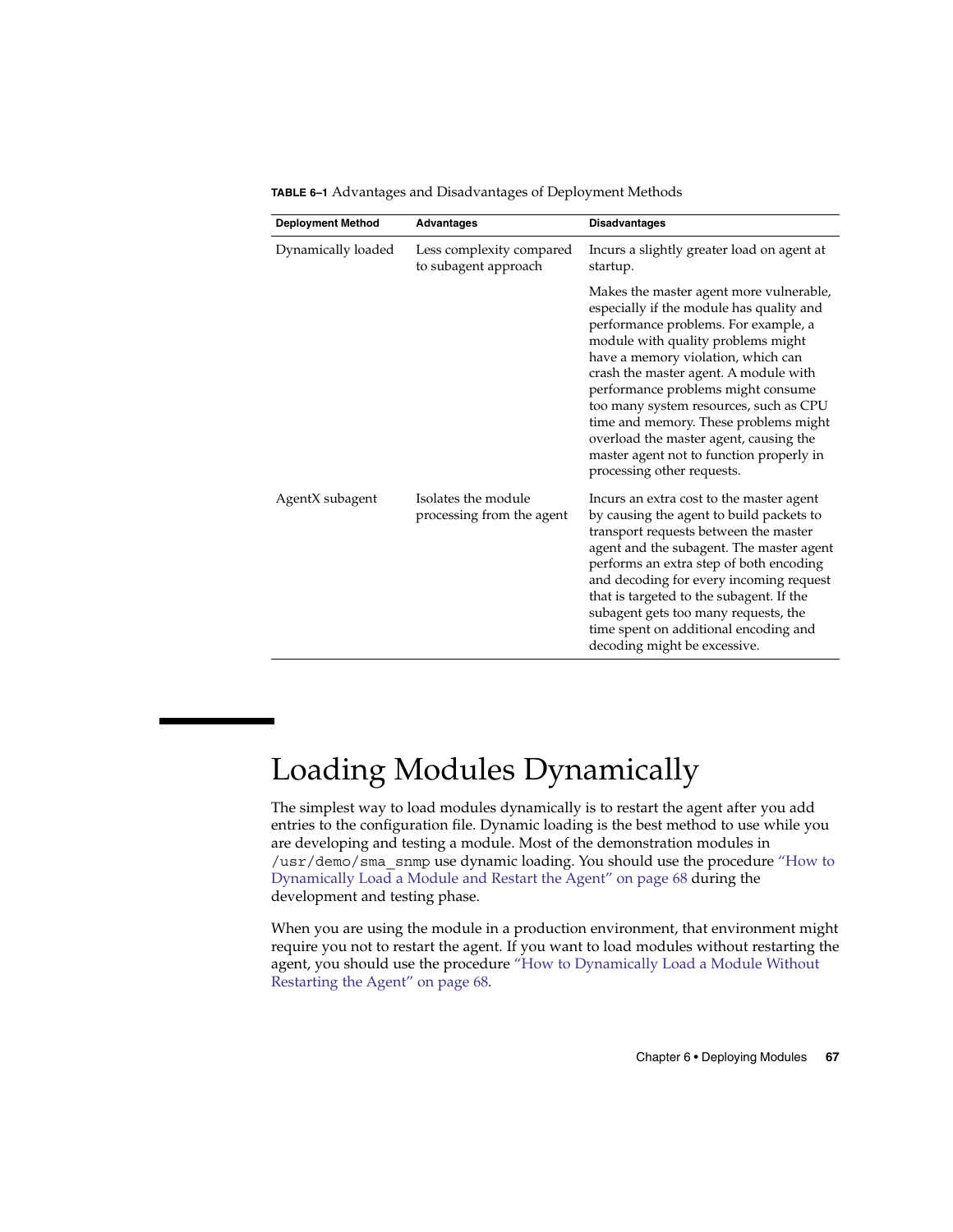## <span id="page-67-0"></span>▼ How to Dynamically Load a Module and Restart the Agent

#### **1. Copy the module shared library object to a lib directory. Steps**

You should keep your . so files in a directory that is writable by non-root users.

**2. As root, edit the agent's configuration file to enable the agent to dynamically load the module.**

In the /etc/sma/snmp/snmpd.conf file, add a line that is similar to the following, where testmodule is the name of the module.

dlmod testmodule /home/username/snmp/lib/testmodule.so

**3. As root, restart the snmpd agent by typing the following command.**

#### # **/etc/init.d/init.sma restart**

The module should now be loaded. You can use snmpget and snmpset commands to access the module's data to confirm that the module is loaded. You should make sure your MIB can be located by the snmpget and snmpset commands by setting your MIBDIRS and MIBS environment variables, as described in ["Setting MIB Environment Variables"](#page-31-0) on page 32.

**Tip –** To unload a module, you would remove the dlmod line from the snmpd.conf file and restart the agent.

## ▼ How to Dynamically Load a Module Without Restarting the Agent

The UCD-DLMOD-MIB provides MIB entries for the module name, path, and status. By setting these MIB entries, you can cause the agent to load or unload the module without restarting the agent.

**Note –** This procedure causes the module to be loaded only for the current session of the agent. If you want the module to be loaded each time the agent starts, you should add a dlmod line to the snmpd.conf file. The process of adding the line is described in Step 2 of the previous procedure. Do not restart the agent after adding the line.

#### **1. View the UCD-DLMOD-MIB.txt file in /etc/sma/snmp/mibs. Steps**

Look for the DlmodEntry and dlmodStatus entries, which appear as follows:

DlmodEntry ::= SEQUENCE { dlmodIndex Integer32,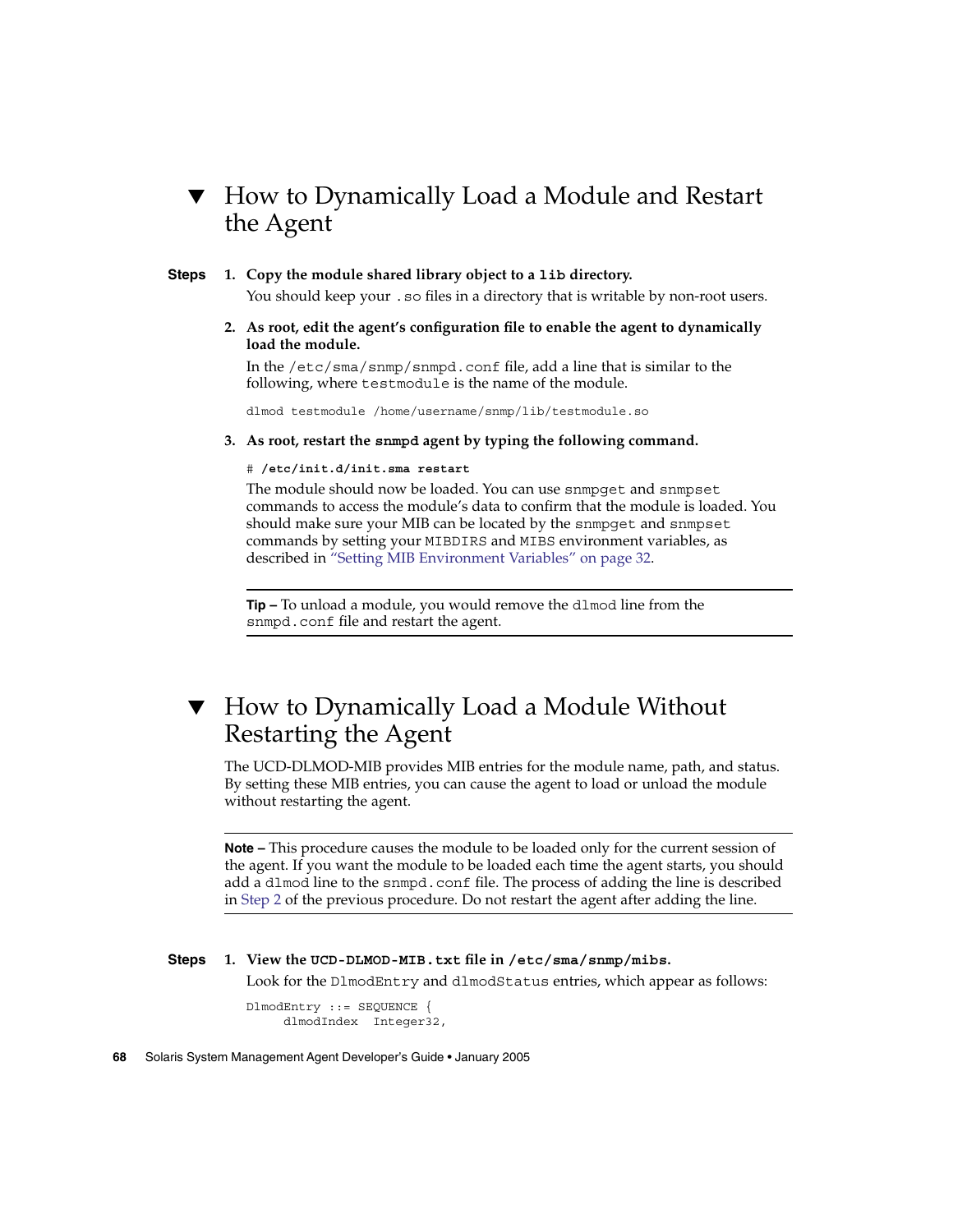```
dlmodName DisplayString,
    dlmodPath DisplayString,
    dlmodError DisplayString,
   dlmodStatus INTEGER
}
dlmodStatus OBJECT-TYPE
   SYNTAX INTEGER {
                  loaded(1),
                  unloaded(2),
                   error(3),
                  load(4),
                   unload(5),
                   create(6),
                   delete(7)
               }
   MAX-ACCESS read-write
   STATUS current
   DESCRIPTION
       "The current status of the loaded module."
    ::= { dlmodEntry 5 }
```
DlmodEntry defines a row in a table of dynamically loaded modules. A table row describes an instance by defining an index, name, path, error code, and status code. You need to set the name, path, and status of the first empty row of the table.

#### **2. Type the following command to check the first row of the table. The command can tell you whether an instance of a dynamically loaded module already exists in the table.**

\$ **/usr/sfw/bin/snmpget -v 1 -c public localhost UCD-DLMOD-MIB::dlmodStatus.1** Error in packet Reason: (noSuchName) There is no such variable name in this MIB. Failed object: UCD-DLMOD-MIB::dlmodStatus.1

This response indicates that no other dynamic module is defined as instance 1. If you get back a positive response, examine dlmodStatus.2 with the same command.

**3. Create an instance for your module in the table by typing the following command:**

\$ **/usr/sfw/bin/snmpset -v 1 -c private localhost \ UCD-DLMOD-MIB::dlmodStatus.1 i create**

UCD-DLMOD-MIB::dlmodStatus.1 = INTEGER: create(6)

**4. Repeat the snmpget command to show the status of the first instance.**

```
$ /usr/sfw/bin/snmpget -v 1 -c public localhost \
UCD-DLMOD-MIB::dlmodStatus.1
UCD-DLMOD-MIB::dlmodStatus.1 = INTEGER: unloaded(2)
```
The instance now exists, but the module is unloaded currently.

**5. Set the name and path to the module that you want to load. Type a command that is similar to the following:**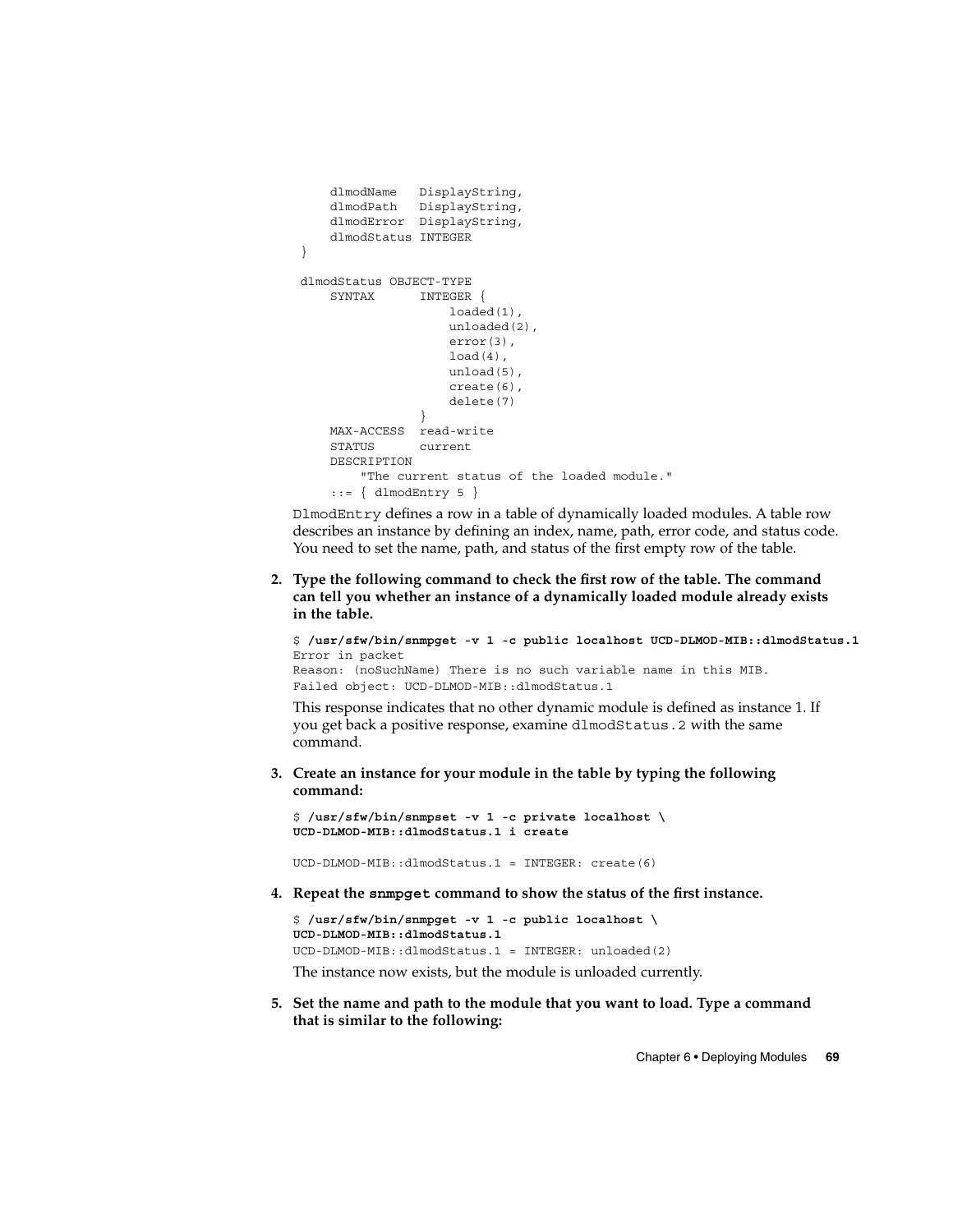```
$ /usr/sfw/bin/snmpset -v 1 -c private localhost \
UCD-DLMOD-MIB::dlmodName.1 s "testmodule" \
UCD-DLMOD-MIB::dlmodPath.1 s "/home/username/lib/testmodule.so"
UCD-DLMOD-MIB::dlmodName.1 = STRING: testmodule
UCD-DLMOD-MIB::dlmodPath.1 = STRING: /home/username/lib/testmodule.so
```
testmodule is the name of your module.

**6. Load the module by typing the following command:**

```
$ /usr/sfw/bin/snmpset -v 1 -c private localhost \
UCD-DLMOD-MIB::dlmodStatus.1 i load
UCD-DLMOD-MIB::dlmodStatus.1 = INTEGER: load(4)
This command sets the dlmodStatus.1 variable to load.
```
**7. Confirm that the module was loaded by typing the following command:**

```
$ /usr/sfw/bin/snmpget -v 1 -c public localhost \
UCD-DLMOD-MIB::dlmodStatus.1
UCD-DLMOD-MIB::dlmodStatus.1 = INTEGER: loaded(1)
```
The response indicates that the module is loaded.

**8. (Optional) Unload the module by typing the following command:**

```
$ /usr/sfw/bin/snmpset -v 1 -c private localhost \
UCD-DLMOD-MIB::dlmodStatus.1 i unload
UCD-DLMOD-MIB::dlmodStatus.1 = INTEGER: unload(5)
```
**9. (Optional) Confirm that the module was unloaded by typing the following command:**

```
$ /usr/sfw/bin/snmpget -v 1 -c public localhost \
UCD-DLMOD-MIB::dlmodStatus.1
Timeout: No Response from localhost.
```
The lack of response from localhost indicates that the module is unloaded.

## Using Subagents

Using subagents with an extensible SNMP agent avoids the problem of having one very large SNMP agent. Before subagents were devised, an SNMP agent had to be recompiled to add new management objects in MIBs. The subagent approach provides the ability to dynamically add management objects to an agent without recompiling the agent. The need to standardize the way in which agents and subagents work together led to the development of the AgentX protocol.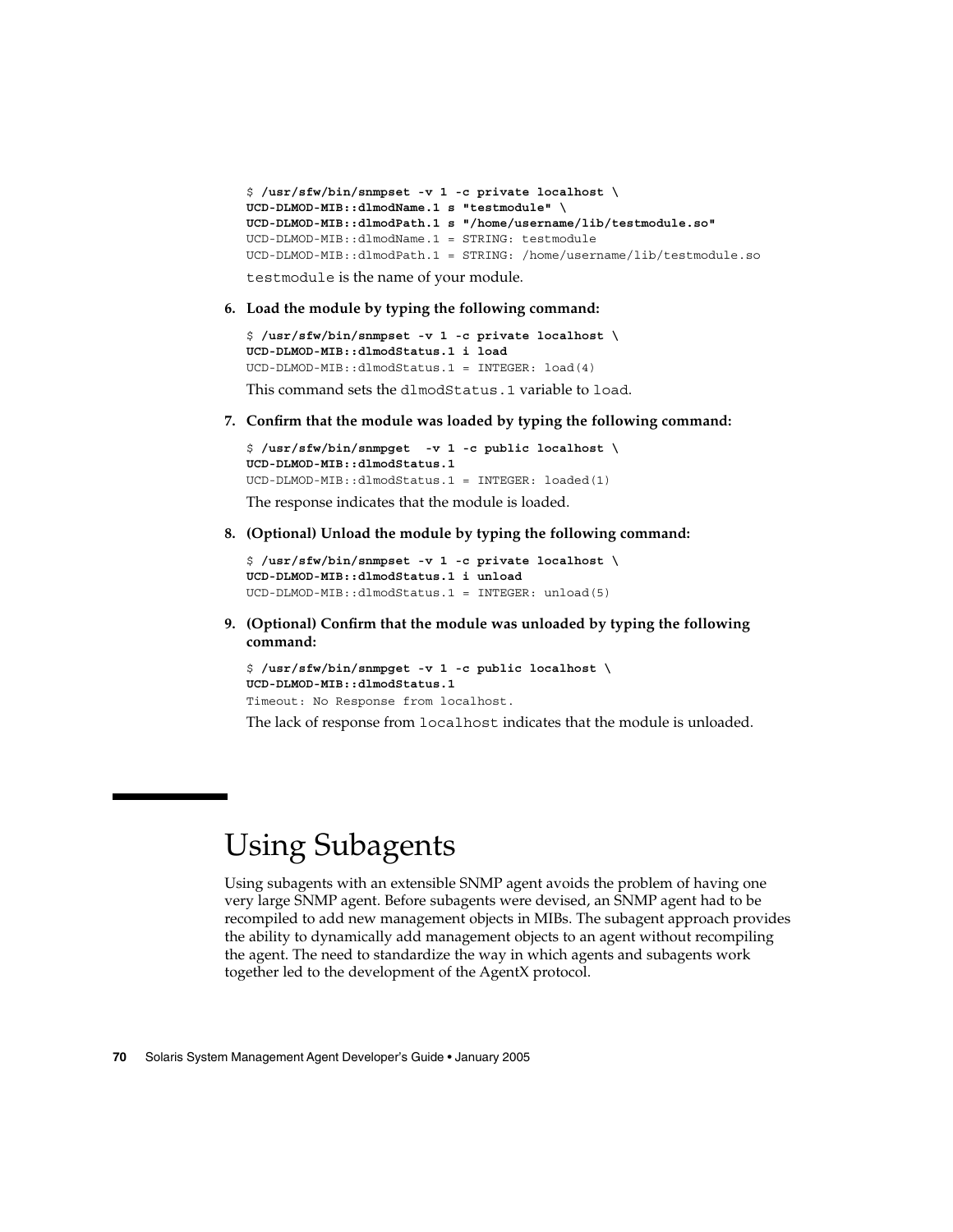## <span id="page-70-0"></span>AgentX Protocol

The AgentX protocol enables subagents to connect to the master agent. The protocol also enables the master agent to distribute received SNMP protocol messages to the subagents.

The AgentX protocol defines an SNMP agent to consist of one master agent entity and other subagent entities. The master agent runs on the SNMP port, and sends and receives SNMP messages as specified by the SNMP framework documents. The master agent does not access the subagents' management information directly. The subagents do not handle SNMP messages, but subagents do access their management information. In short, the master agent handles SNMP for the subagents, and *only* handles SNMP. The subagent handles manipulation of management data but does not handle SNMP messages. The responsibilities of each type of agent are strictly defined. The master agent and subagents communicate through AgentX protocol messages. AgentX is described in detail by RFC 2741. See <http://www.ietf.org/rfc/rfc2741.txt>

The SMA performs in the role of the master agent. Subagents that you create can add management objects to the agent.

#### Functions of a Subagent

An AgentX subagent performs the following functions:

- Initiates AgentX sessions with the master agent
- Registers MIB regions with the master agent
- Instantiates managed objects
- Binds object IDs (OIDs) within its registered MIB regions to actual variables
- Performs management operations on variables
- Initiates notifications, or traps

# Deploying a Module as a Subagent

You can embed a MIB module that was written for the SMA into an external application. This application can be run either as an SNMP master agent or an AgentX subagent. Generally, you should run the SMA as the master agent, and set up your application as a subagent. The subagent attaches to the master agent, and registers its MIB with the master agent. By running the SMA as the master agent, you can easily add and remove subagents while the master agent continues to run. In this way, the agent can continue to communicate with network management applications.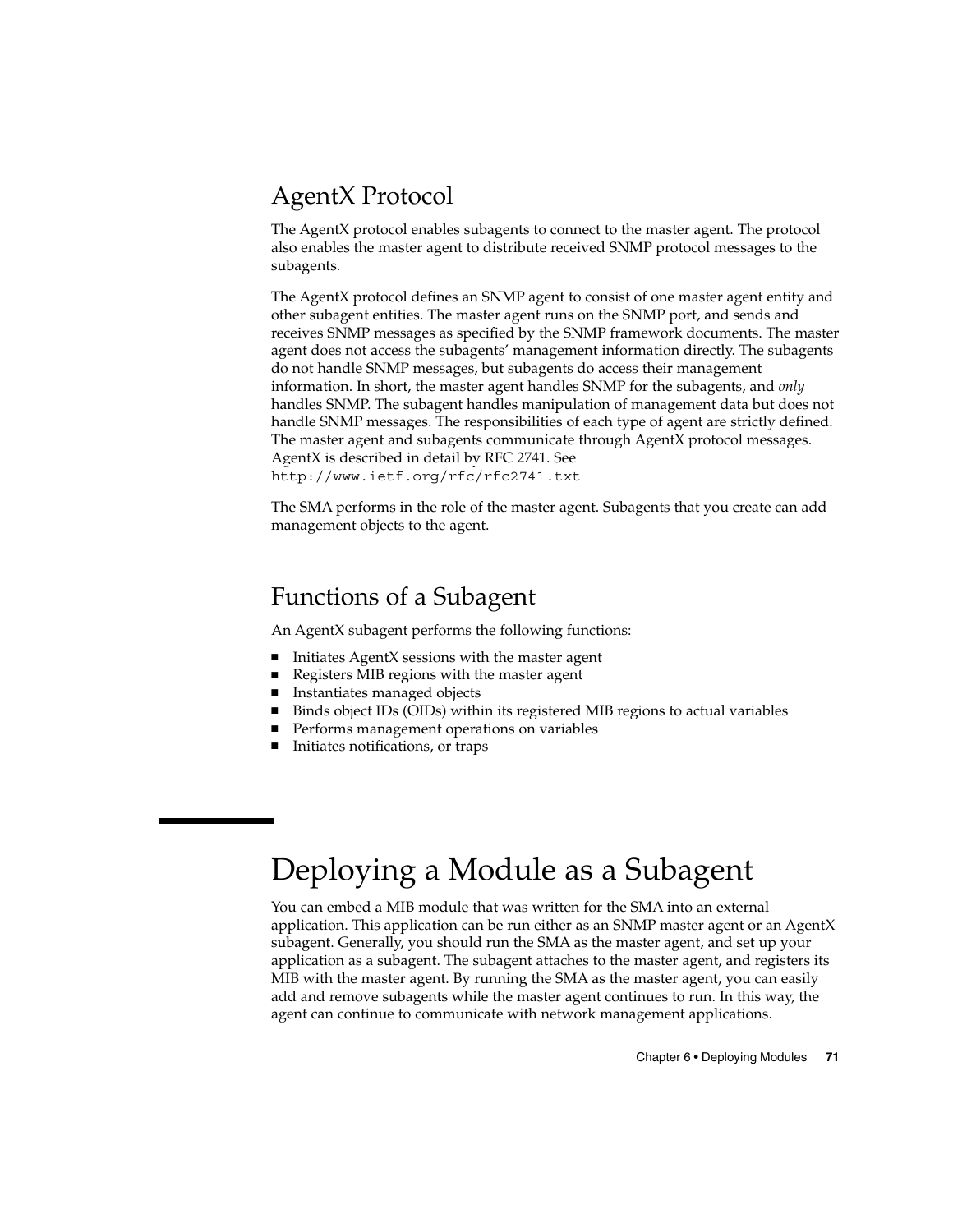SMA provides Net-SNMP API functions that enable you to embed an SNMP agent or AgentX subagent into an external application. In your application code, you must initialize your module, the SNMP library, and the SNMP agent library. This initialization is done slightly differently depending on whether the application is to run as a master agent or an AgentX subagent.

The functions that you use in the agent application include:

■ init agent(char \*name)

Initializes the embedded agent. This function must be called before the init snmp() call. The name is used to specify what configuration file to read when init snmp() is called later. See the API documentation at /usr/sfw/doc/sma\_snmp/html/group\_\_library.html for more information.

■ init *module*()

Initializes your module. This function must be called after the agent is initialized.

■ init snmp(char \*name)

Initializes the SNMP library, which causes the agent to read the application's configuration file. The configuration file can be used to configure access control, for instance. See the snmp  $config(4)$  and snmpd.con $f(4)$  man pages for more information about configuration files.

snmp shutdown(char \*name)

Shuts down the subagent, saving any needed persistent data. See the API documentation at /usr/sfw/doc/sma\_snmp/html/group\_\_library.html for more information.

You must also link against the Net-SNMP libraries in your subagent application. The command

net-snmp-config --agent-libs

displays a list of libraries you need.

The demo module 8 code example shows you how to create a subagent that calls a module that returns load averages.

## demo\_module\_8 Code Example for Implementing a Subagent

The demo $\mod$ nodule  $\mod 8$  code example demonstrates how to deploy a module in a subagent. The demo is by default located in the directory /usr/demo/sma\_snmp/demo\_module\_8. The README\_demo\_module\_8 file within that directory includes procedures for building and running the sample module and subagent program.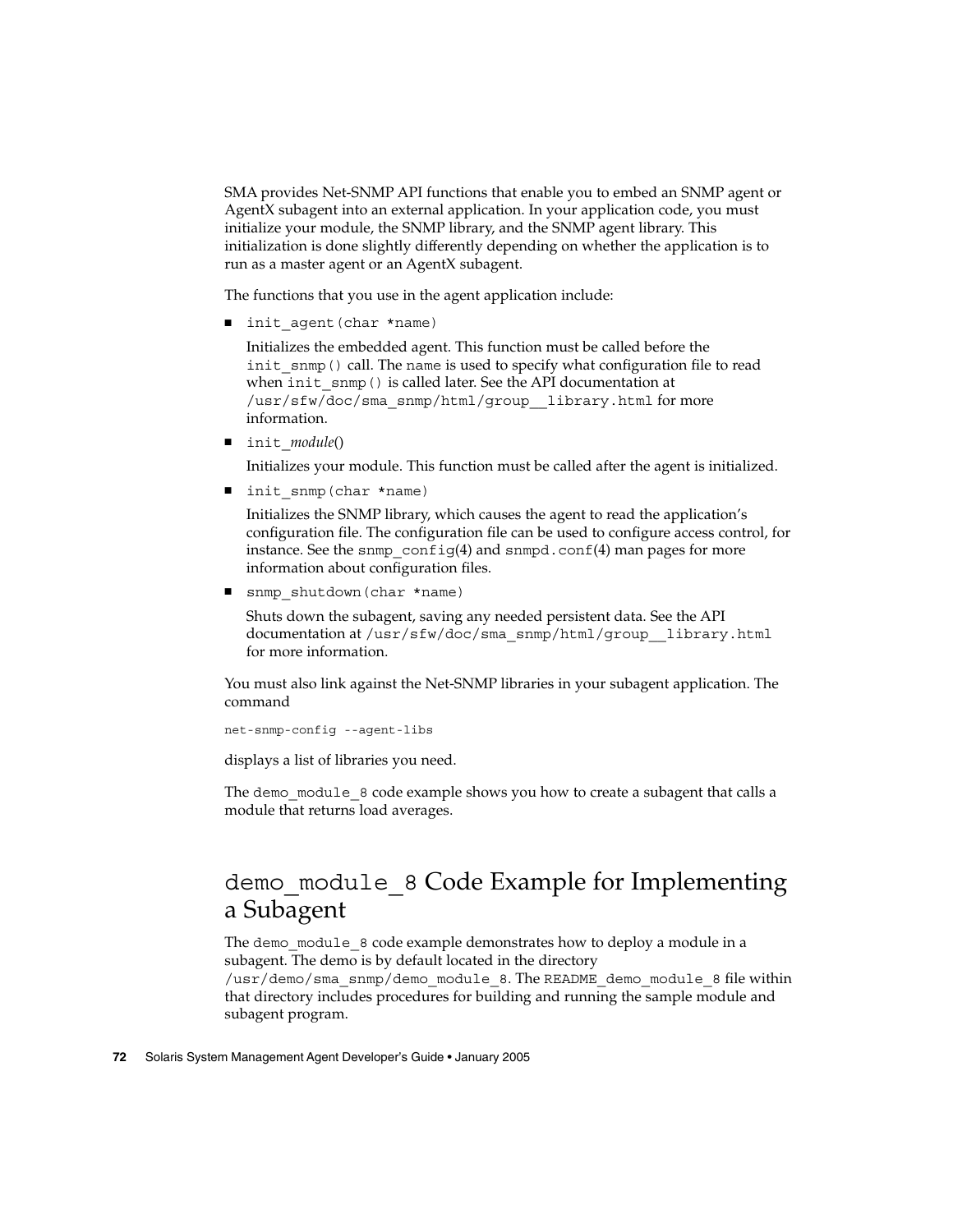## Subagent Security Guidelines

You must be aware of the following security considerations in writing subagents that use the AgentX protocol:

The AgentX protocol does not contain a mechanism for authorizing or refusing to initiate sessions. Access control between subagents and master agent must be done at a lower layer, such as the transport layer.

The SMA supports only UNIX domain sockets for communication between the master agent and subagents. As a result, the master agent and subagents must run on the same host.

In open source Net-SNMP, the master agent and subagent can be on different hosts. The agents must then use UDP and TCP ports for the AgentX communication. Currently, the AgentX protocol provides no inherent security when using UDP and TCP ports. To reduce security risks, the SMA does not allow subagents to use UDP and TCP ports.

- The AgentX protocol does not define any access control mechanism. The protocol also does not contain a mechanism for authorizing or refusing sessions.
- A subagent can register any subtree. Potentially, a malicious subagent could register an unauthorized subtree of sensitive information. That subagent could then see modification requests to those objects in the tree. A malicious subagent might also give answers to SNMP manager queries. These answers might cause the manager to perform an action that leads to information disclosure or other damage.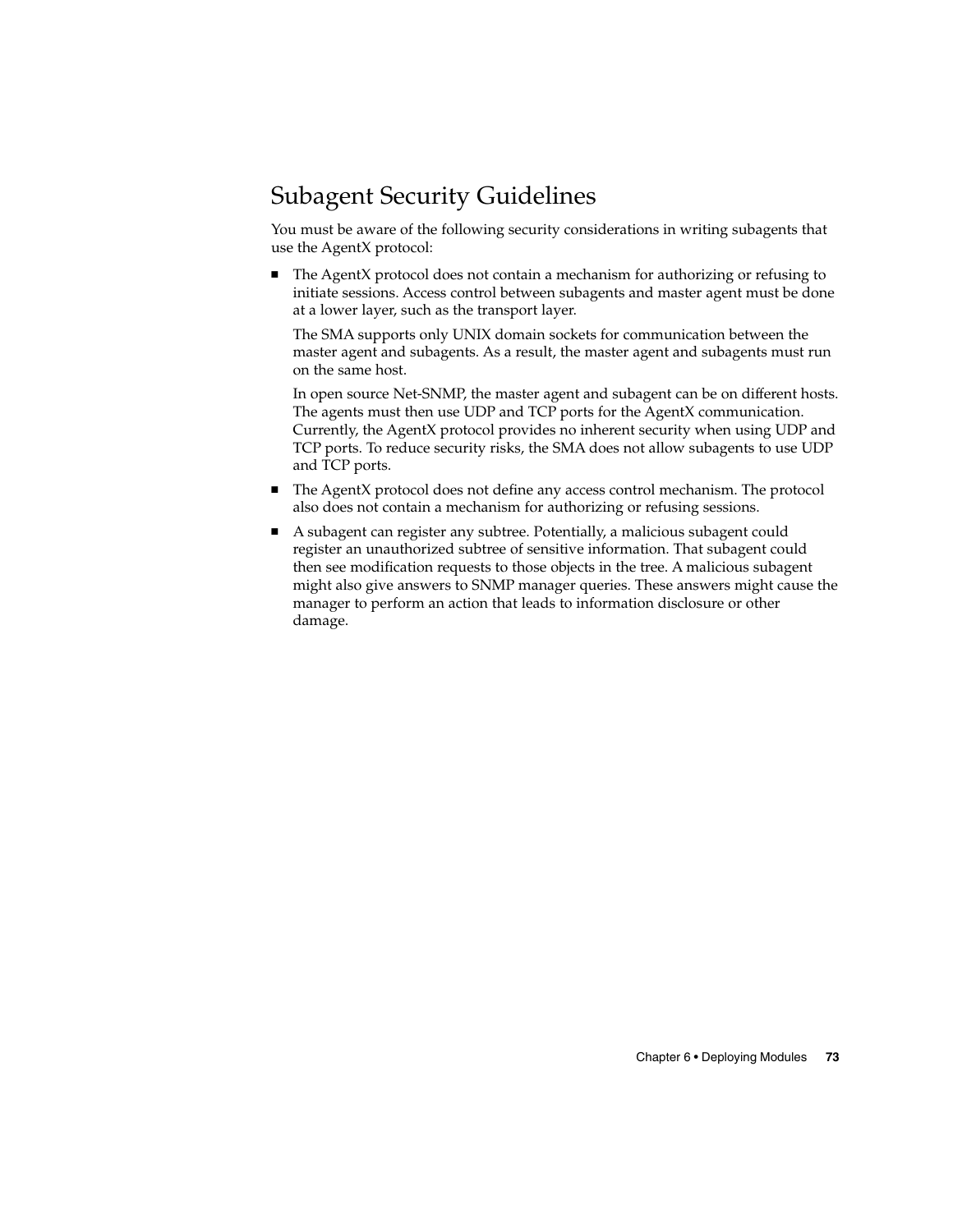Solaris System Management Agent Developer's Guide • January 2005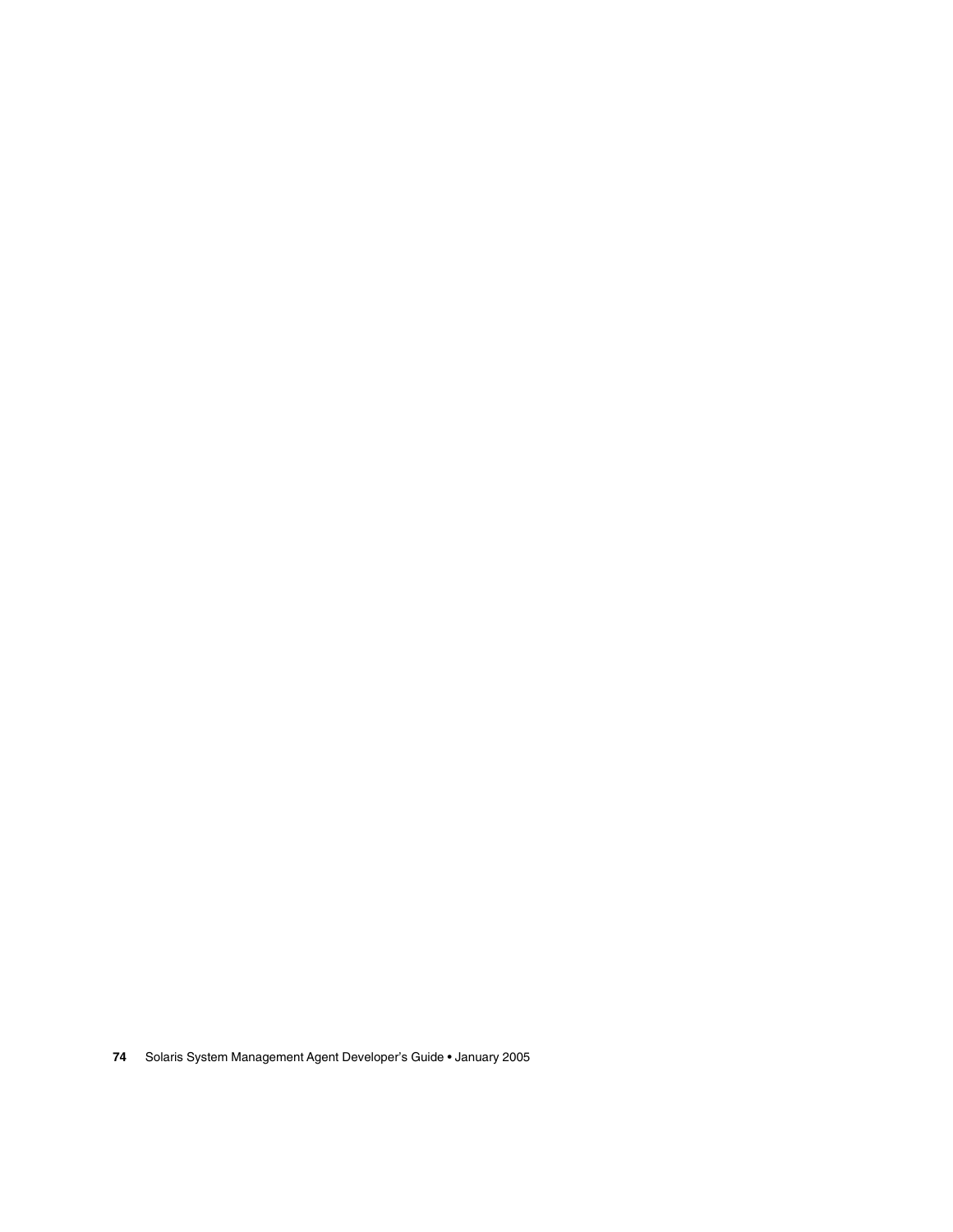### CHAPTER **7**

## Multiple Instance Modules

This chapter describes how to implement a module to allow more than one instance of the module to run on a host. The chapter also describes how to dynamically update modules with multiple instances.

The following topics are discussed:

- "Implementing Multiple Instances of a Module" on page 75
- ["Enabling Dynamic Updates to a Multiple Instance Module"](#page-77-0) on page 78
- "demo\_module\_7 [Code Example for Dynamic Updates of Multiple Instance](#page-77-0) Modules" [on page 78](#page-77-0)

## Implementing Multiple Instances of a Module

For some types of modules, multiple instances of the module can be run simultaneously on a single host. For example, consider a module that monitors the status of a single printer. For a system with several printers, the printer-monitoring module must be loaded multiple times, once for each printer. In that scenario, several separate instances of the printer module must be running simultaneously. For such modules, you must distinguish the different instances that are loaded and running.

SNMPv2 introduced the concept of *contexts* to identify MIB modules that can have multiple instances. Each SNMP context is represented by a separate MIB subtree.

In SMA, you can implement multiple instances of a module only when the agent is configured to use SNMPv3. You need to specify an SNMPv3 user and password when loading and unloading modules. You specify an instance name by assigning a string to the contextName member of the netsnmp\_handler\_registration struct in the module.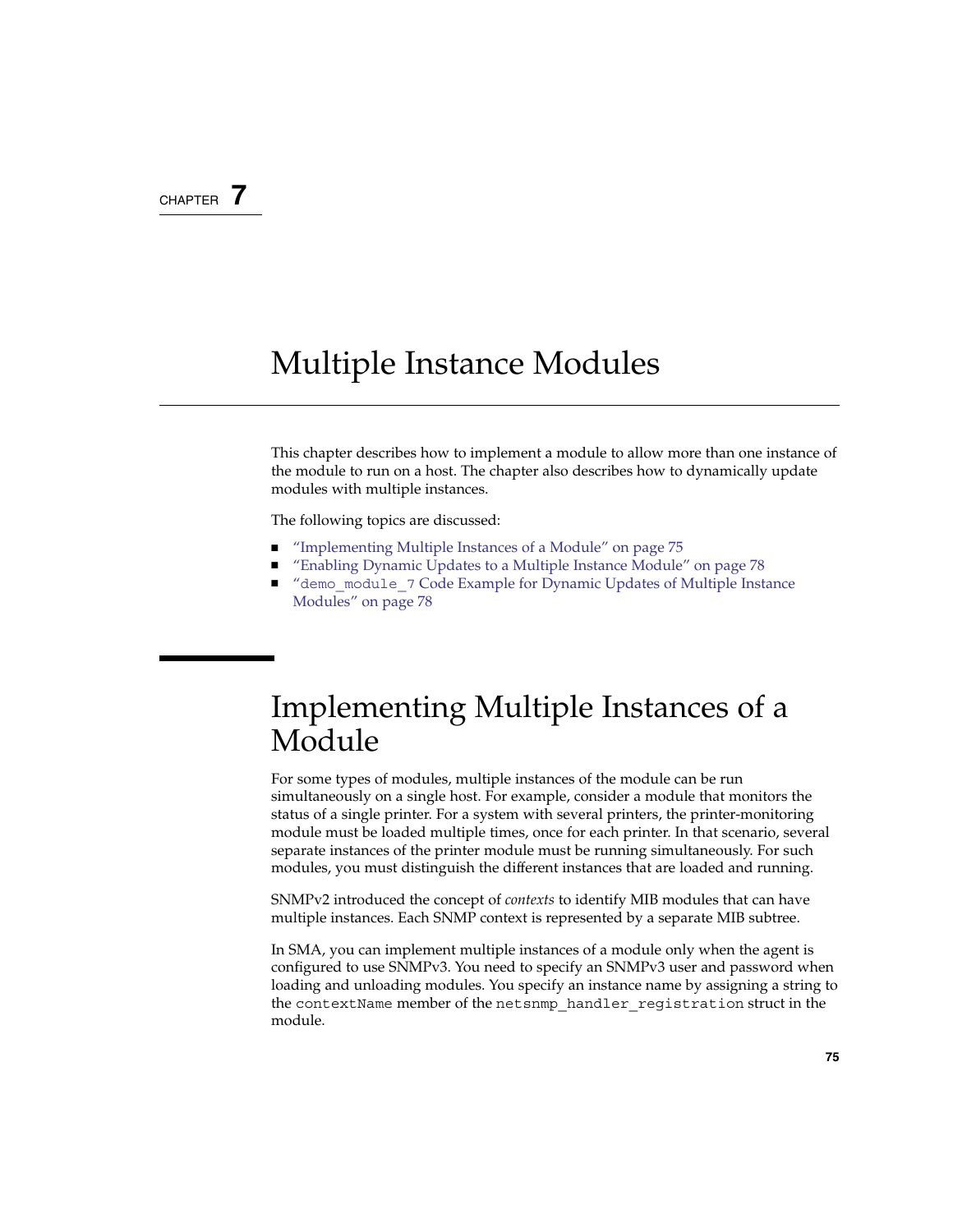The following procedure tells you how to implement multiple-instance modules. The procedure uses examples from demo\_module\_6, which you can adapt to your own module.

## ▼ How To Implement Multiple Instance Modules

**1. As root, stop the agent if the agent is already running. Steps**

- # **/etc/init.d/init.sma stop**
- **2. Set up an SNMPv3 user.**

For example, set up user name myuser with password mypassword as follows:

```
# $ /usr/sfw/bin/net-snmp-config
--create-snmpv3-user myuser
```

```
Enter authentication pass-phrase:
mypassword
```
Enter encryption pass-phrase: [press return to reuse the authentication pass-phrase]

**3. Edit the module to register context names that the module handles.**

Find the init *module* routine in the module. Add code to register context names that the module handles.

For example, you might add the following code:

```
void
init_filesize(void)
{
// Declare the OID
static oid filesize oid[] = { 1,3,6,1,4,1,42,2,2,4,4,6,1,1,0 };
// Declare a registration handler
netsnmp_handler_registration *myreg1;
// Declare pointers to character arrays initialized
// to the context name strings
char *filexcon = "fileX";
char *fileycon = "fileY";
// Create a registration handler for the OID.
// filesize is the name of handler.
// get_filesize is the function to call when an SNMP
// request for the OID is received, filesize oid is the
// OID for which the handler is registered,
// OID_LENGTH(filesize_oid) passes the length of the
// OID array to the agent.
// HANDLER CAN RONLY is a constant that specifies that
```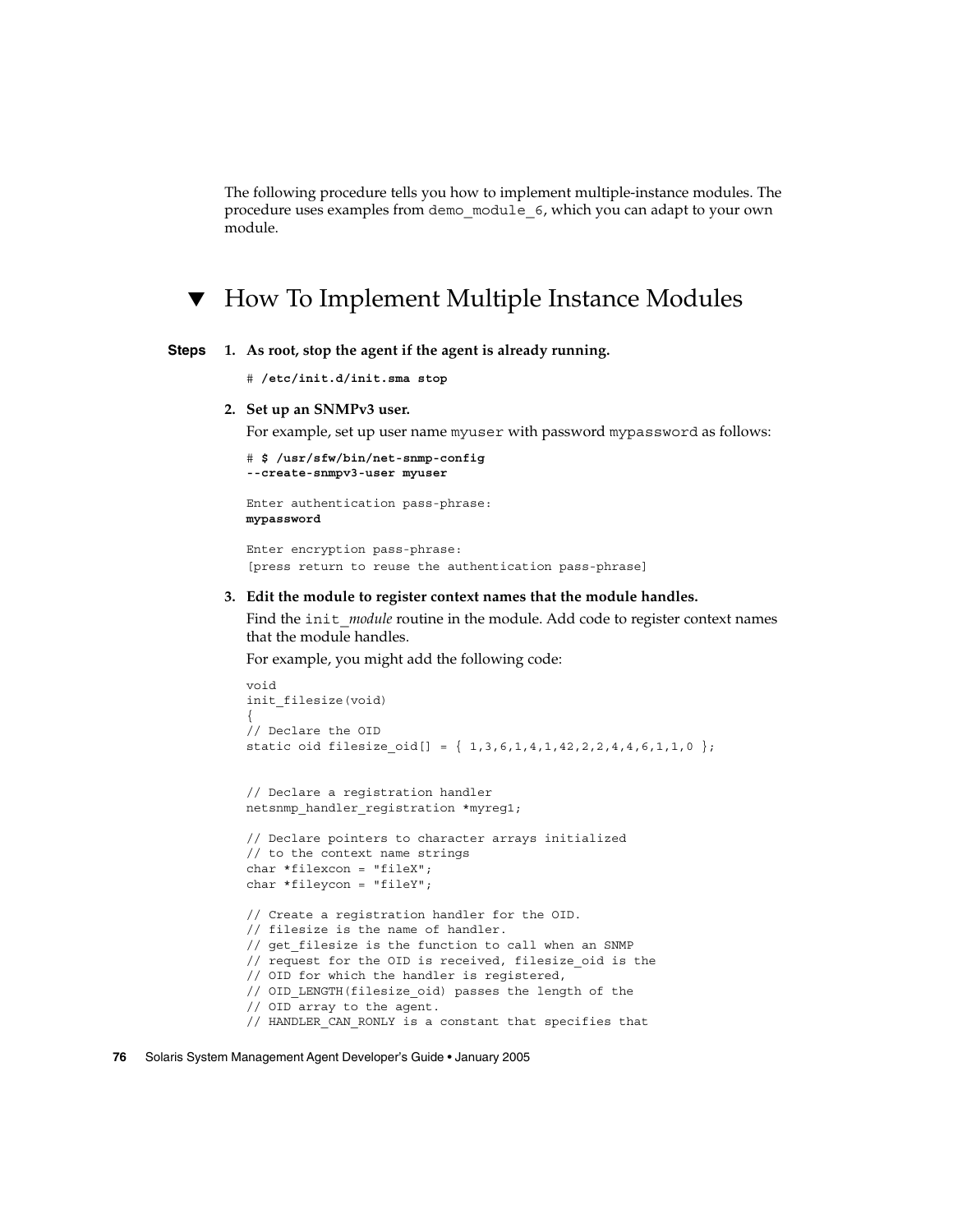```
// this handler only handles get requests.
myreg1 = netsnmp_create_handler_registration
("filesize", get_filesize,
             filesize oid, OID LENGTH(filesize oid),
            HANDLER_CAN_RONLY);
// Assign the string fileX to the contextName member of the
// netsnmp_handler_registration struct
myreg1->contextName=filexcon;
// Register the netsnmp handler registration struct with the
// agent. netsnmp register read only is a helper function
// that notifies the agent that this module only handles snmp
// get requests.
netsnmp_register_read_only_instance(myreg1);
}
```
## demo\_module\_6 Code Example for Multiple Instance Modules

The demo module 6 code is located by default in /usr/demo/sma\_snmp/demo\_module\_6. The README\_demo\_module\_6 file within that directory contains instructions that describe how to perform the following tasks:

- Compile source files to generate a shared library object that implements a module
- Set up the agent with an SNMPv3 user
- Set up the agent to dynamically load the module
- Test the module with snmp commands to show that the module is functioning as expected

The demo module 6 example shows how to write a module that registers an object in two different contexts. The example also shows how to check for the contextName in a request and return a different value depending on the value of the contextName.

demo\_module\_6 registers one object, filesize, in two different contexts, filex, and fileY. The OIDs are registered by using a read-only instance handler helper. The OIDs do not need to be read-only. You could also register the OIDs using any of the SMA instance handler helper APIs.

The function get  $filesize()$  is registered to handle GET requests for instances of the filesize object. The get\_filesize() function checks the contextName in the reginfo structure that is passed to the function by the SMA. If the value of contextName is fileX, the function returns fileX\_data, which has been set to the integer 111. If the value of contextName is fileY, the function returns fileY\_data, which has been set to the integer 999.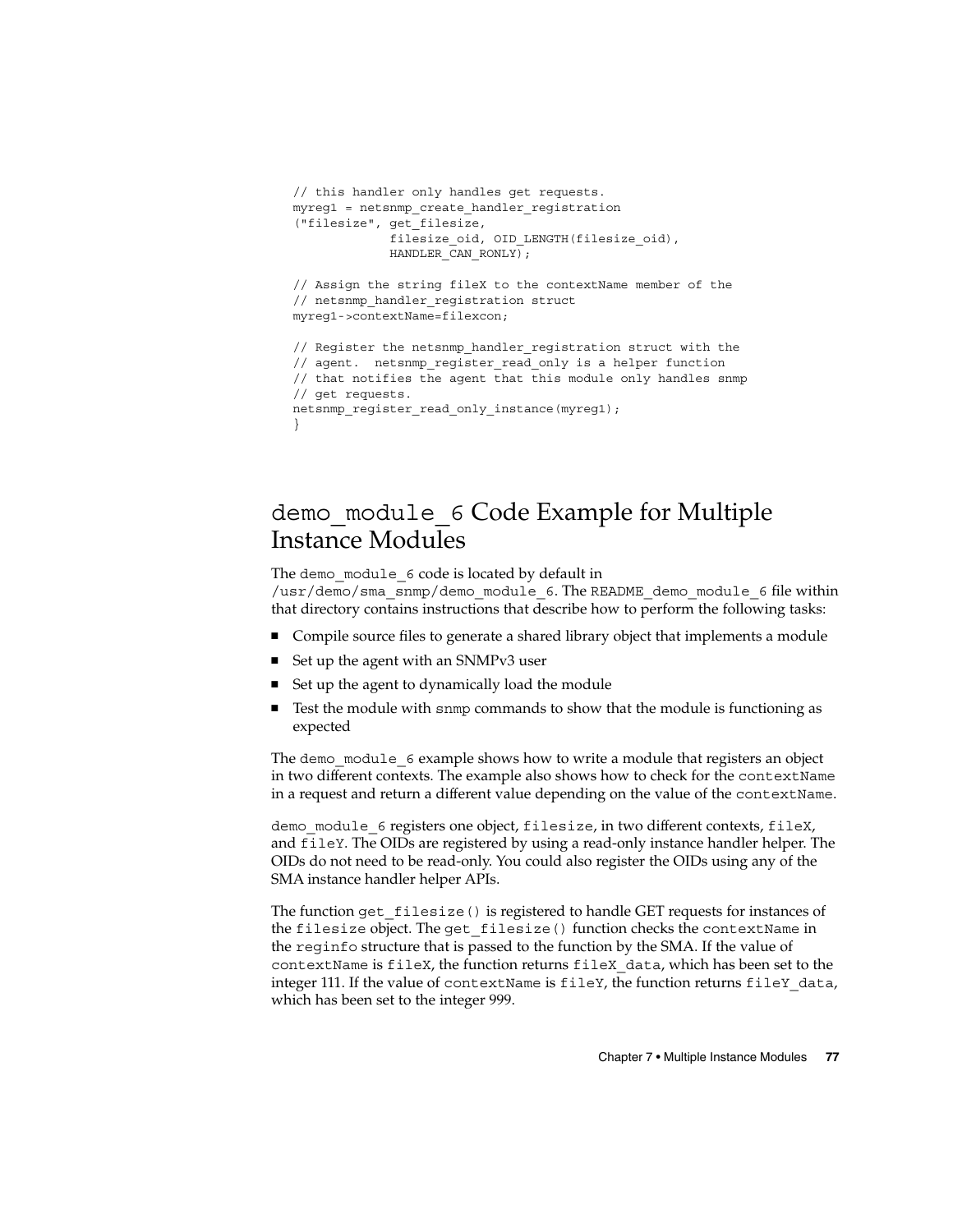# <span id="page-77-0"></span>Enabling Dynamic Updates to a Multiple Instance Module

When you perform a dynamic update to a module, you use a command to modify a module that is loaded and running with System Management Agent. The SMA does not provide a mechanism for dynamically adding and removing instances of managed objects in a multi-instance module. However, you can code your module to enable an administrator or application to use the snmpset command to update the module.

The demo module 7 code example is used to show how to update a module that has been registered with the agent.

## demo module 7 Code Example for Dynamic Updates of Multiple Instance Modules

The demo module 7 code example shows how to implement multiple instance modules. The demo is by default located in the directory /usr/demo/sma\_snmp/demo\_module\_7. The README\_demo\_module\_7 file in that

directory contains instructions that describe how to perform the following tasks:

- Compile source files to generate a shared library object that implements a module
- Set up the agent with an SNMPv3 user
- Set up the agent to dynamically load the module
- Test the module with snmp commands to show that the module is functioning as expected

## Modifying the demo module 7 Code

The following procedure lists the steps you should follow to enable your module to be dynamically updated. The procedure uses examples from the demo\_module\_7.c code to illustrate each step. The code contains modifications to code templates that were produced by using mib2c on a MIB group in SDK-DEMO1-MIB.txt.

The demo module  $7$  example registers new instances as contexts that represent files. Subsequent snmpget requests to these contexts retrieve the size of a specified file.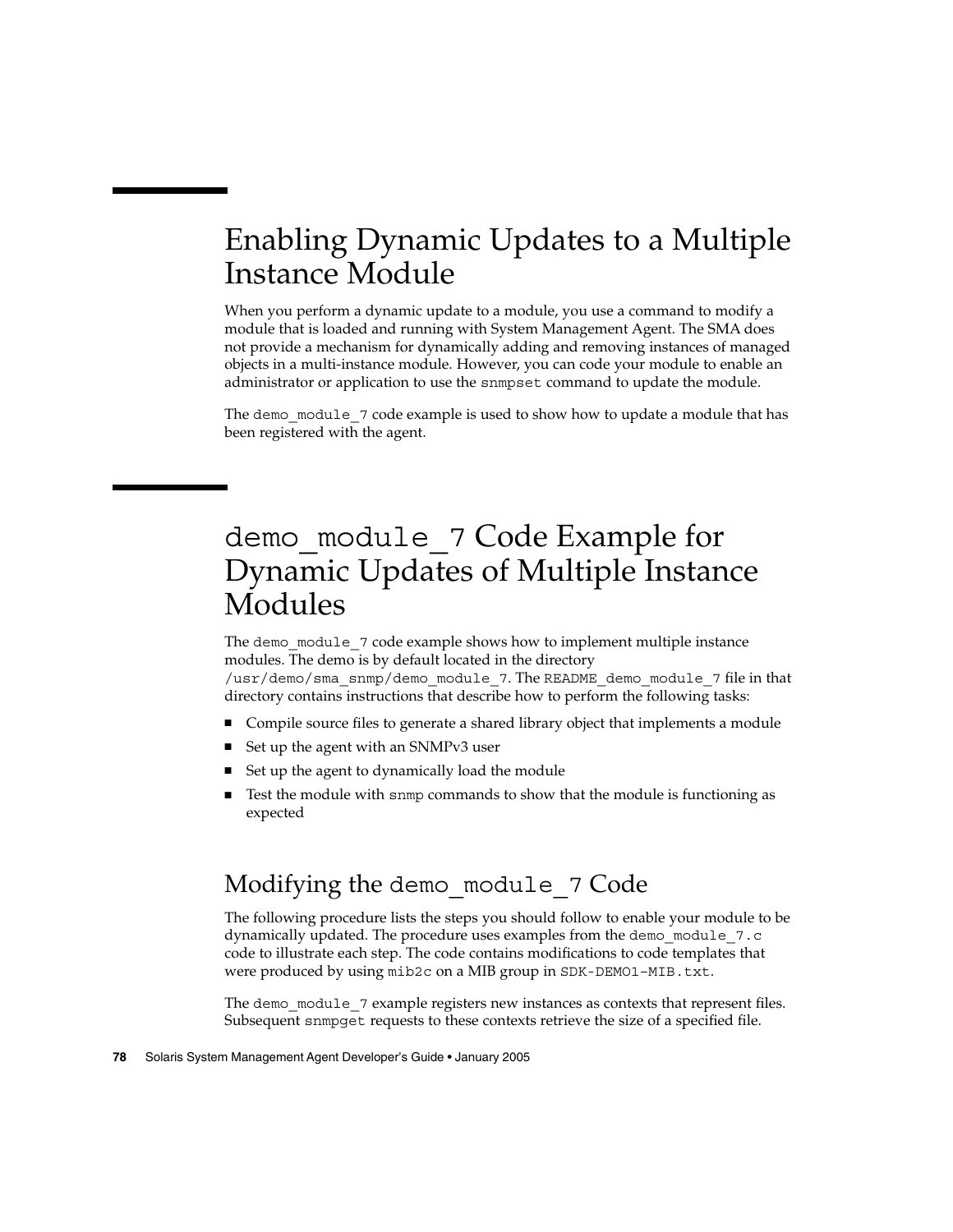## How to Enable Dynamic Update of a Multi-Instance Module

#### **1. Define two objects in the MIB for the module: Steps**

- A string with read-write MAX-ACCESS that, when set, registers the specified string as a context name.
- A string with read-write MAX-ACCESS that, when set, unregisters the specified string context name.

For example, the following objects, which are defined in the SDK-DEMO1-MIB.txt file, register and unregister a context string that is set with an snmpset request:

```
me1createContext OBJECT-TYPE
  SYNTAX OCTET STRING (SIZE(0..1024))
  MAX-ACCESS read-write
  STATUS current
  DESCRIPTION
             "String which when set, registers a context."
  ::= { me1MultiGroup 2 }
me1removeContext OBJECT-TYPE
  SYNTAX OCTET STRING (SIZE(0..1024))
  MAX-ACCESS read-write
  STATUS current
  DESCRIPTION
             "String which when set, unregisters a context."
  ::= { me1MultiGroup 3 }
```
**2. In the module, declare the location within the MIB tree where the OIDs for the context objects should be registered.**

For example, the following code declares the OIDs for context strings:

```
// Registers a context
  static oid me1createContext oid[] =
  {1,3,6,1,4,1,42,2,2,4,4,6,1,2,0}// Unregisters a context
  static oid me1removeContext oid[] =
  {1, 3, 6, 1, 4, 1, 42, 2, 2, 4, 4, 6, 1, 3, 0}
```
#### **3. In the module, register both OIDs of the context objects with the SMA.**

The following code shows an example:

```
// Create a read-write registration handler named filesize,
// which calls the set_createContext function to service snmp requests
// for the me1createContext oid object. The OID LENGTH argument
// calculates the length of the me1createContext oid.
myreg1 = netsnmp_create_handler_registration
                                   ("filesize",
    set createContext,
    me1createContext_oid,
```
Chapter 7 • Multiple Instance Modules **79**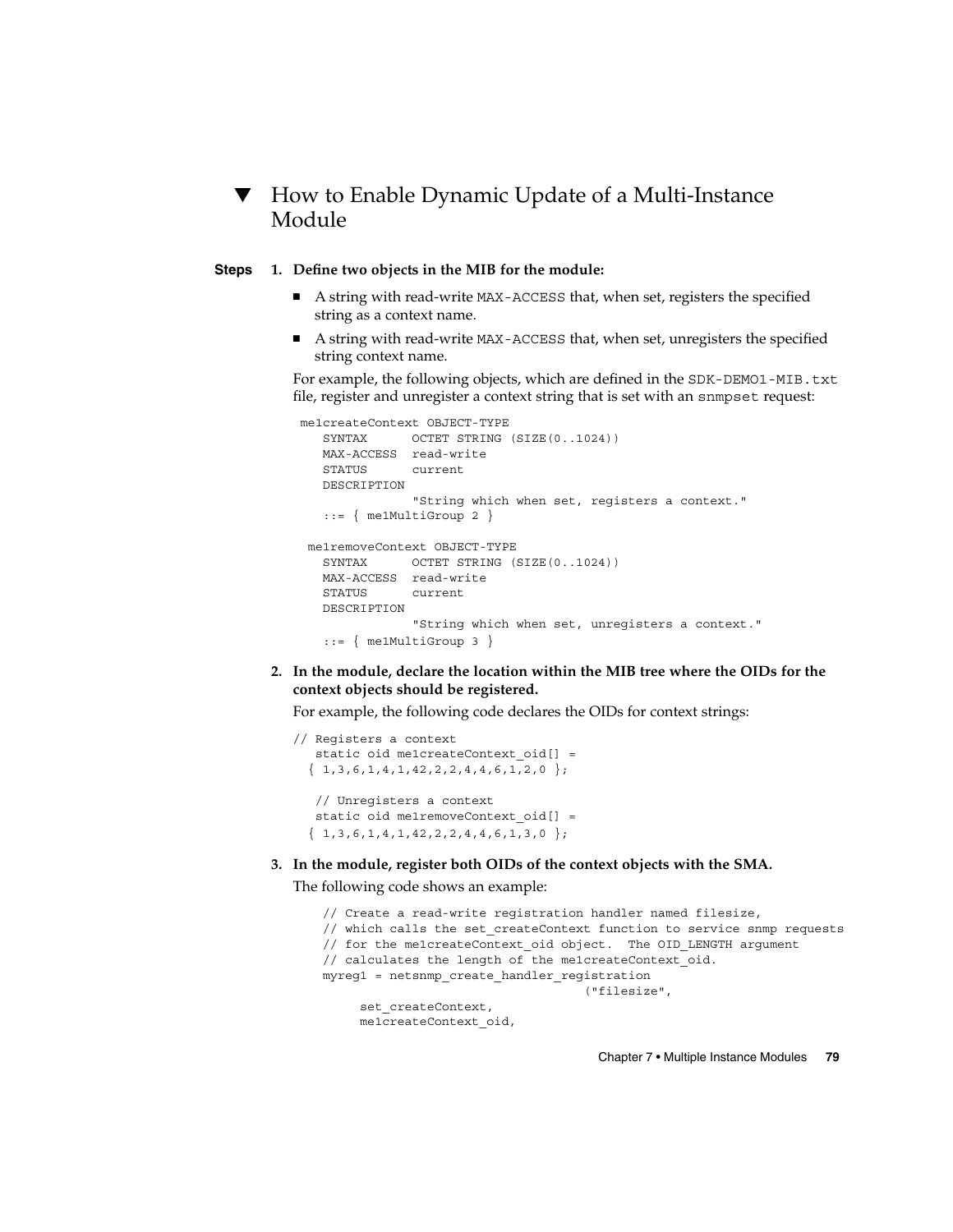```
OID_LENGTH(me1createContext_oid),
     HANDLER CAN RWRITE);
// Create a read-write registration handler named filesize,
// which calls the set_removeContext function to service snmp requests
// for the me1removeContext oid object. The OID LENGTH argument
// calculates the length of the me1removeContext_oid.
myreg1 = netsnmp create handler registration
    ("filesize",
      set removeContext,
      me1removeContext_oid,
      OID LENGTH(me1removeContext oid),
      HANDLER_CAN_RWRITE);
```
**4. In the set\_createContext() function handler code, extract the context name string from the SNMP message. Register the string as a new context.**

The following code shows an example:

```
int
set_createContext(netsnmp_mib_handler *handler,
      netsnmp_handler_registration *reginfo,
      netsnmp agent request info *reqinfo,
      netsnmp_request_info *requests)
{
// This handler handles set requests on the m1createContext_oid.
// The handler extracts the string from the snmp set request and
// uses it to register a new context for the me1filesize_oid.
//
// For detailed info. on net-snmp set processing,
// see http://www.net-snmp.org/tutorial-5/toolkit/mib_module/index.html
// The agent calls each SNMP mode in sequence. We include a case
// statement with only a break statement for each snmp set mode the
// the agent handles. In this example, we implement only the
// snmp set action mode. The case statement
// transfers control to the default: case when no other condition
// is satisfied.
netsnmp_handler_registration *myreg;
char *context names[256];
switch(reqinfo->mode) {
case MODE_SET_RESERVE1:
           break;
case MODE_SET_RESERVE2:
           break;
case MODE_SET_FREE:
           break;
case MODE_SET_ACTION:
    // You must allocate memory for this variable because
    // the unregister mib function frees it.
    filename = malloc(requests->requestvb->val len + 1);
    snprintf(filename, sizeof(filename), "%s", (u char *)
```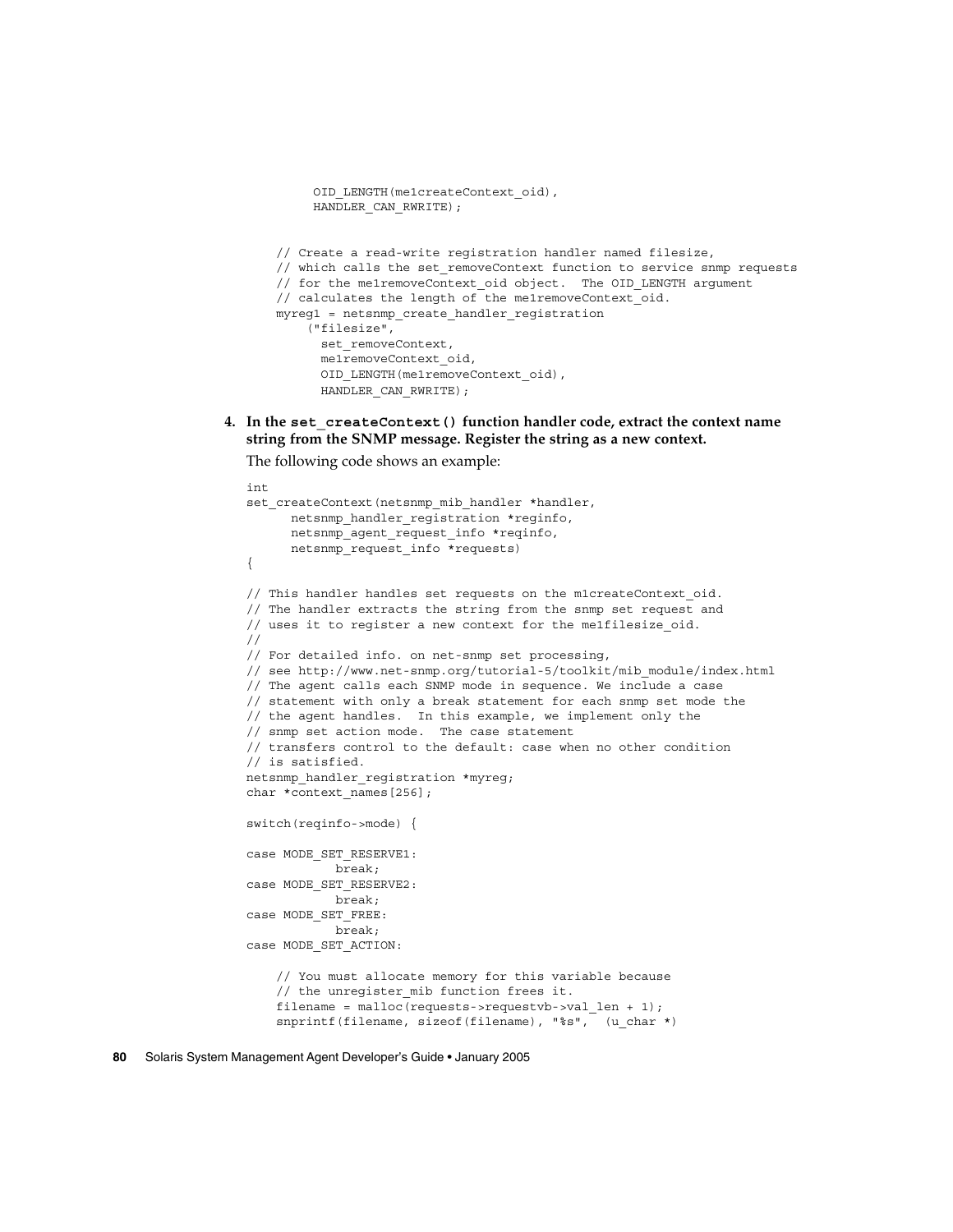requests->requestvb->val.string);

```
// Create a registration handler for the me1filesize_oid
    // object in the new context name specified by
    // the snmp set on the me1createContext OID.
    myreg = netsnmp create handler registration
             ("test",
             get_test,
             me1filesize_oid,
             OID LENGTH(me1filesize oid),
            HANDLER CAN RONLY);
   myreg->contextName=filename;
   break;
case MODE_SET_COMMIT:
           break;
case MODE_SET_UNDO:
           break;
default:
    /* we should never get here, so this is a really bad error */DEBUGMSGTL(("filesize", "default CALLED\n"));
}
    return SNMP_ERR_NOERROR;
}
```
**5. In the set\_removeContext handler code, extract the context name string from the SNMP message. Unregister the context.**

The following code shows an example:

```
// This handler handles set requests on the m1removeContext oid
int
set removeContext(netsnmp_mib_handler *handler,
     netsnmp_handler_registration *reginfo,
     netsnmp_agent_request_info *reqinfo,
     netsnmp_request_info *requests)
{
   static int PRIORITY = 0;
   static int SUB_ID = 0;
   static int RANGE UBOUND = 0;
   switch(reqinfo->mode) {
        case MODE_SET_RESERVE1:
          break;
        case MODE_SET_RESERVE2:
           break;
       case MODE_SET_ACTION:
      snprintf(filename, sizeof(filename), "%s\n", (u char *)
            requests->requestvb->val.string);
  unregister_mib_context(me1filesize_oid, OID_LENGTH(me1filesize_oid),
      PRIORITY, SUB_ID, RANGE_UBOUND,
      filename);
      break;
```
Chapter 7 • Multiple Instance Modules **81**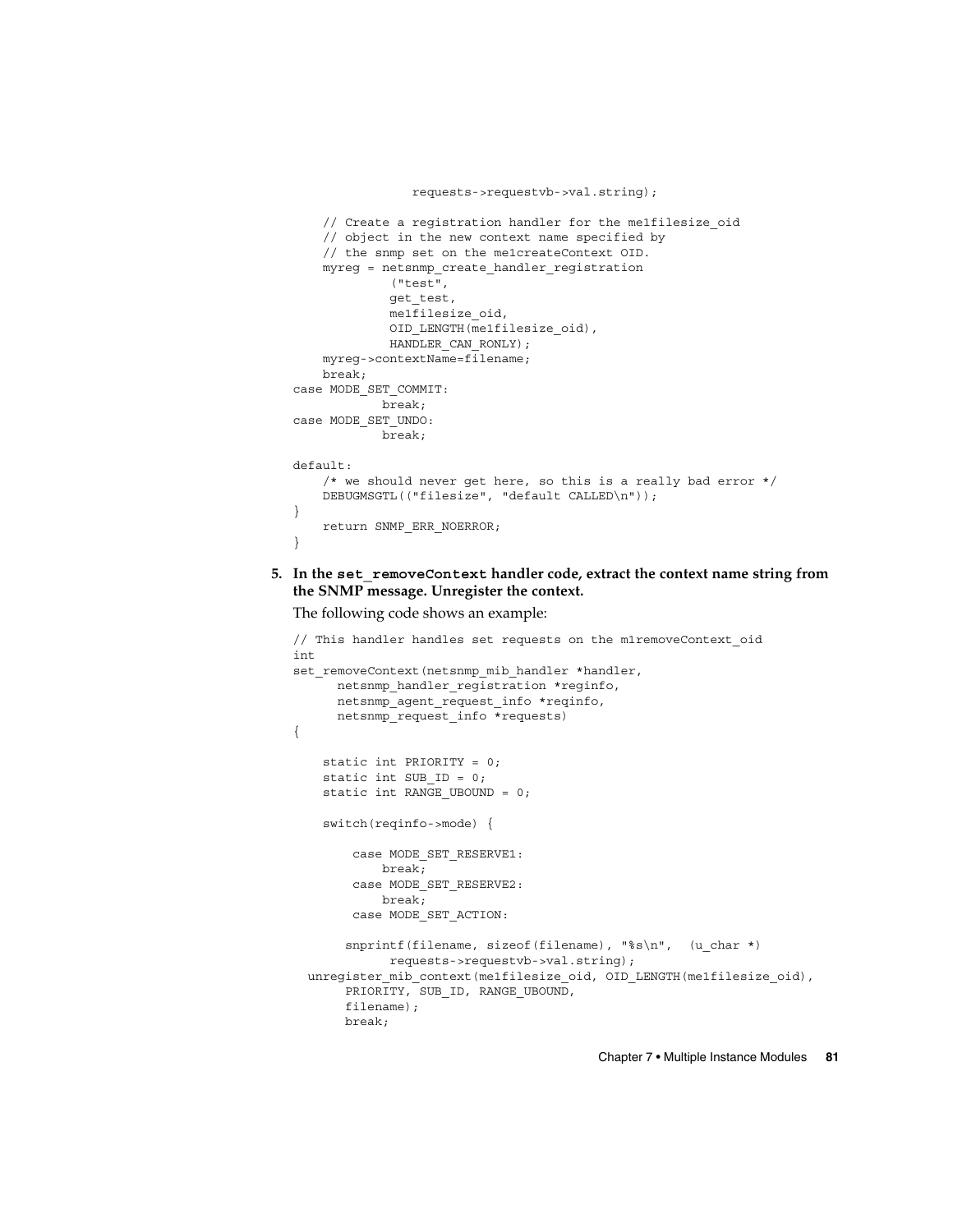```
case MODE_SET_COMMIT:
              break;
           case MODE_SET_FREE:
              break;
           case MODE_SET_UNDO:
              break;
   default:
        /* we should never get here, so this is a really bad error */DEBUGMSGTL(("filesize", "set removeContext CALLED\n"));
    }
 return SNMP_ERR_NOERROR;
}
```
#### **6. In the handler code for a new context, get the context string from the reginfo->contextName variable.**

```
/* This handler is called to handle snmp get requests for
       the me1filesize_oid for a specified context name. */
int
get test(netsnmp mib handler *handler,
      netsnmp handler registration *reginfo,
      netsnmp_agent_request_info *reqinfo,
      netsnmp_request_info *requests)
{
/* We are never called for a GETNEXT if it's registered as an
   "instance", as it's "magically" handled for us. */
/* An instance handler also only hands us one request at a time, so
   we don't need to loop over a list of requests; we'll only get one. */
struct stat buf;
static int fd = 0;switch(reqinfo->mode) {
case MODE_GET:
   if (strcmp(reginfo->contextName, filename) == 0)
     // An open() for reading only returns without delay.
     if ((fd = open(filename, O_NONBLOCK | O_RDONLY)) == -1)
        DEBUGMSGTL(("filesize", "ERROR\n"));
     if (fstat(fd, \&but) == -1)DEBUGMSGTL(("filesize", "ERROR\n"));
     else
      DEBUGMSGTL(("filesize", "FILE SIZE IN BYTES = d:\n", buf.st size));
     snmp_set_var_typed_value(requests->requestvb, ASN_INTEGER,
     (u char *) &buf.st size /* XXX: a pointer to the scalar's data */,
     sizeof(buf.st size) /* XXX: the length of the data in bytes */);
```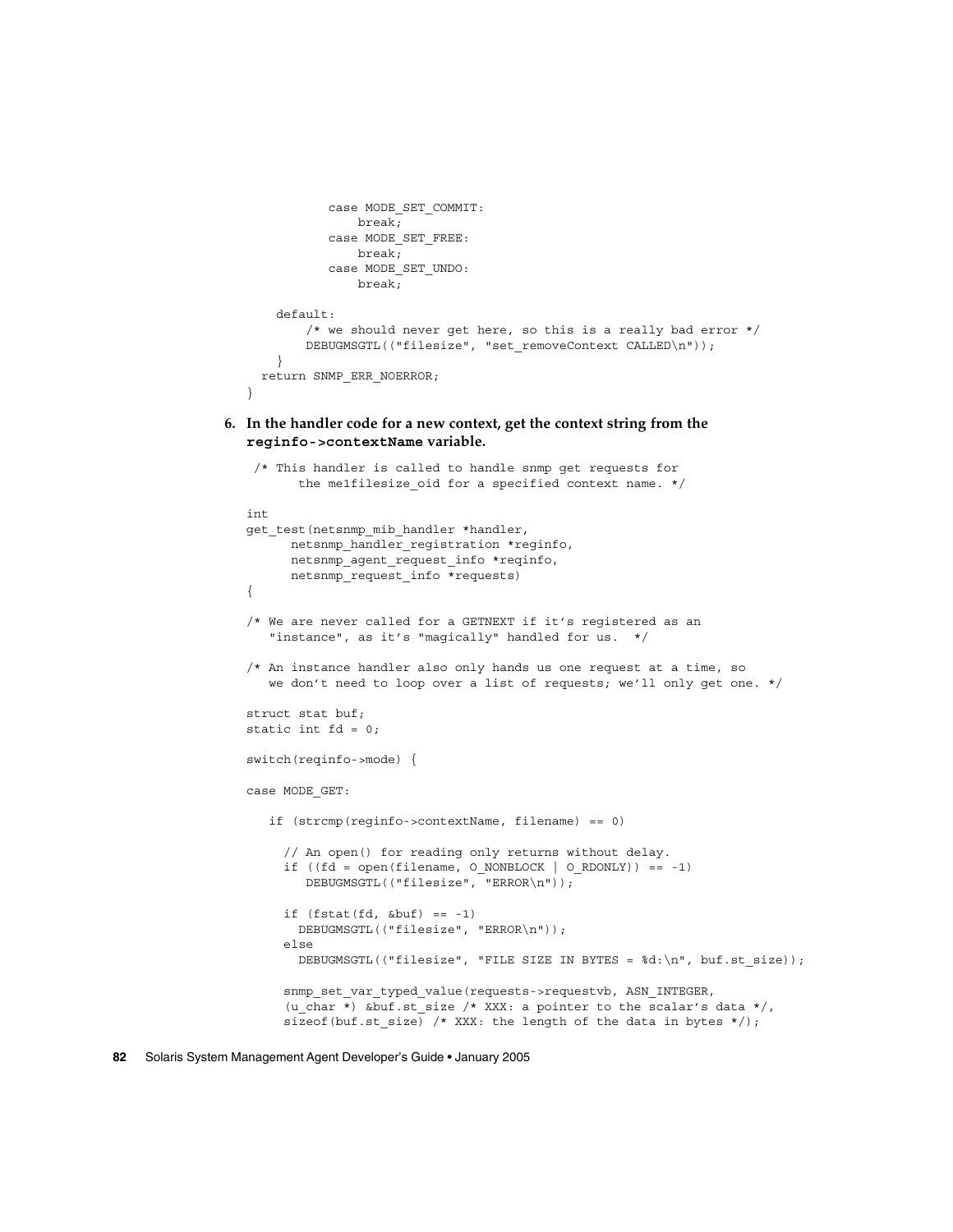```
break;
   default:
    /* we should never get here, so this is a really bad error */
       return SNMP_ERR_GENERR;
}
return SNMP_ERR_NOERROR;
}
```
## Registering New Instances in the Module

The demo module 7 code example module registers context name strings that represent files. GET requests to these contexts retrieve the size of the file.

You do not need to edit the module to register new instances. The module can be dynamically updated to register new instances through the snmpset command. A management application passes the file name to the module by issuing an snmpset command, of the following format:

```
/usr/sfw/bin/snmpset -v 3 -u username -l authNoPriv -A "password" \
hostname createContext_OID s "filename"
```
For example, the register file script in the demo\_module\_7 directory issues a command that registers the file /usr/sfw sbin/snmpd as a new context name with the module:

```
/usr/sfw/bin/snmpset -v 3 -u myuser -l authNoPriv \
-A "mypassword" localhost .1.3.6.1.4.1.42.2.2.4.4.6.1.2.0 \
s "/usr/sfw/sbin/snmpd"
```
The module registers the set createContext handler to handle incoming snmpset requests for the specified OID. The set\_createContext handler registers the new file name as a context string in the contextName member of the netsnmp registration handler struct for the me1filesize oid.

A management application can request the size of the file in blocks by issuing an snmpget command of the following format:

```
/usr/sfw/bin/snmpget -v 3 -u username -n contextname\
 -l authNoPriv -A "password" hostname me1filesize_oid
```
For example, the get filesize script in the demo module 7 directory issues a command that is similar to the following command:

```
/usr/sfw/bin/snmpget -m+SDK-DEMO6-MIB -v 3 -u myuser \
-n "/usr/sfw/sbin/snmpd" -l authNoPriv -A "mypassword" localhost \
.1.3.6.1.4.1.42.2.2.4.4.6.1.1.0
```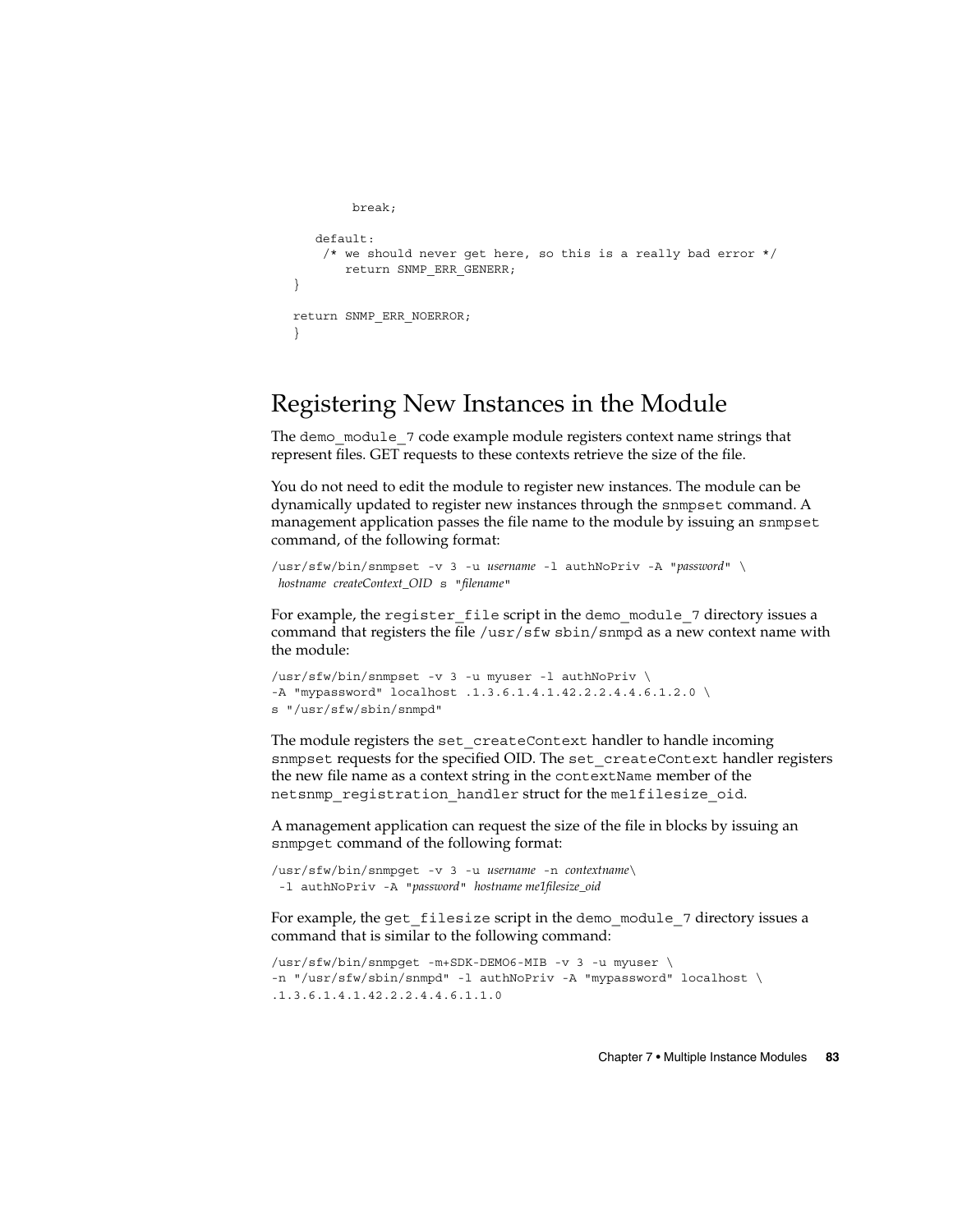Solaris System Management Agent Developer's Guide • January 2005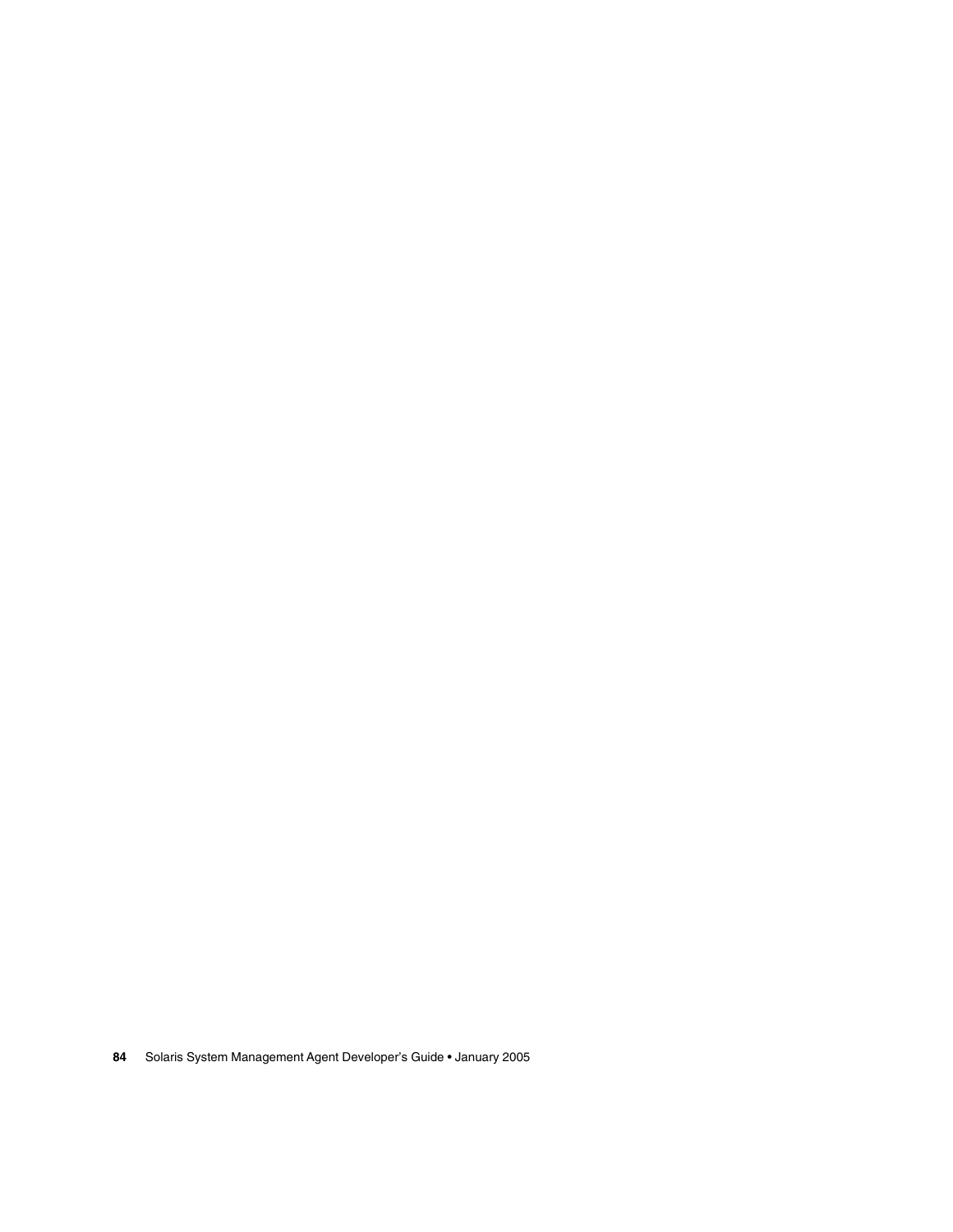### CHAPTER **8**

## Long–Running Data Collection

This chapter discusses the ways that you can enable a module to collect data over a long period of time without blocking the System Management Agent. The demonstration modules demo\_module\_9 and demo\_module\_10 illustrate these approaches.

This chapter contains the following topics:

- *"About Long-Running Data Collection"* on page 85
- ["SNMP Alarm Method for Data Collection"](#page-85-0) on page 86
- ["SNMP Manager Polling Method for Data Collection"](#page-87-0) on page 88

## About Long-Running Data Collection

SNMP is not ideally suited to collecting data that is generated over a period of time. Time-outs specified by an SNMP manager are generally only a few seconds, to enable most problems to be detected quickly. However, some data might be useful when looked at over a longer period, for example, to indicate a developing condition. Such data can only be collected through a *long-running data collection* to get around the timeout issue. You can code your module to perform long-running data collection. You can choose from several different design patterns to model such operations.

The following design patterns can be used to enable a module to handle long-running data collections through the agent.

SNMP alarm-based approach The module registers an SNMP alarm to call a function at a specified interval. For most sites, this solution is most useful for performing long-running data collections. See ["SNMP Alarm Method for Data](#page-85-0) [Collection"](#page-85-0) on page 86 for more information and code examples.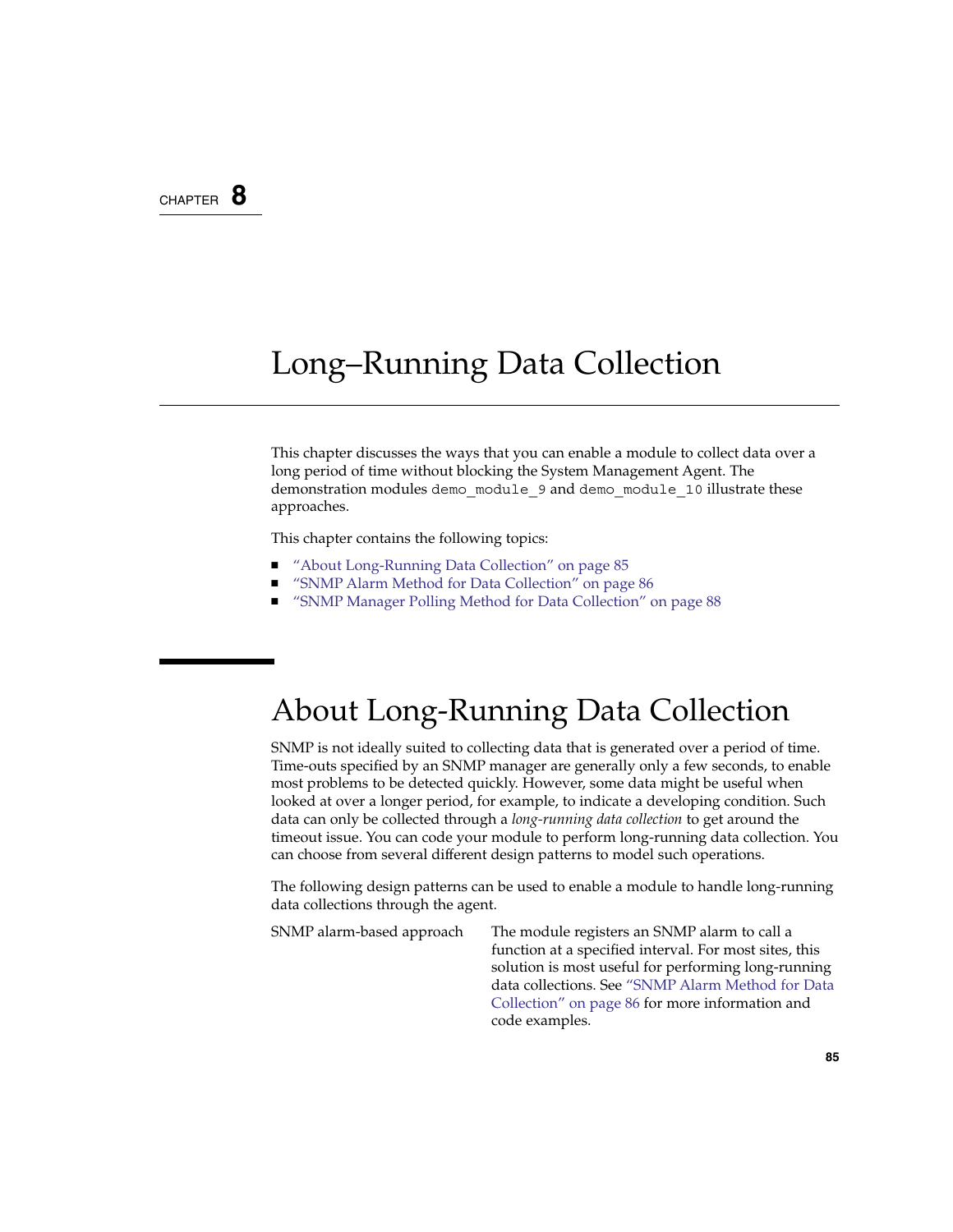<span id="page-85-0"></span>SNMP manager polling The SNMP manager polls a status variable to find out whether a data collection is complete, and to determine the age of the data. The data is retrieved when the status variable returns an acceptable value. The polling approach is most useful if your site has one SNMP manager and several SNMP agents. See ["SNMP Manager Polling Method for Data](#page-87-0) [Collection"](#page-87-0) on page 88 for more information and code examples.

## SNMP Alarm Method for Data Collection

In the SNMP alarm method for long-running data collection, the module registers an SNMP alarm to call a function at a specified interval. The interval is specified in seconds. The function can be called one time, or called repeatedly until the alarm is unregistered. The module sets a flag that causes the agent to delegate the SNMP request. By delegating a request, the agent avoids blocking other requests while responding to a request. The agent caches the SNMP request information to be retrieved later when the request is handled. The demo module 9 example demonstrates the SNMP-alarm-based approach.

## demo\_module\_9 Code Example for SNMP Alarm Method

The demo module 9 code is located by default in

/usr/demo/sma\_snmp/demo\_module\_9. The README\_demo\_module\_9 file within that directory contains instructions that describe how to perform the following tasks:

- Compile source files to generate a shared library object that implements a module
- Set up the agent to dynamically load the module
- Test the module with snmp commands to show that the module is functioning as expected

The demo module 9 example implements the objects defined in the SDK-DEMO9-MIB.txt. The module demonstrates how to implement objects that normally would block the agent as the agent waits for external events. The agent can continue responding to other requests while this implementation waits.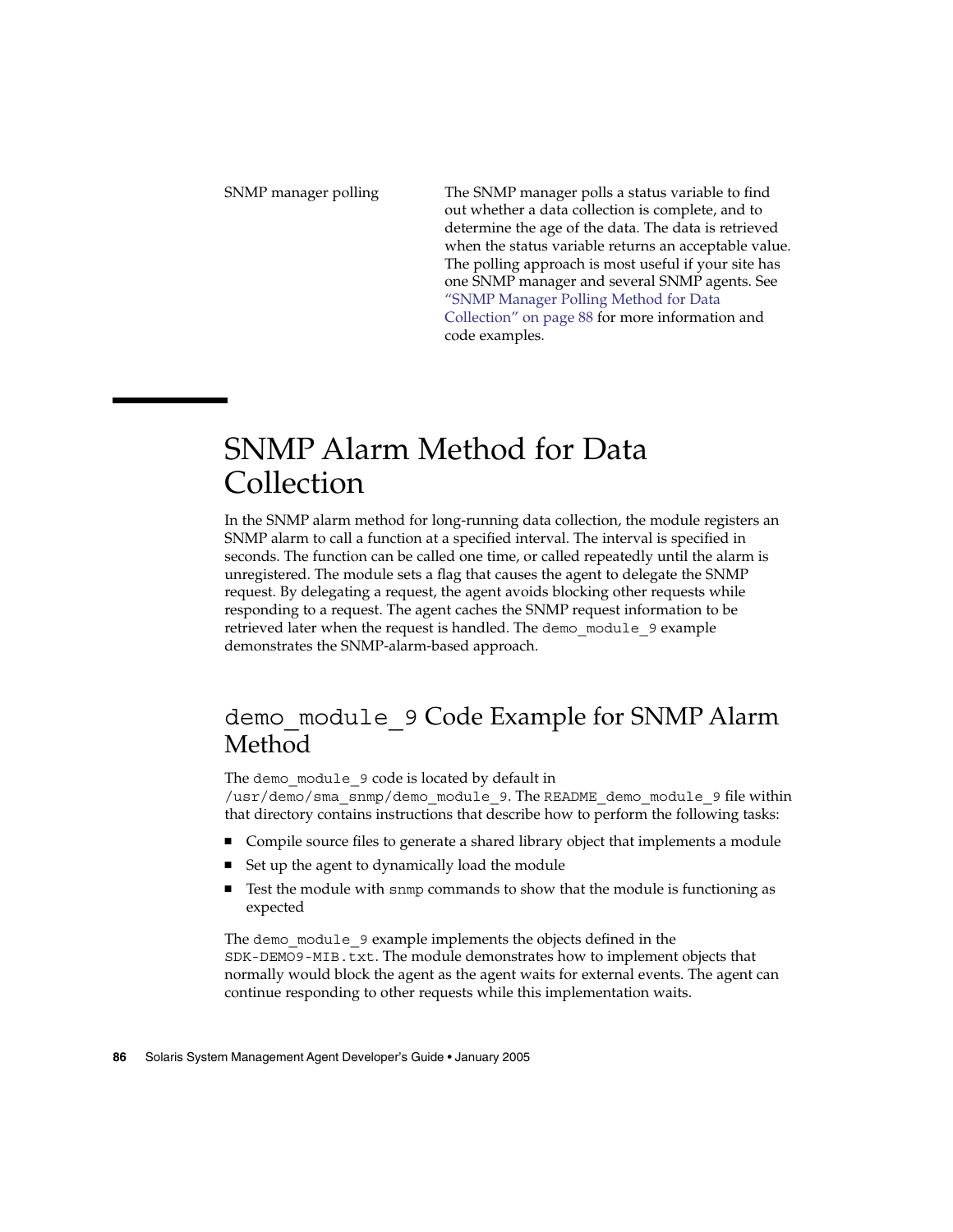This example uses the following features:

- Sets the delegated member of the requests structure to 1 to indicate to the agent that this request should be delayed. The agent queues this request to be handled later and then is available to handle other requests. The agent is not blocked by this request.
- Registers an SNMP alarm to update the results at a later time.

## Managing the Timing of Data Collection

An important aspect of the demo\_module\_9 example is the relationship between the SNMP timeout and the delay time interval of the module. The delay time interval is the interval in seconds after which the agent sends an alarm to the module. The delay time variable in the module stores this value. By default, the delay time is set to 1 in the module. You can change this value by issuing an snmpset command on the delayedInstanceOid object and supplying an integer value. The set demo module 9 script does issue the snmpset command to change the delay time interval. The new time interval value is used by the module to register for an alarm with the agent.

The agent calls the module when a snmpget or snmpset is issued on the delayedInstanceOid object. Instead of returning the requesting data right away, the module sets a flag to tell the agent that the request processing might take a while. The agent is free to handle other requests. The module then registers an alarm with the agent. The module needs some way to get the agent to return to the module and return the requested data when the data collection has completed. In demo\_module\_9, a one-time alarm is set to go off in 1 second. If you want a longer data collection, you can set the delay time value to a longer interval. You can also set the alarm to go off repeatedly at a specified interval.

The module registers the alarm with a callback function. At the specific alarm interval, the agent calls the callback function in the module. In demo\_module\_9, the callback function is return delayed response(), which actually handles the SNMP GET or SNMP SET request.

The client that requested the data with SNMP GET must wait for the response from the agent. The snmpget command and other Net-SNMP tools have a default timeout value of 5 seconds. The client is likely to time out before getting the requested response. For this reason, you should increase the timeout value for the snmpget and snmpset commands.

You should increase the timeout of the command the amount of time required to complete the data collection. If you are doing an snmpset, make the timeout value 3 or 4 times longer than the delay time interval. A longer timeout is needed because a SET operation is more time-consuming than a GET. The agent makes several calls to the module to process a single SET, and each call is delayed by the delay value.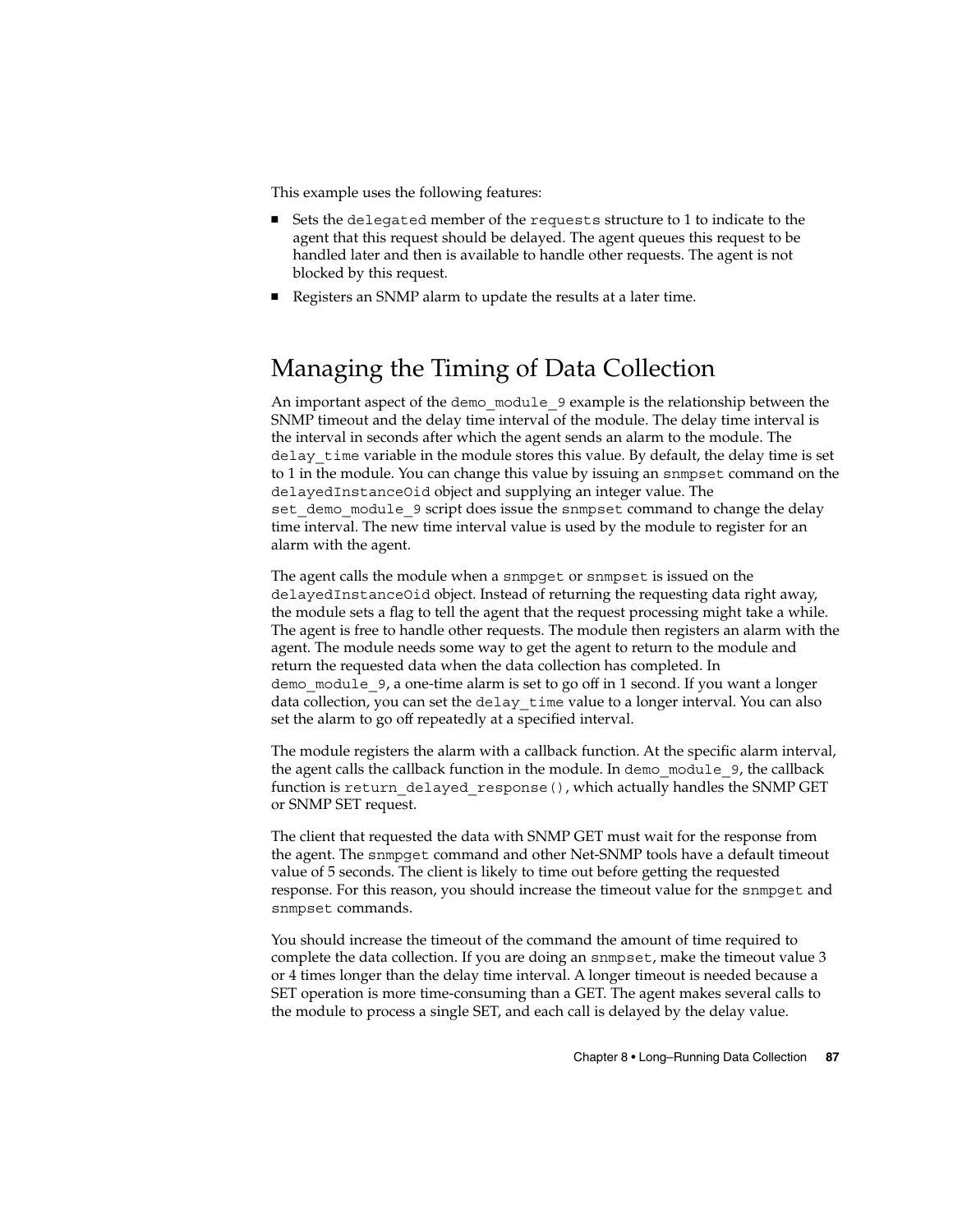<span id="page-87-0"></span>The  $-$ t option is used to set the timeout value. See thesnmpcmd $(1M)$  man page for more information about common command-line options for Net-SNMP tools.

## SNMP Manager Polling Method for Data Collection

In the SNMP manager polling method, an SNMP manager polls a status variable to find out whether a data collection is complete. When the data collection is complete, the age of the data is determined. If the date of the data is not acceptable, the manager can set the status variable to start a new collection. The polling method is recommended if you have one SNMP manager that is to control the polling of one or more agents. The demo\_module\_10 example demonstrates the SNMP manager polling approach.

## demo\_module\_10 Code Example for SNMP Polling Method

The demo module 10 code is located by default in

/usr/demo/sma\_snmp/demo\_module\_10. The README\_demo\_module\_10 file within that directory contains instructions that tell how to perform the following tasks:

- Compile source files to generate a shared library object that implements a module
- Set up the agent to dynamically load the module
- Test the module with snmp commands to show that the module is functioning as expected

The demo module 10 example implements the objects defined in the SDK-DEMO10-MIB.txt. The module is designed to handle long-running data collections so that their values can be polled by an SNMP manager. The module also shows how to implement objects that normally would block the agent as the agent waits for external events. The agent can continue responding to other requests while this implementation waits.

The demo module 10 module uses the following features:

Sets the delegated member of the requests structure to 1 to indicate to the agent that this request should be delayed. The agent queues this request to be handled later and then is available to handle other requests. The agent is not blocked by this request.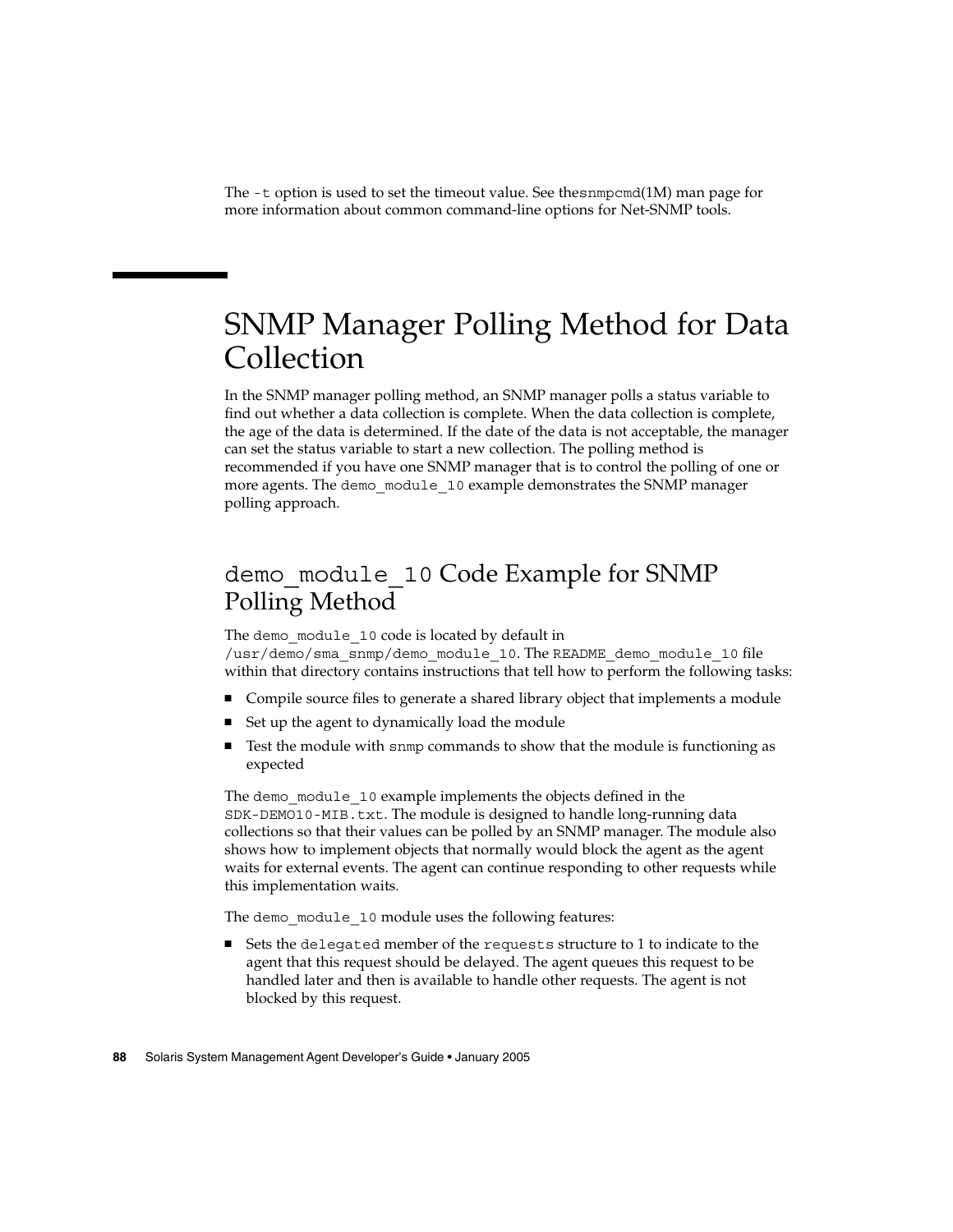- Registers an SNMP alarm to update the results at a later time.
- Uses status variable to communicate the status of a data collection to the polling SNMP manager.
- Uses refreshTime variable to return the date and time that the data collection completed.

## Avoiding a Race Condition When Polling

A race condition can occur with two or more management applications. When multiple applications issue GET or SET protocol operations that span more than a single PDU, competition for the results occurs. In the case of a long-running data collection, a race condition can occur when the module completes data collection. The module updates the status variable to indicate that the data is ready to send. However, the agent issues a second GET operation on the same variable before the first request receives the requested data. If the module starts a new data collection in response to the second request, no data is available to return to the first request.

In the following figure, Mgr2's request is received by the module after Mgr1's request but before Mgr1 gets the data. This situation could happen if the module starts a new data collection while requests are pending.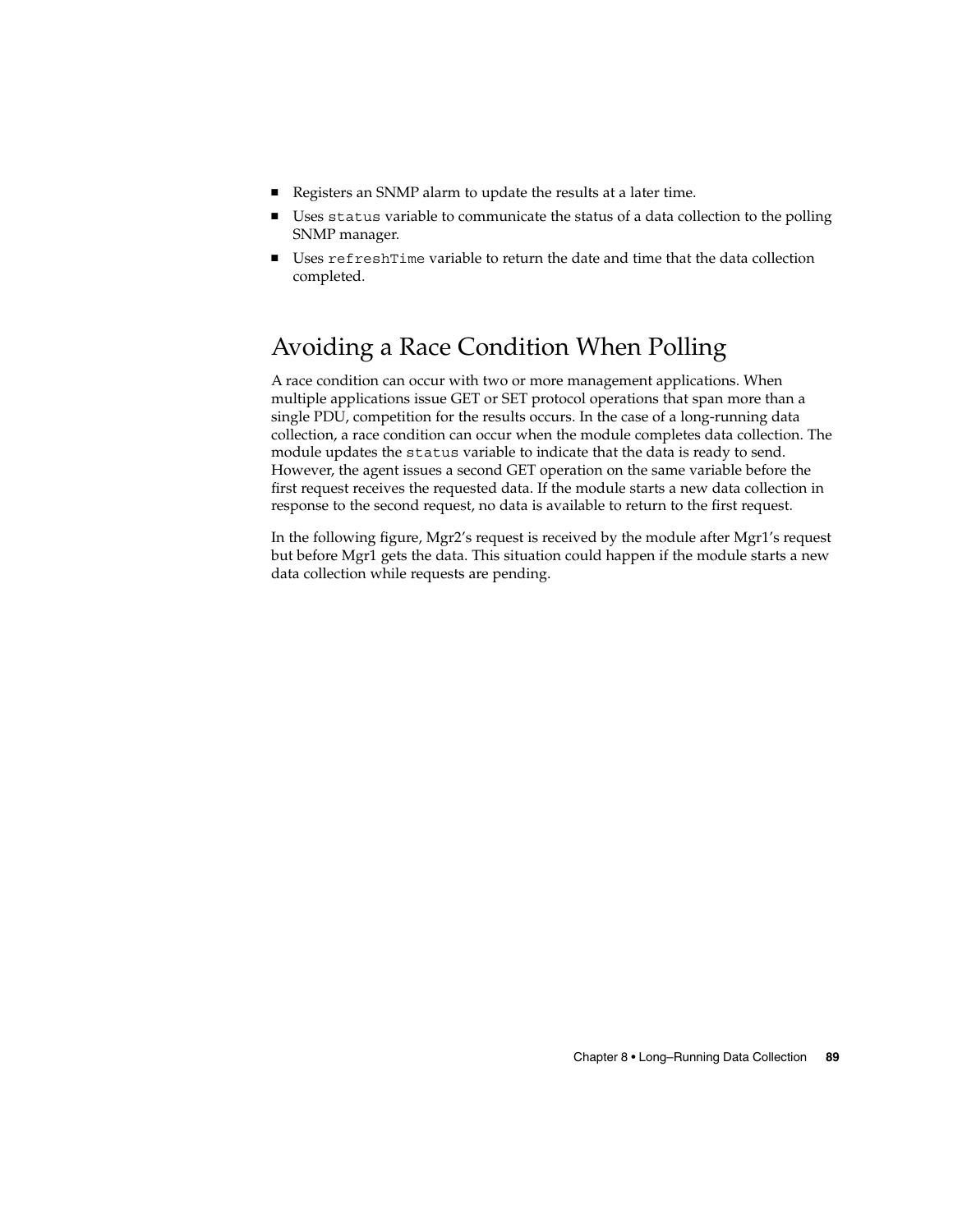

**FIGURE 8–1** Race Condition When Polling for Data

To avoid this scenario, a module can define a flag to maintain the state of outstanding requests. When an SNMP request is received, the module checks the flag. The module starts a new collection only if no SNMP requests are outstanding. The module returns an SNMP error if requests are outstanding.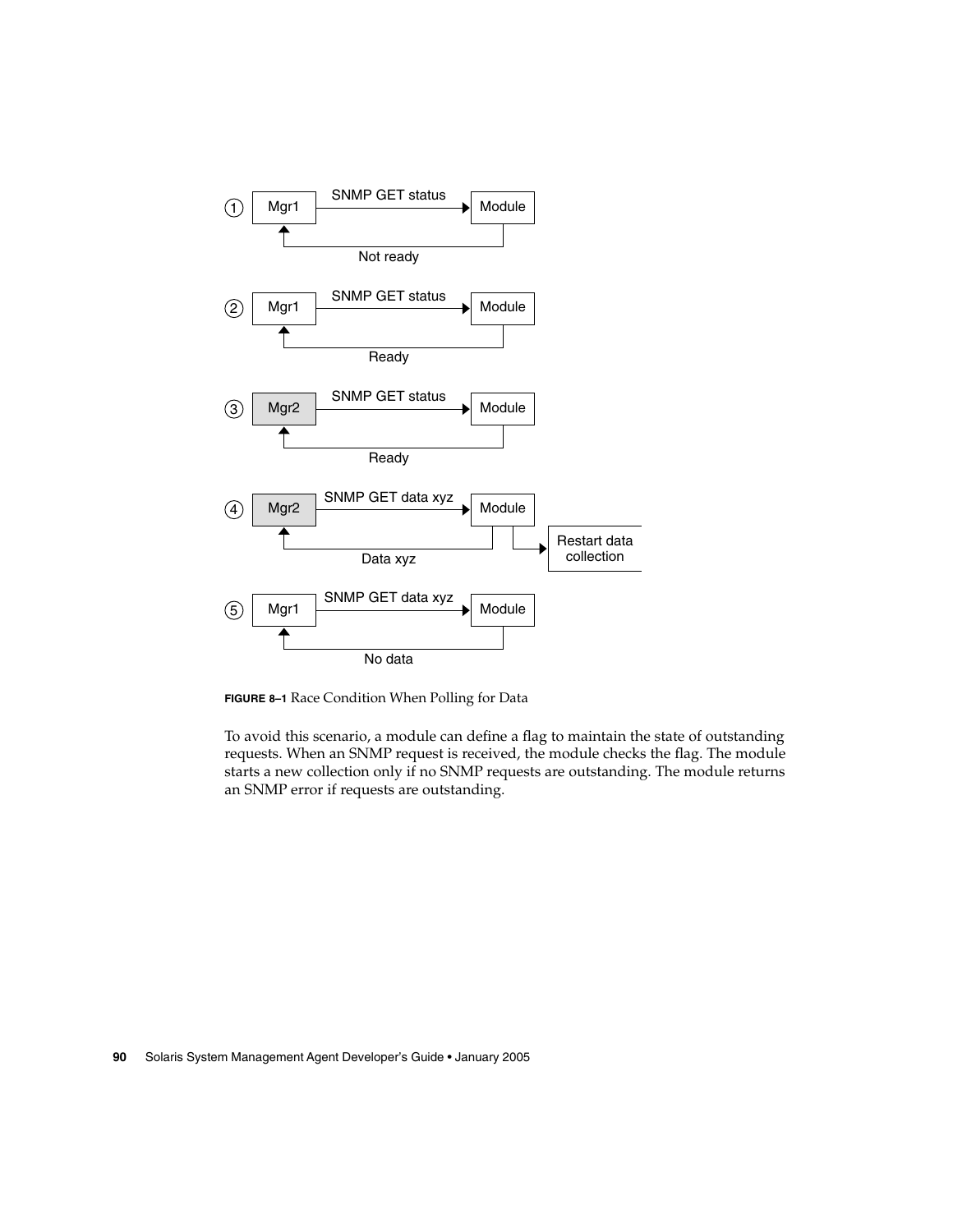CHAPTER **9**

## Entity MIB

This chapter describes the implementation of the Entity MIB and the associated API functions in the System Management Agent. The demonstration module demo\_module\_11 is used to explain how to use the MIB and the tables that are defined in the MIB. The chapter contains the following topics:

- "About the Entity MIB" on page 91
- ["SMA Entity MIB Implementation"](#page-92-0) on page 93
- ["Entity MIB API"](#page-94-0) on page 95
- ["Header Files for Entity MIB Functions"](#page-112-0) on page 113
- ["Tips for Using Entity MIB Functions"](#page-114-0) on page 115
- "demo\_module\_11 [Code Example for Entity MIB"](#page-116-0) on page 117

## About the Entity MIB

The Entity MIB is defined by the Internet Engineering Task Force RFC 2737 at <http://www.ietf.org/rfc/rfc2737.txt>. This chapter does not describe the Entity MIB in detail. You should read RFC 2737 before reading this chapter.

The Entity MIB provides a mechanism for presenting hierarchies of physical entities by using SNMP tables. The Entity MIB contains the following groups, which describe the physical elements and logical elements of a managed system:

| entityPhysical group | The entityPhysical group describes the identifiable<br>physical resources that are managed by the agent.<br>Resources include the chassis, boards, power supplies,<br>sensors, and so on.                                                 |
|----------------------|-------------------------------------------------------------------------------------------------------------------------------------------------------------------------------------------------------------------------------------------|
|                      | Physical entities are represented by rows in the<br>entPhysicalTable, where one row is provided for<br>each hardware resource. The rows are called <i>entries</i> . A<br>particular row is referred to as an <i>instance</i> . Each table |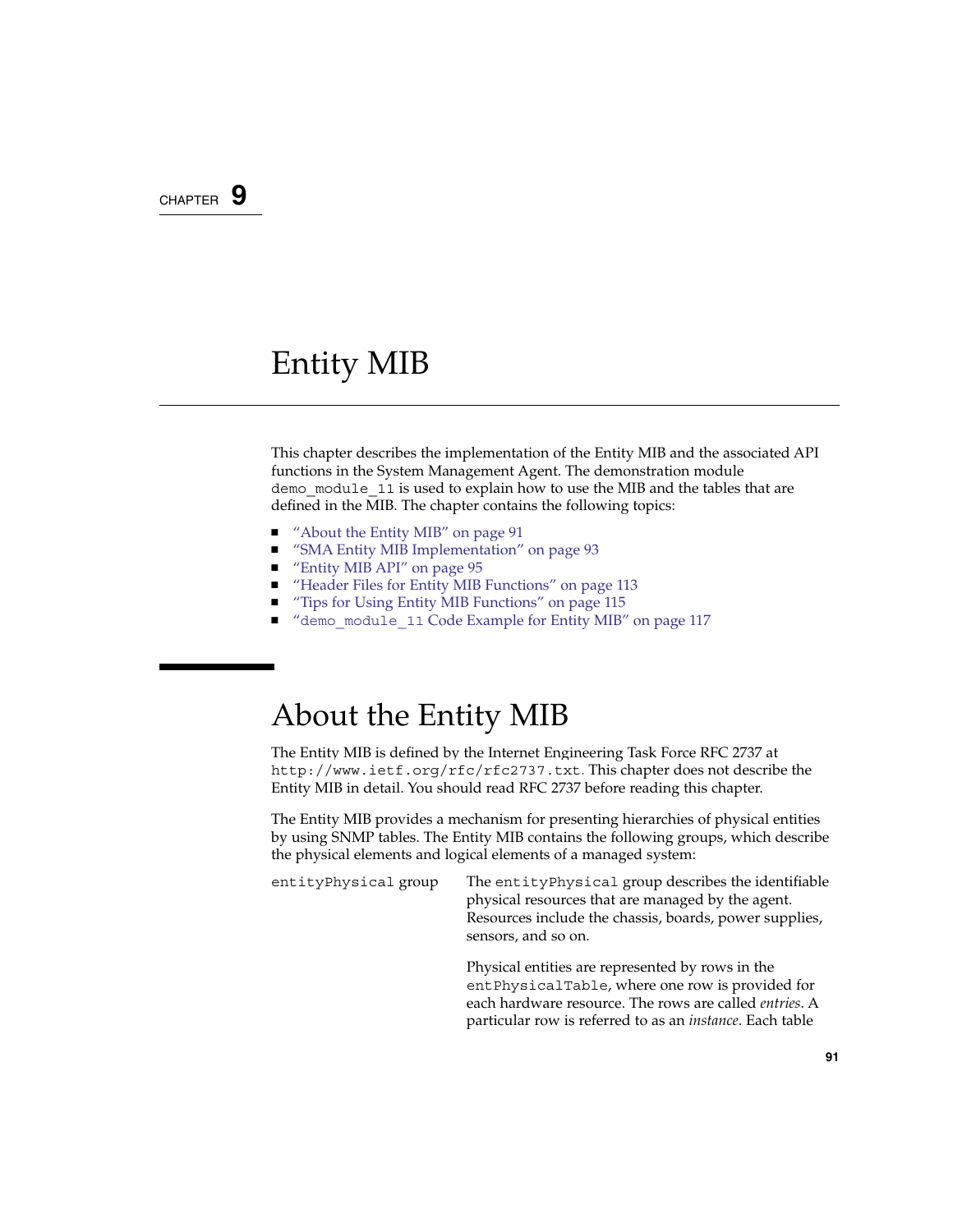|                     | entry has a unique index, entPhysicalIndex, and<br>contains several objects that represent common<br>characteristics of the hardware resource. One object,<br>entPhysicalContainedIn, points to the index of<br>another row in this table. This object is used to indicate<br>whether an entity is contained within another entity. A<br>row for a system board might use<br>entPhysicalContainedIn to specify the index of the<br>row that represents the chassis where the board is<br>installed.                                                            |
|---------------------|----------------------------------------------------------------------------------------------------------------------------------------------------------------------------------------------------------------------------------------------------------------------------------------------------------------------------------------------------------------------------------------------------------------------------------------------------------------------------------------------------------------------------------------------------------------|
| entityLogical group | The entityLogical group describes the logical<br>entities managed by the agent. Logical entities represent<br>nonphysical, abstract elements that provide services. The<br>abstract elements are controlled by higher levels of<br>management. For example, logical entities might<br>represent elements of platform hardware management.<br>Such elements might include functions such as OS<br>reboot, hardware reset, and power control. Logical<br>entities might also represent administrative domains<br>such as Solaris domains or service controllers. |
|                     | Logical entities are represented as rows in the<br>entLogicalTable, which provides one row for each<br>logical entity. Each table row has a unique index,<br>entLogicalIndex, and contains objects for the logical<br>entity's name, description, and type.                                                                                                                                                                                                                                                                                                    |
|                     | Each row also contains security information that is<br>applicable to SNMPv1, SNMPv2c, and SNMPv3 to allow<br>access to the logical entity's MIB information. If an agent<br>represents multiple logical entities with this MIB, the<br>agent must implement the entityLogical group for<br>all logical entities that are known to the agent. If an<br>agent represents one logical entity, or multiple logical<br>entities within a single naming scope, the agent can omit<br>implementation of this group.                                                   |
| entityMapping group | The entityMapping group describes the objects that<br>represent the associations between elements for which a<br>single agent provides management information. These<br>elements include multiple logical entities, physical<br>components, interfaces, and port identifiers.                                                                                                                                                                                                                                                                                  |
|                     | The entityMapping group contains the following<br>tables:                                                                                                                                                                                                                                                                                                                                                                                                                                                                                                      |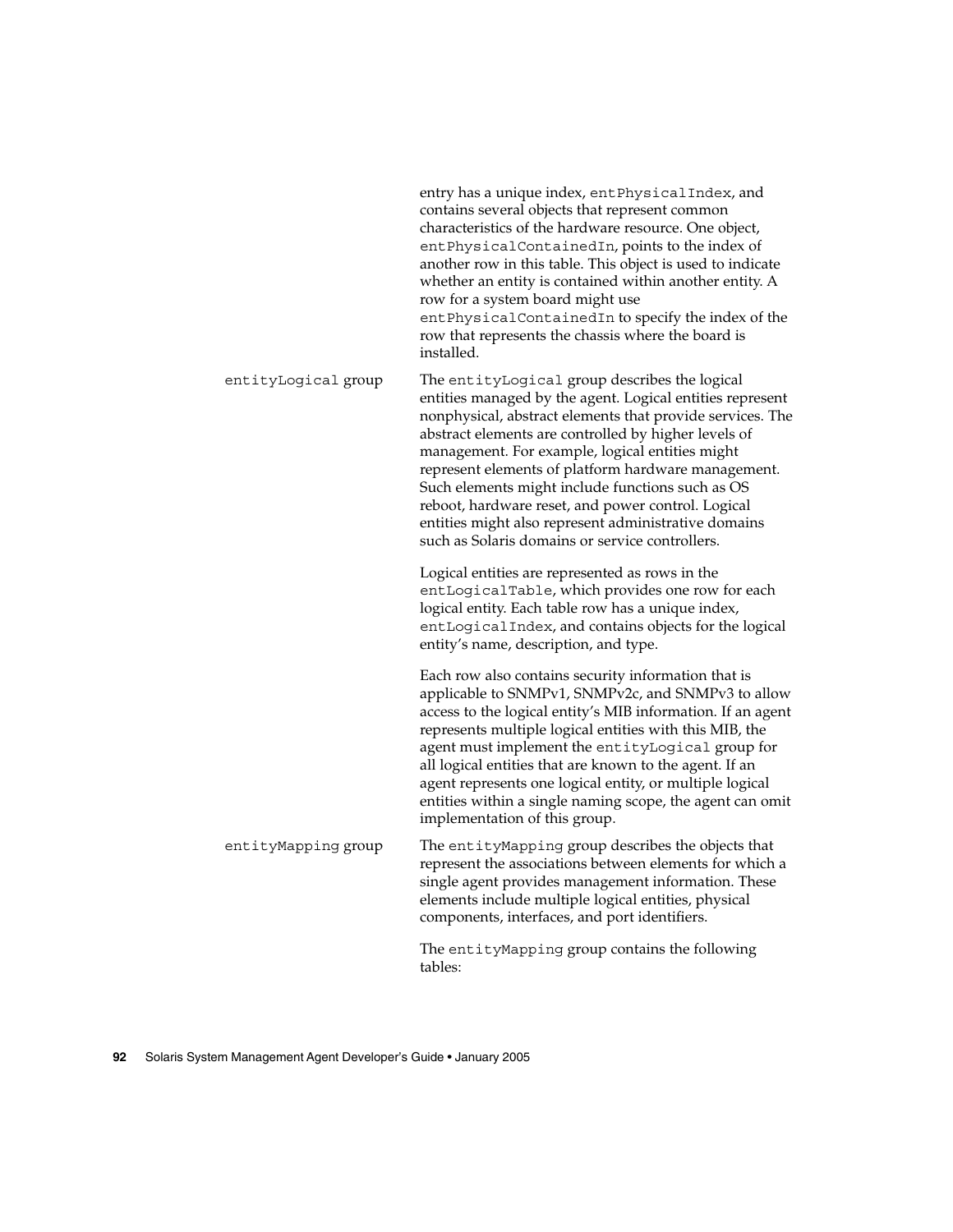<span id="page-92-0"></span>

|                     | The entPhysicalContainsTable provides a<br>hierarchy of the hardware resources that are<br>represented in the entPhysicalTable. The<br>entPhysicalContainsTable table is<br>two-dimensional, indexed first by the<br>entPhysicalIndex of the containing entry, and<br>second by the entPhysicalChildIndex of the<br>contained entries.<br>The entLPMappingTable is the logical-physical<br>mapping table. The entLPMappingTable makes<br>associations between logical entities and physical<br>entities by mapping the indexes of the<br>entLogicalTable to the indexes of<br>entPhysicalTable For example, the table could<br>map a firewall to a particular board.<br>The entAliasMappingTable represents mappings<br>$\blacksquare$<br>of logical entity and physical component to external<br>MIB identifiers. |
|---------------------|--------------------------------------------------------------------------------------------------------------------------------------------------------------------------------------------------------------------------------------------------------------------------------------------------------------------------------------------------------------------------------------------------------------------------------------------------------------------------------------------------------------------------------------------------------------------------------------------------------------------------------------------------------------------------------------------------------------------------------------------------------------------------------------------------------------------|
| entityGeneral group | This table describes objects that represent general entity<br>information for which a single agent provides<br>management information. Currently, only one object<br>exists in this group. The object records the time interval<br>between agent startup and the last change to the<br>Physical Entity Table or Physical Mapping Table.                                                                                                                                                                                                                                                                                                                                                                                                                                                                            |

The RFC 2737 and the ENTITY-MIB.txt file describe these tables in more detail. The ENTITY-MIB.txt file is located in the /etc/sma/snmp/mibs directory.

# SMA Entity MIB Implementation

The System Management Agent provides a module called libentity.so for use with the Entity MIB. This module is contained in the /usr/sfw/include directory.

The libentity.so module performs the following tasks when loaded:

- Registers OIDs for the Entity MIB
- Creates empty tables for the groups described and defined in RFC 2737
- Handles the rules and constraints of the Entity MIB tables and maintains table integrity as specified in RFC 2737
- Provides Entity API functions that support a module's ability to add, delete, and modify objects in the OID space of the Entity MIB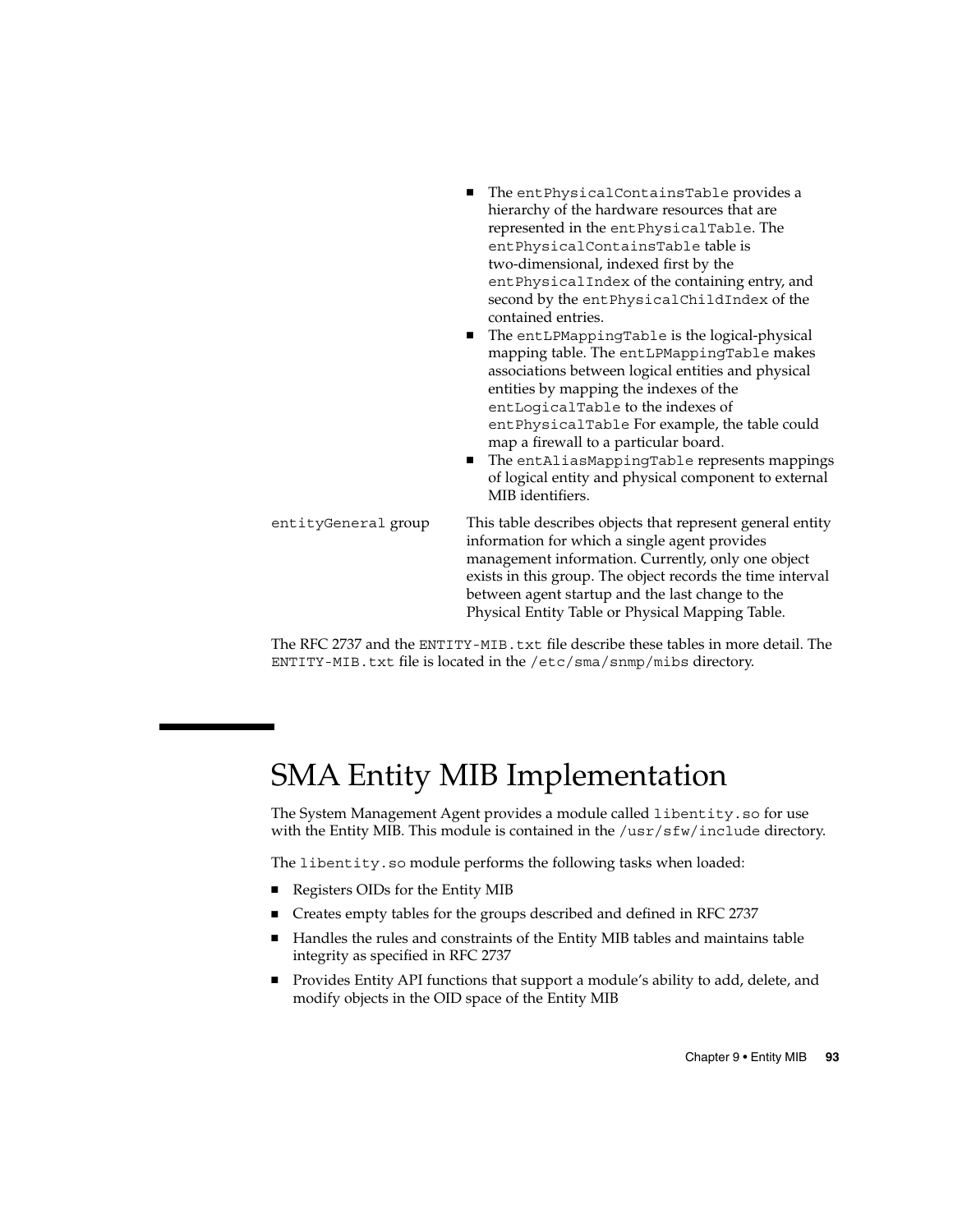If you want your module to use the Entity MIB, you must load the libentity.so module into the agent before you load your module.

## Using the Entity MIB

To use the Entity MIB, you must write a module to create objects that reflect the devices that you want to manage. You use the objects to populate the empty tables that are created by the libentity.so module. Your module must use the API functions that are documented in ["Entity MIB API"](#page-94-0) on page 95. Use demo\_module\_11, which is described in "[demo\\_module\\_11](#page-116-0) Code Example for [Entity MIB"](#page-116-0) on page 117, to see how that module uses the API functions. The demo\_module\_11 also contains table header files that you need to use the API functions. See ["Header Files for Entity MIB Functions"](#page-112-0) on page 113.

After you write your module, you can use the following procedure to set up the agent to use the Entity MIB and your module.

### ▼ How to Set Up the Agent to Use the Entity MIB

#### **1. As root, add the appropriate dlmod statement for your operating system in the agent's configuration file /etc/sma/snmp/snmpd.conf. Steps**

■ **On a 64-bit Solaris Operating System on SPARC:**

dlmod entity /usr/sfw/lib/sparcv9/libentity.so

■ **On a 32-bit Solaris Operating System:**

dlmod entity /usr/sfw/lib/libentity.so

**2. In the /etc/sma/snmp/snmpd.conf file, insert a dlmod statement for your module** *after* **the dlmod statement for the libentity.so.**

For example, suppose your module is named libacmerouter.so. The module is located in /home/username/lib. You would enter the following line:

dlmod acmerouter /home/username/lib/libacmerouter.so

Your module must be loaded after the entity module because your module is dependent upon the entity module.

- **3. Restart the SNMP agent.**
	- # **/etc/init.d/init.sma restart**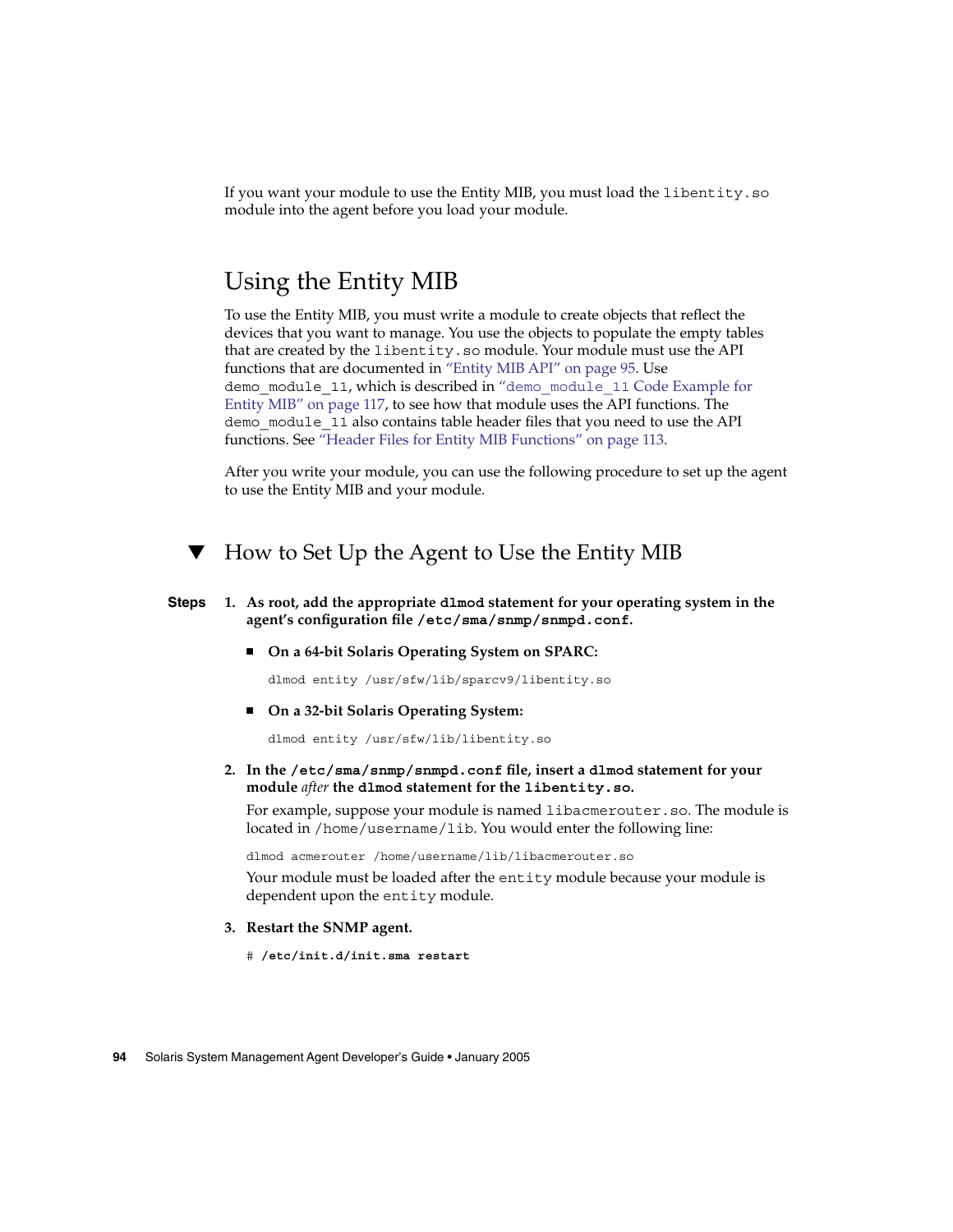# <span id="page-94-0"></span>Entity MIB API

This section lists and describes the API functions that are provided in the libentity.so module. Use these functions in your module when you want to use the Entity MIB.

| <b>Function Category</b>  | <b>Functions</b>                        |
|---------------------------|-----------------------------------------|
| "Physical Table           | allocPhysicalEntry()                    |
| Functions" on page 96     | getPhysicalEntry()                      |
|                           | deletePhysicalTableEntry()              |
|                           | makePhysicalTableEntryStale()           |
|                           | makePhysicalTableEntryLive()            |
|                           | getPhysicalStaleEntry()                 |
|                           | getAllChildrenFromPhysicalContainedIn() |
| "Physical Contains Table  | addPhysicalContainsTableEntry()         |
| Functions" on page 101    | deletePhysicalContainsTableEntry()      |
|                           | deletePhysicalContainsParentIndex()     |
|                           | deletePhysicalContainsChildIndex()      |
|                           | qetPhysicalContainsChildren()           |
| "Logical Table Functions" | allocLoqicalEntry()                     |
| on page 104               | qetLoqicalTableEntry()                  |
|                           | deleteLogicalTableEntry()               |
|                           | makeLogicalTableEntryStale()            |
|                           | makeLoqicalTableEntryLive()             |
|                           | qetLoqicalStaleEntry()                  |
| "LP Mapping Table         | addLPMappingTableEntry()                |
| Functions" on page 108    | deleteLPMappingTableEntry()             |
|                           | deleteLPMappingLogicalIndex()           |
|                           | deleteLPMappingPhysicalIndex()          |

**TABLE 9–1** Entity MIB Functions Listed by Category

Chapter 9 • Entity MIB **95**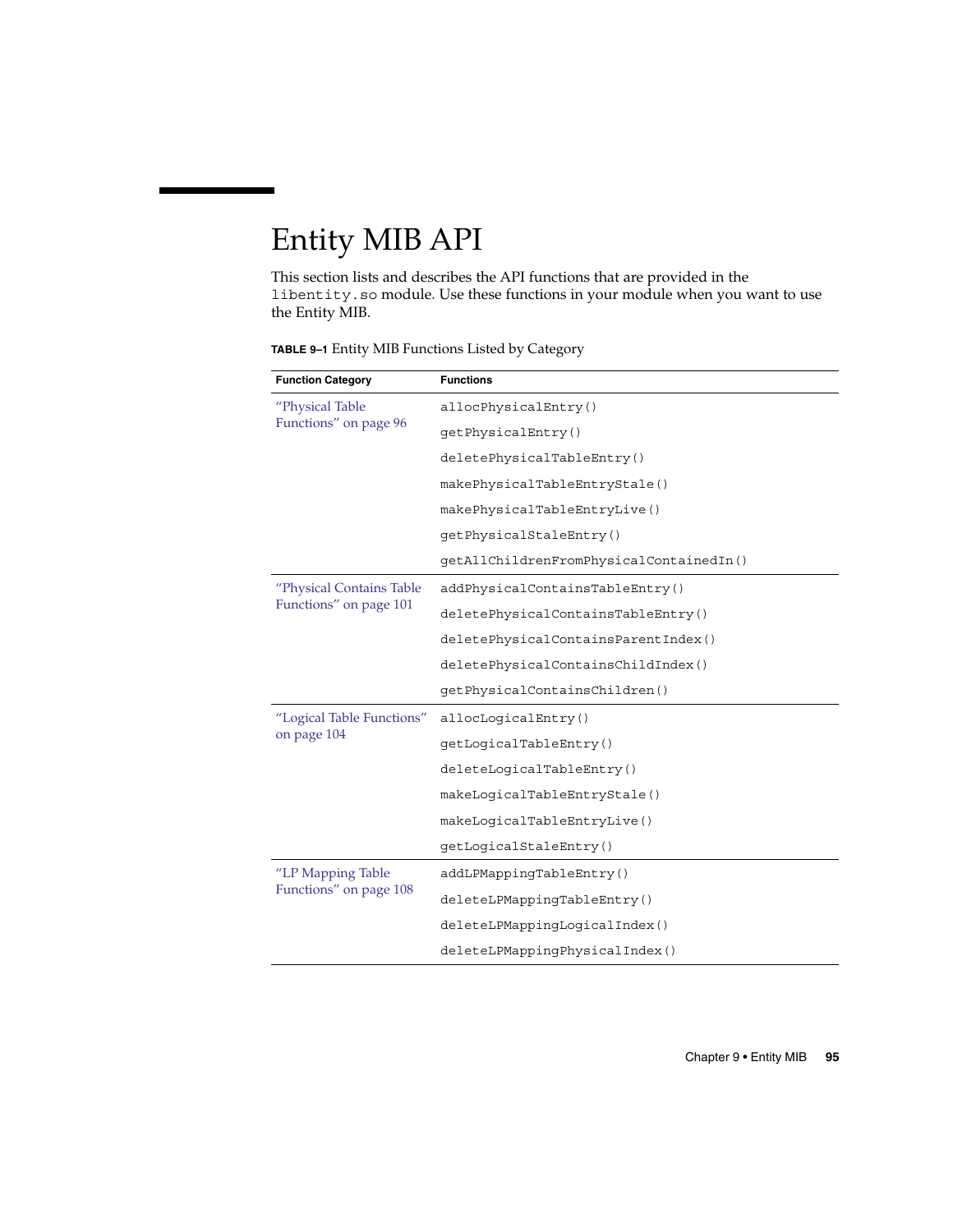<span id="page-95-0"></span>

| <b>Function Category</b> | <b>Functions</b>                  |
|--------------------------|-----------------------------------|
| "Alias Mapping Table"    | addAliasMappingTableEntry()       |
| Functions" on page 111   | deleteAliasMappingTableEntry()    |
|                          | deleteAliasMappinqLoqicalIndex()  |
|                          | deleteAliasMappinqPhysicalIndex() |

## Physical Table Functions

The entPhysicalTable contains one row for each physical entity. The table contains at least one row for an overall physical entity. Each table entry provides objects to help an NMS to identify and characterize the entry. Other objects in the table entry help an NMS to relate the particular entry to other entries in the table.

The following functions are for use with the entPhysicalTable in the Entity MIB.

- "allocPhysicalEntry()" on page 96
- "[getPhysicalEntry\(\)](#page-96-0)" on page 97
- "[deletePhysicalTableEntry\(\)](#page-97-0)" on page 98
- "[makePhysicalTableEntryStale\(\)](#page-97-0)" on page 98
- "[makePhysicalTableEntryLive\(\)](#page-98-0)" on page 99
- "[getPhysicalStaleEntry\(\)](#page-99-0)" on page 100
- "[getAllChildrenFromPhysicalContainedIn\(\)](#page-100-0)" on page 101

### allocPhysicalEntry()

#### *Synopsis*

extern int **allocPhysicalEntry**(int *physidx*, entPhysicalEntry\_t \**newPhysEntry*);

#### *Description*

Allocates an entry in the entPhysicalTable. The *physidx* parameter is the requested physical index. If *physidx*= 0, the function tries to use the first available index in the table. If *physidx*= 1 or greater, the function tries to use the specified index. If the specified index is in use, the function returns the first available index in the table. As a result, the returned index might not be the same as the requested physical index.

The memory that is associated with *newPhysEntry* can be freed. The function creates an internal copy of the data.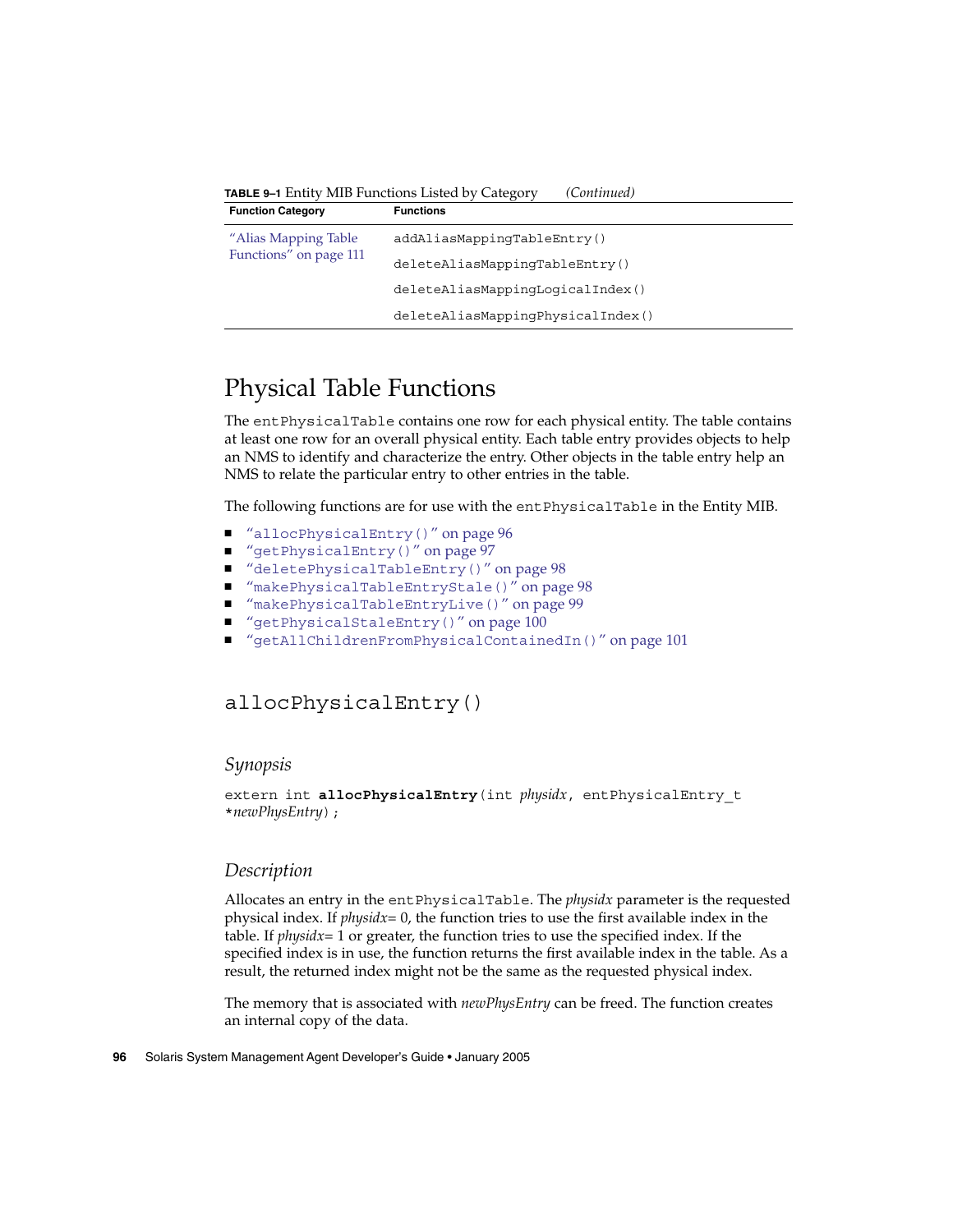<span id="page-96-0"></span>The entPhysicalEntry t structure definition is shown in "entPhysicalEntry t Structure" [on page 114.](#page-113-0) Special cases for *newPhysEntry* values are handled as shown in the following table.

| Object                 | Value of newPhysEntry | <b>Entity MIB module handling</b> |
|------------------------|-----------------------|-----------------------------------|
| entPhysicalDescr       | <b>NULL</b>           | reject                            |
| entPhysicalVendorType  | <b>NULL</b>           | $\{0, 0\}$                        |
| entPhysicalName        | <b>NULL</b>           | H H                               |
| entPhysicalHardwareRev | <b>NULL</b>           | $\mathbf{H}$                      |
| entPhysicalFirmwareRev | <b>NULL</b>           | H H                               |
| entPhysicalSoftwareRev | <b>NULL</b>           | H H                               |
| entPhysicalSerialNum   | <b>NULL</b>           | H H                               |
| entPhysicalMfqName     | <b>NULL</b>           | H H                               |
| entPhysicalModelName   | <b>NULL</b>           | H H                               |
| entPhysicalAlias       | <b>NULL</b>           | H H                               |
| entPhysicalAssetID     | <b>NULL</b>           | $\mathbf{H}$                      |

#### *Returns*

*index* allocated to the physical entry.

-1 if an error occurs when adding the entry. Check the log for more details.

## getPhysicalEntry()

#### *Synopsis*

entPhysicalEntry\_t \***getPhysicalEntry**(int *index*);

### *Description*

Gets the actual physical table entry for the specified index. The caller must *not* change the values or release the memory of the entry that is returned. The entPhysicalEntry\_t structure definition is shown in "[entPhysicalEntry\\_t](#page-113-0) Structure" [on page 114.](#page-113-0)

Chapter 9 • Entity MIB **97**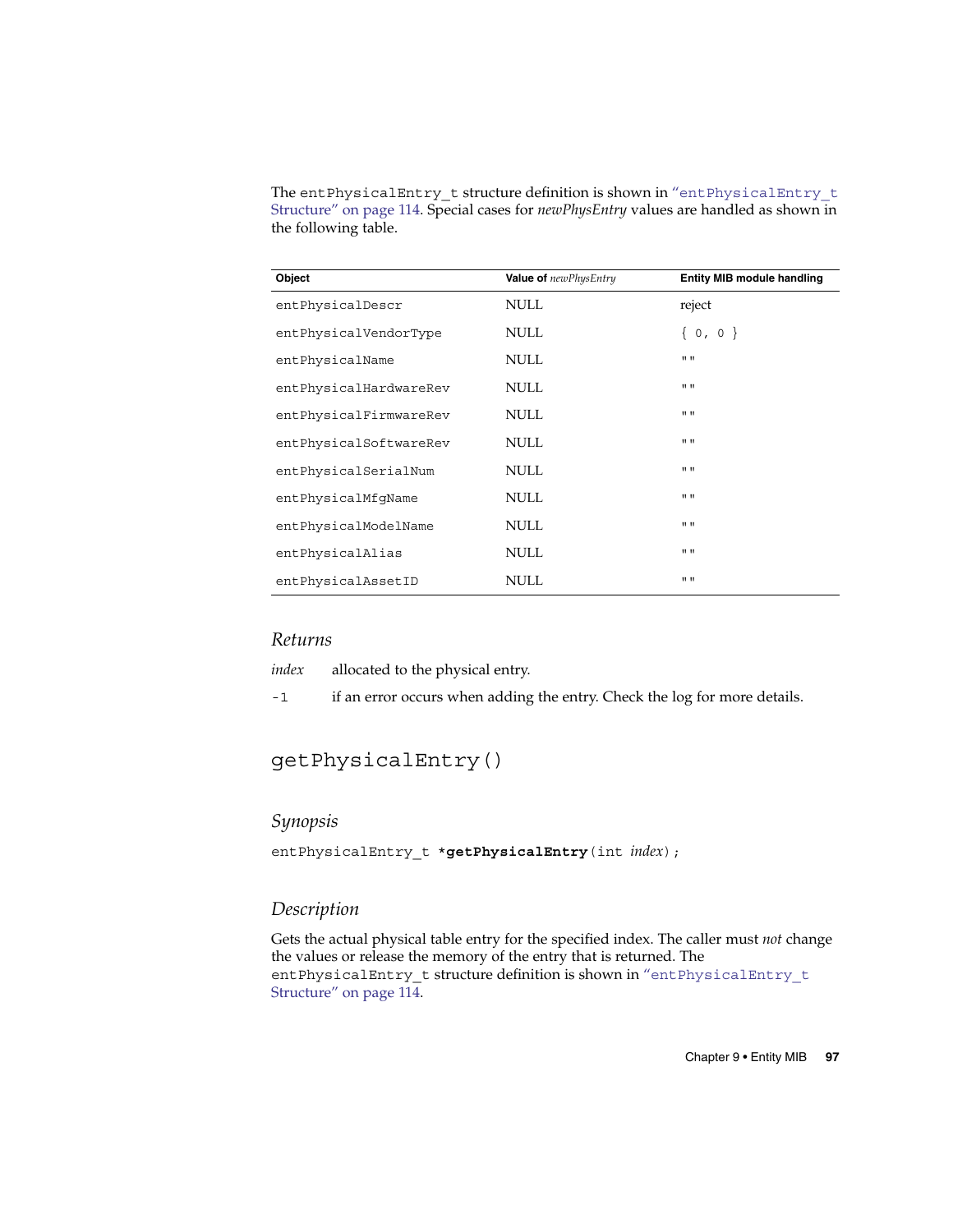#### <span id="page-97-0"></span>*Returns*

getPhysicalEntry() returns the entry for the specified index.

Returns NULL if an error occurs while finding the entry, or if a stale entry exists. In this context, stale means that the entry details are present in the agent memory but should not be displayed during any SNMP operation.

### deletePhysicalTableEntry()

#### *Synopsis*

extern int **deletePhysicalTableEntry**(int *xPhysicalIndex*);

#### *Description*

Deletes the physical table entry that is associated with the specified *xPhysicalIndex*. The instances of *xPhysicalIndex* in the entAliasMappingTable, entLPMappingTable and the entPhysicalContainsTable are also deleted to maintain integrity among the various Entity MIB tables.

#### *Returns*

- 0 for success.
- -1 if the *xPhysicalIndex* is not found.
- -2 if a stale entry was found for the *xPhysicalIndex*. In this context, "stale" means that the entry details are present in the agent memory but are not displayed during any SNMP operation.

makePhysicalTableEntryStale()

#### *Synopsis*

extern int **makePhysicalTableEntryStale**(int *xPhysicalIndex*);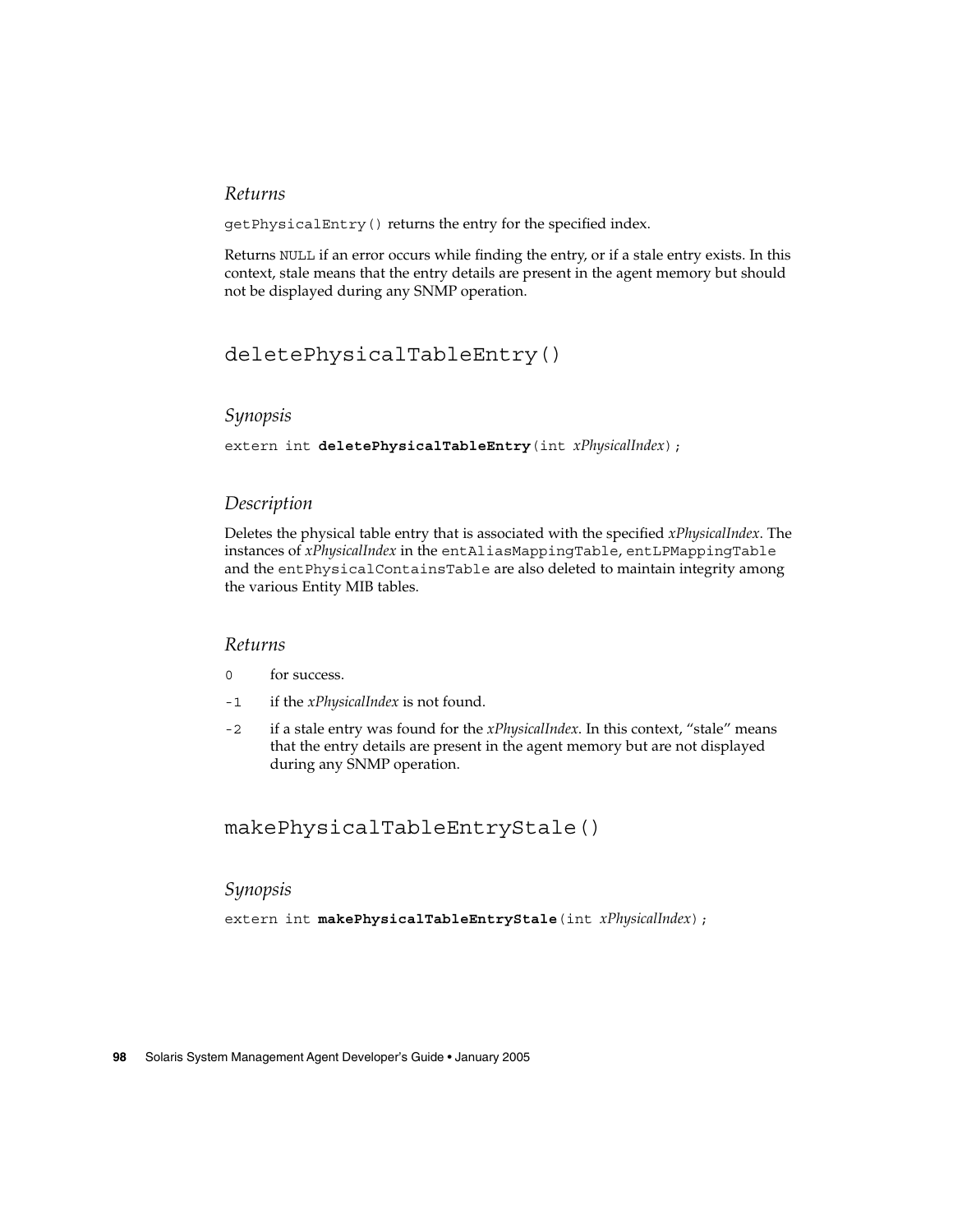<span id="page-98-0"></span>Makes the physical table entry that is associated with the *xPhysicalIndex* become stale. In this context, "stale" means that the entry details are present in the agent memory but are not displayed during any SNMP operation. The index that was allocated to a stale entry is not allocated to another entry.

When you make an entry become stale, the instances of *xPhysicalIndex* in the entAliasMappingTable, entLPMappingTable and entPhysicalContainsTable are also deleted. The deletion maintains integrity among the various Entity MIB tables. Before you make an entry stale, you might want to store the entries that are to be deleted from the tables.

The physical table entry can be made available or "live" again by calling the makePhysicalTableEntryLive() functions, which is described in "makePhysicalTableEntryLive()" on page 99.

#### *Returns*

- 0 for success.
- -1 if the *xPhysicalIndex* is not found.
- -2 if a stale entry already exists for *xPhysicalIndex*.

### makePhysicalTableEntryLive()

#### *Synopsis*

extern int **makePhysicalTableEntryLive**(int *xPhysicalIndex*);

### *Description*

Makes the stale physical table entry associated with the *xPhysicalIndex* live. In this context, "live" means that the entry details that are present in the agent memory are displayed during SNMP operations. The entry can be made stale by calling the makePhysicalTableEntryStale() function. In this context, "stale" means that the entry details are present in the agent memory but are not displayed during any SNMP operation.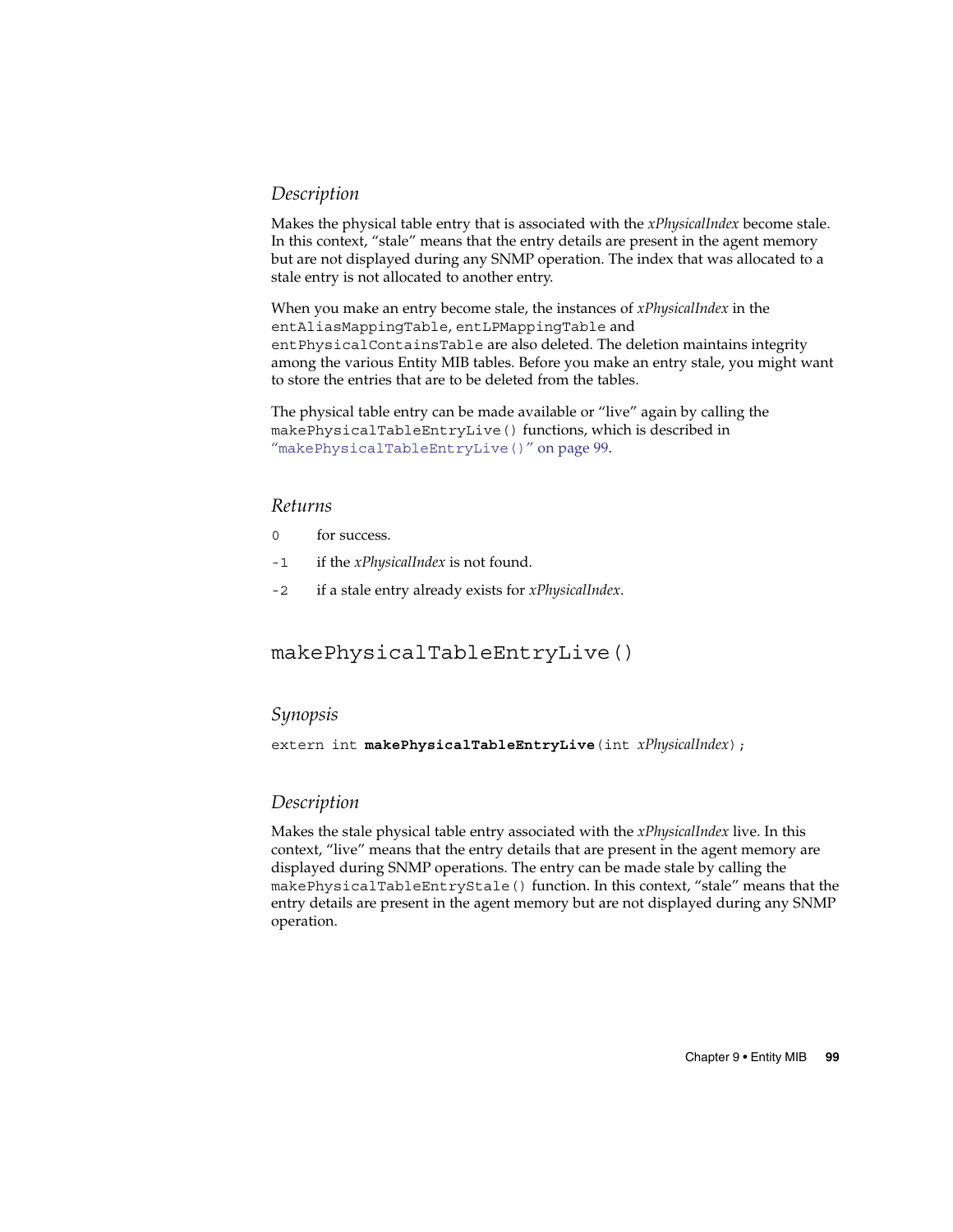<span id="page-99-0"></span>If a stale entry is made live again, you must recreate the corresponding entries that were deleted in the entPhysicalContainsTable, the entLPMappingTable, and the entAliasMappingTable. Use the appropriate functions for adding an entry to each table: "[addPhysicalContainsTableEntry\(\)](#page-100-0)" on page 101, "[addLPMappingTableEntry\(\)](#page-108-0)" on page 109, and "[addAliasMappingTableEntry](#page-110-0) ()" [on page 111.](#page-110-0)

#### *Returns*

- 0 for success.
- -1 if the *xPhysicalIndex* is not found.
- -2 if a live entry already exists for *xPhysicalIndex*.

### getPhysicalStaleEntry()

#### *Synopsis*

entPhysicalEntry\_t \***getPhysicalStaleEntry**(int *index*);

#### *Description*

The caller must *not* change the values or release the memory of the entry that is returned.

Gets the stale physical table index structure for the specified index. In this context, stale means that the entry details are present in the agent memory but are not displayed during any SNMP operation. The entPhysicalEntry t structure definition is shown in "[entPhysicalEntry\\_t](#page-113-0) Structure" on page 114.

#### *Returns*

Returns the index structure for the specified index.

Returns NULL if an error occurs while finding the entry, or if a live entry exists.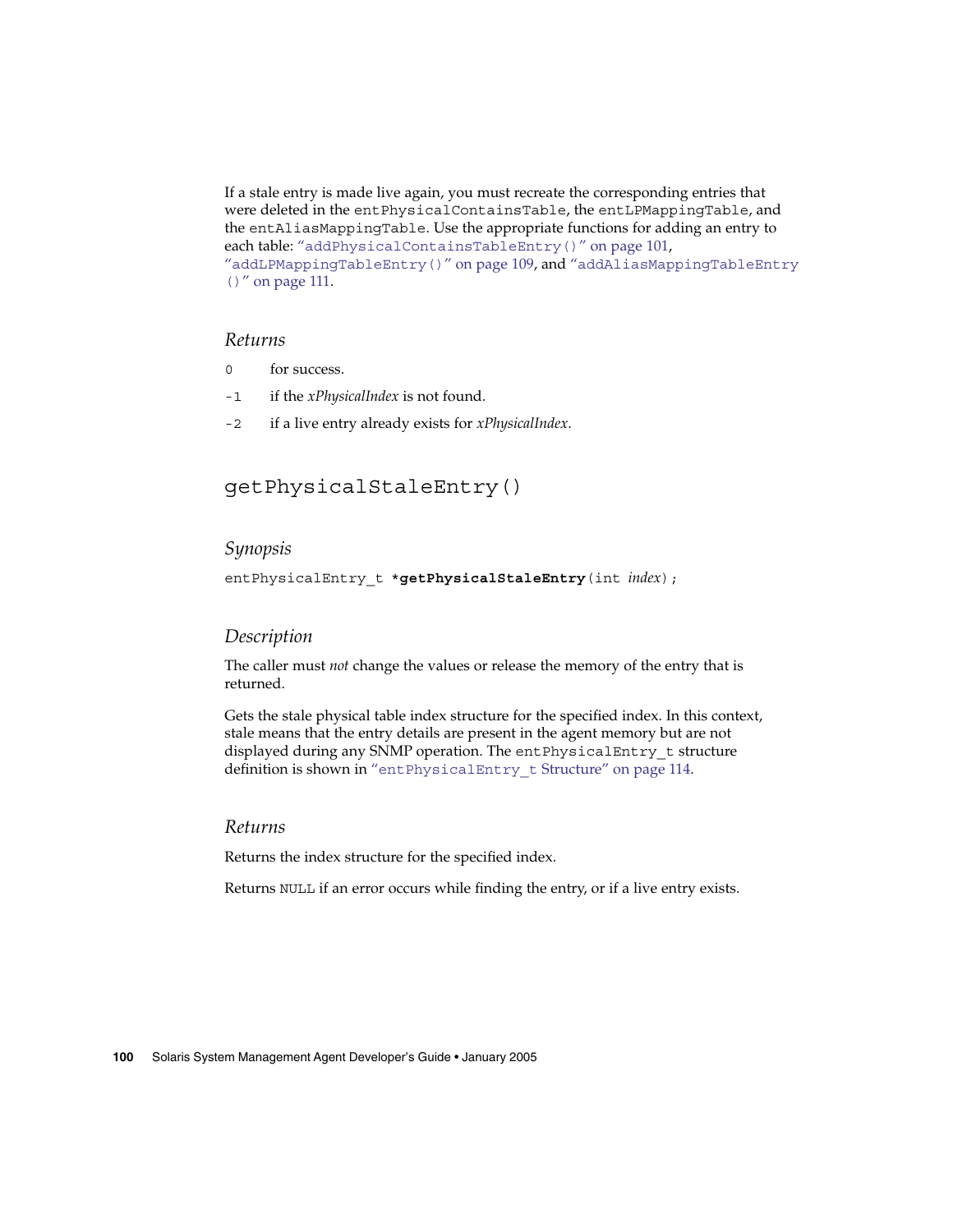## <span id="page-100-0"></span>getAllChildrenFromPhysicalContainedIn()

#### *Synopsis*

int **getAllChildrenFromPhysicalContainedIn**(int *parentIndex*);

#### *Description*

Gets the indexes for all children in the entPhysicalTable that have *parentIndex* as their parent in the entPhysicalContainedIn field.

#### *Returns*

Returns an array of integer indexes with null termination.

Returns NULL if no children, or invalid index, or not enough memory when allocating the array.

## Physical Contains Table Functions

The entPhysicalContainsTable exposes the container relationships between physical entities. This table provides the same information that can be found by constructing the virtual containment tree for a given entPhysicalTable, but in a more direct format.

The following functions are for use with the entPhysicalContainsTable in the Entity MIB:

- "addPhysicalContainsTableEntry()" on page 101
- "[deletePhysicalContainsTableEntry\(\)](#page-101-0)" on page 102
- "[deletePhysicalContainsParentIndex\(\)](#page-102-0)" on page 103
- "[deletePhysicalContainsChildIndex\(\)](#page-102-0)" on page 103
- "[getPhysicalContainsChildren\(\)](#page-103-0)" on page 104

### addPhysicalContainsTableEntry()

#### *Synopsis*

extern int **addPhysicalContainsTableEntry**(int *entPhysicalIndex*, int *childIndex*);

Chapter 9 • Entity MIB **101**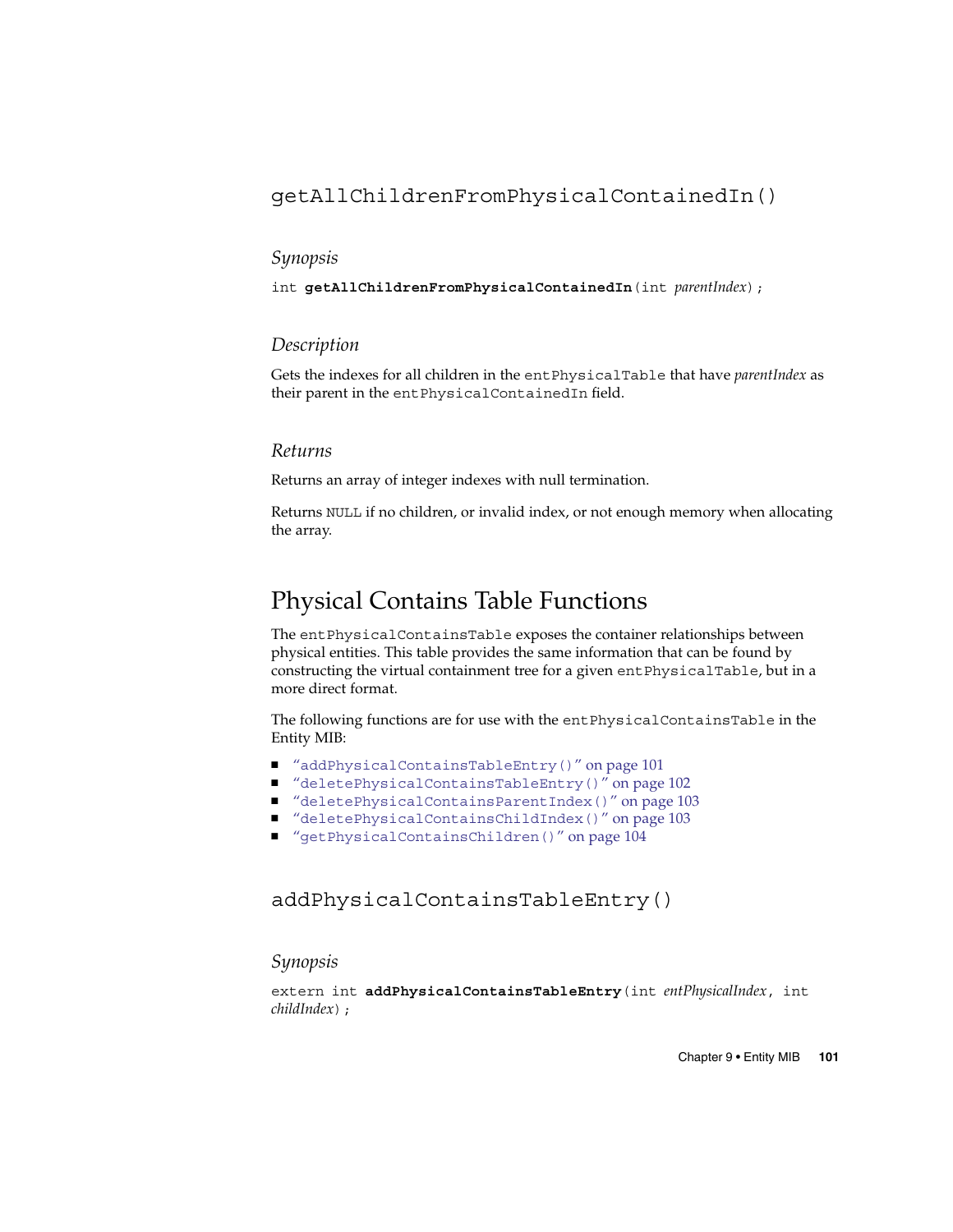<span id="page-101-0"></span>Adds an entry to the entPhysicalContainsTable table for the specified *entPhysicalIndex* and *childIndex*. The entPhysicalContainedIn OID that is present in the entPhysicalTable for the *childIndex* might be replaced by the OID for *entPhysicalIndex*. The OID is replaced if the *entPhysicalIndex* has a lower index than the original index.

#### *Returns*

- 0 for successful addition.
- -1 for failure to add.
- -2 for stale index.
- 1 if the entry already exists for the specified *entPhysicalIndex* and *childIndex*.

## deletePhysicalContainsTableEntry()

### *Synopsis*

extern int **deletePhysicalContainsTableEntry**(int *parentIndex*, int *childIndex*);

#### *Description*

Deletes the *parentIndex* or *childIndex* entry that is present in the entPhysicalContainsTable.

#### *Returns*

- 0 for success.
- -1 for failure.
- -2 for stale entry, either parent or child, or both.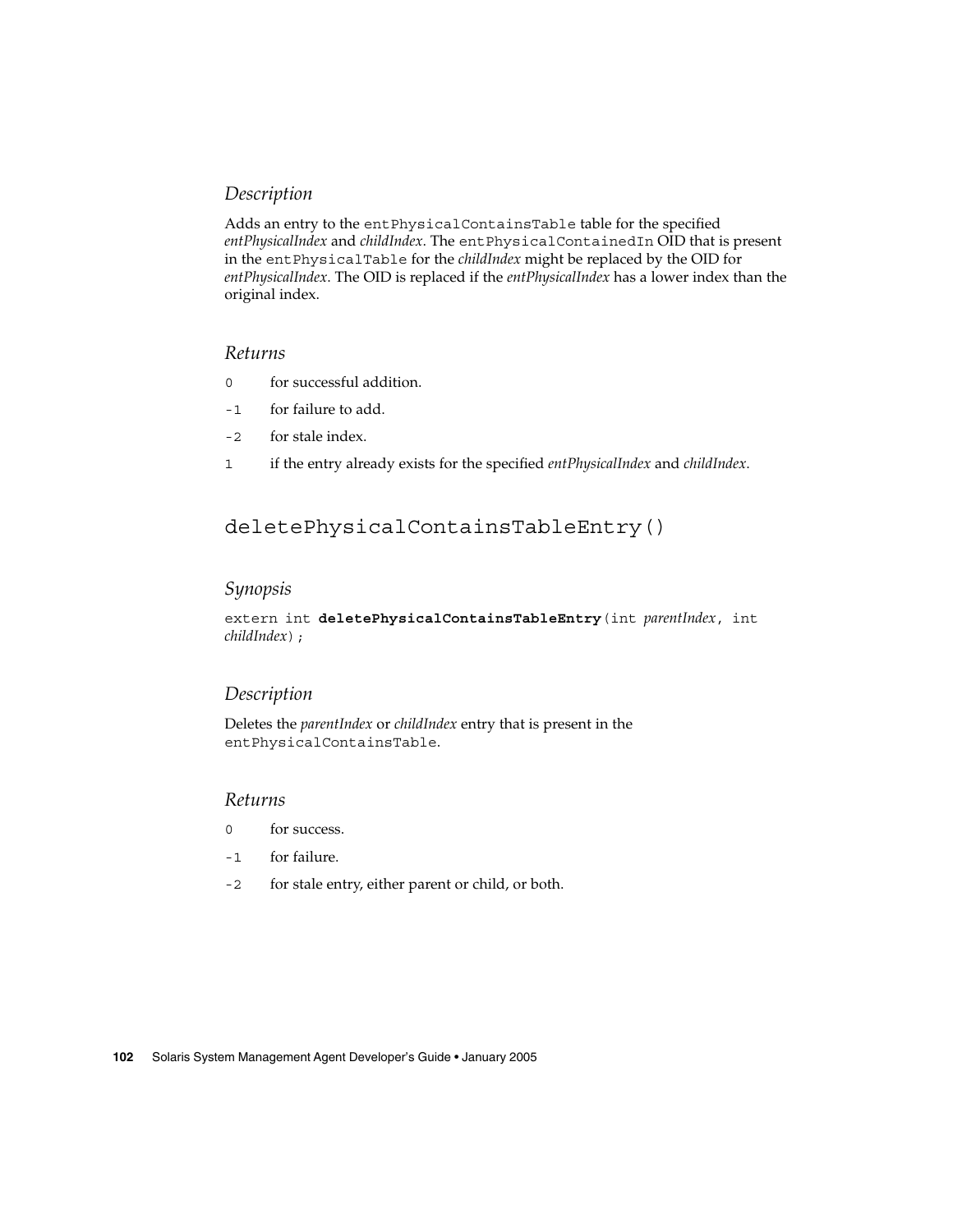## <span id="page-102-0"></span>deletePhysicalContainsParentIndex()

#### *Synopsis*

extern int **deletePhysicalContainsParentIndex**(int *parentIndex*);

#### *Description*

Deletes all entries in the entPhysicalContainsTable where the parent index is equal to the specified *parentIndex*.

#### *Returns*

*number* of children successfully deleted for the specified parent.

- -1 for failure.
- -2 for stale parent entry.

## deletePhysicalContainsChildIndex()

#### *Synopsis*

extern int **deletePhysicalContainsChildIndex**(int *childIndex*);

#### *Description*

Deletes all entries in the entPhysicalContains table where the child index is equal to the specified *childIndex*.

#### *Returns*

| of parents successfully deleted for the specified child.<br>number |  |  |
|--------------------------------------------------------------------|--|--|
|--------------------------------------------------------------------|--|--|

- -1 for failure.
- -2 for stale child entry.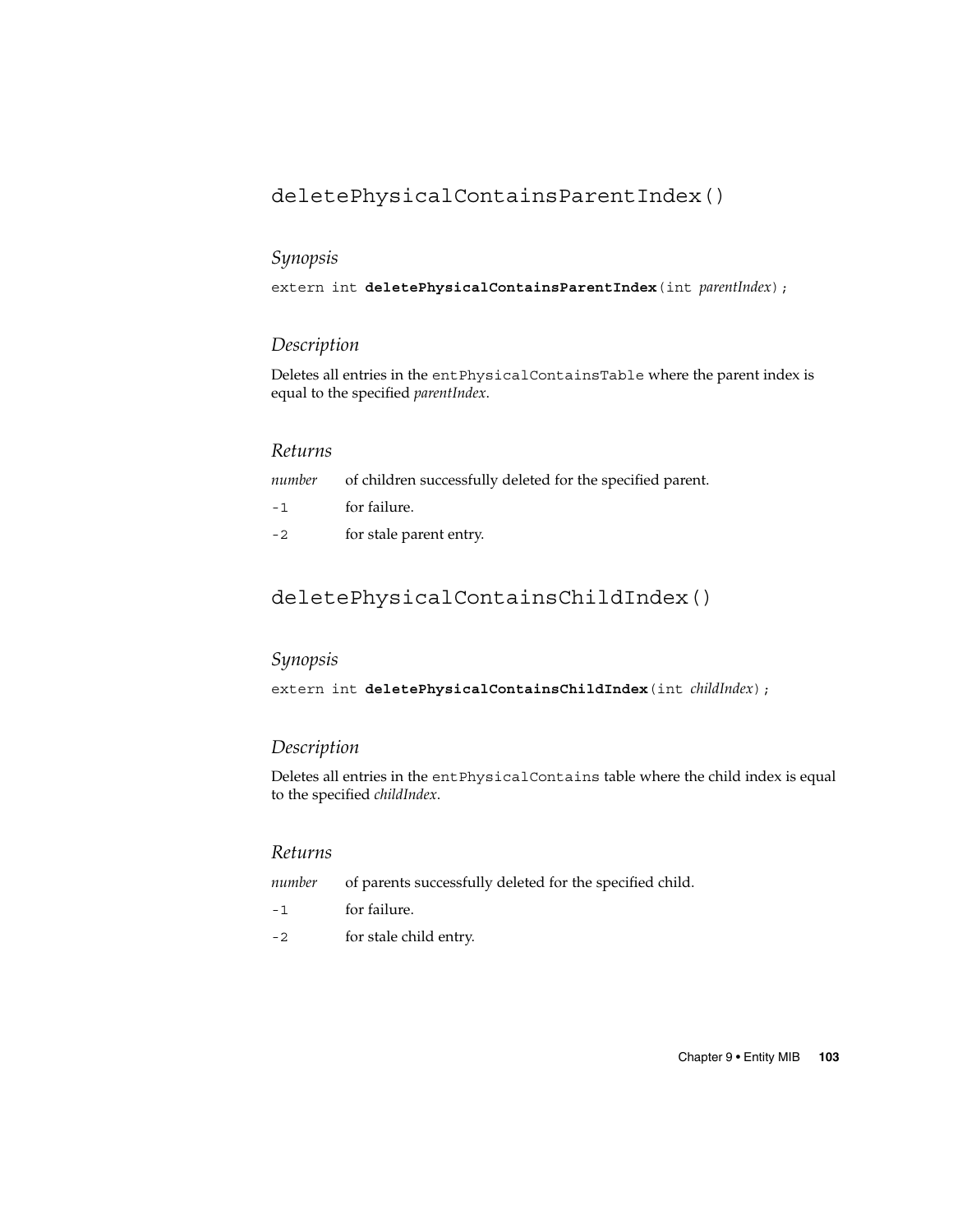### <span id="page-103-0"></span>getPhysicalContainsChildren()

#### *Synopsis*

extern int **getPhysicalContainsChildren**(int *parentIndex*);

#### *Description*

Get the indexes for all the children of the specified parent in the entPhysicalContainsTable.

#### *Returns*

Returns an array of integer indexes, with null termination.

Returns NULL if children exist, or if not enough memory exists when allocating the array. The array is a copy that should be freed when done.

## Logical Table Functions

The entLogicalTable table contains one row per logical entity. For agents that implement more than one naming scope, at least one entry must exist. Agents that instantiate all MIB objects within a single naming scope are not required to implement this table.

The following functions are for use with the entLogicalTable in the Entity MIB:

- "allocLogicalEntry()" on page 104
- "[deleteLogicalTableEntry\(\)](#page-105-0)" on page 106
- "[makeLogicalTableEntryStale\(\)](#page-105-0)" on page 106
- "[makeLogicalTableEntryLive\(\)](#page-106-0)" on page 107
- "[getLogicalStaleEntry\(\)](#page-107-0)" on page 108

### allocLogicalEntry()

#### *Synopsis*

extern int **allocLogicalEntry**(int *logidx*, entLogicalEntry\_t \**xnewLogicalEntry*);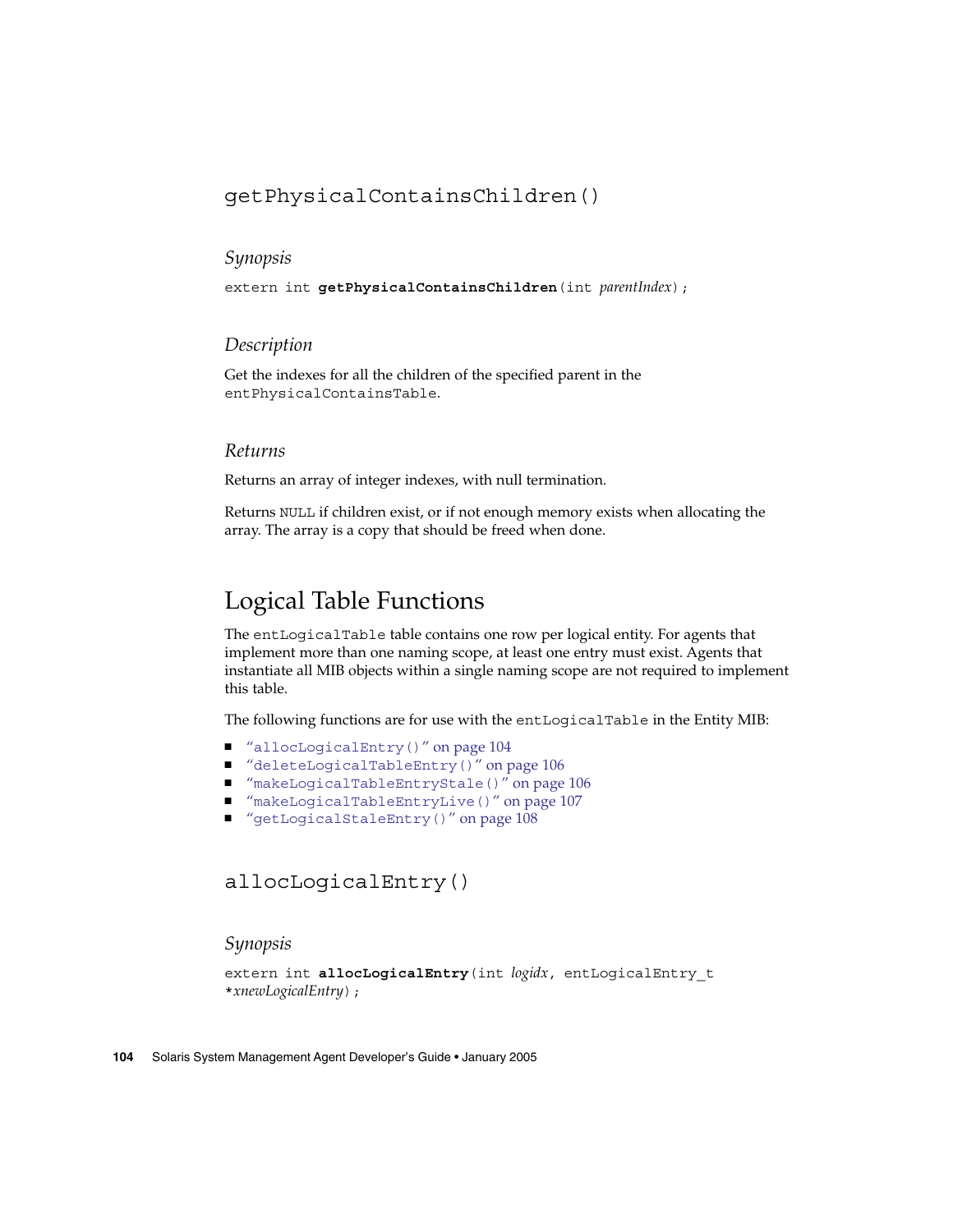Allocates an entry in the Logical Table. The *logidx* parameter is the requested logical index. If *logidx*= 0, the function tries to use the first available index in the table. If *logidx*= 1 or greater, the function tries to use the specified index. If the specified index is in use, the function returns the first available index in the table. As a result, the returned index might not be the same as the requested logical index.

The allocLogicalEntry() function returns the logical index that is allocated to the entry. The memory that is associated with *xnewLogicalEntry* can be freed. The function creates a internal copy of the data.

The entLogicalEntry\_t structure definition is shown in "[entLogicalEntry\\_t](#page-113-0) Structure" [on page 114.](#page-113-0) Special cases for *xnewLogicalEntry* values are handled as shown in the following table.

| <b>Object</b>             | <b>Value of</b> xnewLogicalEntry | <b>Entity MIB module handling</b> |
|---------------------------|----------------------------------|-----------------------------------|
| entLogicalDescr           | <b>NULL</b>                      | reject                            |
| entLoqicalType            | NULL.                            | $\{1,3,6,1,2,1\}$                 |
| entLoqicalCommunity       | <b>NULL</b>                      | $\mathbf{H}$                      |
| entLogicalTAddress        | NULL or ""                       | reject                            |
| entLogicalTDomain         | NULL.                            | reject                            |
| entLogicalContextEngineId | NULL.                            | $\mathbf{H}$                      |
| entLogicalContextName     | NULL.                            | 11 H                              |

#### *Returns*

Returns the index allocated to the logical entry.

Returns -1 for error in adding the entry. Check the log for more details.

```
getLogicalTableEntry()
```
#### *Synopsis*

entLogicalEntry\_t \***getLogicalTableEntry**(int *xLogicalIndex*);

Chapter 9 • Entity MIB **105**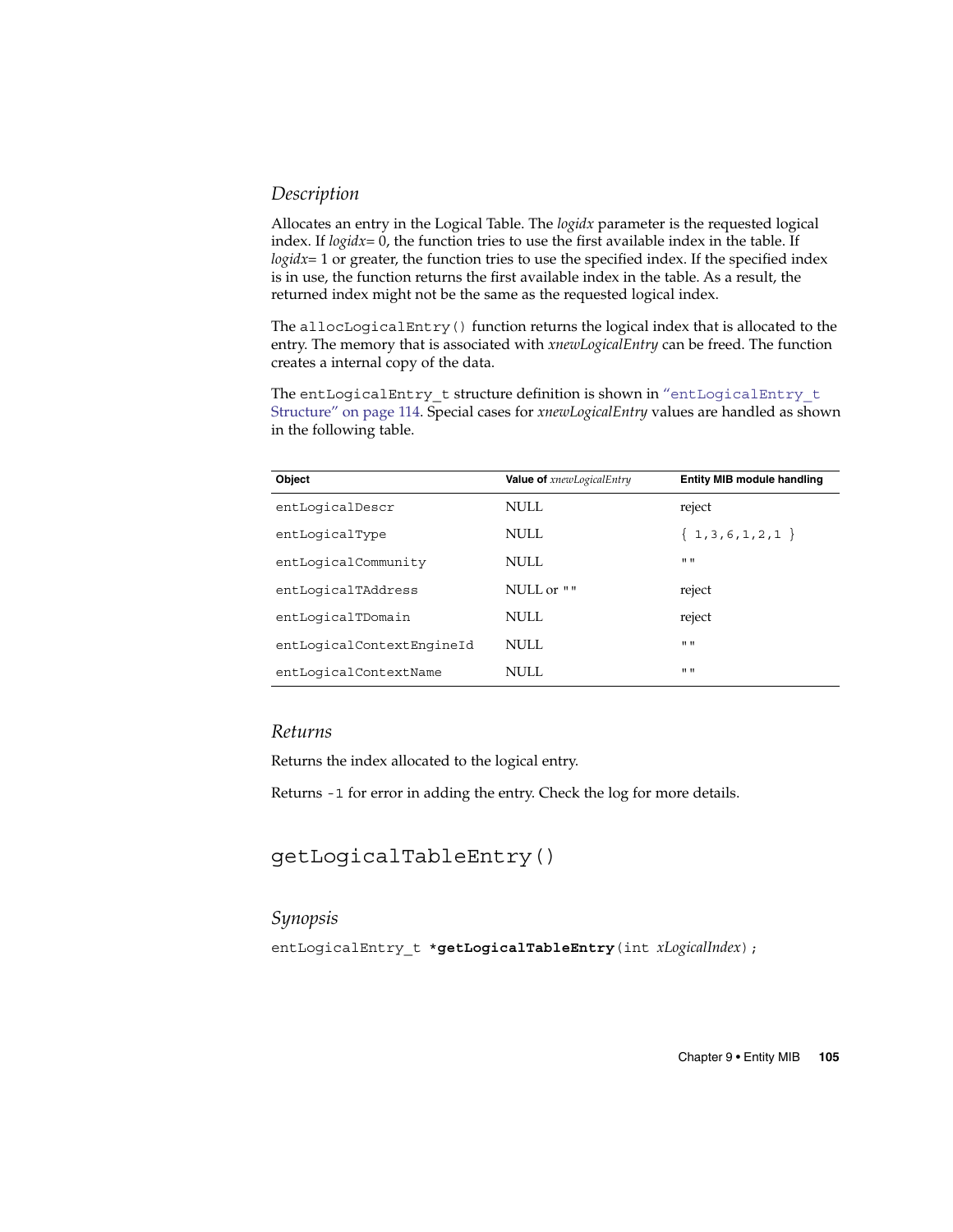<span id="page-105-0"></span>This function gets the logical table index structure for a particular index. The caller must not change the value or release the memory of the entry that is returned. The entLogicalEntry\_t structure definition is shown in "[entLogicalEntry\\_t](#page-113-0) Structure" [on page 114.](#page-113-0)

#### *Returns*

Returns the entry that is associated with *xLogicalIndex*.

Returns NULL on error in finding the entry, or if a stale entry exists.

## deleteLogicalTableEntry()

#### *Synopsis*

extern int **deleteLogicalTableEntry**(int *xLogicalIndex*);

#### *Description*

Deletes the logical table entry that is associated with the *xLogicalIndex*. The instances of *xLogicalIndex* in the entAliasMappingTable and the entLPMappingTable are also deleted to maintain integrity among the various Entity MIB tables.

#### *Returns*

- 0 for success.
- -1 if the *xLogicalIndex* is not found.
- -2 if a stale entry was found for *xLogicalIndex*.

### makeLogicalTableEntryStale()

#### *Synopsis*

extern int **makeLogicalTableEntryStale**(int *xLogicalIndex*);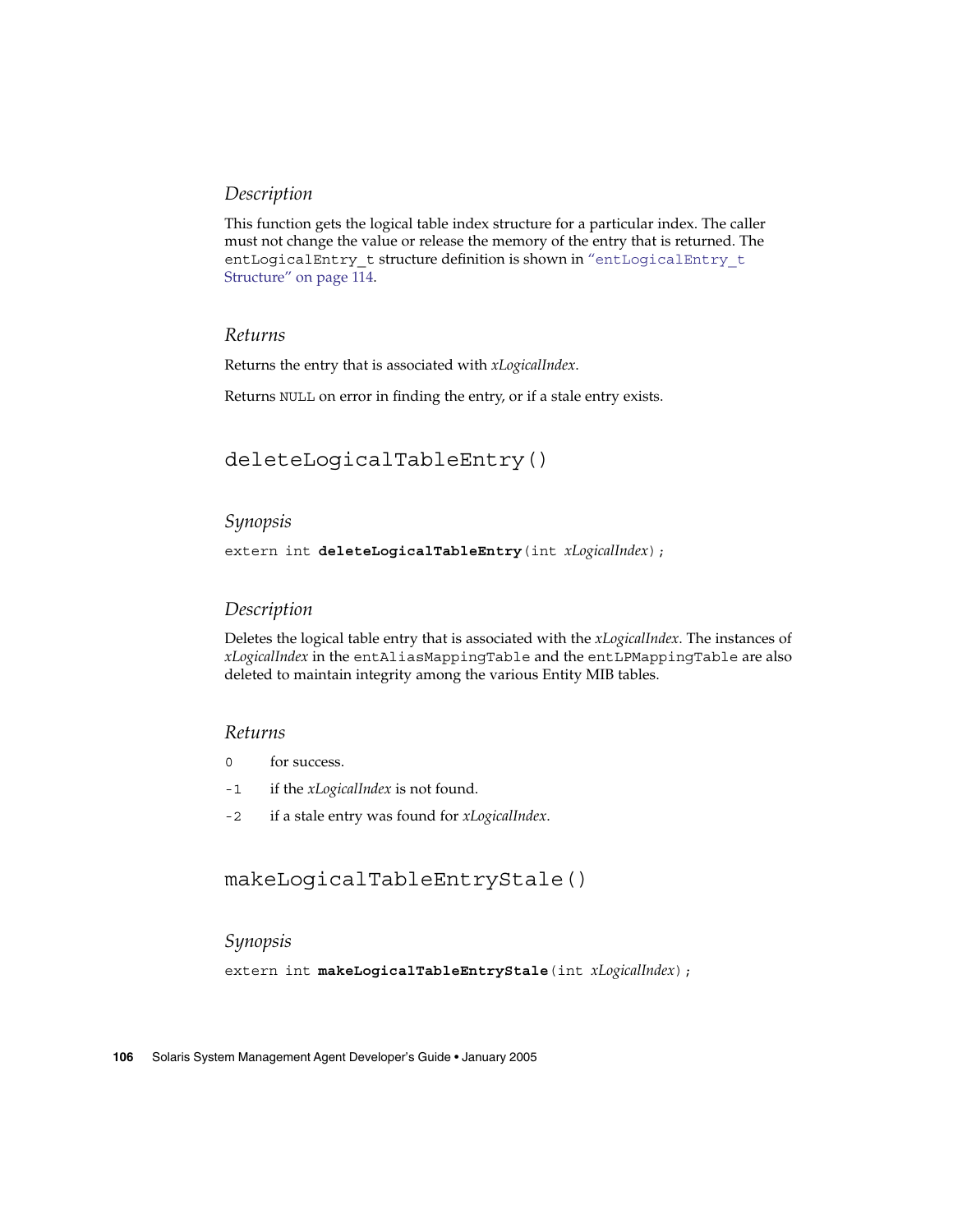<span id="page-106-0"></span>Makes the logical table entry associated with the *xLogicalIndex* become stale. In this context, "stale" means that the entry details are present in the agent memory but are not displayed during any SNMP operation. The index that was allocated to a stale entry is not allocated to another entry.

When you make an entry become stale, the instances of *xLogicalIndex* in the entAliasMappingTable, entLPMappingTable and entPhysicalContainsTable are also deleted. The deletion maintains integrity among the various Entity MIB tables. Before you make an entry stale, you might want to store the entries that are to be deleted from the other tables.

The stale logical table entry can be made available again by calling the makeLogicalTableEntryLive() function, which is described in "makeLogicalTableEntryLive()" on page 107.

#### *Returns*

- 0 for success.
- -1 if the *xLogicalIndex* is not found.
- –2 if a stale entry was found for *xLogicalIndex*.

### makeLogicalTableEntryLive()

#### *Synopsis*

extern int **makeLogicalTableEntryLive**(int *xLogicalIndex*);

### *Description*

Makes the stale logical table entry associated with the *xLogicalIndex* become live. In this context, "live" means that the entry details that are present in the agent memory are displayed during any SNMP operations. The entry can be made stale by calling the makeLogicalTableEntryStale() function.

If an entry is made live again, you must recreate the corresponding entries that were deleted in the entPhysicalContainsTable, the entLPMappingTable, and the entAliasMappingTable. Use the appropriate functions for adding an entry to each table: "[addPhysicalContainsTableEntry\(\)](#page-100-0)" on page 101, "[addLPMappingTableEntry\(\)](#page-108-0)" on page 109, and "[addAliasMappingTableEntry](#page-110-0) ()" [on page 111.](#page-110-0)

Chapter 9 • Entity MIB **107**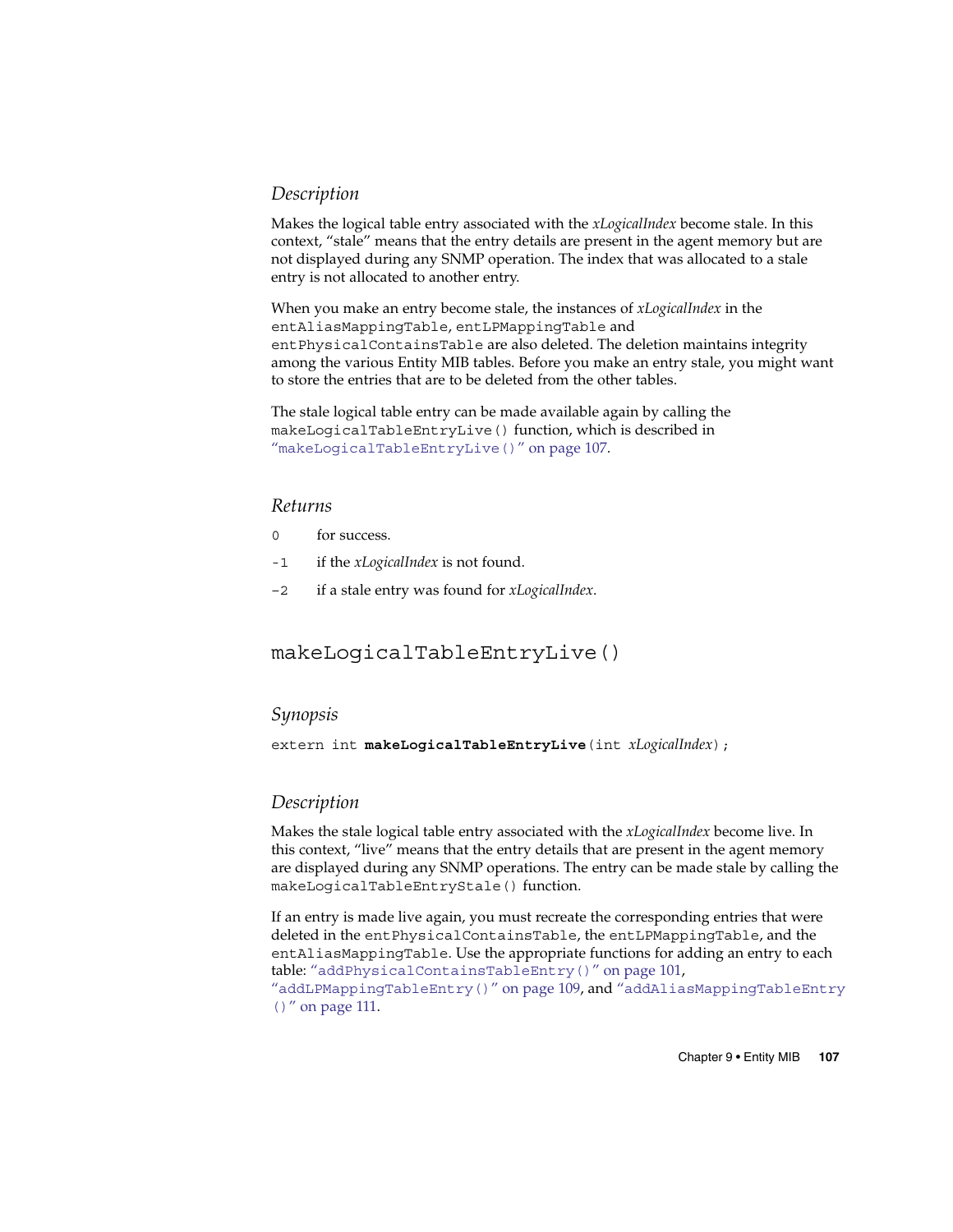#### <span id="page-107-0"></span>*Returns*

- 0 for success.
- -1 if the *xLogicalIndex* is not found.
- –2 if a live entry already exists for *xLogicalIndex*.

### getLogicalStaleEntry()

#### *Synopsis*

entLogicalEntry\_t \***getLogicalStaleEntry**(int *index* );

#### *Description*

Gets the stale logical table index structure for the specified index. The caller must not change the values or release the memory of the entry that is returned. The entLogicalEntry t structure definition is shown in "entLogicalEntry t Structure" [on page 114.](#page-113-0)

#### *Returns*

Returns the stale entry for the specified index.

Returns NULL if the entry is not found, or if a live entry exists.

## LP Mapping Table Functions

The entLPMappingTable contains zero or more rows that associate logical entities to physical equipment. For each logical entity that is known by this agent, there are zero or more mappings to the physical resources that are used to realize that logical entity. An agent should limit the number and nature of entries in this table so that only meaningful and non-redundant information is returned. See the /etc/sma/snmp/mibs/ENTITY-MIB.txt file for more information about the entLPMappingTable.

The following functions are for use with the entLPMappingTable:

- "[addLPMappingTableEntry\(\)](#page-108-0)" on page 109
- "[deleteLPMappingTableEntry\(\)](#page-108-0)" on page 109
- "[deleteLPMappingLogicalIndex\(\)](#page-109-0)" on page 110
- "[deleteLPMappingPhysicalIndex\(\)](#page-109-0)" on page 110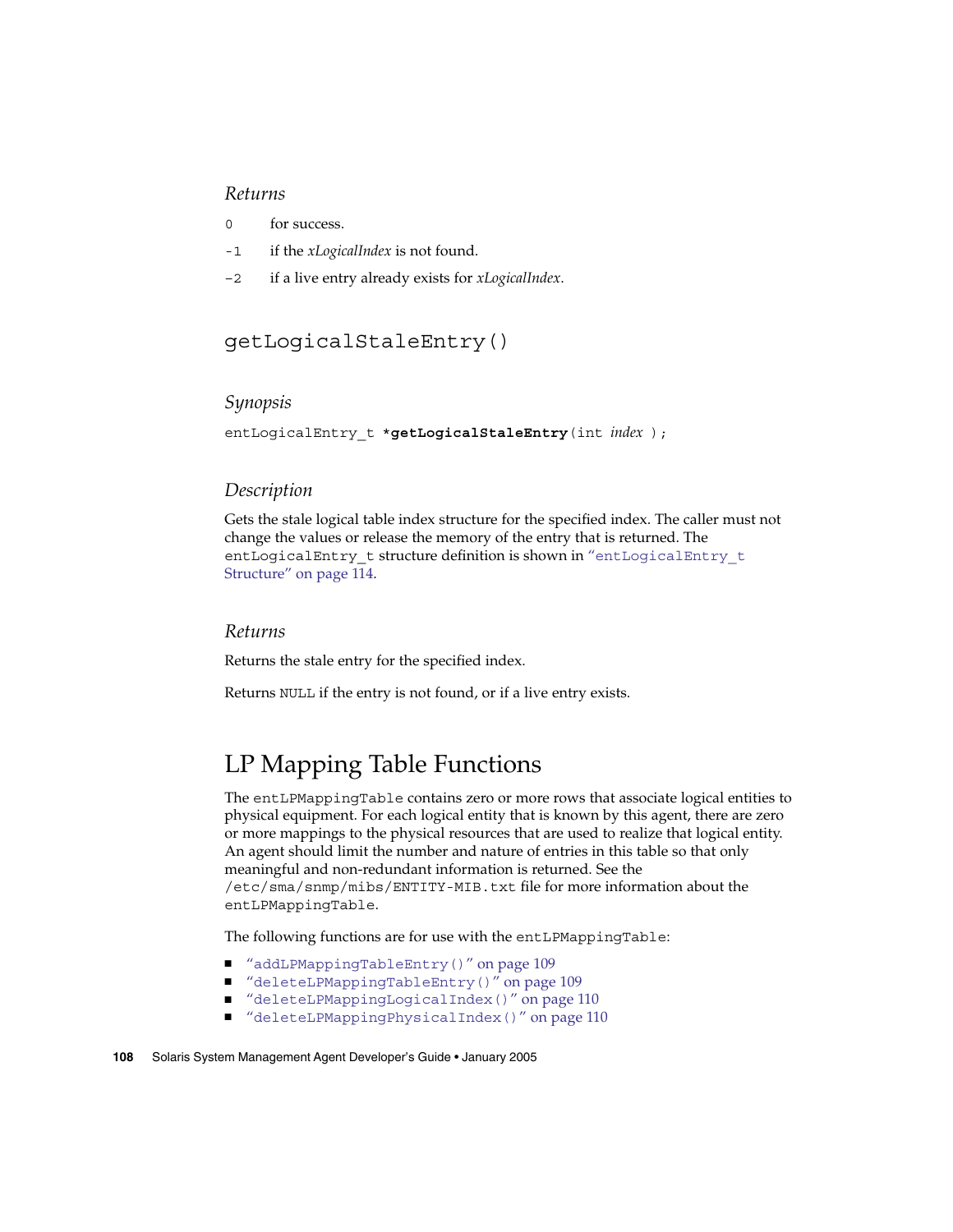### addLPMappingTableEntry()

#### *Synopsis*

extern int **addLPMappingTableEntry**(int *xentLogicalIndex*, int *xentPhysicalIndex* );

### *Description*

Adds an entry to the entLPMappingTable with the *xentLogicalIndex* as the primary index and *xentPhysicalIndex* as the secondary index.

#### *Returns*

- 0 for successful addition.
- 1 if the entry already exists for the given *xentPhysicalIndex* and *xentLogicalIndex*.
- -1 for failure to add.
- -2 for stale index.

## deleteLPMappingTableEntry()

#### *Synopsis*

extern int **deleteLPMappingTableEntry**(int *xentLogicalIndex*, int *xentPhysicalIndex* );

### *Description*

Deletes the entry of the LP Mapping table that uses the specified *xentLogicalIndex* as the primary index and *xentPhysicalIndex* as the secondary index.

#### *Returns*

- 0 for successful deletion.
- -1 for failure to delete.
- -2 for stale entry, either logical index or physical index, or both.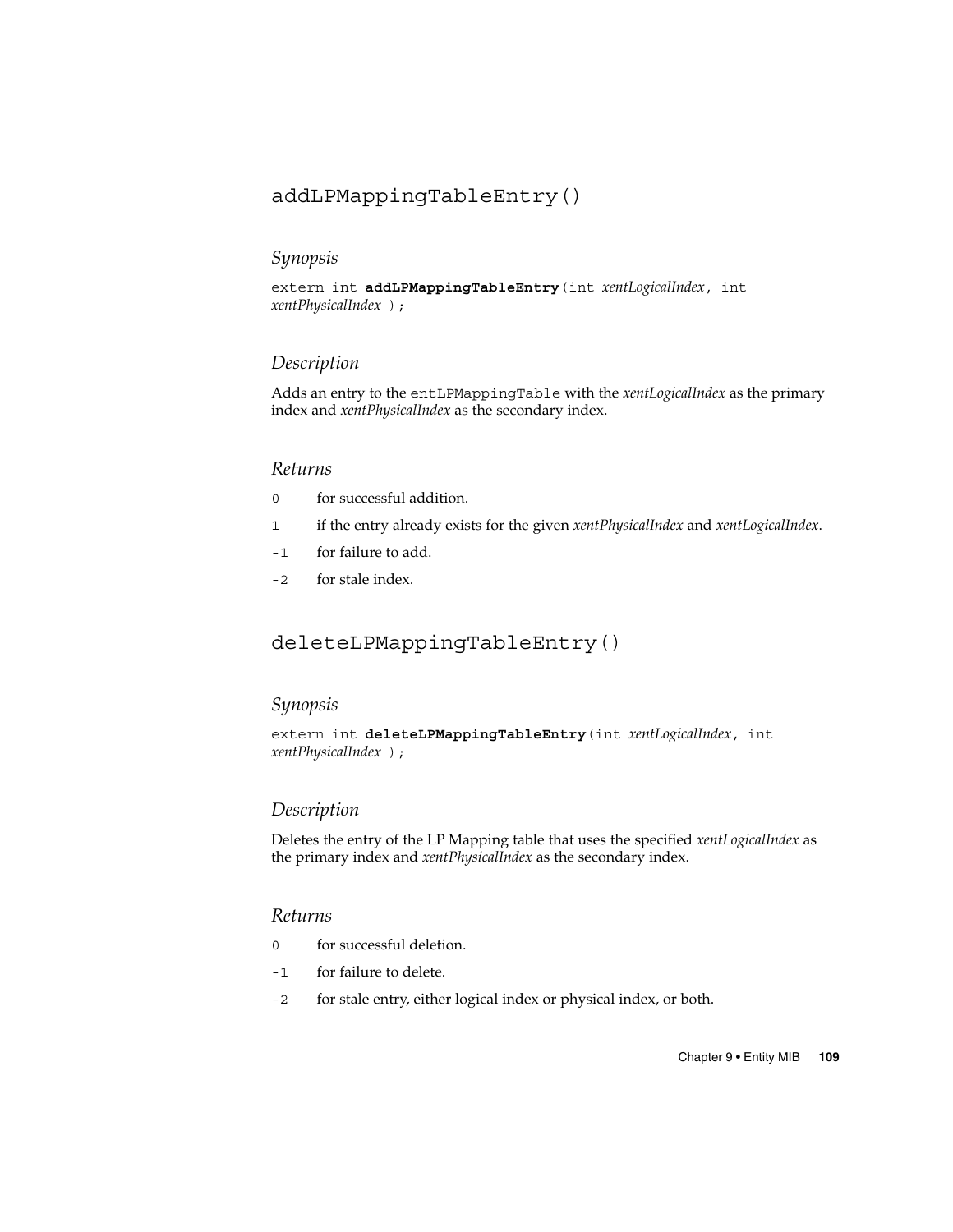## deleteLPMappingLogicalIndex()

#### *Synopsis*

extern int **deleteLPMappingLogicalIndex**(int *xentLogicalIndex*);

### *Description*

Deletes all the entries of the entLPMappingTable that have the *xentLogicalIndex* as the primary index.

#### *Returns*

|      | <i>number</i> of successfully deleted entries. |
|------|------------------------------------------------|
| $-1$ | for failure.                                   |
| $-2$ | for stale logical entry.                       |

## deleteLPMappingPhysicalIndex()

### *Synopsis*

extern int **deleteLPMappingPhysicalIndex**(int *xentPhysicalIndex*);

### *Description*

Deletes all the entries of the entLPMappingTable that have *xentPhysicalIndex* as the secondary index.

### *Returns*

*number*of successfully deleted entries.

- –1 if no entry was deleted.
- -2 for stale physical entry.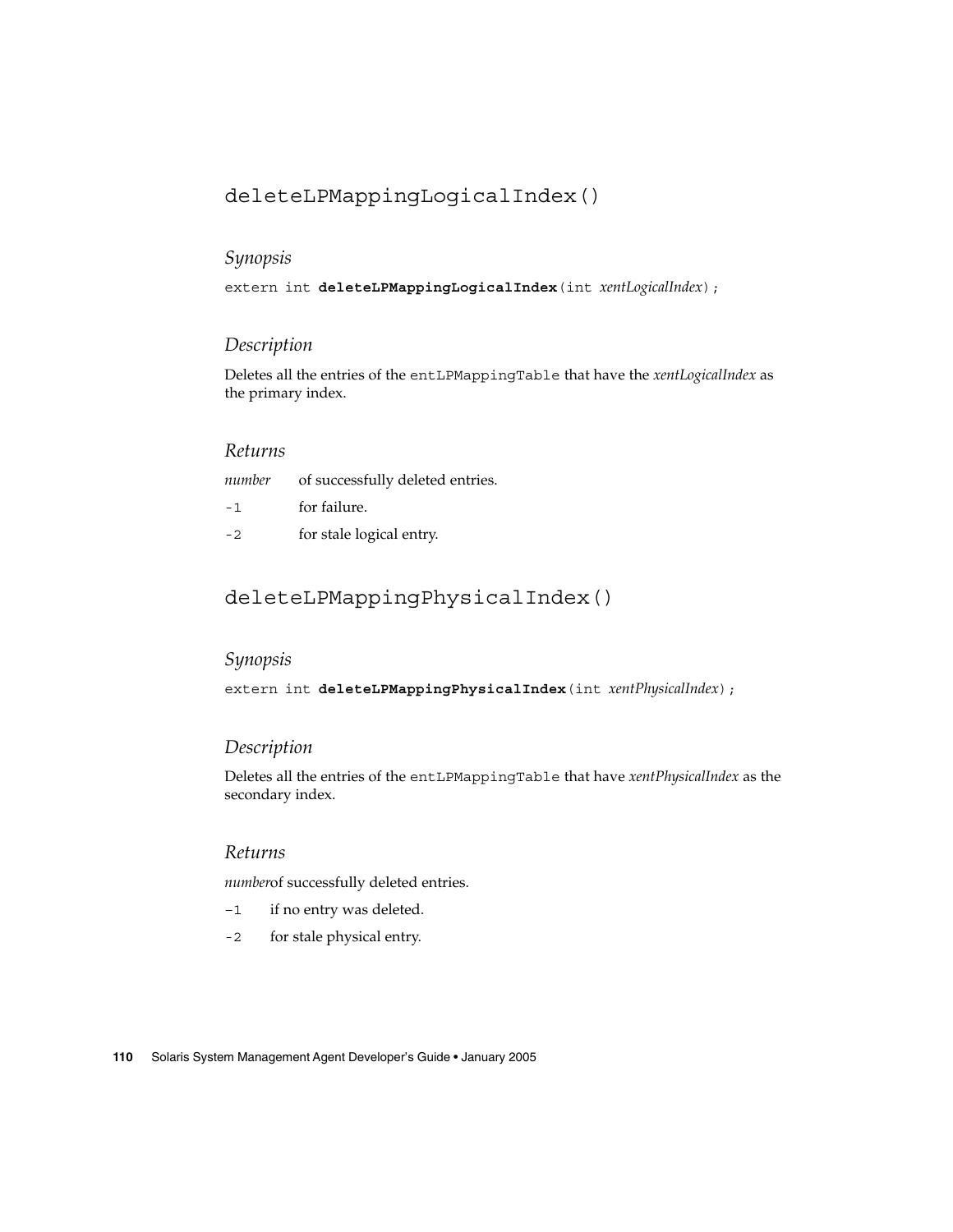## Alias Mapping Table Functions

The entAliasMappingTable contains zero or more rows that represent mappings of logical entity and physical entities for ports to external MIB identifiers. Each physical port in the system can be associated with a mapping to an external identifier. The external identifier is associated with a particular logical entity's naming scope. A wildcard mechanism is provided to indicate that an identifier is associated with more than one logical entity.

The following functions are for use with the entAliasMappingTable in the Entity MIB:

- "addAliasMappingTableEntry()" on page 111
- "[deleteAliasMappingTableEntry\(\)](#page-111-0)" on page 112
- "[deleteAliasMappingLogicalIndex\(\)](#page-111-0)" on page 112
- "[deleteAliasMappingPhysicalIndex\(\)](#page-112-0)" on page 113

## addAliasMappingTableEntry()

#### *Synopsis*

extern int **addAliasMappingTableEntry**(int *xentPhysicalIndex*, int *xentLogicalIndex*, oid\* *xAliasMapId*, int *xAliasMapIdSize*);

#### *Description*

Adds an entry to the entAliasMappingTable with the *xentPhysicalIndex* as the primary index and *xentLogicalIndex* as the secondary index. *xAliasMapId* is the alias (OID) for the entry and *xAliasMapIdSize* is the size in bytes of *xAliasMapId*.

Note that if *entAliasMapId* = NULL, the request is rejected.

#### *Returns*

- 0 for successful addition.
- 1 if the entry already exists for the given *xentPhysicalIndex* and *xentLogicalIndex*.
- -1 for failure.
- -2 for stale entry.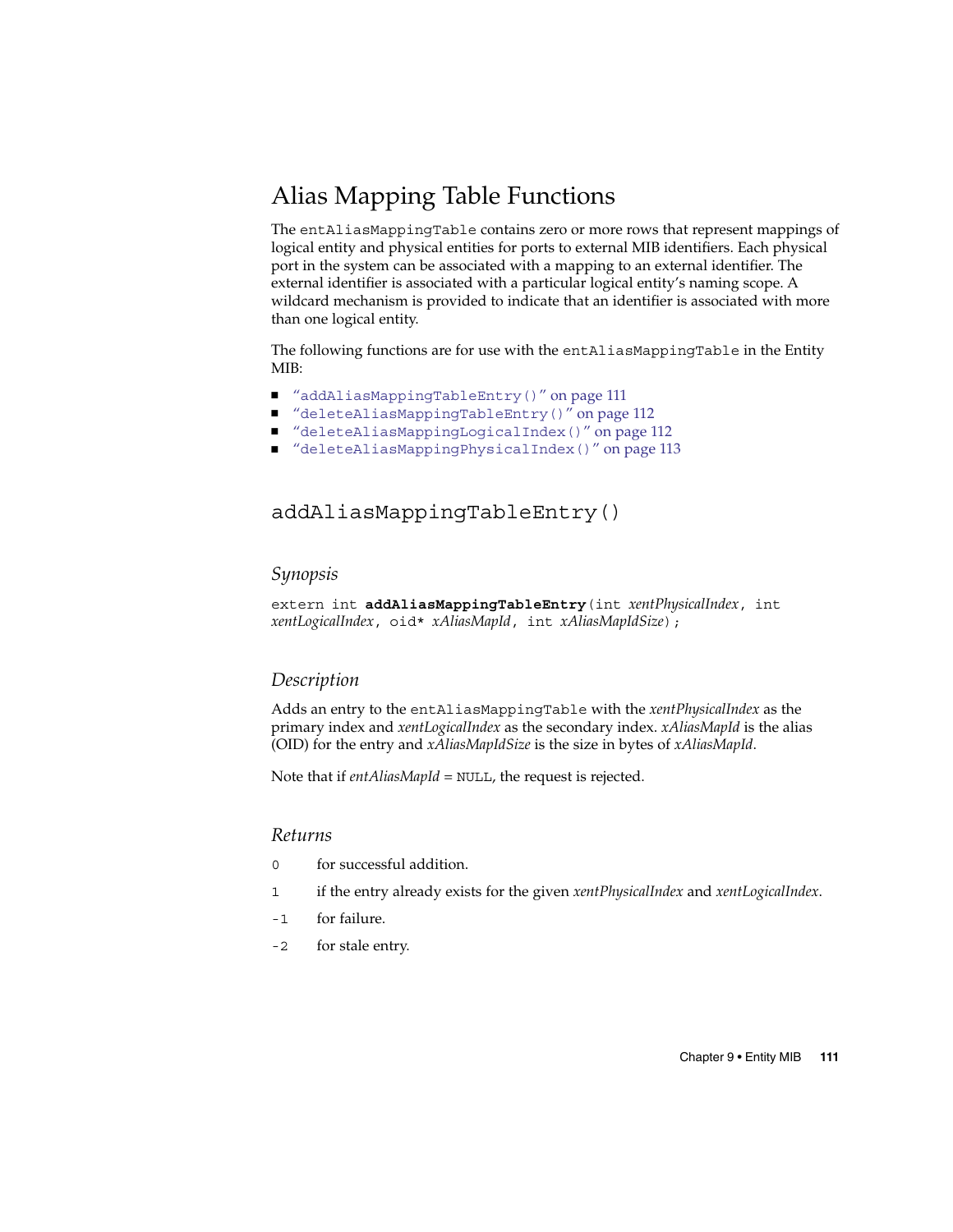## <span id="page-111-0"></span>deleteAliasMappingTableEntry()

#### *Synopsis*

extern int **deleteAliasMappingTableEntry**(int *xentPhysicalIndex*, int *xentLogicalIndex*);

#### *Description*

Deletes the entry in the entAliasMappingTable that has *xentPhysicalIndex* as the primary index and *xentLogicalIndex* as the secondary index.

#### *Returns*

- 0 for successful deletion.
- -1 for entry not found.
- -2 for stale entry.

### deleteAliasMappingLogicalIndex()

#### *Synopsis*

extern int **deleteAliasMappingLogicalIndex**(int *xentLogicalIndex*);

### *Description*

Deletes all entries of the entAliasMappingTable that have *xentLogicalIndex* as the secondary index.

This function cannot be used to delete all indexes that have an *xentLogicalIndex* of zero. Use the deleteAliasMappingTableEntry() function to delete such entries one at a time, with the appropriate *xentPhysicalIndex* specified.

#### *Returns*

| number | of entries successfully deleted. |
|--------|----------------------------------|
|        |                                  |

-1 for entry not found.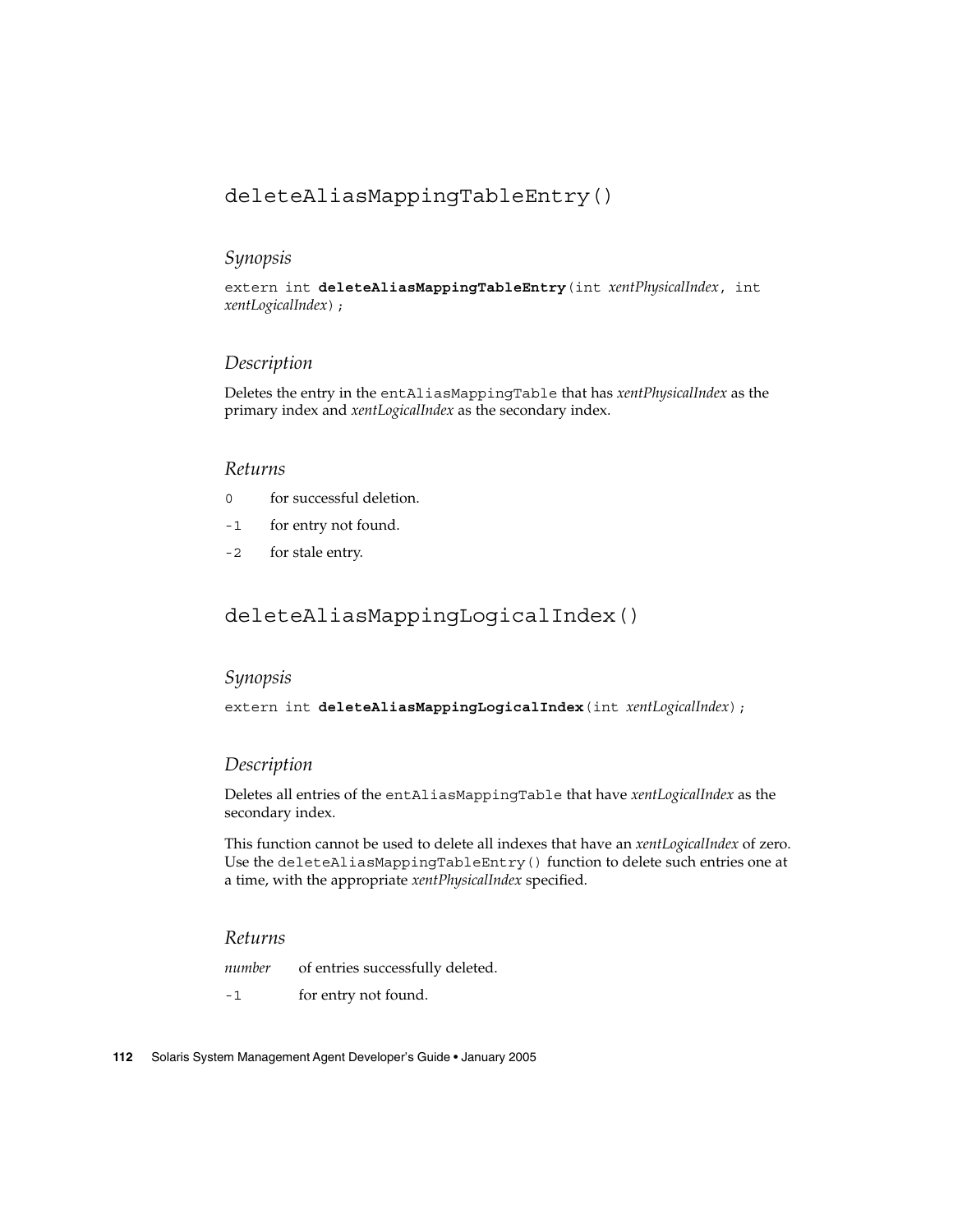<span id="page-112-0"></span>-2 for stale logical entry.

### deleteAliasMappingPhysicalIndex()

#### *Synopsis*

extern int **deleteAliasMappingPhysicalIndex**(int *xentPhysicalIndex*);

#### *Description*

Deletes all entries in the entAliasMappingTable whose primary index matches the specified *xentPhysicalIindex*.

#### *Returns*

*number*of entries successfully deleted.

- –1 for entry not found.
- –2 for stale physical entry.

## Header Files for Entity MIB Functions

Data declarations and defines that are needed by the Entity MIB functions are included in header files. The following header files in /usr/demo/sma\_snmp/demo\_module\_11 can be copied and modified for use with your own modules:

```
entAliasMappingTable.h
entLastChangeTime.h
entLogicalTable.h
entLPMappingTable.h
entPhysicalContainsTable.h
entPhysicalTable.h
```
The structures defined in entPhysicalTable.h and entLogicalTable.h are shown in the following sections.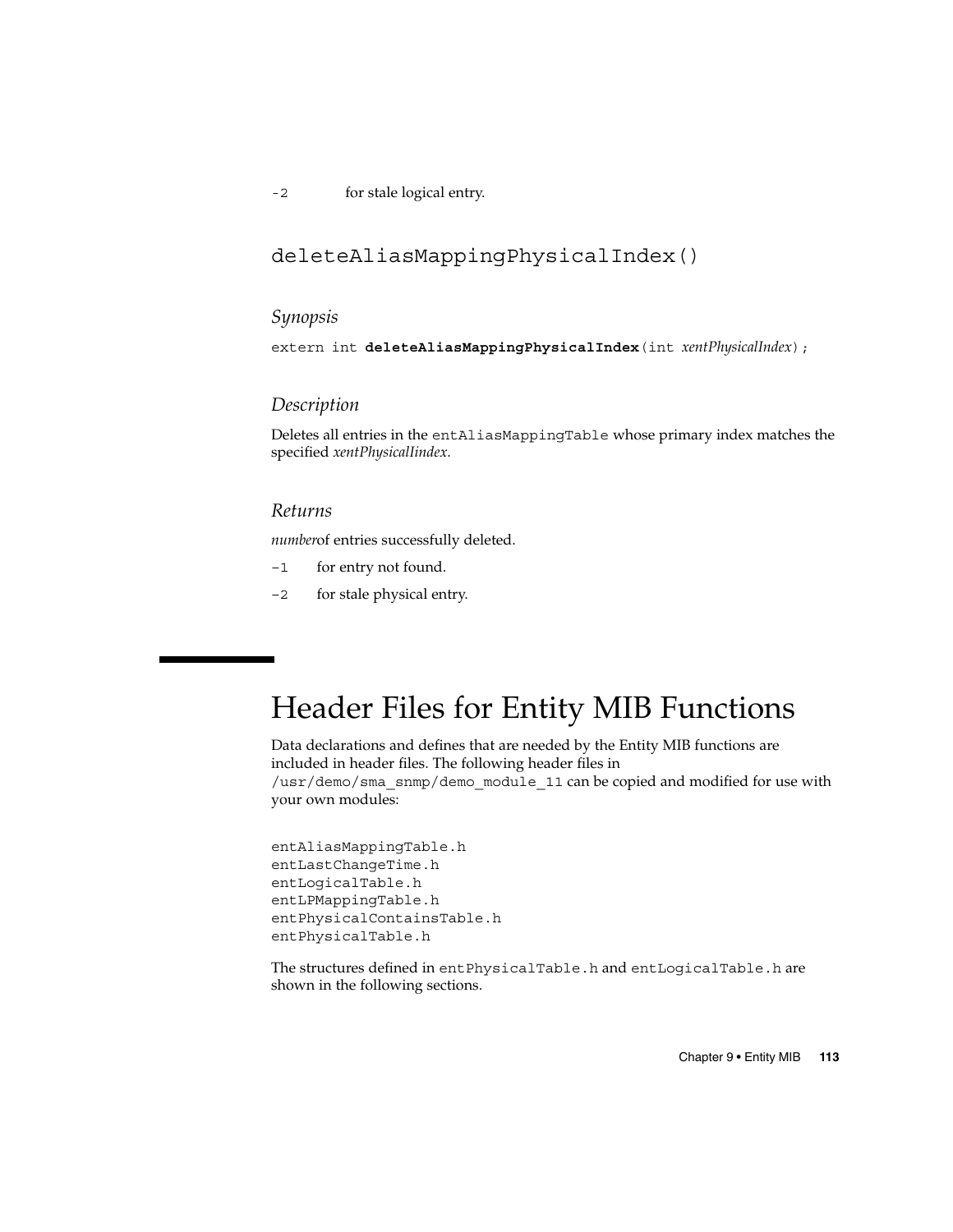## entPhysicalEntry\_t Structure

The entPhysicalTable.h header file contains the typedef for the entPhysicalEntry t structure. This structure is representative of the entPhysicalTable columns that are defined in RFC 2737. The entPhysicalEntry\_t is defined as follows:

```
typedef struct entPhysicalEntry_s {
   int_l entPhysicalIndex;
   char *entPhysicalDescr;
   oid *entPhysicalVendorType;
   int_l entPhysicalVendorTypeSize;
    int_l entPhysicalContainedIn;
    int_l entPhysicalClass;
    int 1 entPhysicalParentRelPos;
   char *entPhysicalName;
   char *entPhysicalHardwareRev;
   char *entPhysicalFirmwareRev;
   char *entPhysicalSoftwareRev;
   char *entPhysicalSerialNum;
    char *entPhysicalMfgName;
    char *entPhysicalModelName;
    char *entPhysicalAlias;
    char *entPhysicalAssetID;
    int_l entPhysicalIsFRU;
    struct entPhysicalEntry_s *pNextEntry;
} entPhysicalEntry_t;
```
## entLogicalEntry\_t Structure

The entLogicalTable.h header file contains the typedef for the entLogicalEntry\_tstructure. This structure is representative of the entLogicalTable columns that are defined in RFC 2737. The entLogicalEntry\_t is defined as follows:

```
typedef struct entLogicalEntry_s {
  int 1 entLogicalIndex;
  char *entLogicalDescr;
  oid *entLogicalType;
  int 1 entLogicalTypeSize;
  char *entLogicalCommunity;
  char *entLogicalTAddress;
  oid *entLogicalTDomain;
  int_l entLogicalTDomainSize;
  char *entLogicalContextEngineId;
  char *entLogicalContextName;
  struct entLogicalEntry_s* pNextEntry;
```

```
} entLogicalEntry_t;
```
**114** Solaris System Management Agent Developer's Guide • January 2005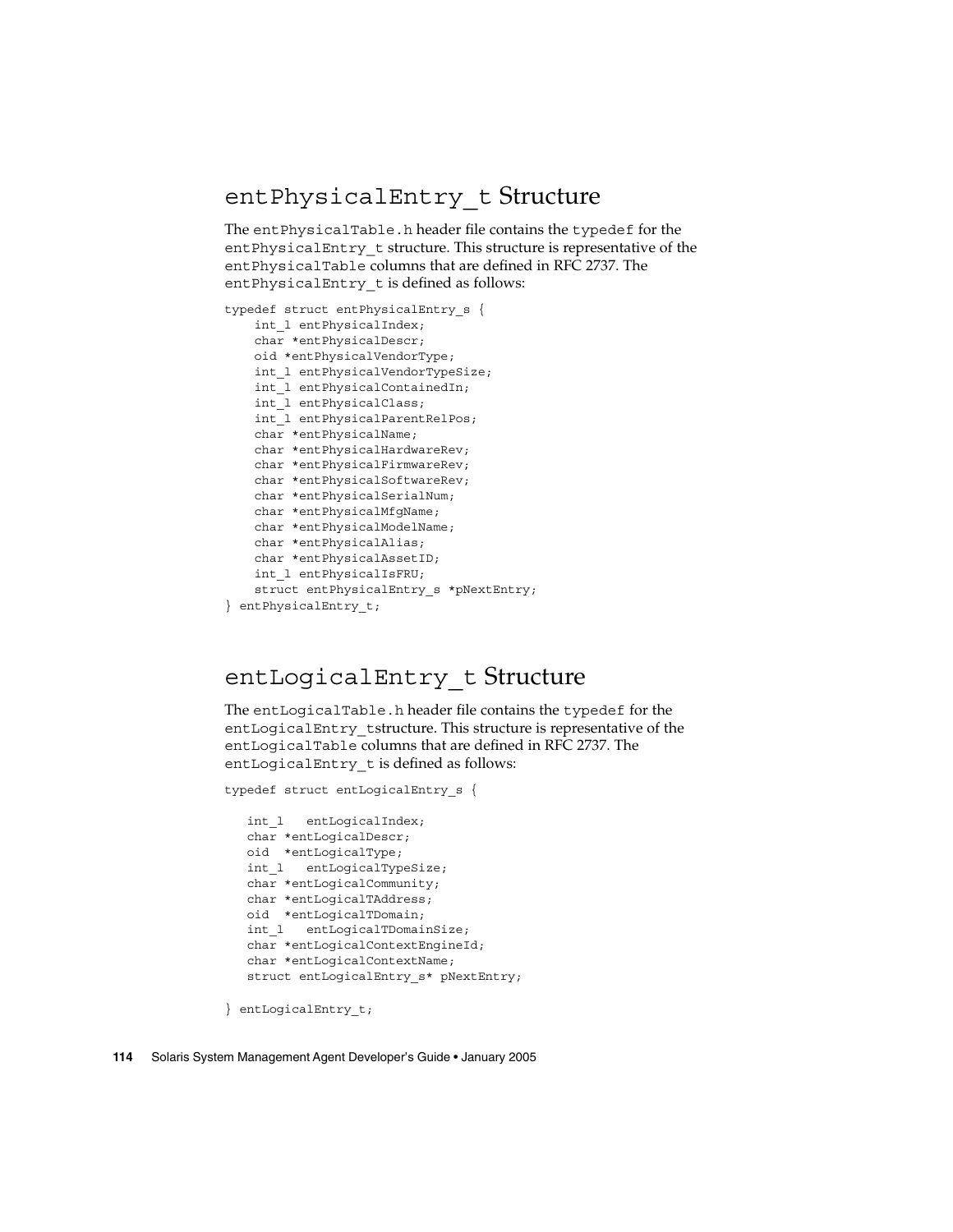# Tips for Using Entity MIB Functions

| Creating physical or logical entries | Create the appropriate physical entries or<br>logical entries first, before creating the entries<br>in the three mapping tables:<br>entLPMappingTable,<br>entAliasMappingTable, and the<br>entPhysicalContainsTable.                                                                                                                                                                                                                                                                                    |
|--------------------------------------|---------------------------------------------------------------------------------------------------------------------------------------------------------------------------------------------------------------------------------------------------------------------------------------------------------------------------------------------------------------------------------------------------------------------------------------------------------------------------------------------------------|
| Multiple parents                     | For physical entries that have more than one<br>parent, all relationships must be defined in the<br>entPhysicalContainsTable. For example,<br>suppose you want to define that C is contained<br>in A with the entPhysicalContainedIn field. You<br>also want to define that C is also contained in<br>B. In this case, you must define that C is<br>contained in A, and C is contained in B in the<br>entPhysicalContainsTable.                                                                         |
| Recursive Relationships              | Recursive relationships are not allowed in the<br>entPhysicalTable and<br>entPhysicalContainsTable. For example,<br>suppose B is contained in A, and C is contained<br>in B. In this case, A cannot be contained in C.<br>The parent/child relationship is defined both in<br>the entPhysicalContainedIn field of the<br>entPhysicalTable() function and in the<br>entPhysicalContainsTable. The recursive<br>check safeguard is already built into the<br>addPhysicalContainsTableEntry()<br>function. |
| Uniqueness                           | When you specify entPhysicalParentRelPos, the<br>allocPhysicalEntry () function does not<br>check for uniqueness. For example, you can<br>specify that A and B are contained in C by<br>setting both entPhysicalParentRelPos fields to the<br>same value. However, doing so would violate<br>RFC 2737. The uniqueness of many fields is not<br>necessarily checked by the functions. You must<br>be aware of this fact during the design phase.                                                         |
| Deleting physical or logical entries | Deleting an entry is similar to making the entry<br>stale. Both deleted and stale entries no longer<br>show up in tables when performing SNMP<br>operations. Whether you delete an entry or                                                                                                                                                                                                                                                                                                             |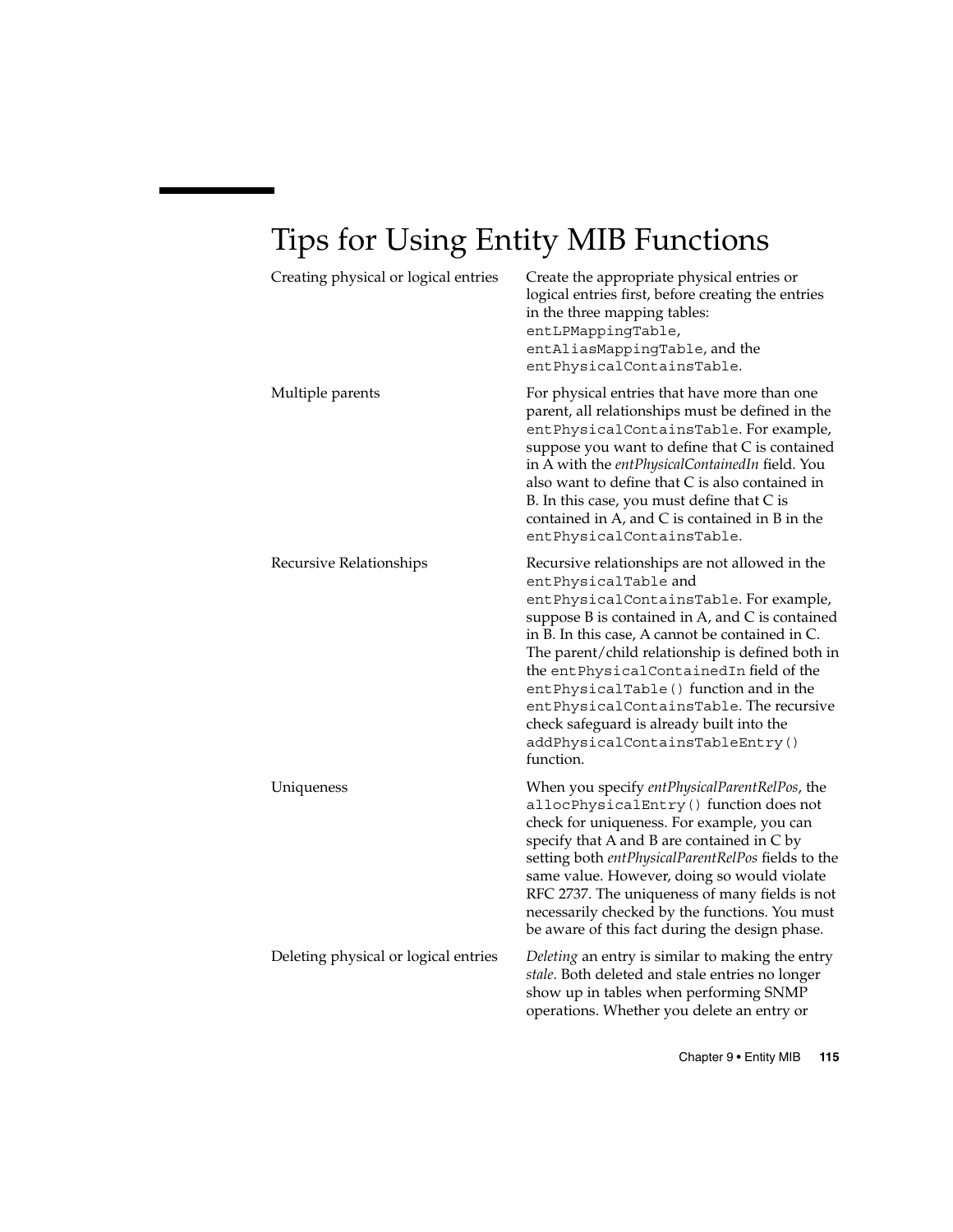|                         | corresponding mapping tables entries. This<br>deletion is done to maintain the integrity of the<br>tables.                                                                                                                                                                                                                                                                                                                                                                                                                                                                                                        |
|-------------------------|-------------------------------------------------------------------------------------------------------------------------------------------------------------------------------------------------------------------------------------------------------------------------------------------------------------------------------------------------------------------------------------------------------------------------------------------------------------------------------------------------------------------------------------------------------------------------------------------------------------------|
|                         | The difference between deleting an entry and<br>making the entry stale is that a stale entry can<br>be restored. Stale entries can be made live with<br>functions that are designed for that purpose. A<br>deleted entry cannot be restored.                                                                                                                                                                                                                                                                                                                                                                      |
| <b>Deleting Parents</b> | The integrity of the entPhysicalTable and<br>entPhysicalContainsTable are not<br>maintained if you delete a parent before you<br>delete the subsequent generations. The<br>deletePhysicalTableEntry() function<br>does not recursively remove the parent and its<br>subsequent generations. The function only<br>removes the specified entry from the tables. If<br>you do not delete a parent's generations before<br>deleting the parent, you leave orphaned<br>children. This practice is a violation of RFC<br>2737.                                                                                          |
|                         | When you delete a parent of a multi-parent<br>child, the entPhysicalContainedIn parameter is<br>reset automatically to the lowest of the<br>remaining parent index. RFC 2737 requires this<br>reset. The entPhysicalParentRelPos parameter is<br>then out of place. No API function lets you<br>change that parameter. You can modify the<br>entPhysicalParentRelPos parameter by<br>manipulating the entry that is returned by the<br>getPhysicalTableEntry() function.<br>However, this approach for modifying<br>entPhysicalParentRelPos is not supported. If you<br>decide to try this approach, use caution. |
| <b>Traps</b>            | A notification trap is sent out whenever a<br>change is made to any of the five tables, such as<br>the creation or deletion of entries. A mechanism<br>exists to suppress traps from being sent too<br>frequently. The throttling period is five<br>seconds.                                                                                                                                                                                                                                                                                                                                                      |

make an entry stale, the corresponding entries are automatically deleted in the three mapping tables. Note that you cannot undelete these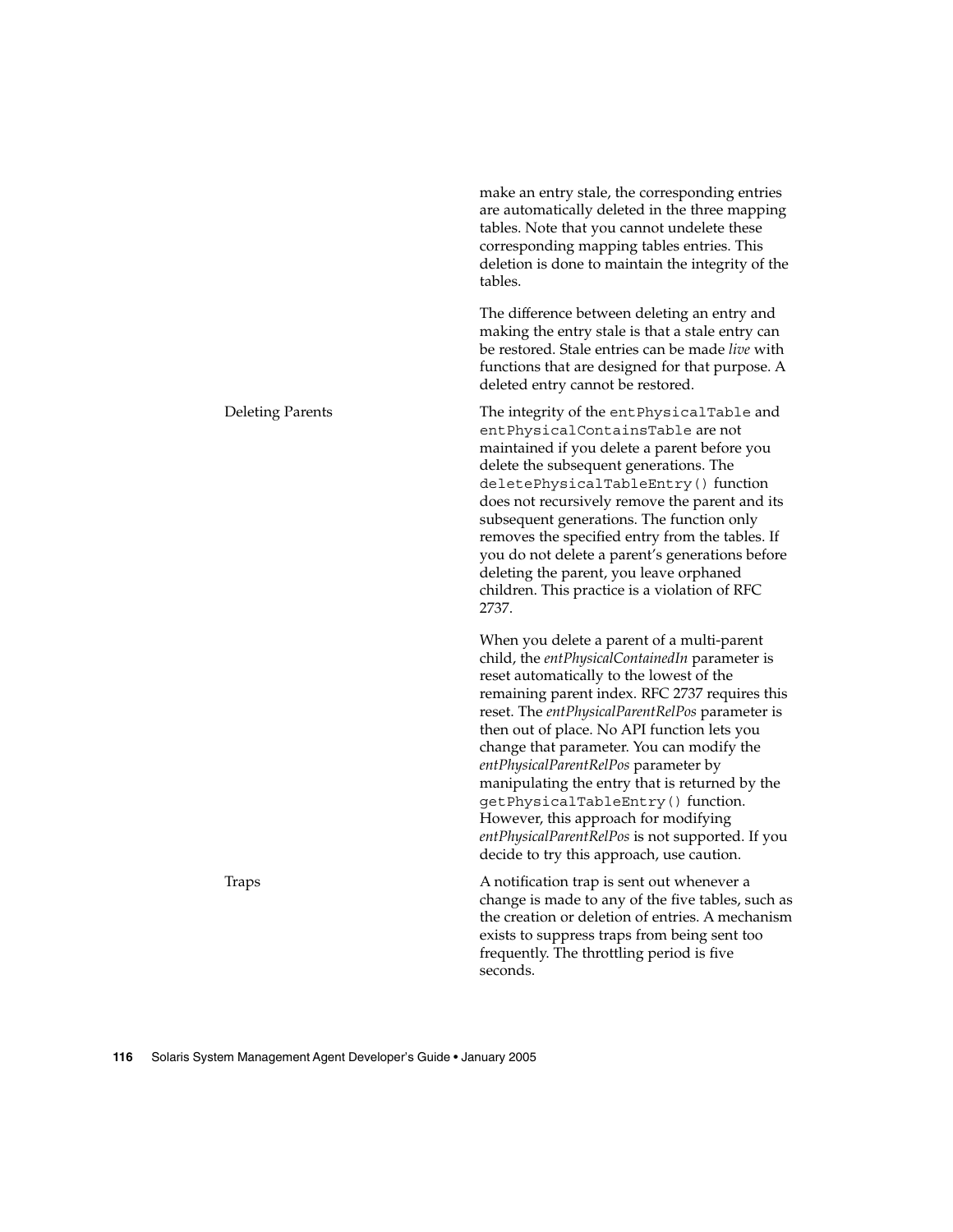RFC Constraints and errors The Entity MIB implementation has some constraints, which are dictated by RFC 2737. The only mechanism to notify the user about an error is through the error codes. You must understand the RFC thoroughly to be aware of the constraints.

## demo\_module\_11 Code Example for Entity MIB

The /usr/demo/sma\_snmp/demo\_module\_11 code example shows how the Entity MIB module can be used. The demo module is designed to populate the empty MIB tables that are created when the libentity.so module is dynamically loaded into the agent. The data that is loaded is described in this section.

You should examine the code in demo module 11, especially the code in the MyTable.c file. The file README\_demo\_module\_11 in that directory includes procedures for building and using the example.

The demo module 11 example refers to a system with the following components that need to be managed:

- Two boards, with two CPU modules on each board
- One board that contains three ports
- Two logical domains
- Two firewall instances

These components can be divided into the following entities:

- 14 physical entities
	- 1 chassis 3 slots in the chassis 3 boards in the slots 4 CPU modules in two boards 3 ports in one board
- 4 logical entities
	- 2 domains 2 firewalls

Some of the physical entities are contained in other physical entities. The logical entities are associated with particular physical entities. The Entity MIB tables should be populated to show the relationships among the various entities.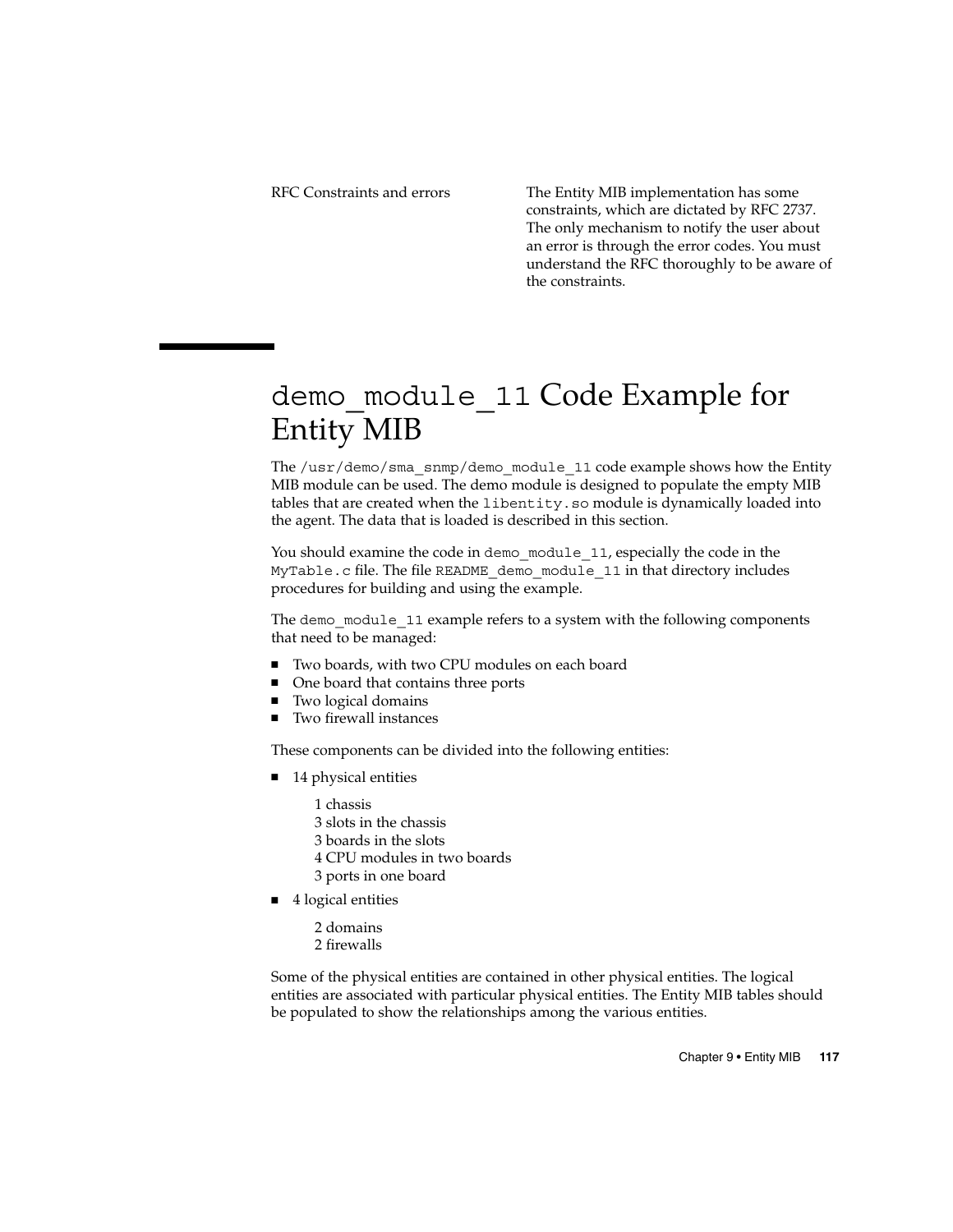The following examples demonstrate how the MIB tables could be populated for this system.

**EXAMPLE 9–1** Physical Entities for demo\_module\_11

The entPhysicalTable might be populated with the following values:

■ One field-replaceable physical chassis:

```
entPhysicalDescr.1 == 'Sun Chassis Model b1000'
  entPhysicalVendorType.1 == sun.chassisTypes.1
  entPhysicalContainedIn.1 == 0
  entPhysicalClass.1 == chassis(3)
  entPhysicalParentRelPos.1 == -1
  entPhysicalName.1 == 'b1000'
  entPhysicalHardwareRev.1 == 'A(1.00.02)'
  entPhysicalSoftwareRev.1 == ''
  entPhysicalFirmwareRev.1 == ''
  entPhysicalSerialNum.1 == 'C100076544'
  entPhysicalMfgName.1 == 'Sun Microsystems'
  entPhysicalModelName.1 == 'CHS-1000'
  entPhysicalAlias.1 == C = \begin{bmatrix} c & 1-SJ17-3-006:rack1:rtr-U3' \\ 0 & 0 & 0 & 0 & 0 \end{bmatrix}entPhysicalAssetID.1 ==
  entPhysicalISFRU.1 == true(1)■ Slot 1 within the chassis:
  entPhysicalDescr.2 == 'Sun Chassis Slot Type AA'
  entPhysicalVendorType.2 == sun.slotTypes.1
  entPhysicalContainedIn.2 == 1
  entPhysicalClass.2 == container(5)
  entPhysicalParentRelPos.2 == 1<br>entPhysicalName.2 == 'S1'
  entPhysicsicalName.2 ==entPhysicalHardwareRev.2 == 'B(1.00.01)'
  entPhysicalSoftwareRev.2 == ''
  entPhysicalFirmwareRev.2 == ''<br>entPhysicalSerialNum 2 == '''
  entPhysicalSerialNum.2 ==
  entPhysicalMfgName.2 == 'Sun Microsystems'
  entPhysicalModelName.2 == 'SLT-AA97'
  entPhysicalAlias.2 ==
```
■ Slot 2 within the chassis:

entPhysicalAssetID.2 ==

entPhysicalIsFRU.2 == false(2)

```
entPhysicalDescr.3 == 'Sun Chassis Slot Type AA'
entPhysicalVendorType.3 = sun.slotTypes.1
entPhysicalContainedIn.3 == 1
entPhysicalClass.3 == container(5)
entPhysicalParentRelPos.3 == 2
```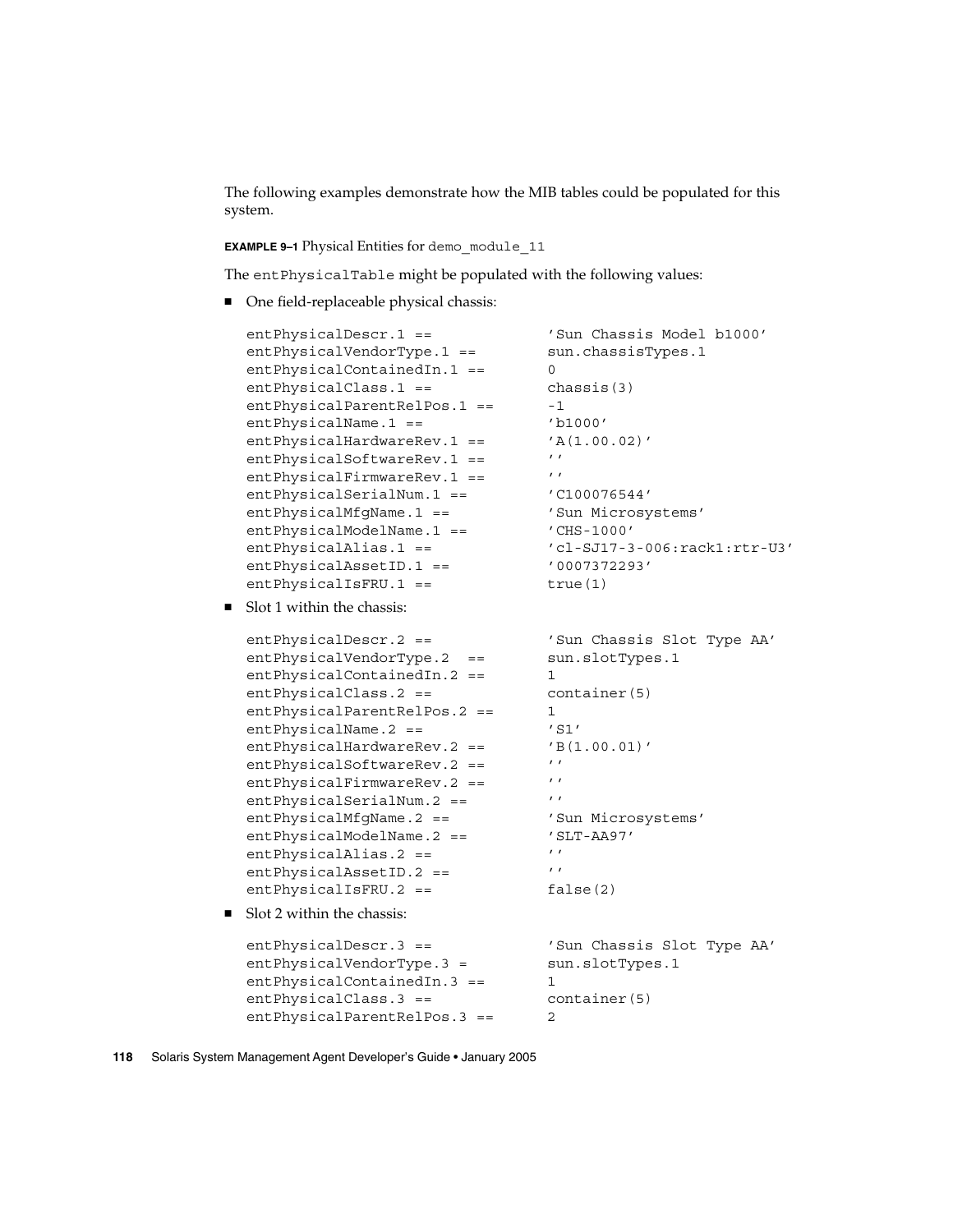entPhysicalName.3 == 'S2'<br>entPhysicalHardwareRev.3 == '1.00.07' entPhysicalHardwareRev.3 == '1 entPhysicalSoftwareRev.3 == entPhysicalFirmwareRev.3 ==  $''$ <br>entPhysicalSerialNum 3 ==  $''$ entPhysicalSerialNum.3 == entPhysicalMfgName.3 == 'Sun Microsystems'<br>entPhysicalModelName.3 == 'SLT-AA97' entPhysicalModelName.3 == entPhysicalAlias.3 ==  $'$ ''<br>entPhysicalAssetID 3 ==  $'$ '' entPhysicalAssetID.3 == entPhysicalIsFRU.3 == false(2) ■ Slot 3 within the chassis: entPhysicalDescr.4 == 'Sun Chassis Slot Type AA' entPhysicalVendorType.4 =  $\text{sun.slotTypes.1}$ <br>entPhysicalContainedIn.4 ==  $\text{1}$ entPhysicalContainedIn.4 == 1<br>entPhysicalClass.4 == container(5)  $entPhysicsicalClass.4 ==$ entPhysicalParentRelPos.4 == 3 entPhysicalName.4 == 'S3'<br>entPhysicalHardwareRev.4 == '1.00.07' entPhysicalHardwareRev.4 == entPhysicalSoftwareRev.4 == '' entPhysicalFirmwareRev.4 == ''<br>entPhysicalSerialNum 4 -- ''' entPhysicalSerialNum.4 ==  $\qquad$ ''<br>entPhysicalMfgName.4 == 'Sun Microsystems'  $entPhysicalMfgName.4 ==$ entPhysicalModelName.4 == 'SLT-AA97'<br>entPhysicalAlias.4 == '''  $entPhysicsalllias .4 ==$ <br>antPhysicalAssetID 4 ==  $'$ entPhysicalAssetID.4 == entPhysicalIsFRU.4 == false(2) ■ Board 1 within Slot 1: entPhysicalDescr.5 == 'Sun CPU-100' entPhysicalVendorType.5 == sun.moduleTypes.14 entPhysicalContainedIn.5 == 2 entPhysicalClass.5 == module(9) entPhysicalParentRelPos.5 == 1 entPhysicalName.5 ==  $'M1'$ entPhysicalHardwareRev.5 == '1.00.07'

entPhysicalSoftwareRev.5 == '1.5.1' entPhysicalFirmwareRev.5 == 'A(1.1)' entPhysicalSerialNum.5 == 'C100087363' entPhysicalMfgName.5 == 'Sun Microsystems' entPhysicalModelName.5 == entPhysicalModelName.5 == 'R10-FE00'<br>entPhysicalAlias.5 == 'rtr-U3:m1:SJ17-3-eng'<br>entPhysicalAssetID.5 == '0007372562' entPhysicalAssetID.5 == entPhysicalIsFRU.5 == true(1)

Chapter 9 • Entity MIB **119**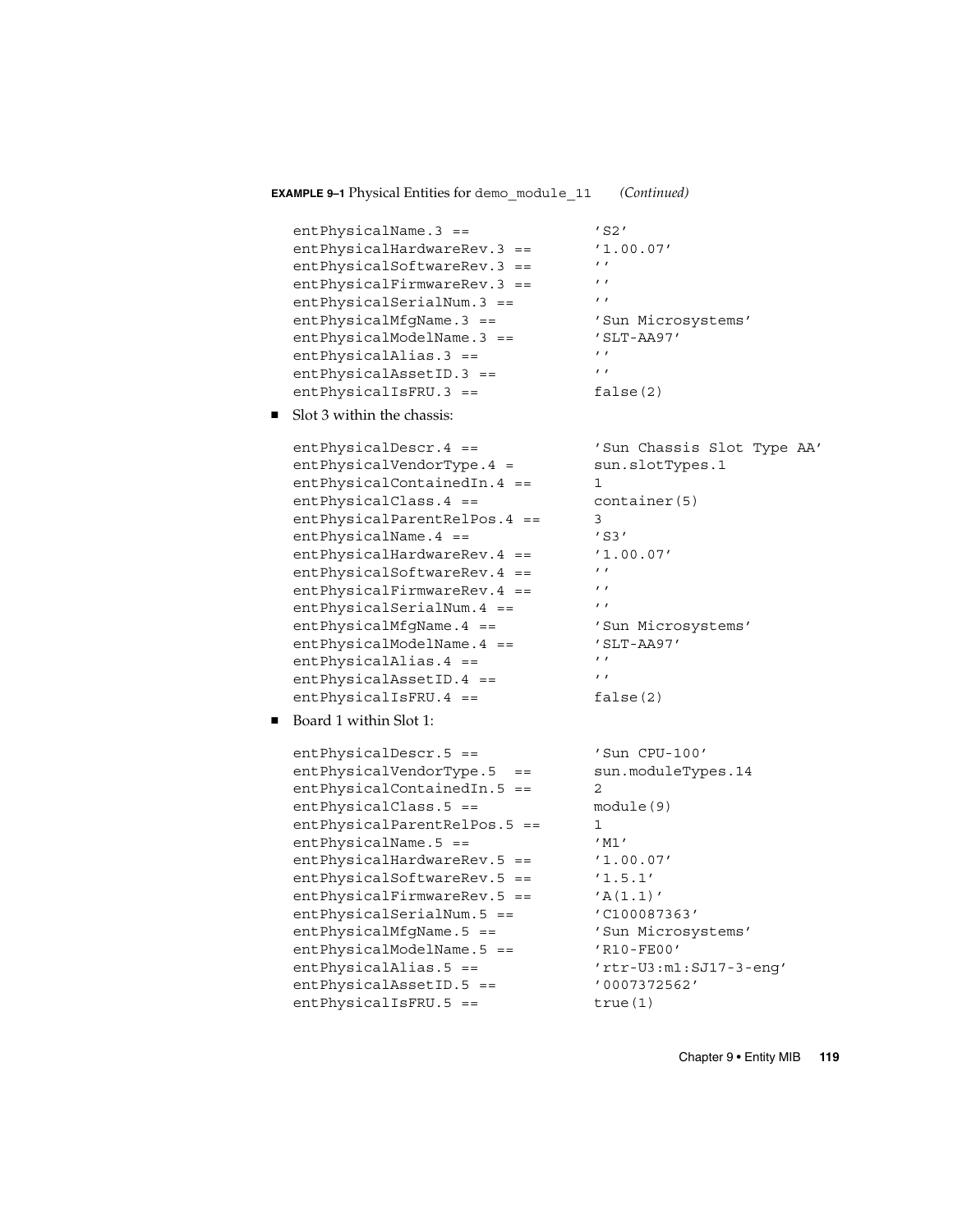**EXAMPLE 9–1** Physical Entities for demo\_module\_11 *(Continued)*

■ First CPU, in Board 1, within Slot 1:

```
entPhysicalDescr.6 == \qquad 'Sun Ultrasparc-III 400MHz'
  entPhysicalVendorType.6 == sun.cpuTypes.2
  entPhysicalContainedIn.6 == 5
  entPhysicalClass.6 == other(1)
  entPhysicalParentRelPos.6 == 1
  entPhysicalName.6 == 'P1'entPhysicalHardwareRev.6 == 'G(1.02)'
  entPhysicalSoftwareRev.6 == ''
  entPhysicalFirmwareRev.6 == '1.1'
  entPhysicalSerialNum.6 == 'entPhysicalMfgName.6 == 'Sun Microsystems'<br>entPhysicalModelName.6 == 'SFE-400M'
  entPhysicsicalModelName.6 ==entPhysicalAlias.6 == 'entPhysicalAssetID.6 == 'entPhysicalIsFRU.6 == false(2)
■ Second CPU, in Board 1, within Slot 1:
  entPhysicalDescr.7 == 'Sun Ultrasparc-III 400MHz'
  entPhysicalVendorType.7 == sun.cpuTypes.2
  entPhysicalContainedIn.7 == 5
  entPhysicalClass.7 == other(1)
  entPhysicalParentRelPos.7 == 2
  entPhysicalName.7 == 'P2'entPhysicalHardwareRev.7 == 'G(1.02)'<br>ontPhysicalSoftwarePex.7 = - '
  entPhysicalSoftwareRev.7 == ''<br>entPhysicalFirmwareRev.7 == '1.1'
  entPhysicalFirmwareRev.7 ==
  entPhysicalSerialNum.7 == 'entPhysicalMfgName.7 == 'Sun Microsystems'<br>entPhysicalModelName.7 == 'SFE-400M'
  entPhysicsicalModelName.7 ==entPhysicalAlias.7 ==entPhysicalAssetID.7 ==
  entPhysicalIsFRU.7 == false(2)
■ Board 2 within Slot 2:
  entPhysicalDescr.8 == 'Sun CPU-200'
  entPhysicalVendorType.8 == sun.moduleTypes.15
  entPhysicalContainedIn.8 == 3
  entPhysicalClass.8 == module(9)
  entPhysicalParentRelPos.8 == 1
  entPhysicalName.8 == 'M2'entPhysicalHardwareRev.8 == '2.01.00'
  entPhysicalSoftwareRev.8 == '3.0.7'
  entPhysicalFirmwareRev.8 == 'A(1.2)'
```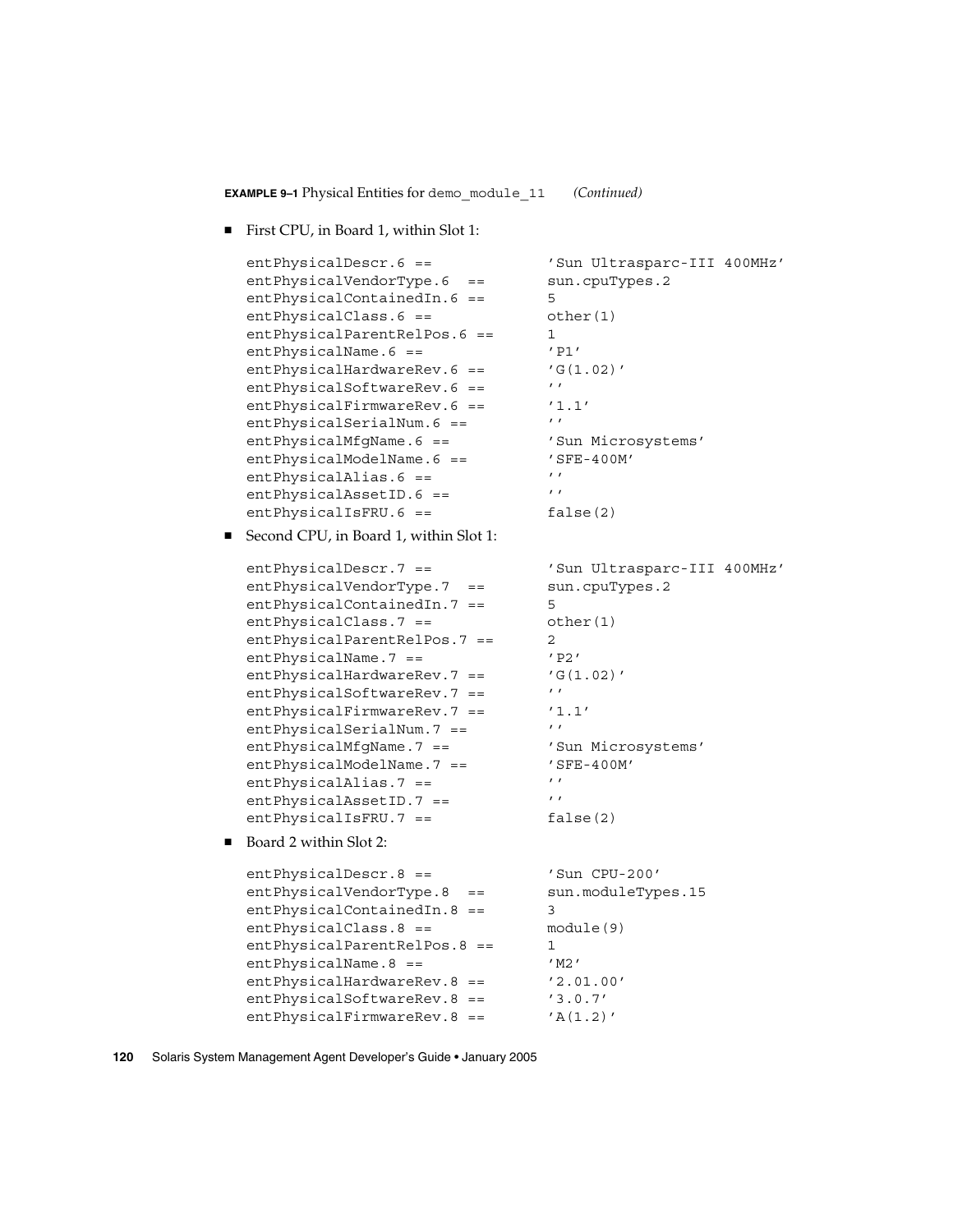```
entPhysicalSerialNum.8 == 'C100098732'entPhysicalMfgName.8 == 'Sun Microsystems'<br>entPhysicalModelName.8 == 'R10-FE0C'
entPhysicalModelName.8 ==
entPhysicalAlias.8 == 'rtr-U3:m2:SJ17-2-eng'
entPhysicalAssetID.8 == '0007373982'
entPhysicalISFRU.8 == true(1)
```
■ Third CPU, in Board 2, within Slot 2:

```
entPhysicalDescr.9 == 'Sun Ultrasparc-III 400MHz'
entPhysicalVendorType.9 == sun.cpuTypes.5
entPhysicalContainedIn.9 == 8
entPhysicalClass.9 == other(1)entPhysicalParentRelPos.9 == 1
entPhysicalName.9 == 'Py'entPhysicalHardwareRev.9 == CC(1.07)'<br>entPhysicalSoftwareRev.9 == 72.0.34'entPhysicalSoftwareRev.9 ==
entPhysicalFirmwareRev.9 == '1.1'
entPhysicalSerialNum.9 == 'entPhysicalMfqName.9 == 'Sun Microsystems'
entPhysicalModelName.9 == 'SFE-400M'
entPhysicalalias.9 ==<br>antPhysicalAssetTD 9 ==entPhysicalAssetID.9 ==
entPhysicalIsFRU.9 == false(2)
```
■ Fourth CPU, in Board 2, within Slot 2:

```
entPhysicalDescr.10 == 'Sun Ultrasparc-III 400MHz'
entPhysicalVendorType.10 == sun.cpuTypes.2
entPhysicalContainedIn.10 == 8
entPhysicalClass.10 == other(1)
entPhysicalParentRelPos.10 == 2
entPhysicalName.10 == 'P4'
entPhysicalHardwareRev.10 == 'G(1.04)'
entPhysicalSoftwareRev.10 == ''
entPhysicalFirmwareRev.10 == '1.3'
entPhysicalSerialNum.10 == ''
entPhysicalMfgName.10 == \qquad 'Sun Microsystems'<br>entPhysicalModelName.10 == \qquad 'SFE-400M'
entPhysicalModelName.10 == 'Si<br>antPhysicalAlias 10 == 'entPhysicalAlias.10 == '''<br>entPhysicalAssetID.10 == '''
entPhysicalAssetID.10 ==
entPhysicalIsFRU.10 == false(2)
```
■ Board 3 within Slot 3: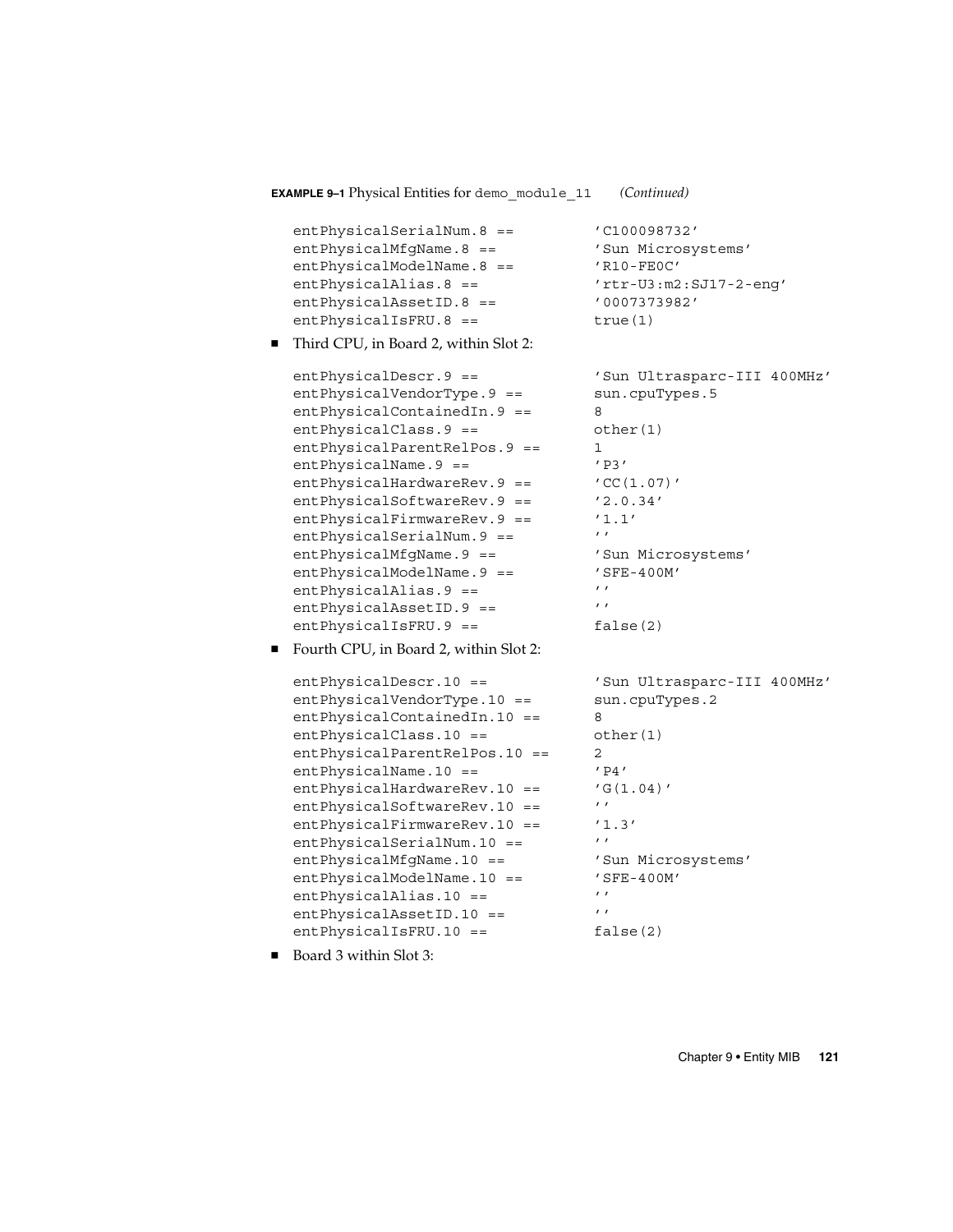**EXAMPLE 9–1** Physical Entities for demo\_module\_11 *(Continued)*

```
entPhysicalDescr.11 == 'Sun port-200'
  entPhysicalVendorType.11 == sun.moduleTypes.25
  entPhysicalContainedIn.11 == 4
  entPhysicalClass.11 == module(9)
  entPhysicalParentRelPos.11 == 1
  entPhysicalName.11 == 'M2'
  entPhysicalHardwareRev.11 == '2.01.00'
  entPhysicalSoftwareRev.11 == '3.0.7'
  entPhysicalFirmwareRev.11 == 'A(1.2)'entPhysicalSerialNum.11 == 'C100098732'
  entPhysicalMfgName.11 == 'Sun Microsystems'<br>entPhysicalModelName.11 == 'YR11-C100'
  entPhysicalModelName.11 ==
  entPhysicalAlias.11 == 'rtr-U3:m2:SJ17-2-eng'
  entPhysicalAssetID.11 == '0007373982'
  entPhysicalIsFRU.11 == true(1)
■ Port 1, in Board 3, within Slot 3:
  entPhysicalDescr.12 == 'Sun Ethernet-100 Port'
  entPhysicalVendorType.12 == sun.portTypes.5
  entPhysicalContainedIn.12 == 11
  entPhysicalClass.12 == port(10)
  entPhysicalParentRelPos.12 == 1
  entPhysicalName.12 == 'P3'
  entPhysicalHardwareRev.12 == \text{CC}(1.07)'
  entPhysicalSoftwareRev.12 == '2.0.34'
  entPhysicalFirmwareRev.12 == '1.1'
  entPhysicalSerialNum.12 == 'entPhysicalMfgName.12 == 'Sun Microsystems'
  entPhysicalModelName.12 == 'SFE-P100'
  entPhysicalAlias.12 == 'entPhysicalAssetID.12 == 'entPhysicalIsFRU.12 == false(2)
■ Port 2, in Board 3, within Slot 3:
  entPhysicalDescr.13 == 'Sun Ethernet-100 Port'
  entPhysicalVendorType.13 == sun.portTypes.5
  entPhysicalContainedIn.13 == 11
  entPhysicalClass.13 == port(10)
  entPhysicalParentRelPos.13 == 2
```

```
entPhysicalName.13 == 'Ethernet B'
entPhysicalHardwareRev.13 == 'G(1.04)'
entPhysicalSoftwareRev.13 == ''<br>entPhysicalFirmwareRev.13 == '1.3'
entPhysicalFirmwareRev.13 ==
entPhysicalSerialNum.13 == ''
entPhysicalMfgName.13 == 'Sun Microsystems'
```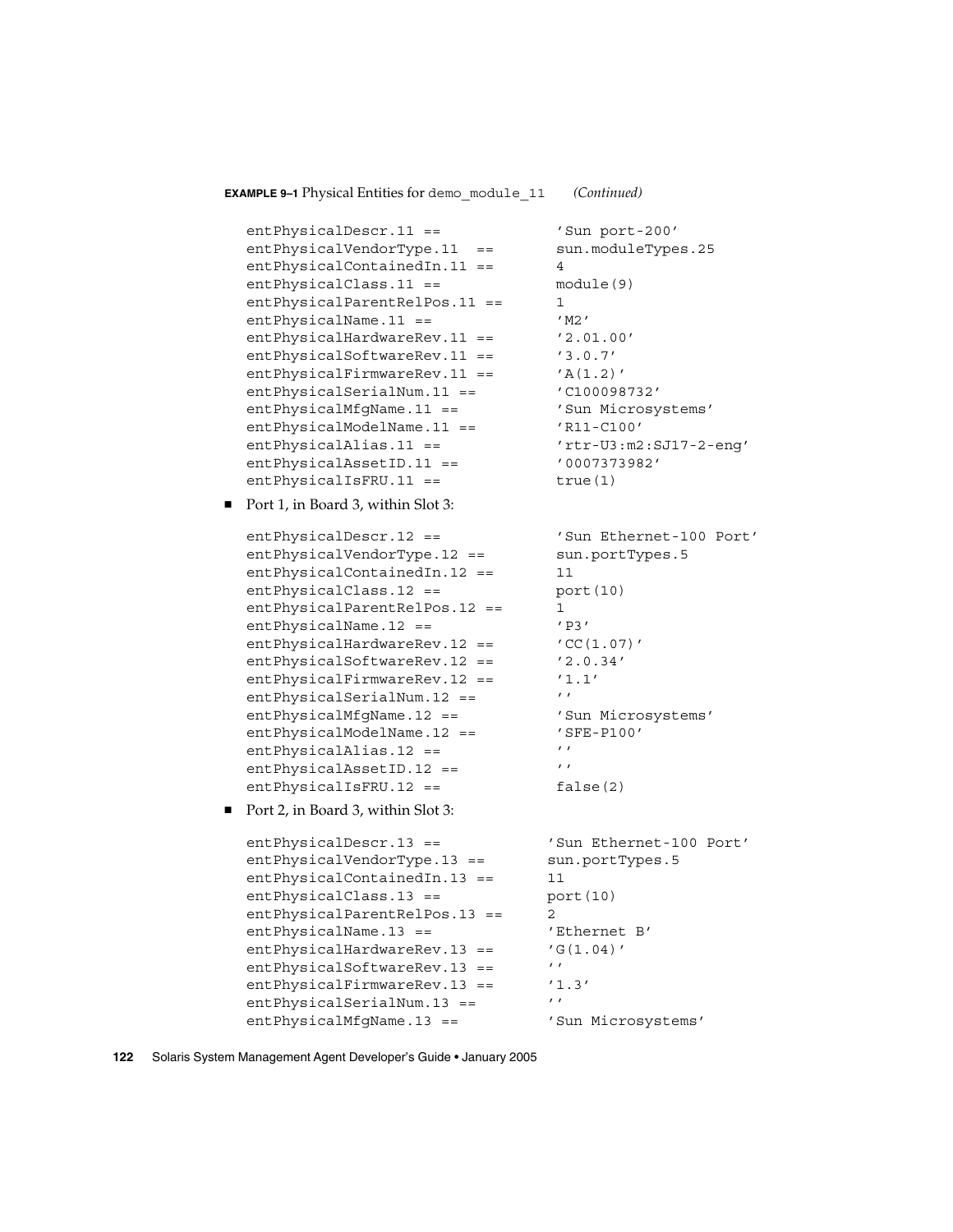**EXAMPLE 9–1** Physical Entities for demo\_module\_11 *(Continued)*

| $entPhysicalModelName.13 ==$ | $'$ SFE-P100' |
|------------------------------|---------------|
| $entPhysicalAlias.13 ==$     | $\prime$      |
| $entPhysicalAssetID.13 ==$   | $\mathbf{r}$  |
| $entPhysicalISFRU.13 ==$     | false(2)      |

■ Port 3, in Board 3, within Slot 3:

| 'Sun Ethernet-100 Port' |
|-------------------------|
| sun.portTypes.5         |
| 11                      |
| port (10)               |
| 3                       |
| 'Ethernet B'            |
| 'G(1.04)'               |
| $\prime$                |
| '1.3'                   |
| $\prime$                |
| 'Sun Microsystems'      |
| $'$ SFE-P100'           |
| $\prime$                |
| $\prime$                |
| false(2)                |
|                         |

**EXAMPLE 9–2** Logical Entities for demo\_module\_11

The entLogicalTable is populated with the following values when you run demo\_module\_11:

■ Logical Domain "A"

| $entLogicalDescri.1 ==$        | 'Domain A'          |
|--------------------------------|---------------------|
| $entLogicalType.1 ==$          | solaris             |
| $entLogicalCommunity.1 ==$     | 'public-dom1'       |
| $entLogicalTAddress.1 ==$      | 124.125.126.127:161 |
| $entLogicalTDomain.1 ==$       | SunExampleDomain    |
| entLogicalContextEngineID.1 == | $\prime$            |
| entLogicalContextName.1 ==     | $\prime$            |
| Logical Domain "B"             |                     |
| $entLogicalDescri.2 ==$        | 'Domain B'          |
| $entLogicalType.2 ==$          | solaris             |
| $entLogical Community.2 ==$    | 'public-dom2'       |
| $entLogicalTAddress.2 ==$      | 124.125.126.128:161 |
| $entLogicalTDomain.2 ==$       | SunExampleDomain    |
| entLogicalContextEngineID.2 == | $\prime$            |
| $entLogicalContextName.2 ==$   | $\prime$            |

Chapter 9 • Entity MIB **123**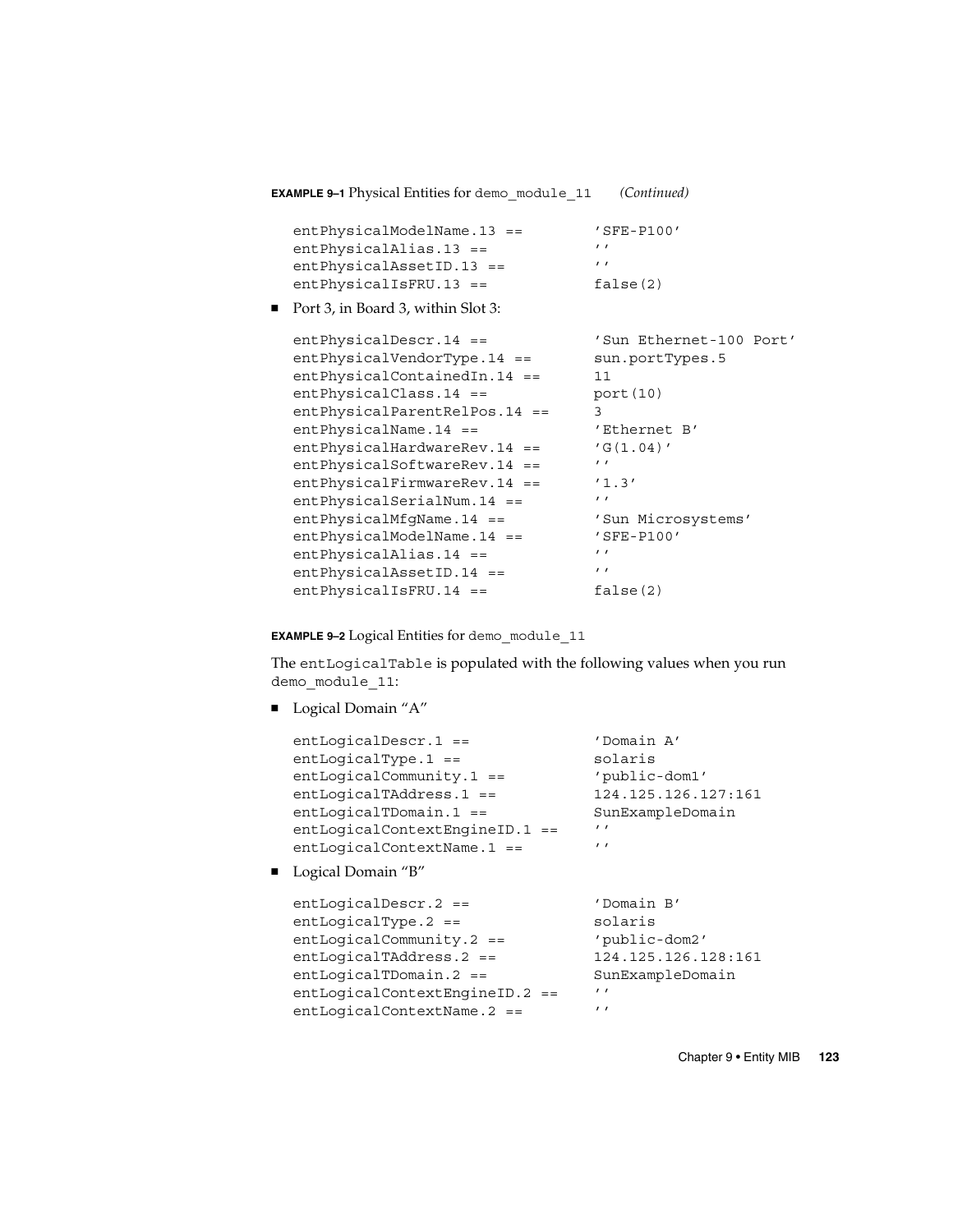**EXAMPLE 9–2** Logical Entities for demo\_module\_11 *(Continued)*

```
■ Firewall 1
  entLogicalDescr.3 == 'Sun Firewall v2.1.1'
  entLogicalType.3 == dot1dFirewall
  entLogicalCommunity.3 == 'public-firewall1'
  entLogicalTAddress.3 == 124.125.126.129:161
  entLogicalTDomain.3 == SunExampleDomain<br>entLogicalContextEngineID.3 == ''
  entLogicalContextEngineID.3 == ''<br>entLogicalContextName 3 == '''
  entLogicalContextName.3 ==
■ Firewall 2
  entLogicalDescr.4 == 'Sun Firewall v2.1.1'
  entLogicalType.4 == dot1dFirewall
  entLogicalCommunity.4 == 'public-firewall2'
  entLogicalTAddress.4 == 124.125.126.130:161
  entLogicalTDomain.4 == SunExampleDomain
  entLogicalContextEngineID.4 == ''<br>entLogicalContextName 4 -- '''
  entLogicalContextName.4 ==
```
**Note –** entLogicalTable does not support SNMPv3 in this example.

**EXAMPLE 9–3** Logical to Physical Mappings for demo\_module\_11

The entLPMappingsTable is populated with the objects and values in the right column of the following table when you run demo\_module\_11.

| <b>Logical Entity and Physical Entity</b><br><b>Associations</b>                                           | <b>Logical to Physical Mapping Indexes</b>                       |
|------------------------------------------------------------------------------------------------------------|------------------------------------------------------------------|
| Domain A<br>(entLoqicalIndex.1)uses:<br>Board 1<br>(entPhysicalIndex.5)<br>Port 1<br>(entPhysicalIndex.12) | $entLPPhysicalIndex.1.5 == 5$<br>$entLPPhysicalIndex.1.12 == 12$ |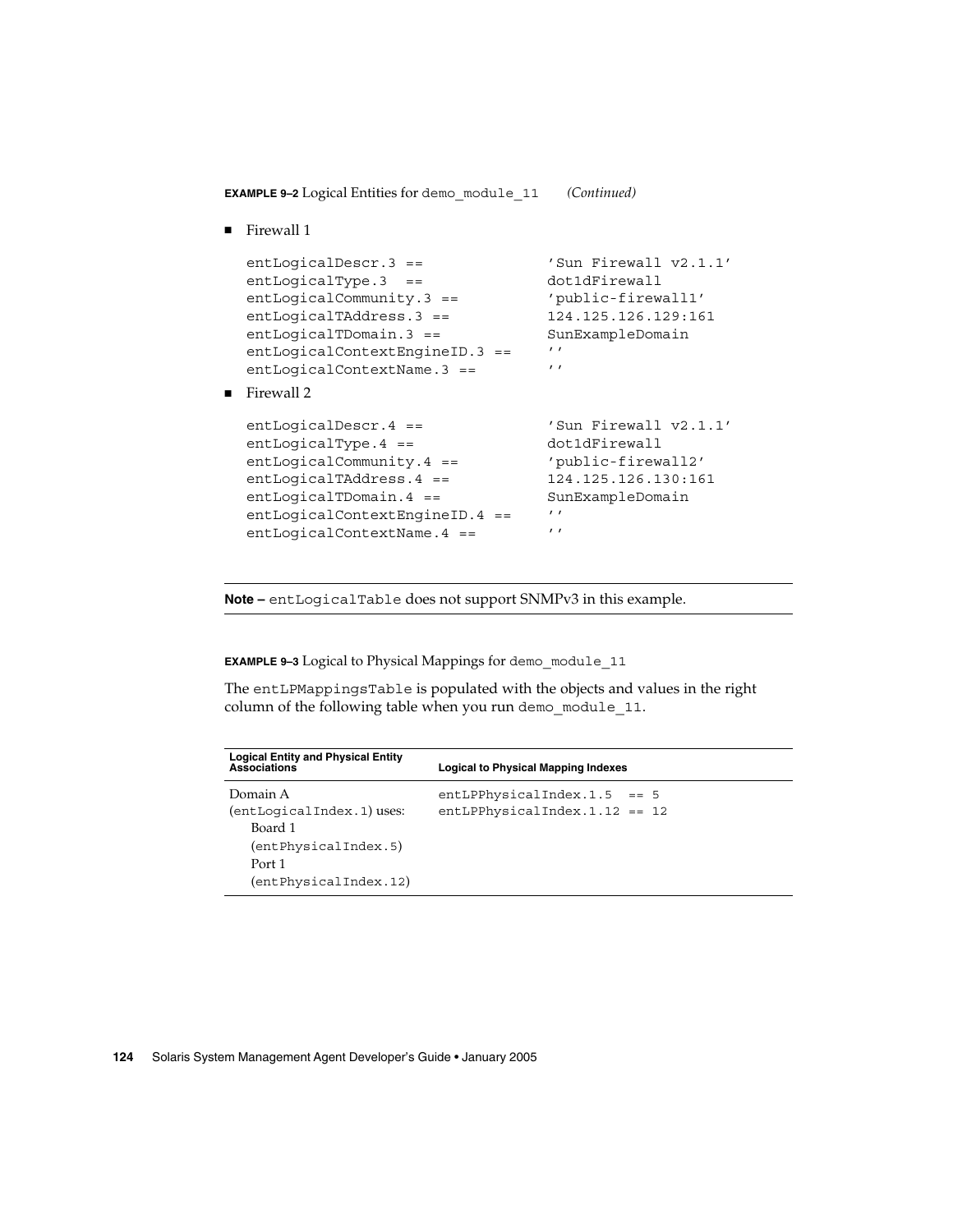| <b>EXAMPLE 9-3</b> Logical to Physical Mappings for demo_module_11 |  | (Continued) |
|--------------------------------------------------------------------|--|-------------|
|                                                                    |  |             |

| <b>Logical Entity and Physical Entity</b><br>Associations                                                                                                            | <b>Logical to Physical Mapping Indexes</b>                                                                                                                                                                                                          |
|----------------------------------------------------------------------------------------------------------------------------------------------------------------------|-----------------------------------------------------------------------------------------------------------------------------------------------------------------------------------------------------------------------------------------------------|
| Domain B<br>(entLogicalIndex.2) uses:<br>Board 2<br>(entPhysicalIndex.8)<br>Port <sub>2</sub><br>(entPhysicalIndex.13)<br>Port <sub>3</sub><br>(entPhysicalIndex.14) | entLPPhysicalIndex.2.8<br>$=-8$<br>$entLPPhysicalIndex.2.13 == 13$<br>$entLPPhysicalIndex.2.14 == 14$                                                                                                                                               |
| Firewall 1<br>(entLogicalIndex.3) uses:<br>CPU <sub>1</sub><br>(entPhysicalIndex.6)<br>Port 1<br>(entPhysicalIndex.12)                                               | $entLPPhysicalIndex.3.6 == 6$<br>$entLPPhysicalIndex.3.12 == 12$                                                                                                                                                                                    |
| Firewall 2<br>(entLogicalIndex.4) uses:<br>CPU <sub>3</sub>                                                                                                          | $entLPPhysicalIndex.4.9 == 9$<br>$entLPPhysicalIndex.4.13 == 13$<br>$entLPPhysicalIndex.4.14 == 14$                                                                                                                                                 |
| (entPhysicalIndex.9)<br>Port <sub>2</sub><br>(entPhysicalIndex.13)<br>Port <sub>3</sub><br>(entPhysicalIndex.14)                                                     | These mappings are included in the entLPMappingTable<br>because Firewall 2 uses ports in the board. If the firewall<br>did not use these ports, then a single mapping to the board,<br>for example entLPPhysicalIndex. 4.11 would be<br>sufficient. |

**EXAMPLE 9–4** Physical to Logical to MIB Alias Mappings for demo\_module\_11

The entAliasMappingTable is populated with the following objects and values when you run demo\_module\_11.

If the ifIndex values are shared by all logical entities, the entAliasMappingTable might be populated as follows:

```
entAliasMappingIdentifier.12.0 == ifIndex.1
entAliasMappingIdentifier.13.0 == ifIndex.2
entAliasMappingIdentifier.14.0 == ifIndex.3
```
The first index in the entAliasMappingIdentifier signifies the physical index. In this case, physical entities with the indexes 12, 13, and 14 are Port 1, Port 2, and Port 3. In the preceding entAliasMappingIdentifier assignments, Port 1 is mapped to ifIndex.1, Port 2 is mapped to ifIndex.2, and Port 3 is mapped to ifIndex.3. This mapping is for all logical entities that use each of these ports.

If the ifIndex values are *not* shared by all logical entities, the entAliasMappingTable might be populated as follows: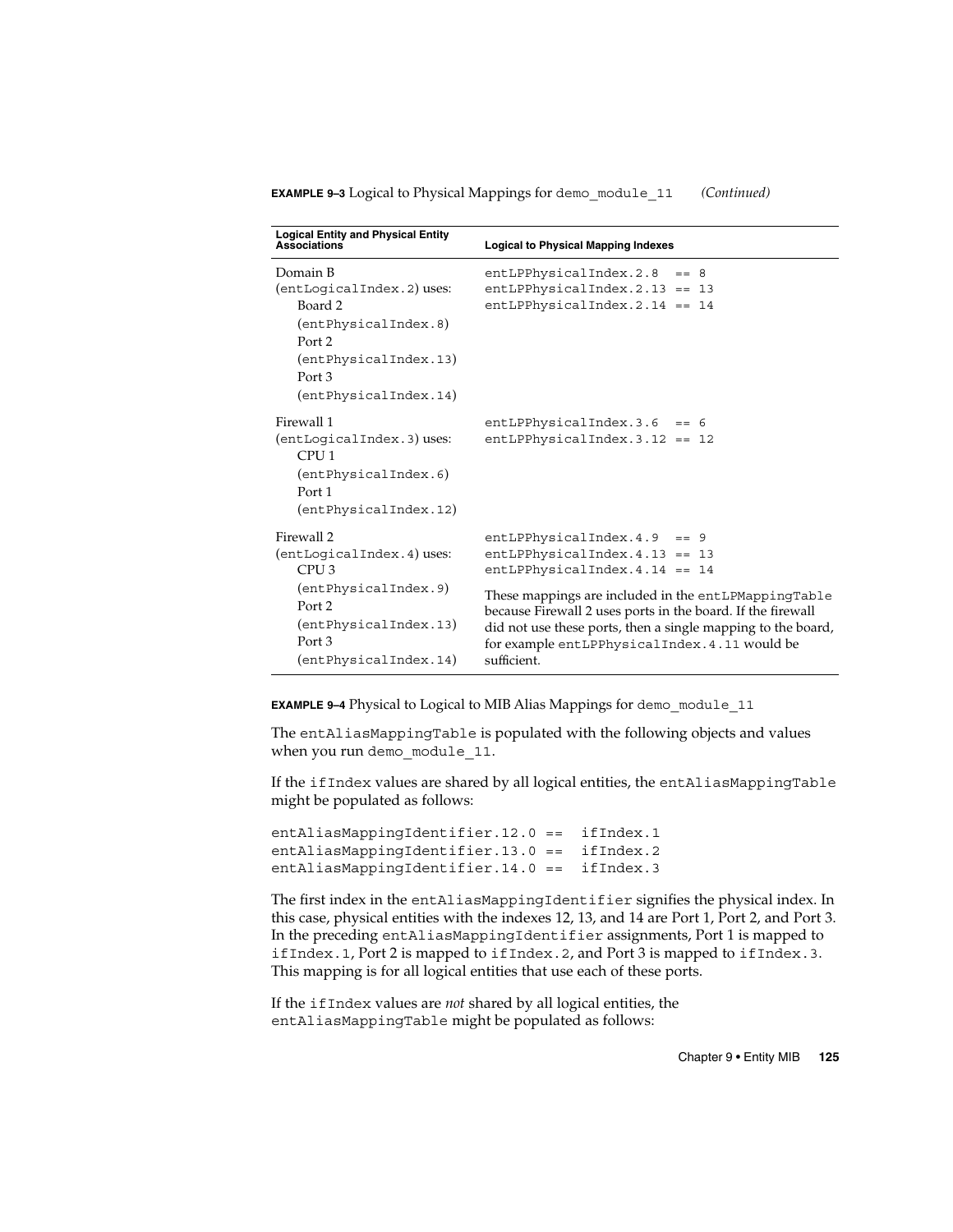**EXAMPLE 9–4** Physical to Logical to MIB Alias Mappings for demo\_module\_11 *(Continued)*

entAliasMappingIdentifier.12.0 == ifIndex.1 entAliasMappingIdentifier.12.3 == ifIndex.101 entAliasMappingIdentifier.13.0 == ifIndex.2 entAliasMappingIdentifier.13.3 == ifIndex.102 entAliasMappingIdentifier.14.0 == ifIndex.3 entAliasMappingIdentifier.14.3 == ifIndex.103

In this case, one logical entity is mapped differently. Firewall 1, which is entLogicalIndex.3, is mapped as follows:

- ifIndex.101 on Port 1
- ifIndex.102 on Port 2
- ifIndex.103 on Port 3

**EXAMPLE 9–5** Physical Contains Table Entries for demo\_module\_11

The following table shows the containment relationships among the physical entities. The right column of the table lists the entries added to the entPhysicalContainsTable of the Entity MIB by demo\_module\_11.

| <b>Physical Entity</b> | <b>Contains</b>  | entPhysicalContainsTable Entry    |  |
|------------------------|------------------|-----------------------------------|--|
| Chassis                | Slot 1           | $entPhysicalChildren.1.2 == 2$    |  |
|                        | Slot 2           | $entPhysicalChildren.1.3 == 3$    |  |
|                        | Slot 3           | $entPhysicalChildren.1.4 == 4$    |  |
| Slot 1                 | Board 1          | $entPhysicalChildren.2.5 == 5$    |  |
| Slot 2                 | Board 2          | $entPhysicalChildren.3.8 == 8$    |  |
| Slot 3                 | Board 3          | $entPhysicalChildren.4.11 == 11$  |  |
| Board 1                | CPU <sub>1</sub> | $entPhysicalChildren.4.6 == 6$    |  |
|                        | CPU <sub>2</sub> | $entPhysicalChildren.4.7 == 7$    |  |
| Board 2                | CPU <sub>3</sub> | $entPhysicalChildren.8.9 == 9$    |  |
|                        | CPU <sub>4</sub> | $entPhysicalChildren.8.10 == 10$  |  |
| Board 3                | Port 1           | $entPhysicalChildren.11.12 == 12$ |  |
|                        | Port 2           | $entPhysicalChildren.11.13 == 13$ |  |
|                        | Port 3           | $entPhysicalChildren.11.14 == 14$ |  |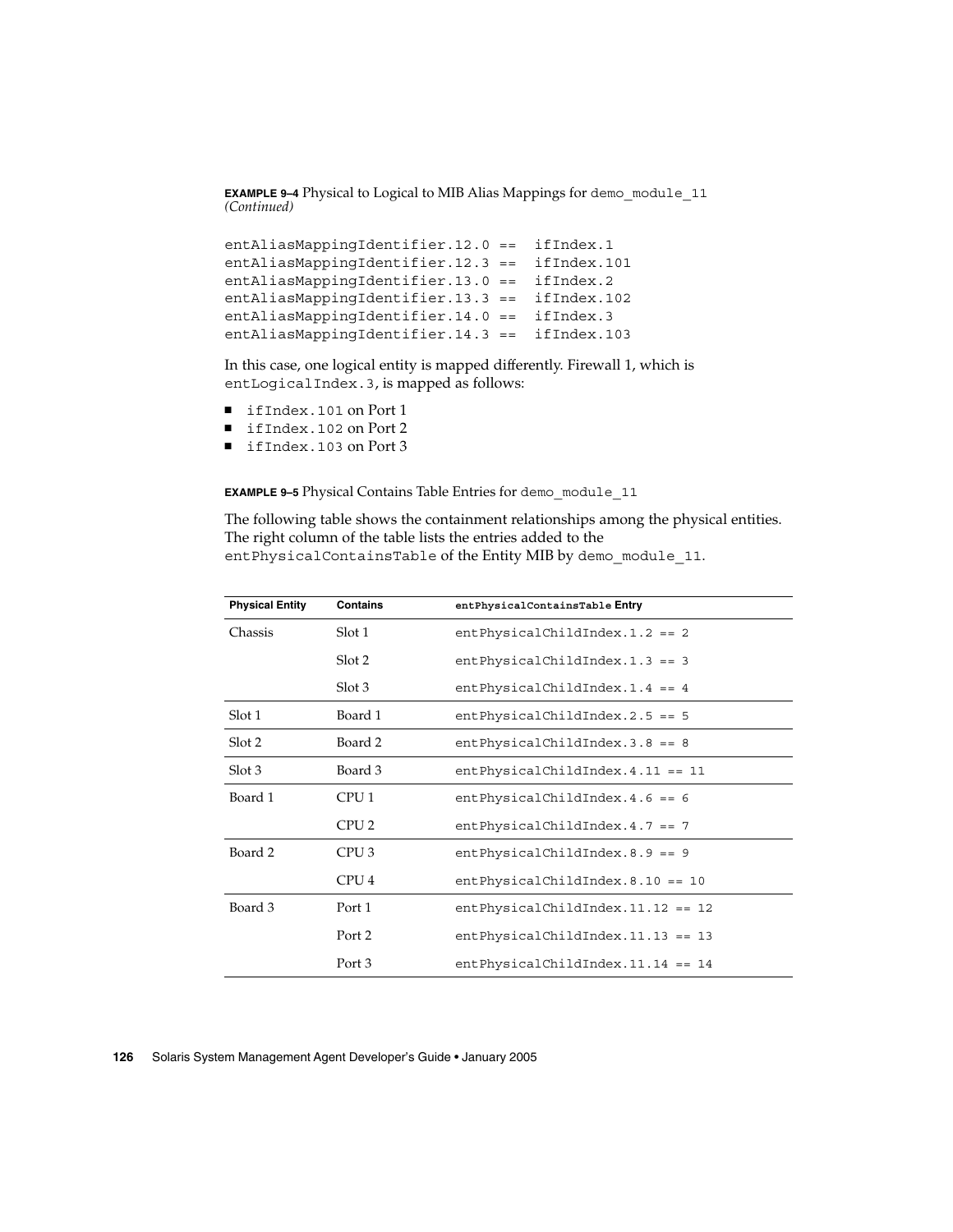## CHAPTER **10**

# Migration of Solstice Enterprise Agents to the System Management Agent

This chapter contains information for developers who want to migrate a subagent from Solstice Enterprise Agents to use in the System Management Agent. The chapter uses demo\_module\_12 to illustrate procedures. The following topics are discussed:

- *"Why Migrate to SMA?"* on page 127
- ["Solstice Enterprise Agents Migration Strategy Overview"](#page-127-0) on page 128
- *"*Migrating Solstice Enterprise Agent Subagents to SMA" on page 129
- "demo\_module\_12 [Code Example for Solstice Enterprise Agents Subagent](#page-129-0) Migration" [on page 130](#page-129-0)
- ["Modifying the SMA Instrumentation Code"](#page-131-0) on page 132

## Why Migrate to SMA?

Support for the Solstice Enterprise Agents software might be discontinued in a future Solaris release. For this reason, any Solstice Enterprise Agents subagents that you have created must be migrated to use the SMA. In this Solaris release, you can run the Solstice Enterprise Agents software and associated subagents concurrently with the SMA.

The Solstice Enterprise Agents product includes mibiisa, a subagent that implements MIB-II and the Sun MIB. In SMA, the functionality of mibiisa is implemented by the MIB-II portion of the SMA agent and a new Sun extensions subagent. By default, the mibiisa subagent is disabled in this Solaris release.

Requests for MIB-II are handled by the SMA agent directly. Requests for the extensions in the Sun MIB are handled by the seaExtensions module, if that module has been loaded. Requests for the Solstice Enterprise Agents master agent, which implements the snmpdx.mib, are handled by the seaProxy module if that module has been loaded.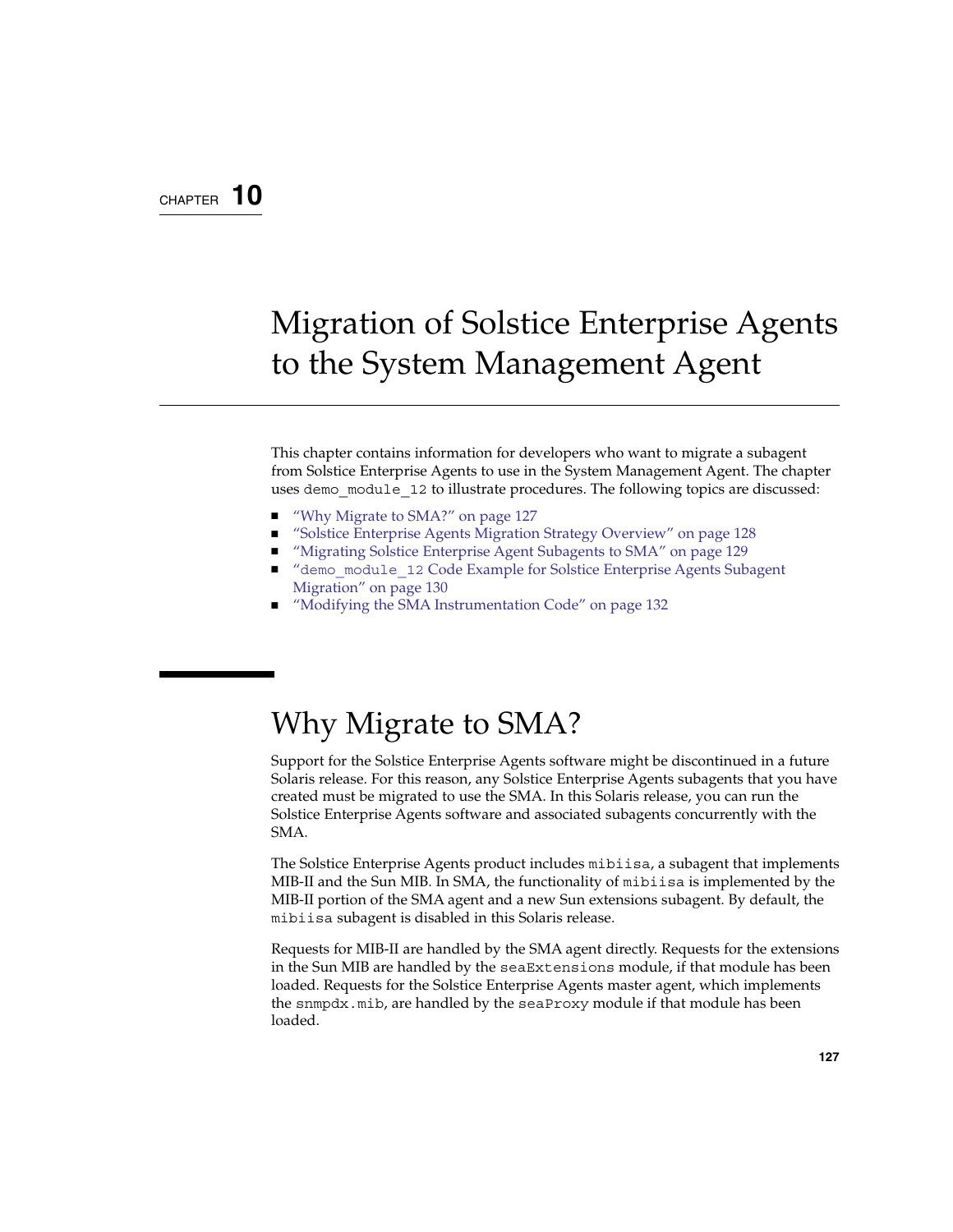<span id="page-127-0"></span>The seaProxy module generates dynamic proxies based on static and dynamic Solstice Enterprise Agents subagent registrations. The proxies are not statically defined in snmpd.conf. Note that the seaProxy module does not generate proxies for the mibiisa subagent itself. After the dynamic proxies are generated, the agent's proxy mechanism handles the forwarding of those requests to the Solstice Enterprise Agents master agent.

Solstice Enterprise Agents subagents can still be used with the Solstice Enterprise Agents master agent, and thus with SMA by using the seaProxy module, as explained in *Solaris System Management Agent Administration Guide*. However, SMA support of the Solstice Enterprise Agents software is for a limited transitional time. You should migrate any Solstice Enterprise Agents subagents that you have implemented to use the SMA as early as possible.

## Solstice Enterprise Agents Migration Strategy Overview

The general process for implementing a Solstice Enterprise Agents subagent as an SMA module is as follows:

- 1. Obtain the MIB that was used to create the Solstice Enterprise Agents subagent.
- 2. Make a copy of the MIB. Name the MIB file according to the guidelines in ["MIB](#page-30-0) [File Names"](#page-30-0) on page 31, if necessary.

Modify the copy of the MIB for compatibility with mib2c. Use the SUN-SEA-EXTENSIONS-MIB.txt as a model for modifying the MIB. Pay particular attention to the format of the MODULE-IDENTITY group.

- 3. Use the mib2c tool to generate C code for SMA module templates from the modified MIB.
- 4. Use the Solstice Enterprise Agents mibcodegen tool to generate C code header and stub files for Solstice Enterprise Agents modules from the original MIB.
- 5. Compare the template code that mib2c produced to the template code that mibcodegen produced. Examine the instrumentation code from the Solstice Enterprise Agents subagent to determine what you need for instrumentation in the SMA module.
- 6. Modify the SMA templates to use the appropriate functions to implement similar instrumentation code.

The following section uses an example MIB in demo\_module\_12 to illustrate this migration process.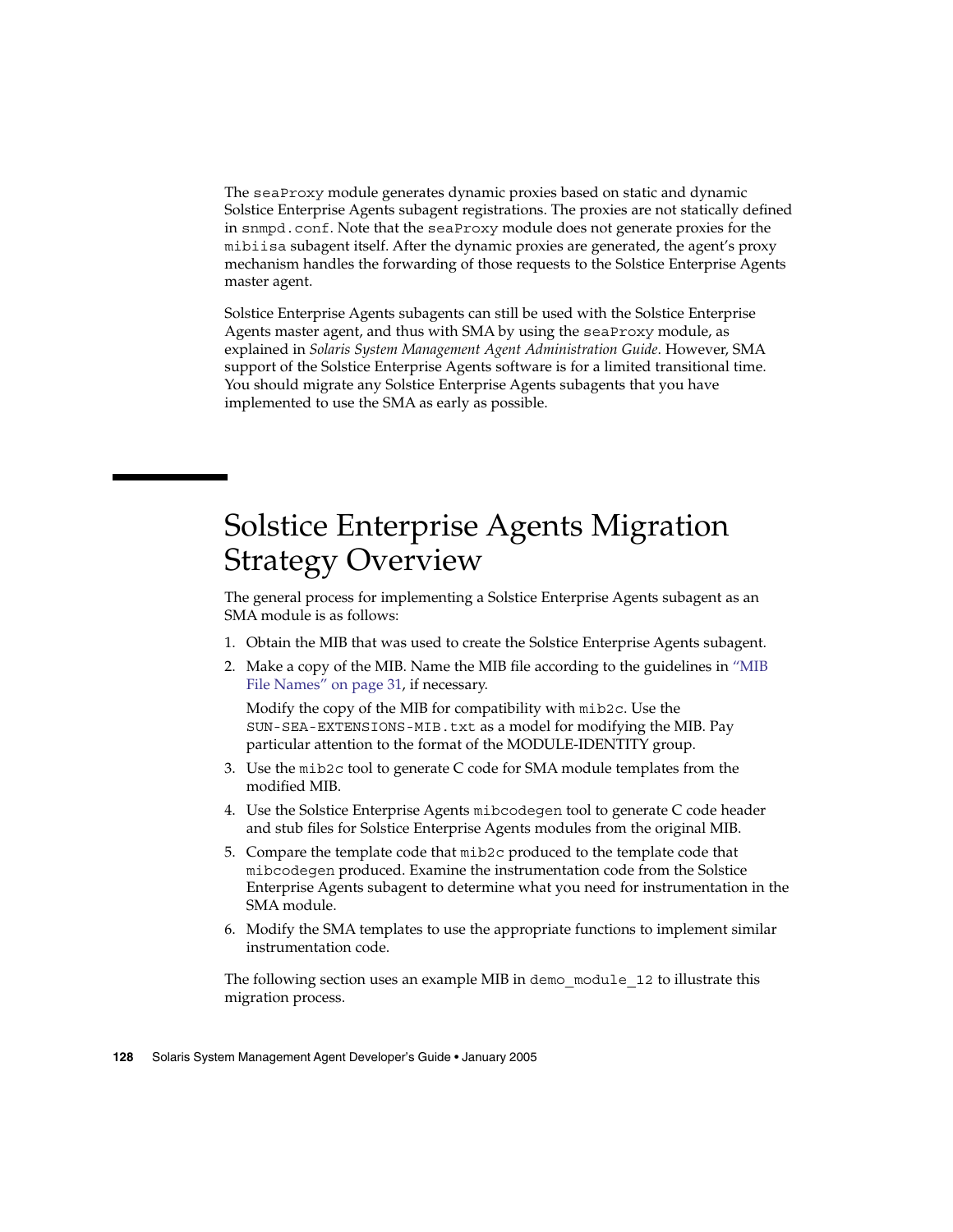## <span id="page-128-0"></span>Migrating Solstice Enterprise Agent Subagents to SMA

The SMA does not provide a comprehensive tool to migrate a Solstice Enterprise Agents subagent to an SMA module. A Solstice Enterprise Agents subagent uses two types of API functions. One type of API function is used for interaction with the master agent, and the other type is used for custom implementation. The functions for interaction with the master agent are common among all subagents. No tool is available that can separate the two types of functions, and put only the custom implementation code automatically into the corresponding place in the mib2c-generated code.

The simplest way to migrate a Solstice Enterprise Agents subagent is first to use the MIB tools of each environment to create code templates for each environment.

The following table compares aspects of the SMA mib2c tool and the Solstice Enterprise Agents mibcodegen tool. This comparison might help you to understand the code templates that each tool produces.

|                                  | SMA mib2c tool                                                                                                                                                                                                                                                                                                                                                                                                                                                                     | <b>Solstice Enterprise Agents</b><br>mibcodegen tool                                                                                                                   |
|----------------------------------|------------------------------------------------------------------------------------------------------------------------------------------------------------------------------------------------------------------------------------------------------------------------------------------------------------------------------------------------------------------------------------------------------------------------------------------------------------------------------------|------------------------------------------------------------------------------------------------------------------------------------------------------------------------|
| Scope of action on<br><b>MIB</b> | mib <sub>2</sub> c is run against individual nodes in<br>a MIB, such as a subtree that contains<br>scalars or a table. Running mib2c against<br>individual tables rather than a parent<br>subtree or group is advantageous. You<br>can generate code templates that are<br>customized according to the way you<br>plan to implement each table in SMA. For<br>example, you can generate templates for<br>a table differently if the table is internal<br>or external to the agent. | mibcodegen is run against<br>the whole MIB.                                                                                                                            |
| Code generated                   | mib <sub>2</sub> c generates code for the<br>implementation of a module that can be<br>used in SNMP agent or AgentX subagent<br>frameworks. Well-defined APIs are used<br>to expose the functionality.                                                                                                                                                                                                                                                                             | mibcodegen generates code<br>to make the output represent<br>a standalone subagent.<br>SNMP is used to<br>communicate between the<br>master agent and the<br>subagent. |

**TABLE 10–1** Comparison of MIB Tools in SMA and Solstice Enterprise Agents Software

Chapter 10 • Migration of Solstice Enterprise Agents to the System Management Agent **129**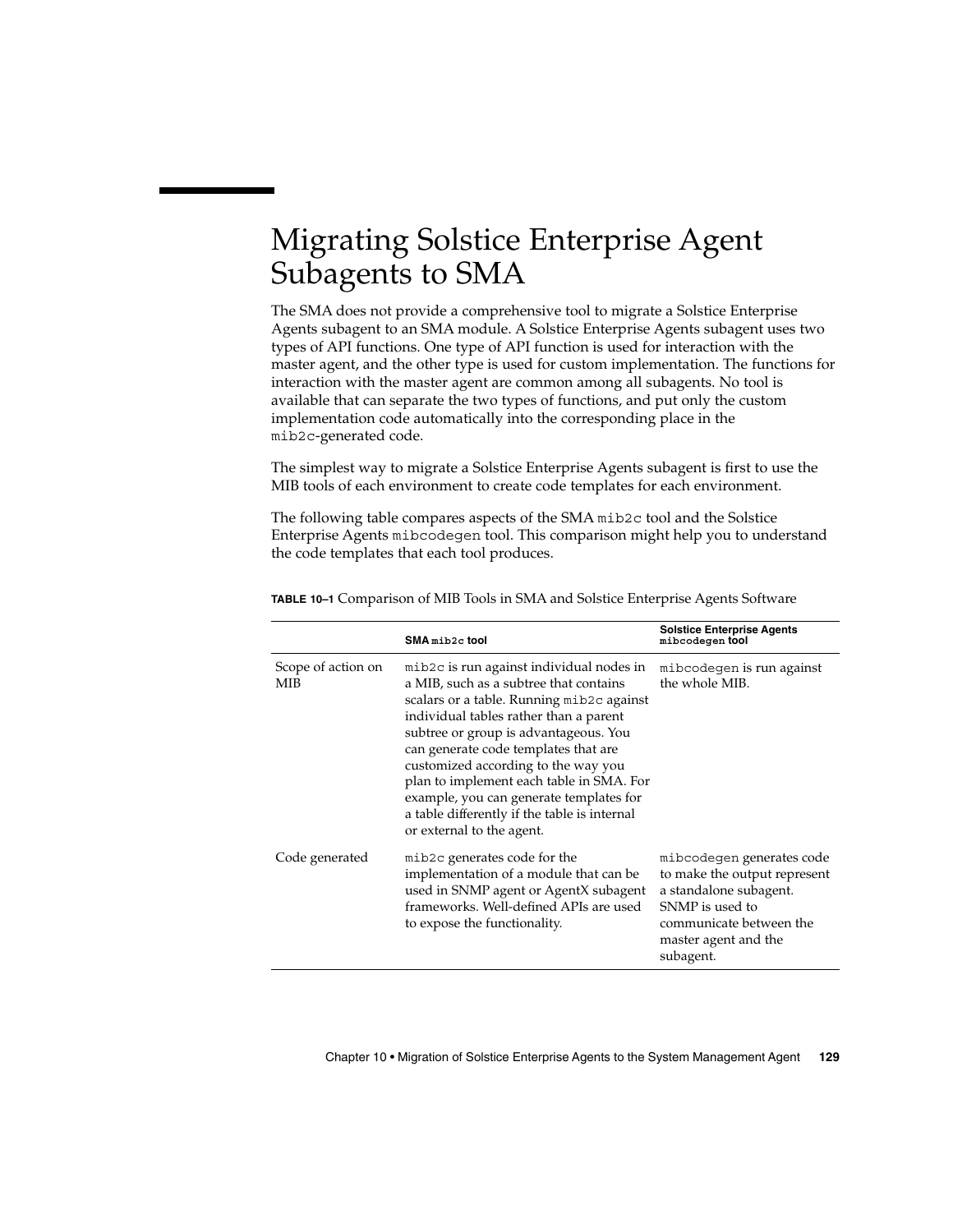## <span id="page-129-0"></span>demo\_module\_12 Code Example for Solstice Enterprise Agents Subagent Migration

The demo\_module\_12 demonstrates how to implement a Solstice Enterprise Agents subagent as an SMA module.

The demo\_module\_12 code example is by default located in the directory /usr/demo/sma\_snmp/demo\_module\_12. The README\_demo\_module\_12 file within that directory contains instructions that describe how to perform the following tasks:

- Generate SMA template code from the EXAMPLE-MIB, by running the runmib2c script
- Generate Solstice Enterprise Agents template code from the EXAMPLE-MIB, by running the runmibcodegen script

You should perform the procedures in demo\_module\_12 to produce the templates that are analyzed in the following section.

## Analysis of the demo\_module\_12 Solstice Enterprise Agents Templates

The mibcodgen tool produced several files. The following table describes and analyzes the files.

| <b>Template File Name</b> | Content                                                                                                                              | <b>Comparison to SMA Templates</b>                                                                                                                                            |
|---------------------------|--------------------------------------------------------------------------------------------------------------------------------------|-------------------------------------------------------------------------------------------------------------------------------------------------------------------------------|
| example tree.c            | Contains the type or<br>storage definition<br>for the MIB<br>information.                                                            | Only the OID and column definitions<br>contained in this file are also used in<br>templates generated by mib2c. The<br>agent or AgentX frameworks handle the<br>rest for you. |
| example stub.h            | Contains extern<br>function definitions<br>for all get, set,<br>and free functions<br>that implement the<br>variables in the<br>MIB. | For each SNMP group, mib2c generates<br>an include file that defines externs for<br>similar functions for both scalars and<br>tables.                                         |

**TABLE 10–2** Comparison of Solstice Enterprise Agents Templates to SMA Templates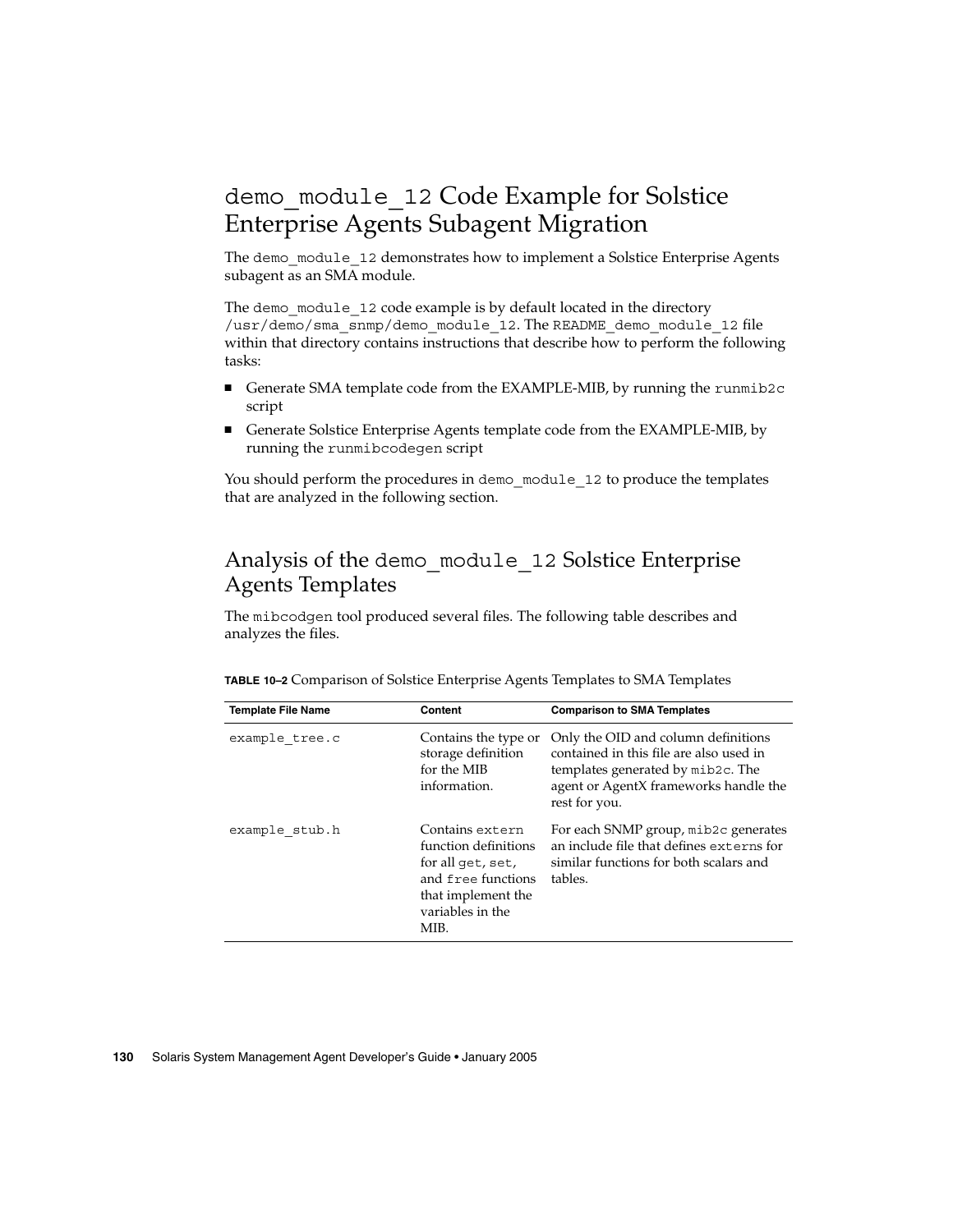| <b>Template File Name</b> | Content                                                                                                                      | <b>Comparison to SMA Templates</b>                                                                                                                                                                                                                                                                                                                                                                                                                                                                                                                                                                                                                                                                                                                                        |
|---------------------------|------------------------------------------------------------------------------------------------------------------------------|---------------------------------------------------------------------------------------------------------------------------------------------------------------------------------------------------------------------------------------------------------------------------------------------------------------------------------------------------------------------------------------------------------------------------------------------------------------------------------------------------------------------------------------------------------------------------------------------------------------------------------------------------------------------------------------------------------------------------------------------------------------------------|
| example_stub.c            | Contains all get,<br>set, and free<br>functions that<br>implement the<br>scalar variables in                                 | For each SNMP group, mib2c generates<br>a source code file. The file implements<br>code for similar functions for the data<br>types that the group contains, scalars, or<br>tables.                                                                                                                                                                                                                                                                                                                                                                                                                                                                                                                                                                                       |
|                           | the MIB.                                                                                                                     | mib2c also generates the registration<br>code that is invoked at initialization<br>time. The registration code makes the<br>agent aware of the OIDs that are<br>supported. The registration code also<br>identifies the get and set functions.                                                                                                                                                                                                                                                                                                                                                                                                                                                                                                                            |
| example rwTableEntry.c    | Contains all get,<br>set, and free<br>functions that<br>implement the<br>column variables for<br>rwTableEntry in<br>the MIB. | An equivalent file, tableType.c in the<br>example, is generated by mib2c with<br>one of the table configuration options.<br>The mib2c-generated file contains<br>similar functions but uses very different<br>index handling.                                                                                                                                                                                                                                                                                                                                                                                                                                                                                                                                             |
|                           |                                                                                                                              | mibcodegen generates a get method<br>that is passed a parameter to indicate<br>whether to perform a get or getnext<br>request.                                                                                                                                                                                                                                                                                                                                                                                                                                                                                                                                                                                                                                            |
|                           |                                                                                                                              | With mib2c, however, the index<br>handling is performed prior to invoking<br>the get method to handle a getnext<br>request. A get_first method is<br>exposed to the SMA agent so that the<br>agent can find the first item in a table. A<br>get_next method handles getting the<br>next row in the table. When the correct<br>row is found, the get or set method is<br>called with the column to manipulate.<br>This process applies to getting the<br>correct row for get, getnext, or set<br>functions when the data is external to<br>the agent. If the data is held by the SMA<br>master agent, table registration involves<br>populating the table. After the table is<br>populated, requests to the table would<br>be handled directly by the SMA master<br>agent. |
| example_trap.c            | Contains trap<br>definitions.                                                                                                | mib2c does not generate equivalent<br>code. Traps can be generated by calling<br>send_enterprise_trap_vars().                                                                                                                                                                                                                                                                                                                                                                                                                                                                                                                                                                                                                                                             |

**TABLE 10–2** Comparison of Solstice Enterprise Agents Templates to SMA Templates *(Continued)*

Chapter 10 • Migration of Solstice Enterprise Agents to the System Management Agent **131**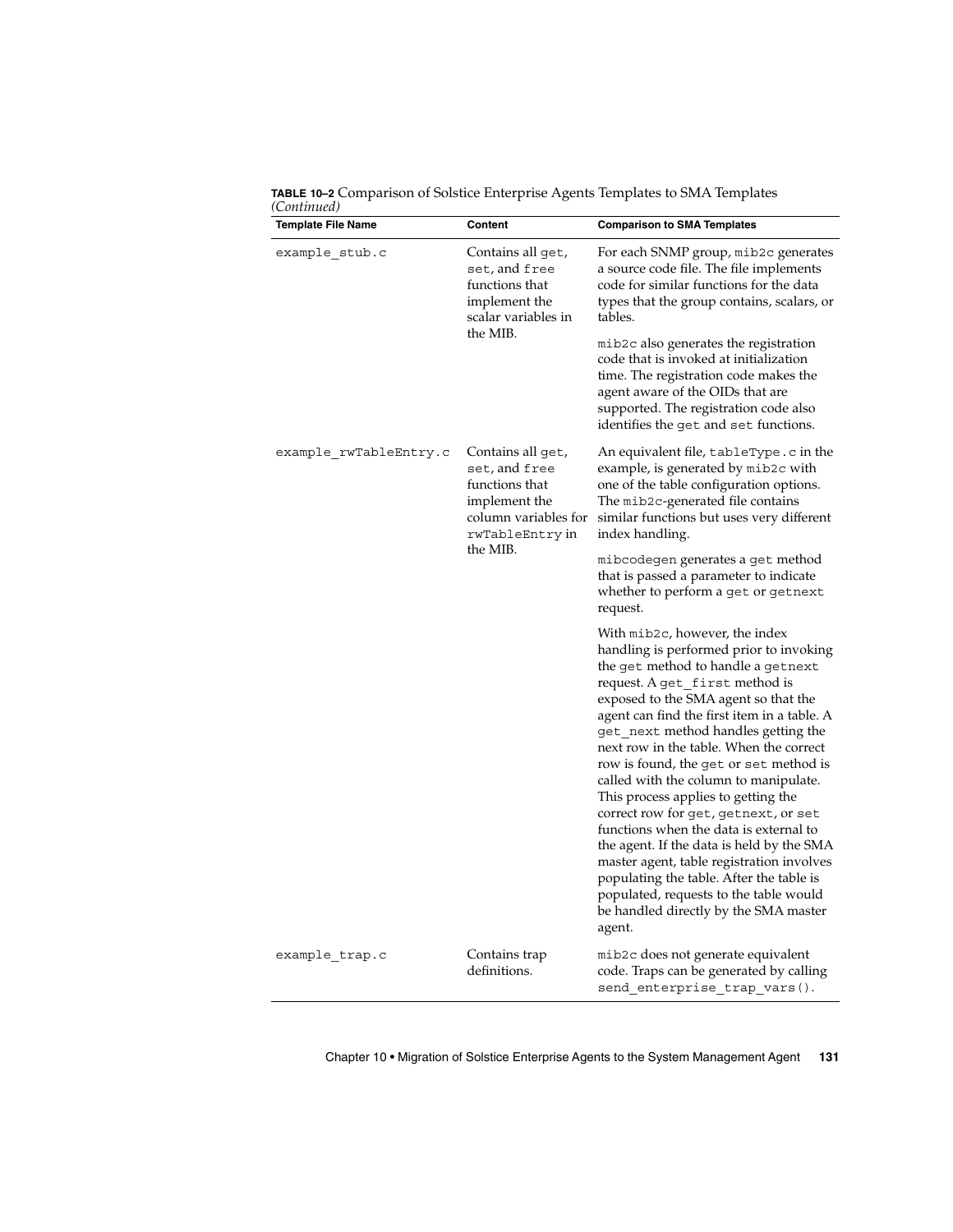| <i>comment</i>            |                                       |                                                                                                                                                                                                      |
|---------------------------|---------------------------------------|------------------------------------------------------------------------------------------------------------------------------------------------------------------------------------------------------|
| <b>Template File Name</b> | Content                               | <b>Comparison to SMA Templates</b>                                                                                                                                                                   |
| example appl.c            | Contains code to<br>support subagent. | mib <sub>2</sub> c does not generate equivalent<br>code because such code is not needed.<br>The SMA agent or AgentX framework<br>handles the overhead and invokes the<br>code through API functions. |

<span id="page-131-0"></span>**TABLE 10–2** Comparison of Solstice Enterprise Agents Templates to SMA Templates *(Continued)*

## Modifying the SMA Instrumentation Code

After you generate and analyze the templates, the task then is to extract the core SNMP get, getnext, and set processing out of the Solstice Enterprise Agents subagent code, and move it to the get and set handler and get\_first/get\_next methods defined in the SMA module approach.

The index handling is removed from each get and set function in Solstice Enterprise Agents code to be handled by the SMA. Special methods are used for tables. Context fields are used to store the current index information so that advancing in the table is relatively simple.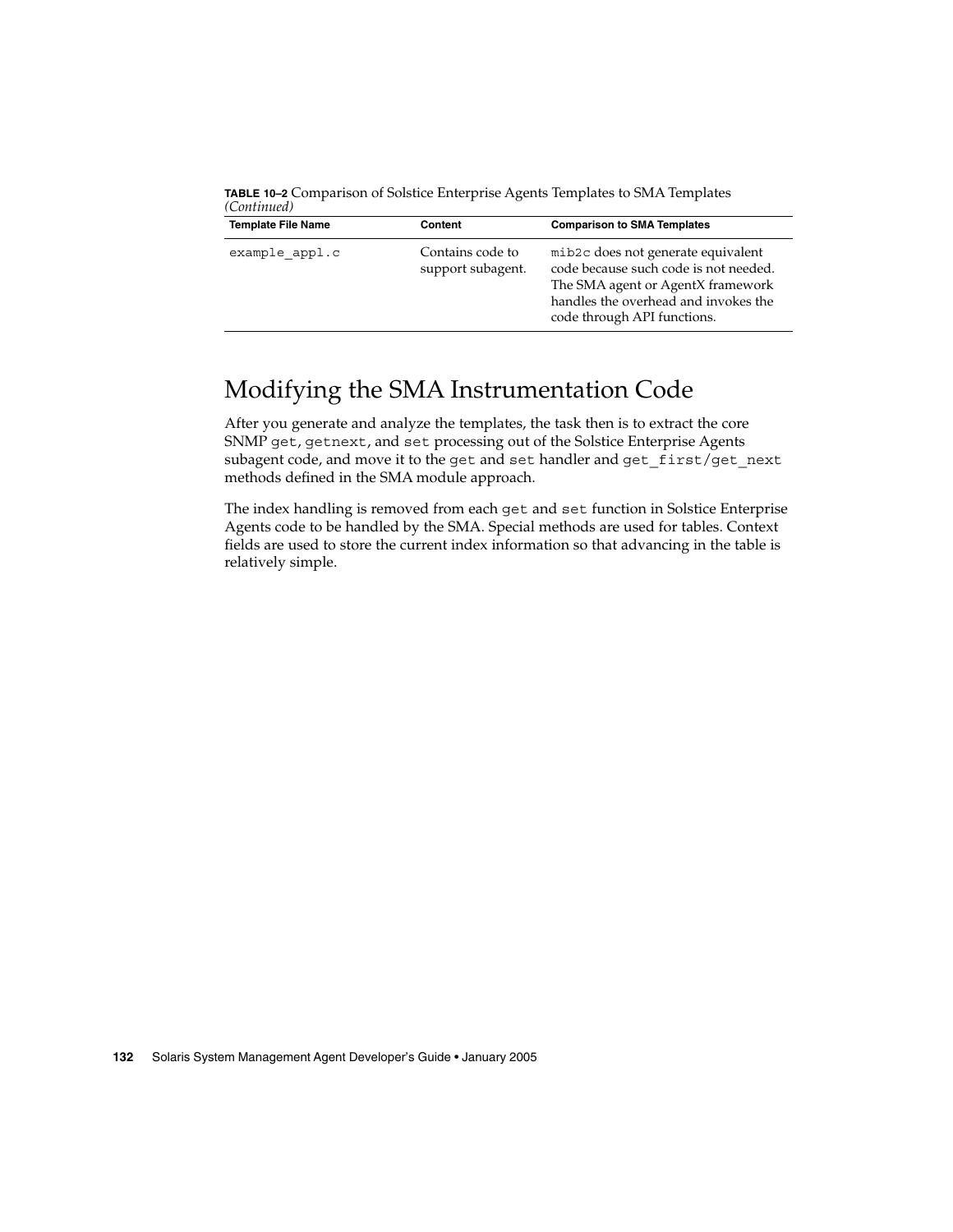APPENDIX **A**

## SMA Resources

This appendix lists System Management Agent resources that you might find helpful.

# Man Pages

This section lists all the man pages that are associated with the System Management Agent. The man pages are listed in tables, which are organized by the type of content documented in the pages:

- Man Pages for General SNMP Topics
- [Man Pages for SNMP Tools](#page-133-0)
- [Man Pages for SNMP Configuration Files](#page-134-0)
- [Man Pages for SNMP Daemons](#page-135-0)

The following table lists man pages for general SNMP information.

| <b>Man Page</b>         | <b>Description</b>                                                                                                            |
|-------------------------|-------------------------------------------------------------------------------------------------------------------------------|
| $s$ ma $s$ nmp $(5)$    | Gives an overview of the System Management Agent,<br>the Net-SNMP implementation included in the<br>Solaris operating system. |
| $s$ nmpcmd $(1M)$       | Describes the common options for Net-SNMP<br>commands.                                                                        |
| $s$ nmp variables $(4)$ | Discusses the format that must be used to specify<br>variable names to Net-SNMP commands.                                     |

**TABLE A–1** Man Pages for General SNMP Topics

The following table lists the man pages for Net-SNMP command tools.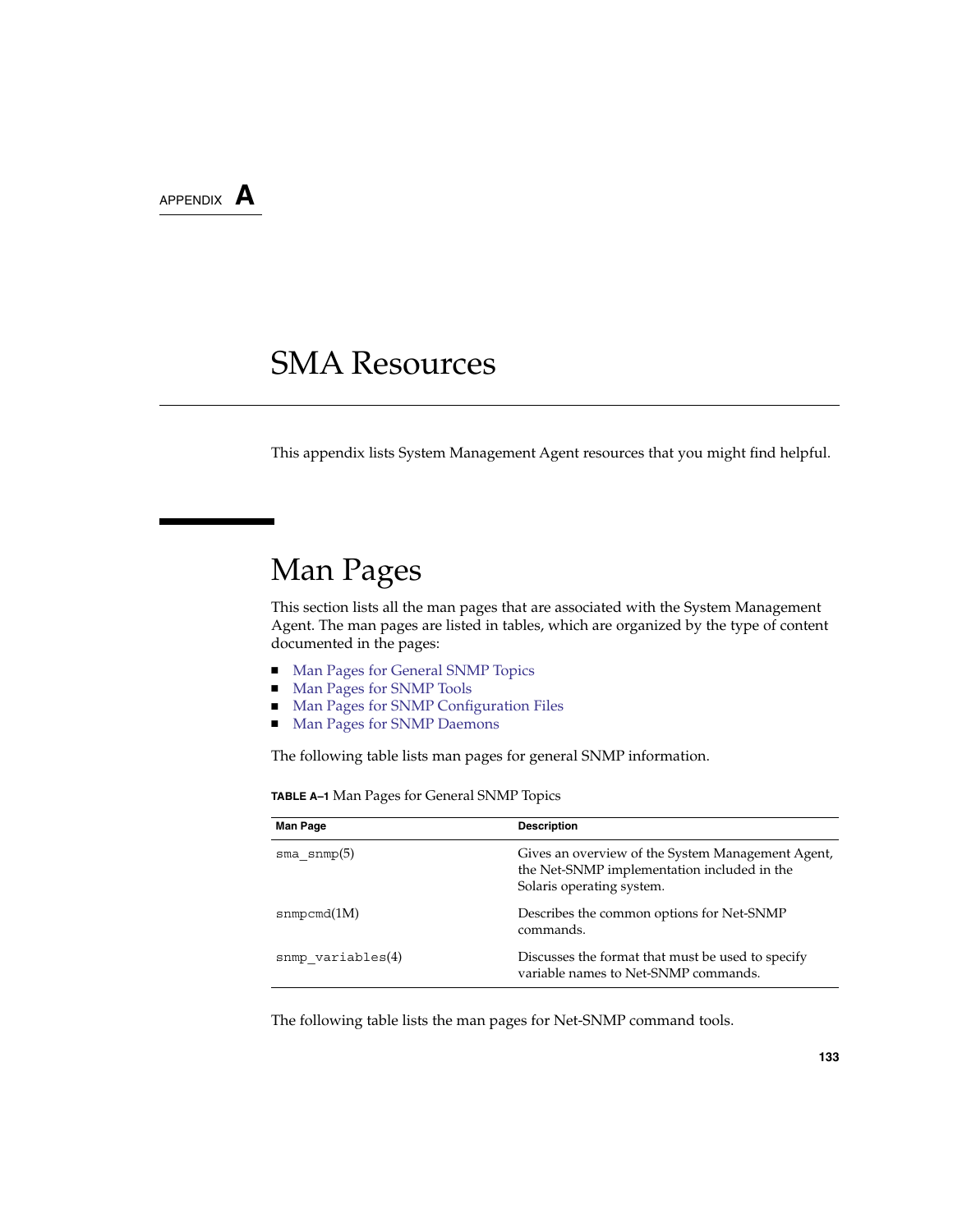### <span id="page-133-0"></span>**TABLE A–2** Man Pages for SNMP Tools

| Man page               | <b>Tool Description</b>                                                                                                                                                |
|------------------------|------------------------------------------------------------------------------------------------------------------------------------------------------------------------|
| $\text{mib2c}(1M)$     | The mib2c tool uses nodes in a MIB definition file to<br>produce two C code template files. The templates can<br>be used as a basis for a MIB module.                  |
| $s$ nmpbulkget $(1M)$  | The snmpbulkget utility is an SNMP application that<br>uses the SNMP GETBULK operation to send<br>information to a network manager.                                    |
| $s$ nmpbulkwalk $(1M)$ | The snmpbulkwalk utility is an SNMP application<br>that uses SNMP GETBULK requests to query a<br>network entity efficiently for a tree of information.                 |
| $s$ nmpget $(1M)$      | The snmpget utility is an SNMP application that uses<br>the SNMP GET request to query for information on a<br>network entity.                                          |
| $s$ nmpgetnext $(1M)$  | The snmpgetnext utility is an SNMP application that<br>uses the SNMP GETNEXT request to query for<br>information on a network entity.                                  |
| $s$ nmpinform $(1M)$   | The snmpinform command invokes the snmptrap<br>utility, which is an SNMP application that uses the<br>SNMP TRAP operation to send information to a<br>network manager. |
| $s$ nmpnetstat $(M)$   | The snmpnetstat command symbolically displays<br>the values of various network-related information<br>retrieved from a remote system by using the SNMP<br>protocol.    |
| $s$ nmpset $(1M)$      | The snmpset utility is an SNMP application that uses<br>the SNMP SET request to set information on a network<br>entity.                                                |
| $s$ nmptrap $(1M)$     | The snmptrap utility is an SNMP application that<br>uses the SNMP TRAP operation to send information to<br>a network manager.                                          |
| $s$ nmpusm $(1M)$      | The snmpusm utility is an SNMP application that can<br>be used to do simple maintenance on an SNMP<br>agent's User-based Security Module (USM) table.                  |
| $s$ nmpvacm $(1M)$     | The snmpvacm utility is a SNMP application that can<br>be used to do maintenance on an SNMP agent's<br>View-based Access Control Module (VACM) table.                  |
| snmpwall(1M)           | The snmpwalk utility is an SNMP application that<br>uses SNMP GETNEXT requests to query a network<br>entity for a tree of information.                                 |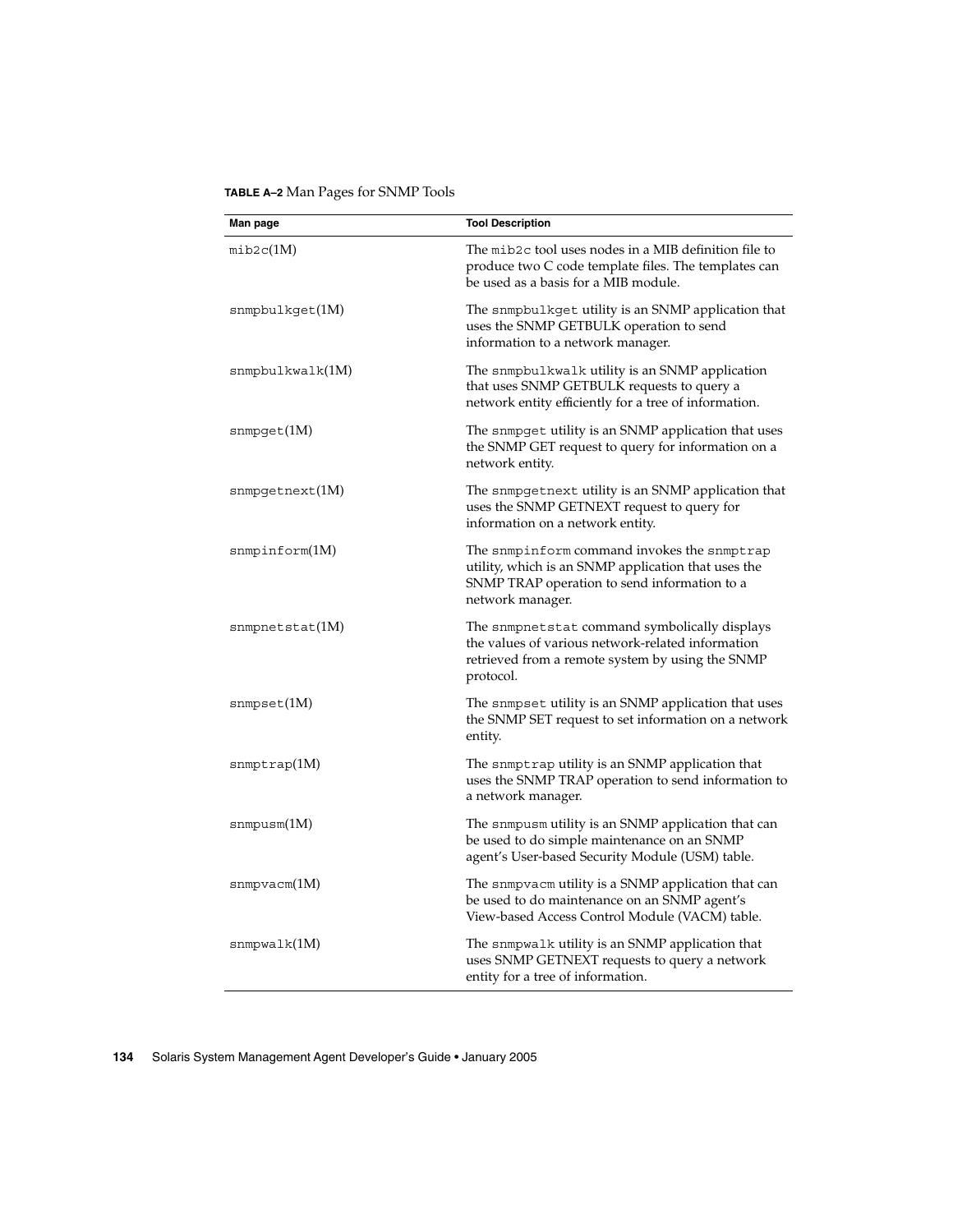<span id="page-134-0"></span>

| TABLE A-2 Man Pages for SNMP Tools | (Continued)                                                                                                                                                                                                                                       |
|------------------------------------|---------------------------------------------------------------------------------------------------------------------------------------------------------------------------------------------------------------------------------------------------|
| Man page                           | <b>Tool Description</b>                                                                                                                                                                                                                           |
| $s$ nmpd $f(1M)$                   | The snmpdf command is a networked version of the<br>df command. snmpdf checks the disk space on the<br>remote machine by examining the<br>HOST-RESOURCES-MIB's hrStorageTable or the<br>UCD-SNMP-MIB's dskTable.                                  |
| $s$ nmpdelta $(1M)$                | The snmpdelta utility monitors the specified OIDs<br>and reports changes over time.                                                                                                                                                               |
| $s$ nmptable $(1m)$                | The snmptable utility is an SNMP application that<br>repeatedly uses the SNMP GETNEXT or GETBULK<br>requests to query for information on a network entity.                                                                                        |
| $s$ nmptest $(1M)$                 | The snmptest utility is a flexible SNMP application<br>that can monitor and manage information on a<br>network entity. The utility uses a command-line<br>interpreter to enable you to send different types of<br>SNMP requests to target agents. |
| $s$ nmptranslate $(1m)$            | The snmptranslate utility is an application that<br>translates one or more SNMP object identifier values<br>between symbolic textual forms and numerical forms.                                                                                   |
| sumpstate(s(1)                     | The snmpstatus command is an SNMP application<br>that retrieves several important statistics from a<br>network entity.                                                                                                                            |

The following table lists the man pages associated with configuration files that are used by the Net-SNMP agent.

| TABLE A-3 Man Pages for SNMP Configuration Files |  |  |  |
|--------------------------------------------------|--|--|--|
|                                                  |  |  |  |

| <b>Man Page</b>         | <b>Description</b>                                                                                                                              |
|-------------------------|-------------------------------------------------------------------------------------------------------------------------------------------------|
| $s$ nmp confiq $(4)$    | Provides an overview of the Net-SNMP<br>configuration files included with System<br>Management Agent.                                           |
| smmp.conf(4)            | The file snmp.conf defines how the Net-SNMP<br>applications operate. The Net-SNMP applications<br>include snmpget, snmpwalk, and similar tools. |
| $s$ nmpd.con $f(4)$     | The file snmpd.conf defines how the Net-SNMP<br>agent operates.                                                                                 |
| $s$ nmptrapd.conf $(4)$ | The file snmptrapd.conf defines how the<br>Net-SNMP trap-receiving daemon, snmptrapd,<br>operates when receiving a trap.                        |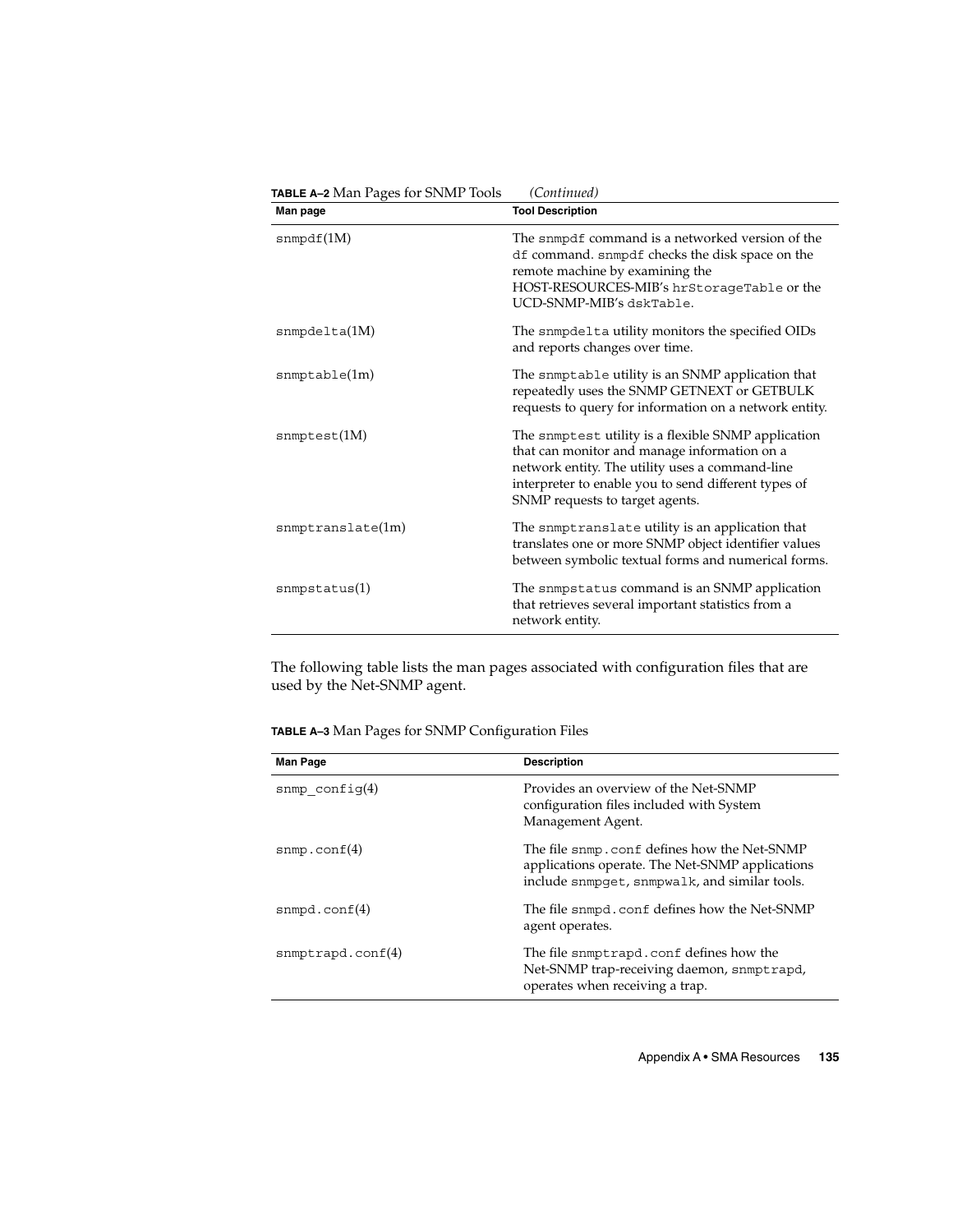<span id="page-135-0"></span>

| TABLE A-3 Man Pages for SNMP Configuration Files | (Continued)                                                                                                                                                                 |
|--------------------------------------------------|-----------------------------------------------------------------------------------------------------------------------------------------------------------------------------|
| <b>Man Page</b>                                  | <b>Description</b>                                                                                                                                                          |
| $smm$ conf $(1M)$                                | The snmpconf utility is a script that asks you<br>configuration questions. The utility then creates an<br>snmpd.conf configuration file that is based on your<br>responses. |

The following table lists the man pages for daemons that are associated with Net-SNMP.

**TABLE A–4** Man Pages for SNMP Daemons

| <b>Man Page</b>       | <b>Description</b>                                                                                                            |
|-----------------------|-------------------------------------------------------------------------------------------------------------------------------|
| $s$ nmpd $(1M)$       | The snmpd daemon is the SNMP agent. The daemon<br>binds to a port and awaits requests from SNMP<br>management software.       |
| $init.\text{sma}(1M)$ | The init.sma utility is run automatically during<br>installation and system reboot. This utility manages<br>the snmpd daemon. |
| snmptrapd(M)          | The snmptrapd daemon is an SNMP application that<br>receives and logs SNMP TRAP and INFORM<br>messages.                       |

# API Functions

The following Net-SNMP API functions have been tested and are certified to work with the System Management Agent. Documentation from Net-SNMP is provided for all the functions in /usr/sfw/doc/sma\_snmp/html.

```
netsnmp_mib_handler *netsnmp_create_handler(
                                const char *name,
                                Netsnmp_Node_Handler *handler_access_method);
netsnmp_handler_registration *netsnmp_create_handler_registration(
                                const char *name,
                                Netsnmp_Node_Handler *handler_access_method,
                                oid * reg_oid,
                                size t reg oid len,
                                int modes);
```
**136** Solaris System Management Agent Developer's Guide • January 2005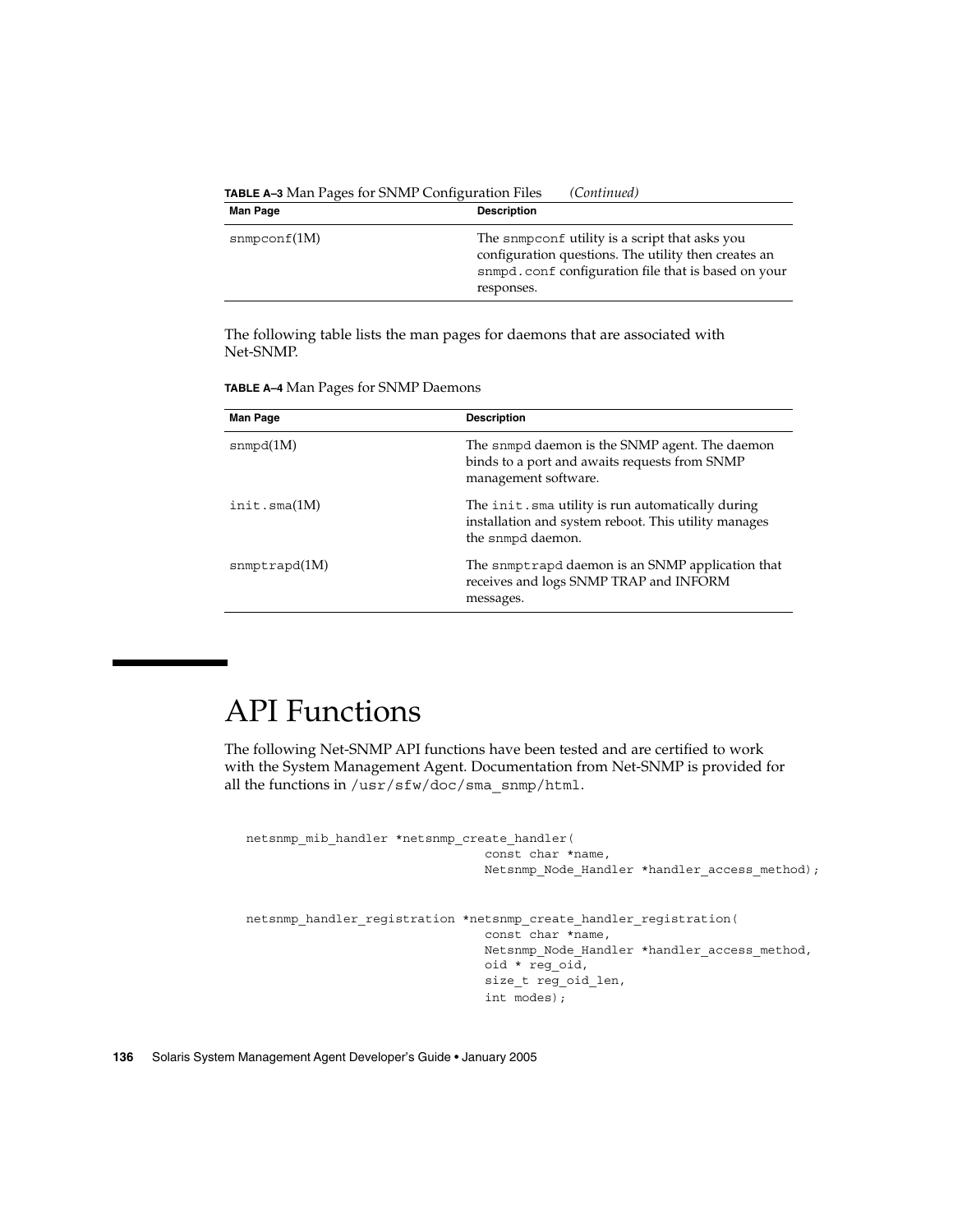```
void
send_enterprise_trap_vars(int trap,
                          int specific,
                          oid *enterprise,
                          int enterprise_length,
                          netsnmp variable list * vars);
void
send easy trap(int, int);
void
send_v2trap(netsnmp_variable_list *);
netsnmp_mib_handler *netsnmp_get_debug_handler(void);
void
 netsnmp_init_debug_helper(void);
int
 netsnmp_register_instance(netsnmp_handler_registration *reginfo);
int
 netsnmp_register_read_only_instance(netsnmp_handler_registration *reginfo);
netsnmp_mib_handler *netsnmp_get_instance_handler(void);
netsnmp_mib_handler *netsnmp_get_mode_end_call_handler(
                     netsnmp_mode_handler_list *endlist);
netsnmp_mode_handler_list *netsnmp_mode_end_call_add_mode_callback(
                                 netsnmp_mode_handler_list *endlist,
                                 int mode,
                                 netsnmp_mib_handler *callbackh);
int
 netsnmp_register_scalar(netsnmp_handler_registration *reginfo);
int
 netsnmp_register_read_only_scalar(netsnmp_handler_registration *reginfo);
```
Appendix A • SMA Resources **137**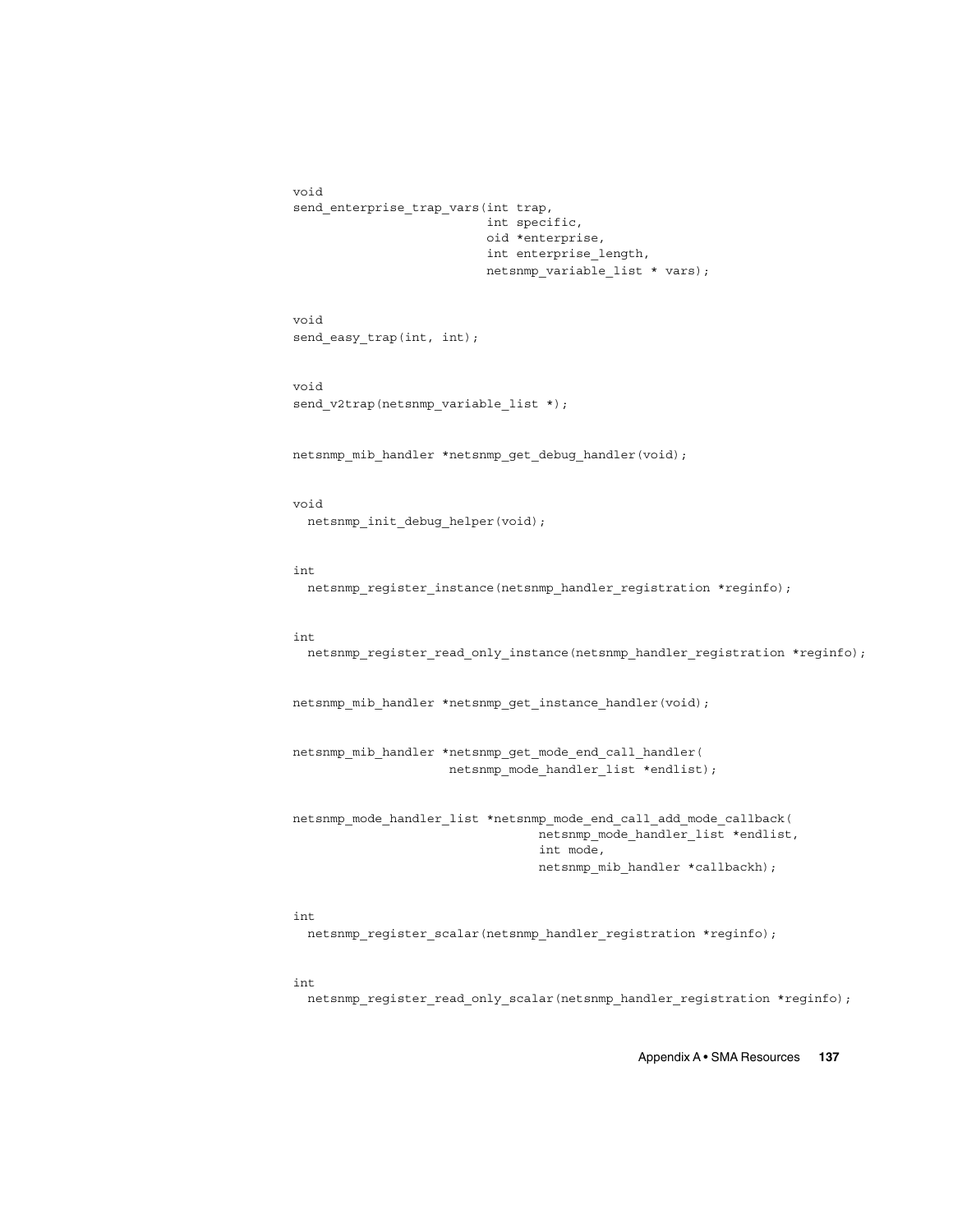```
netsnmp_mib_handler *netsnmp_get_scalar_handler(void);
netsnmp_mib_handler *netsnmp_get_table_handler(
      netsnmp_table_registration_info
void
  netsnmp_table_helper_add_indexes(va_alist);
int
  netsnmp_register_table_iterator(netsnmp_handler_registration *reginfo,
                                netsnmp_iterator_info *iinfo);
void *
netsnmp_extract_iterator_context(netsnmp_request_info *);
int
 netsnmp_set_request_error(netsnmp_agent_request_info *reqinfo,
                          netsnmp_request_info *request, int error_value);
int
  snmp_register_callback(int major,
                       int minor,
                       SNMPCallback * new_callback,
                       void *arg);
int
  snmp_call_callbacks(int major,
                    int minor,
                    void *caller_arg);
int
  snmp_unregister_callback(int major,
                           int minor,
                           SNMPCallback * new_callback,
                           void *arg,
                           int matchargs);
void
  snmp_alarm_unregister(unsigned int clientreg);
void
  snmp_alarm_unregister_all(void);
```
**138** Solaris System Management Agent Developer's Guide • January 2005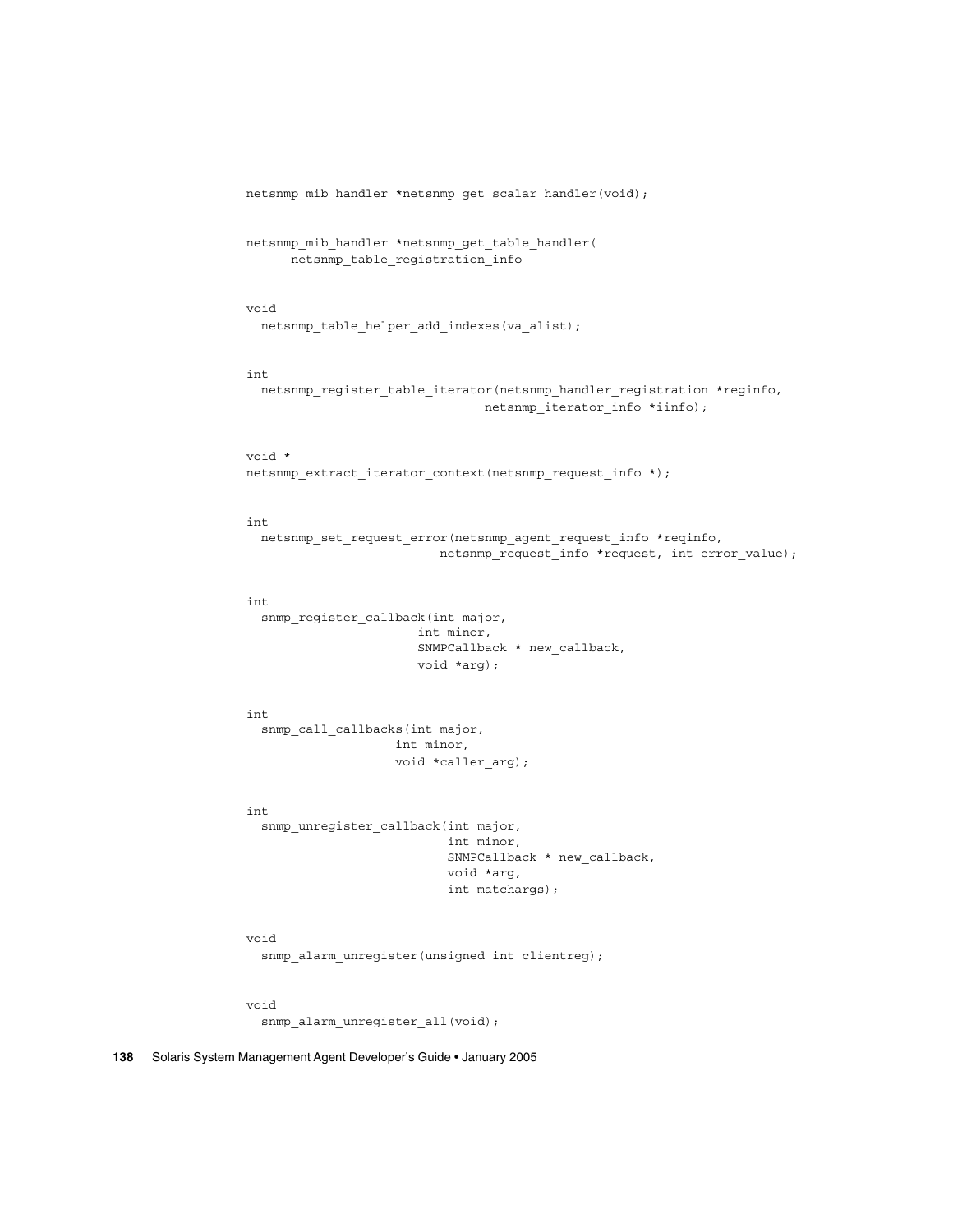```
unsigned int
  snmp alarm register(unsigned int when,
                      unsigned int flags,
                      SNMPAlarmCallback * thecallback,
                      void *clientarg);
unsigned int
snmp alarm register hr(struct timeval t,
                      unsigned int flags,
                       SNMPAlarmCallback * cb,
                       void *cd);
int
  snmp log(int priority, const char *format, ...);
int
  snmp_vlog(int priority, const char *format, va_list ap);
int
 netsnmp_ds_set_boolean(int storeid,
                         int which,
                         int value)
int
  agent check and process(int block)
void
  snmp_shutdown(const char *type)
void
  init_snmp(const char *type)
int
  init_agent(const char *app)
void *
 netsnmp_request_get_list_data(netsnmp_request_info *request,
 const char *name)
void
 netsnmp_request_add_list_data(netsnmp_request_info *request,
```
Appendix A • SMA Resources **139**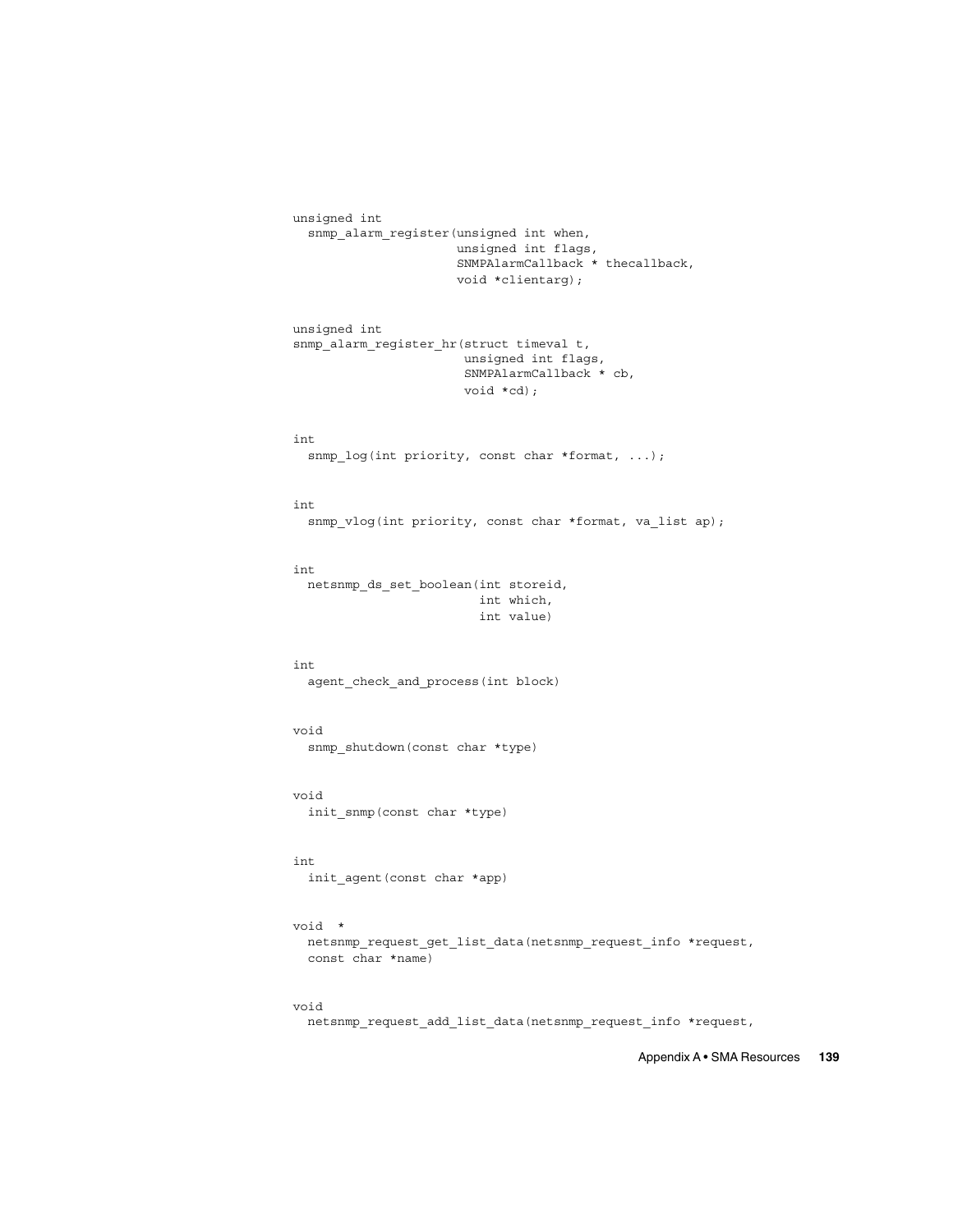netsnmp\_data\_list \*node)

```
netsnmp_table_request_info *
 netsnmp_extract_table_info(netsnmp_request_info *request)
```
#### int

```
netsnmp_register_int_instance (const
                     char *name, oid *reg_oid, size_t
                      reg_oid_len, int *it,
                      Netsnmp_Node_Handler *subhandler)
```
#### int

```
unregister_mib_context (oid *name, size_t len, int priority,
int range_subid, oid range_ubound, const char *context)
```
#### int

snmp\_set\_var\_typed\_value (netsnmp\_variable\_list \*newvar, u\_char type, const u\_char \*val\_str, size\_t val\_len)

#### config\_line \*

```
register_config_handler (const char *type_param,
const char *token, void(*parser)(const char *, char *),
void(*releaser)(void), const char *help)
```
#### void

```
unregister config handler (const char
*type_param, const char *token)
```
#### char \*

read\_config\_read\_data (int type, char \*readfrom, void \*dataptr, size\_t \*len)

#### char \* read\_config\_store\_data (int type, char \*storeto, void \*dataptr, size\_t \*len)

```
netsnmp_delegated_cache *
     netsnmp_create_delegated_cache(
                     netsnmp_mib_handler *handler,
                     netsnmp_handler_registration *reginfo,
                     netsnmp agent request info *reqinfo,
                     netsnmp_request_info *requests,
                     void *localinfo);
```
#### **140** Solaris System Management Agent Developer's Guide • January 2005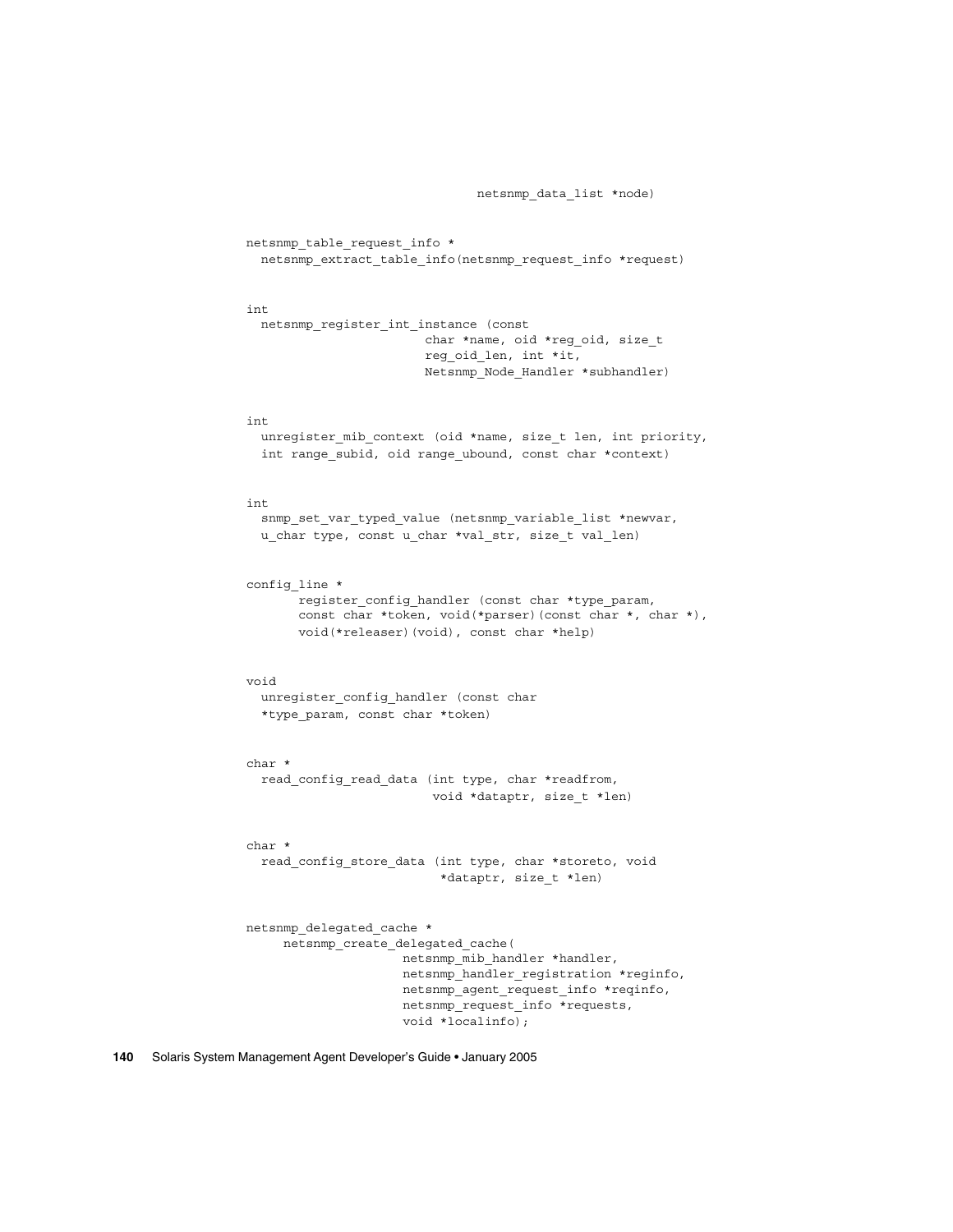```
int
snmp_set_var_value (netsnmp_variable_list *var,
                   const u_char *valstr, size_tsize)
void netsnmp_table_set_multi_add_default_row(netsnmp_table_data_set *, ...);
void netsnmp_table_set_multi_add_default_row(va_alist);
netsnmp_table_data_set *netsnmp_create_table_data_set(const char *);
netsnmp_table_set_add_indexes;
int
netsnmp_register_table_data_set(netsnmp_handler_registration *,
                                 netsnmp_table_data_set *,
                                  netsnmp_table_registration_info *);
```
void send trap vars(int trap, int specific, netsnmp variable list \*vars);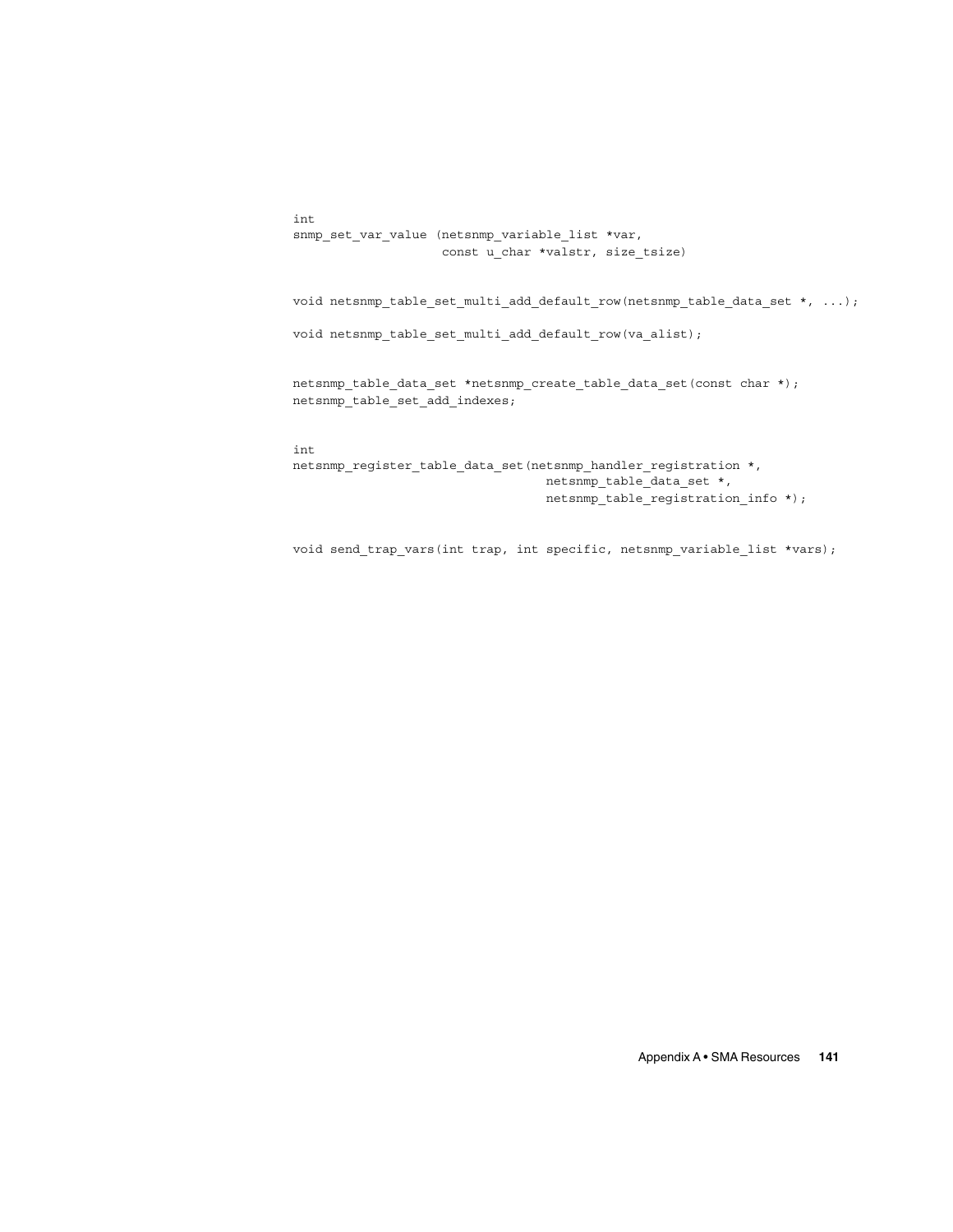Solaris System Management Agent Developer's Guide • January 2005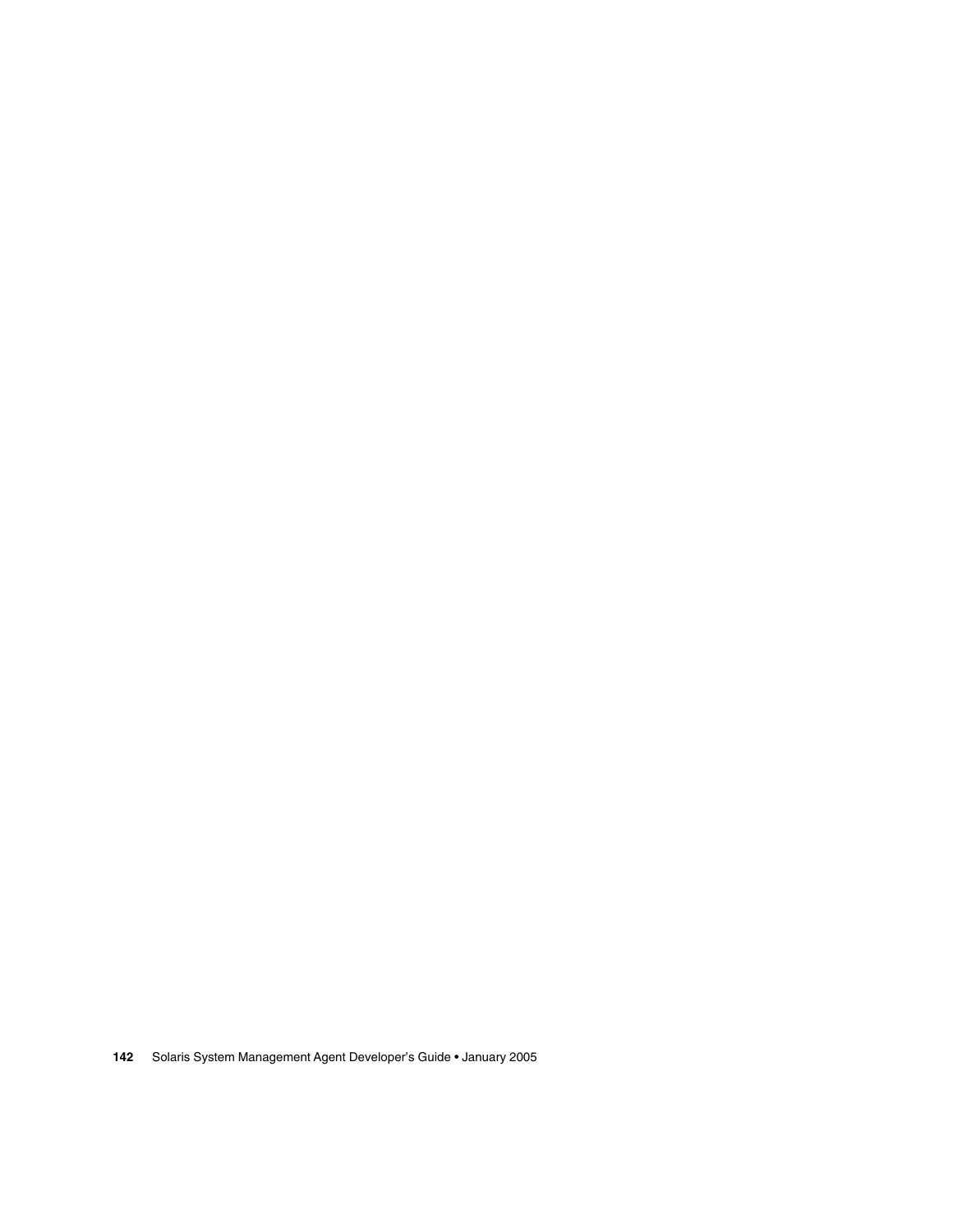APPENDIX **B**

# MIBs Implemented in SMA

This appendix lists some of the MIBs that are implemented in the System Management Agent.

# MIBs Implemented in SMA

This list includes the MIB modules that have been built into the agent.

| UCD-DISKIO-MIB          | MIB module for disk IO statistics                                                                                                            |
|-------------------------|----------------------------------------------------------------------------------------------------------------------------------------------|
| RFC1213-MIB             | MIB II groups, including IP, TCP, UDP, SYSTEM,<br>ICMP, SNMP, INTERFACES, and STATISTICS.<br>The EGP group is not implemented.               |
| UCD-SNMP-MIB            | Memory usage, watch reporting, load averages,<br>virtual memory statistics.                                                                  |
| SNMP-USER-BASED-SM-MIB  | SNMPv3 user model, security statistics,<br>authentication key information, privacy<br>protocols, USM storage types.                          |
| SNMP-VIEW-BASED-ACM-MIB | Group names and access views for View-based<br>Access Control Model (VACM).                                                                  |
| UCD-DLMOD-MIB           | Names of dynamically loadable modules,<br>location of module, status, dynamic load and<br>unload state.                                      |
| NET-SNMP-AGENT-MIB      | Defines control and monitoring structures for the<br>Net-SNMP agent, gives OIDs and timeout values<br>of all SNMP registered with the agent. |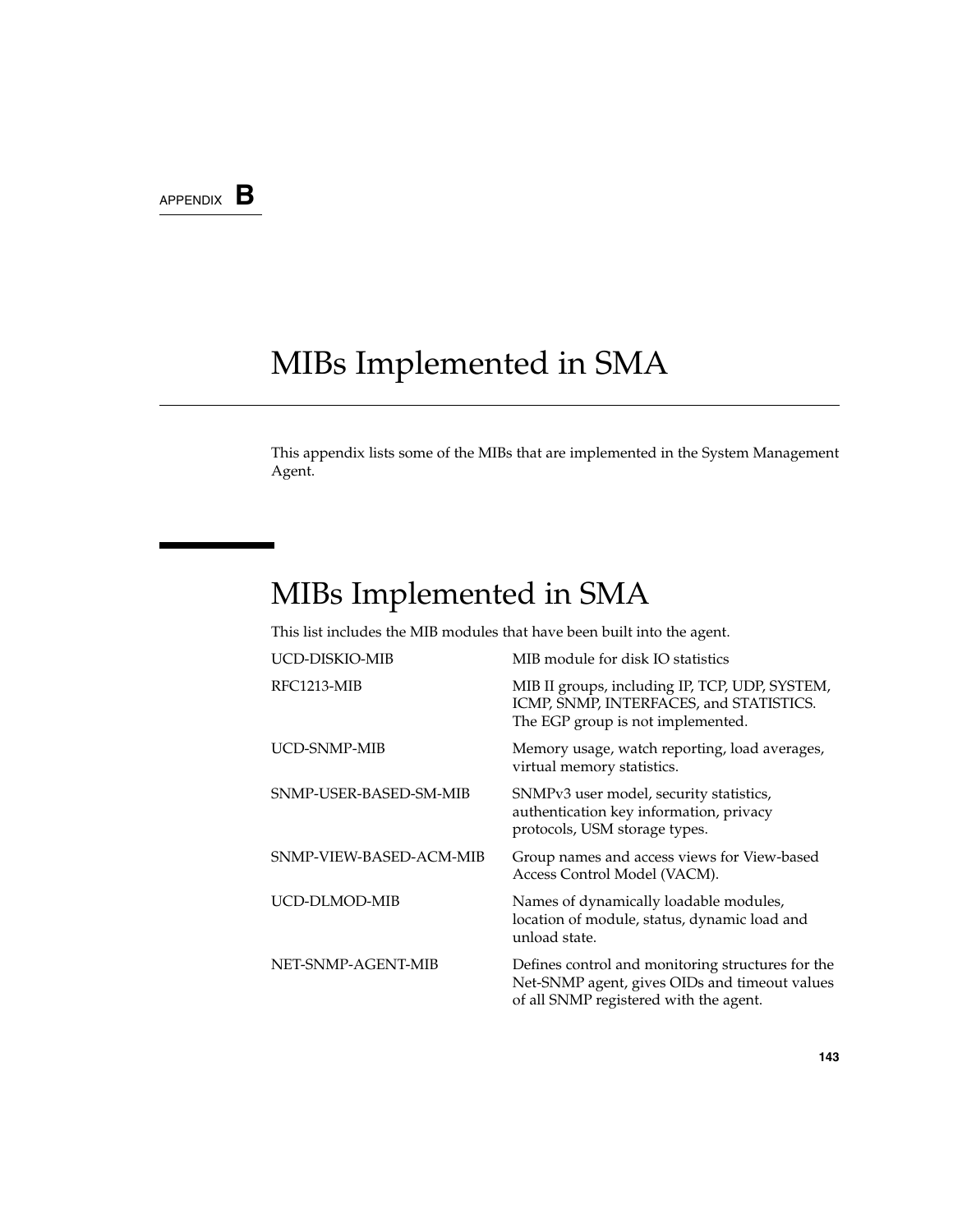| DISMAN-EVENT-MIB          | Allows triggering of events and actions for<br>management purposes. The Management Agent<br>for Sun Fire servers uses this MIB.                                                                                                                                                                                                                                                                                                                                                                                                                                                                                                                                                                                                                                    |
|---------------------------|--------------------------------------------------------------------------------------------------------------------------------------------------------------------------------------------------------------------------------------------------------------------------------------------------------------------------------------------------------------------------------------------------------------------------------------------------------------------------------------------------------------------------------------------------------------------------------------------------------------------------------------------------------------------------------------------------------------------------------------------------------------------|
| <b>HOST-RESOURCES-MIB</b> | This MIB is for use in managing host systems. A<br>host in this context is a computer that is used by<br>one or more people. The computer communicates<br>with other similar computers that are attached to<br>the network. The Host Resources MIB does not<br>necessarily apply to devices such as terminal<br>servers, routers, bridges, and monitoring<br>equipment, whose primary function is<br>communications services. However, these types<br>of communication devices are not explicitly<br>precluded from being managed with this MIB.<br>The Host Resources MIB defines attributes that<br>are common to all Internet hosts including, for<br>example, both personal computers and UNIX<br>systems. The MIB also provides Solaris kernel<br>statistics. |
| SNMP-NOTIFICATION-MIB     | The SNMP-NOTIFICATION-MIB module defines<br>MIB objects that provide mechanisms to remotely<br>configure notification parameters. These<br>parameters are used by an SNMP entity for the<br>generation of notifications, or traps.                                                                                                                                                                                                                                                                                                                                                                                                                                                                                                                                 |
| SUN-SEA-EXTENSIONS-MIB    | The SUN-SEA-EXTENSIONS-MIB module<br>describes the Sun-specific extensions to MIB-II.                                                                                                                                                                                                                                                                                                                                                                                                                                                                                                                                                                                                                                                                              |
| <b>SUN-SEA-PROXY-MIB</b>  | The SUN-SEA-PROXY-MIB is used to manage the<br>Solstice Enterprise Agents snmpdx master agent<br>daemon.                                                                                                                                                                                                                                                                                                                                                                                                                                                                                                                                                                                                                                                           |
| <b>AGENTX-MIB</b>         | The AGENTX-MIB module is used for the SNMP<br>Agent Extensibility Protocol, AgentX. This MIB<br>module is implemented by the master agent but<br>must be explicitly enabled in order to be used.                                                                                                                                                                                                                                                                                                                                                                                                                                                                                                                                                                   |

**144** Solaris System Management Agent Developer's Guide • January 2005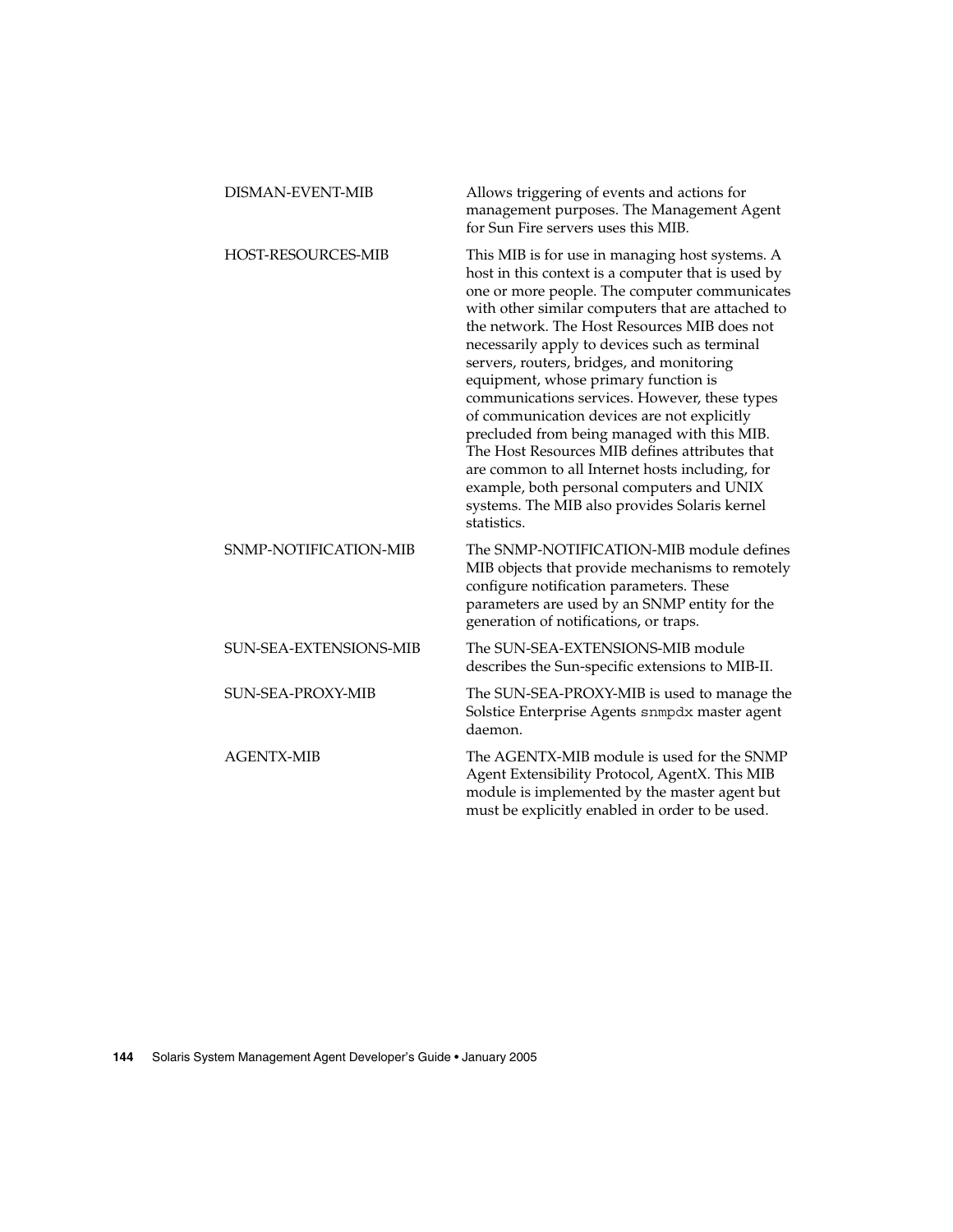# Glossary

| agent                                           | A software program, typically run on a managed device, that<br>implements the SNMP protocol and services the requests of a manager.<br>Agents can act as proxies for some non-SNMP manageable network<br>nodes. |
|-------------------------------------------------|-----------------------------------------------------------------------------------------------------------------------------------------------------------------------------------------------------------------|
| <b>Agent Extensibility</b><br>Protocol (AgentX) | A protocol that enables communication between a master SNMP agent<br>and subagents.                                                                                                                             |
| ASN.1                                           | Abstract Syntax Notation One. A specification that is used to encode<br>information between a manager and agents in a manner that is<br>independent of the machine and network type.                            |
| configuration tokens                            | Variables that are used for configuring the SNMP agent or modules.<br>Values of tokens can be identifiers, keywords, constants, punctuation,<br>or white space.                                                 |
| context                                         | A collection of managed objects accessible by an SNMP entity. The<br>name for a subset of managed objects.                                                                                                      |
| <b>DAQ</b>                                      | data acquisition. The process of collecting information from a device.                                                                                                                                          |
| <b>DES</b>                                      | Data Encryption Standard, a standard encryption algorithm used for<br>securing data.                                                                                                                            |
| extension                                       | Code that increases the functionality of the SNMP agent. An extension<br>might also be referred to as a MIB module, an extension module, or<br>simply a module.                                                 |
| legacy subagent                                 | A subagent that does not use the AgentX protocol and requires the use<br>of a proxy to communicate with the Net-SNMP agent.                                                                                     |
| Management<br><b>Information Base (MIB)</b>     | A virtual information store for managed objects. MIBs define the<br>properties of a device that can be managed.                                                                                                 |
| manager                                         | A client application that accesses data from a managed device or<br>system.                                                                                                                                     |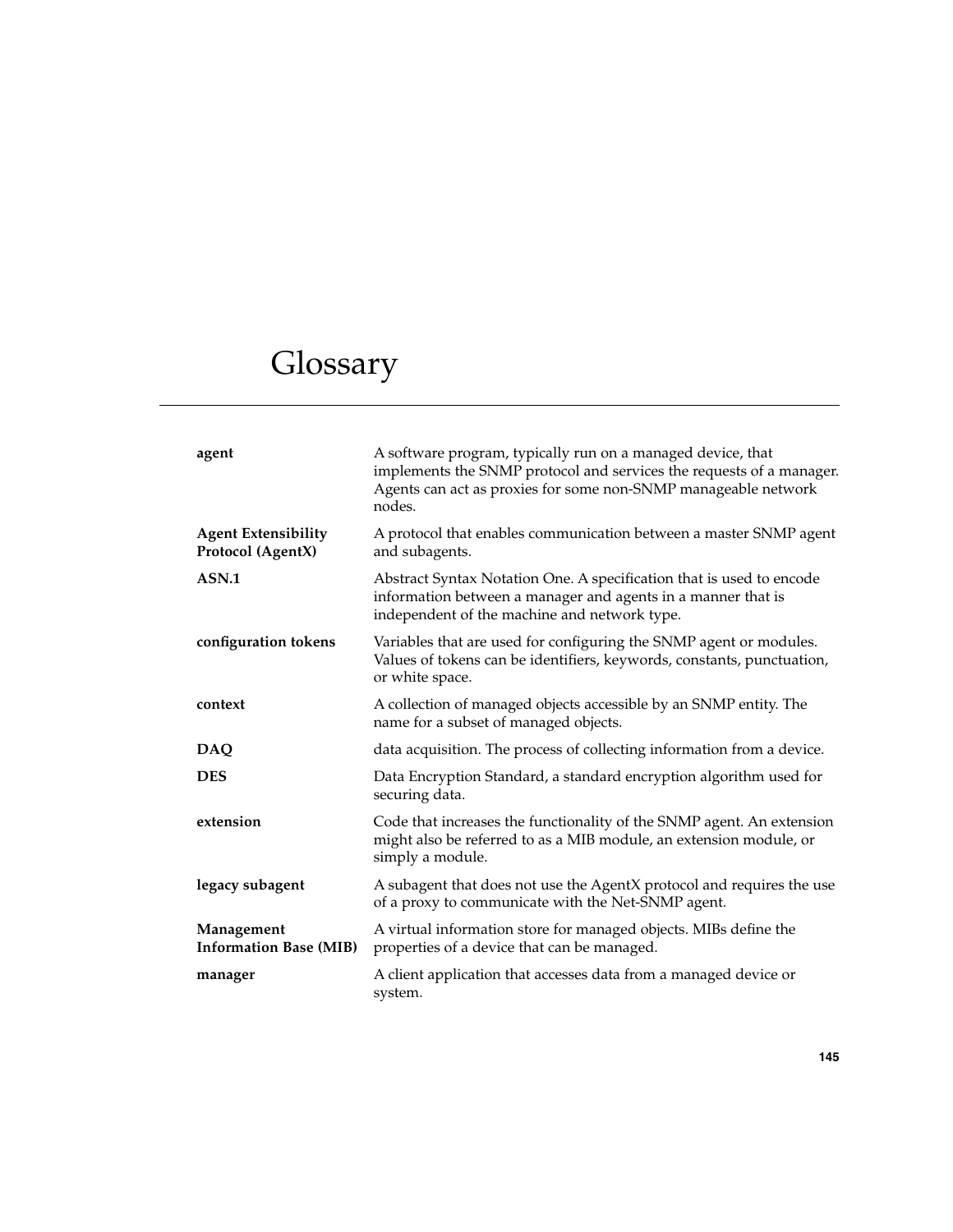| master agent                                      | An agent running on a designated SNMP port. The master agent<br>receives SNMP requests from management applications, dispatches the<br>requests to the appropriate subagents, and sends data returned by the<br>subagents to the requester. In addition, the subagents can send traps to<br>the master agent, which are then forwarded to the management<br>application.                                                                                               |
|---------------------------------------------------|------------------------------------------------------------------------------------------------------------------------------------------------------------------------------------------------------------------------------------------------------------------------------------------------------------------------------------------------------------------------------------------------------------------------------------------------------------------------|
| MD <sub>5</sub>                                   | The message digest algorithm, defined in RFC 1321, which converts a<br>message of arbitrary length into a unique 128-bit string. The MD5<br>algorithm is used to create digital signatures which can be used to<br>verify data integrity.                                                                                                                                                                                                                              |
| <b>MIB</b>                                        | Management Information Base.                                                                                                                                                                                                                                                                                                                                                                                                                                           |
| <b>MIB II</b>                                     | A standard that defines the Management Information Base objects in<br>TCP/IP-based networks that can be managed. MIB II is defined in RFC<br>1213.                                                                                                                                                                                                                                                                                                                     |
| module                                            | Code that increases the functionality of the SNMP agent. A module<br>might also be referred to as a MIB module, an extension module, or an<br>extension.                                                                                                                                                                                                                                                                                                               |
| <b>Net-SNMP</b>                                   | An SNMP agent that is developed as an open source community<br>project. The System Management Agent is based on the Net-SNMP<br>agent.                                                                                                                                                                                                                                                                                                                                 |
| <b>Network Management</b><br><b>Station (NMS)</b> | An application that is used to manage and monitor network devices.<br>The NMS makes SNMP requests to the SNMP agent and receives<br>information from the agent. An NMS is sometimes called a manager or<br>a management application.                                                                                                                                                                                                                                   |
| Object Identifier (OID)                           | A sequence of numbers that uniquely identifies each object in a MIB.<br>The OID is a series of integers separated by periods, which indicate the<br>object's place in the MIB tree. For example, the sequence<br>1.3.6.1.2.1.1.1.0 specifies the system description within the system<br>group of the management subtree.                                                                                                                                              |
| <b>PDU</b>                                        | Protocol Data Unit. A message, or packet of data, that is transported<br>through network protocol layers. Each layer attaches headers to the<br>packet before passing it along to the next layer. The entire packet,<br>including the user data and headers, is the PDU. SNMP messages<br>consist of a version identifier, an SNMP community name, and a PDU.<br>The PDU types supported in SNMP are GetRequest, GetNextRequest,<br>GetResponse, SetRequest, and Trap. |
| proxy agent                                       | An agent that acts on behalf of a non-SNMP (foreign) network device.<br>The management station contacts the proxy agent and indicates the<br>identity of the foreign device. The proxy agent translates the protocol<br>interactions it receives from the management station into the<br>interactions supported by the foreign device.                                                                                                                                 |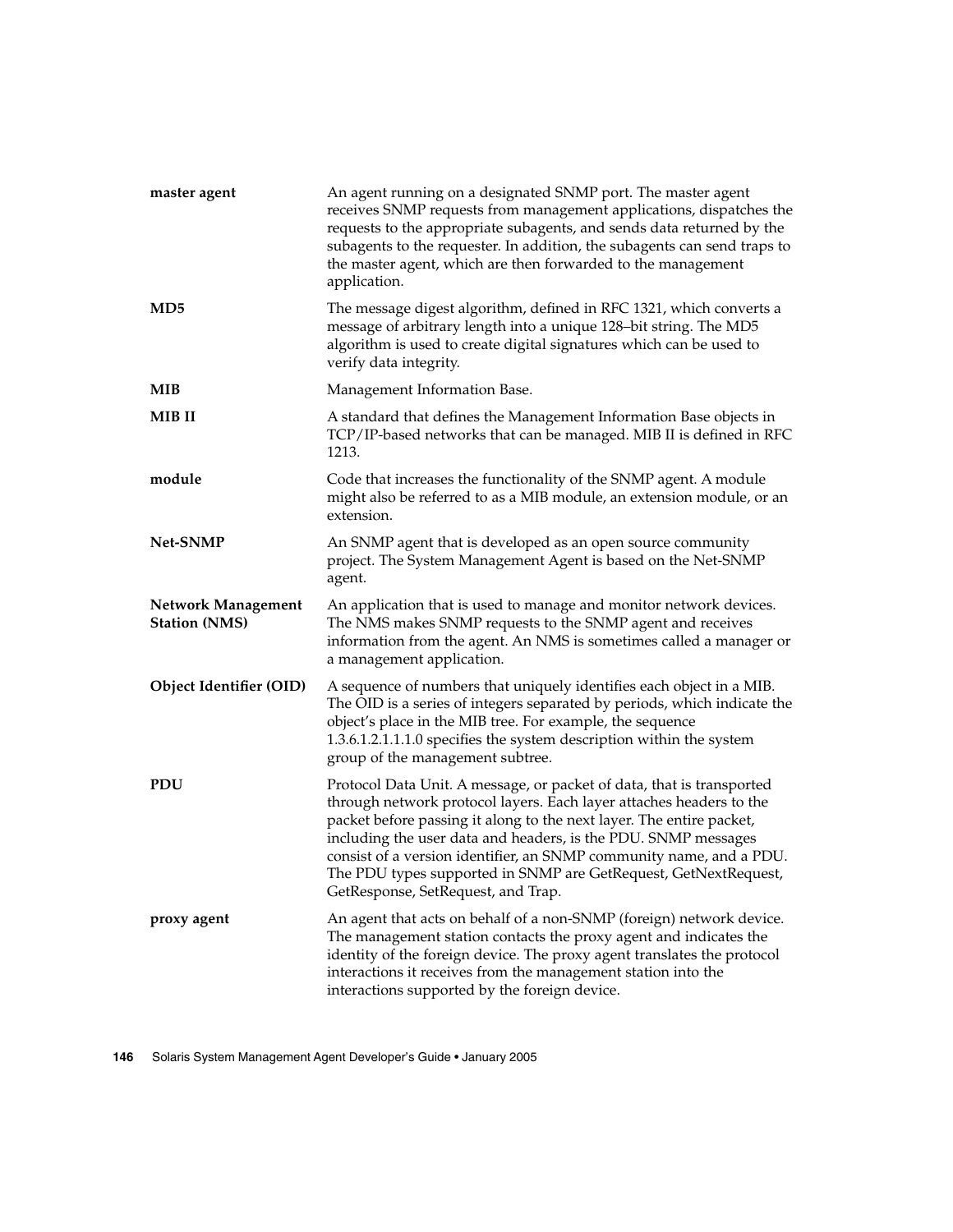| $SHA-1$                                                       | Secure Hash Algorithm - Version 1.0, defined in RFC 3174. SHA is a<br>cryptographic message digest algorithm. The algorithm converts a<br>message into a 160-bit string.                                                                                                                                                                                                                                                                                                          |
|---------------------------------------------------------------|-----------------------------------------------------------------------------------------------------------------------------------------------------------------------------------------------------------------------------------------------------------------------------------------------------------------------------------------------------------------------------------------------------------------------------------------------------------------------------------|
| <b>Simple Network</b><br><b>Management Protocol</b><br>(SNMP) | A standard protocol used to manage nodes in the Internet community.                                                                                                                                                                                                                                                                                                                                                                                                               |
| Structure of<br>Management<br><b>Information (SMI)</b>        | An industry-accepted method of organizing object names so that<br>logical access can occur. The SMI states that each managed object must<br>have a name, a syntax, and an encoding. The name, an object identifier<br>(OID), uniquely identifies the object. The syntax defines the data type,<br>such as an integer or a string of octets. The encoding describes how the<br>information associated with the managed objects is serialized for<br>transmission between machines. |
| subagent                                                      | An agent that interacts with a master agent.                                                                                                                                                                                                                                                                                                                                                                                                                                      |
| trap                                                          | A message, sent to a manager, that describes exceptions that occurred<br>on a managed device.                                                                                                                                                                                                                                                                                                                                                                                     |
| <b>USM</b>                                                    | User-based Security Model. A standard for providing SNMP<br>message-level security, described in RFC 3414 at<br>http://www.ietf.org/rfc/rfc3414.txt.This RFC document<br>also includes a MIB for remotely monitoring and managing the<br>configuration parameters for the User-based Security Model.                                                                                                                                                                              |
| <b>VACM</b>                                                   | View-Based Access Control Mechanism A standard for controlling<br>access to management information, described in RFC 3415 at<br>http://www.ietf.org/rfc/rfc3415.txt.This RFC document<br>also includes a MIB for remotely managing the configuration<br>parameters for the View-based Access Control Model.                                                                                                                                                                       |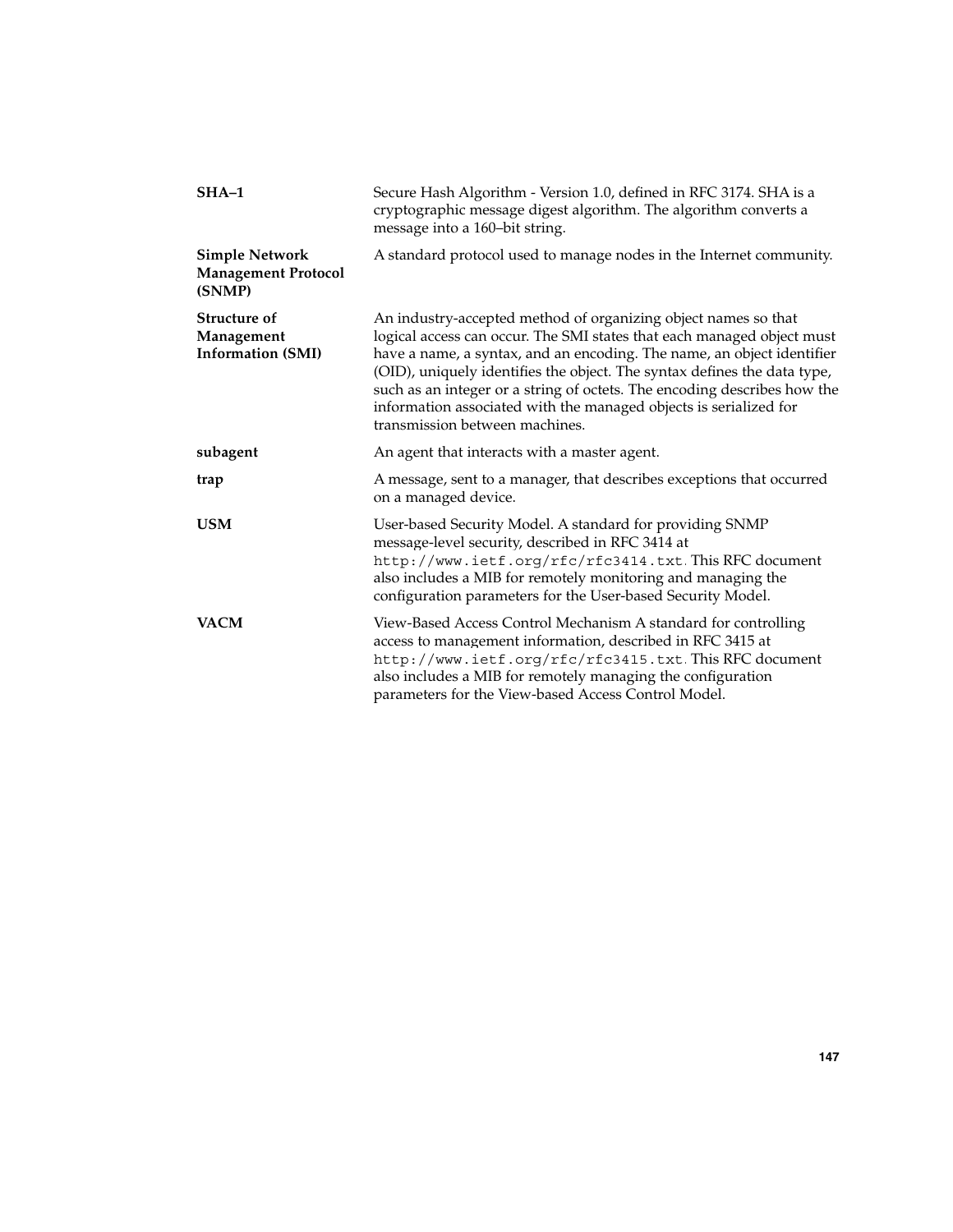Solaris System Management Agent Developer's Guide • January 2005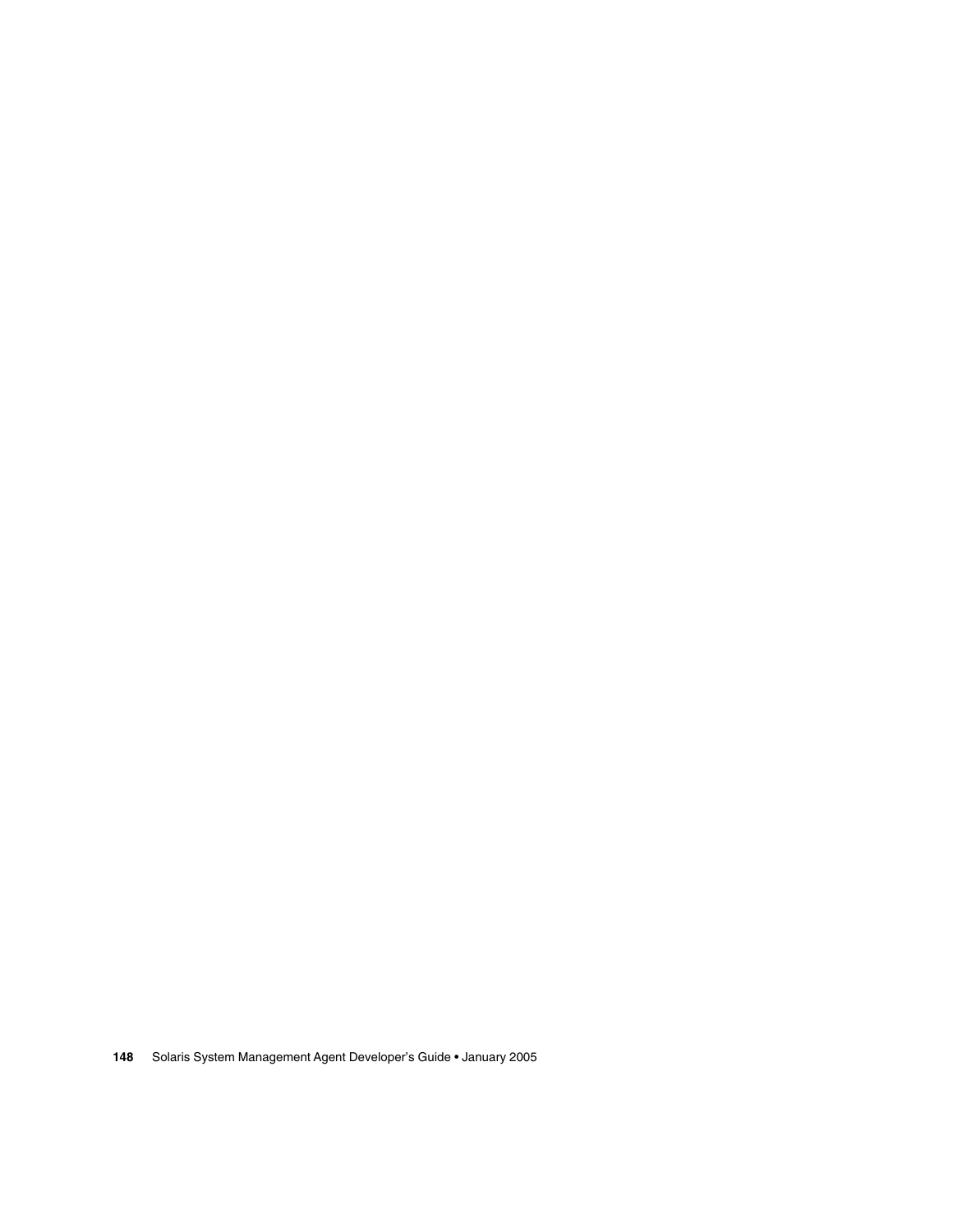# Index

#### **A**

agent, SNMP, [17](#page-16-0) AgentX module, [22](#page-21-0) AgentX protocol, [71](#page-70-0) AgentX subagents, *See* subagents alarms implementing, [59-64](#page-58-0) using with long-running data collection, [86-88](#page-85-0) Alias Mapping Table functions, [111-113](#page-110-0) API functions Entity MIB, [95-113](#page-94-0) Net-SNMP, [136-141](#page-135-0) API libraries, [26](#page-25-0) asynchronous trap notification, [60](#page-59-0)

## **C**

code templates generating, [33](#page-32-0) modifying, [35](#page-34-0) configuration files, module-specific, [51-52](#page-50-0) configuration tokens defining new, [52](#page-51-0) in snmpd.conf, [21](#page-20-0) conflicts, naming, [36](#page-35-0) contents, for developers, [24](#page-23-0)

#### **D**

data collection, over time, [85-86](#page-84-0)

data modeling, [39-50](#page-38-0) data persistence, [52-54](#page-51-0) demo\_module\_1 code example, [41-42](#page-40-0) demo\_module\_10 code example, [88-89](#page-87-0) demo\_module\_11 code example, [117-126](#page-116-0) demo\_module\_12 code example, [130-132](#page-129-0) demo\_module\_2 code example, [44](#page-43-0) demo\_module\_3 code example, [49-50](#page-48-0) demo\_module\_4 code example, [61-64](#page-60-0) demo\_module\_5 code example, [54-57](#page-53-0) demo module 6 code example, [77](#page-76-0) demo\_module\_7 code example, [78-83](#page-77-0) demo\_module\_8 code example, [72](#page-71-0) demo\_module\_9 code example, [86-87](#page-85-0) demonstration modules, descriptions of, [26-27](#page-25-0) developer, content in SMA, [24](#page-23-0) devices, representing with SNMP tables, [91](#page-90-0) dispatcher, [20](#page-19-0) dynamically loading modules advantages and disadvantages, [67](#page-66-0) procedures, [67-70](#page-66-0)

#### **E**

entAliasMappingTable, functions used with, [111-113](#page-110-0) entAliasMappingTable of Entity MIB, [93](#page-92-0) Entity MIB API functions, [95-113](#page-94-0) Alias Mapping Table, [111-113](#page-110-0) header files, [113-114](#page-112-0) Logical Table, [104-108](#page-103-0)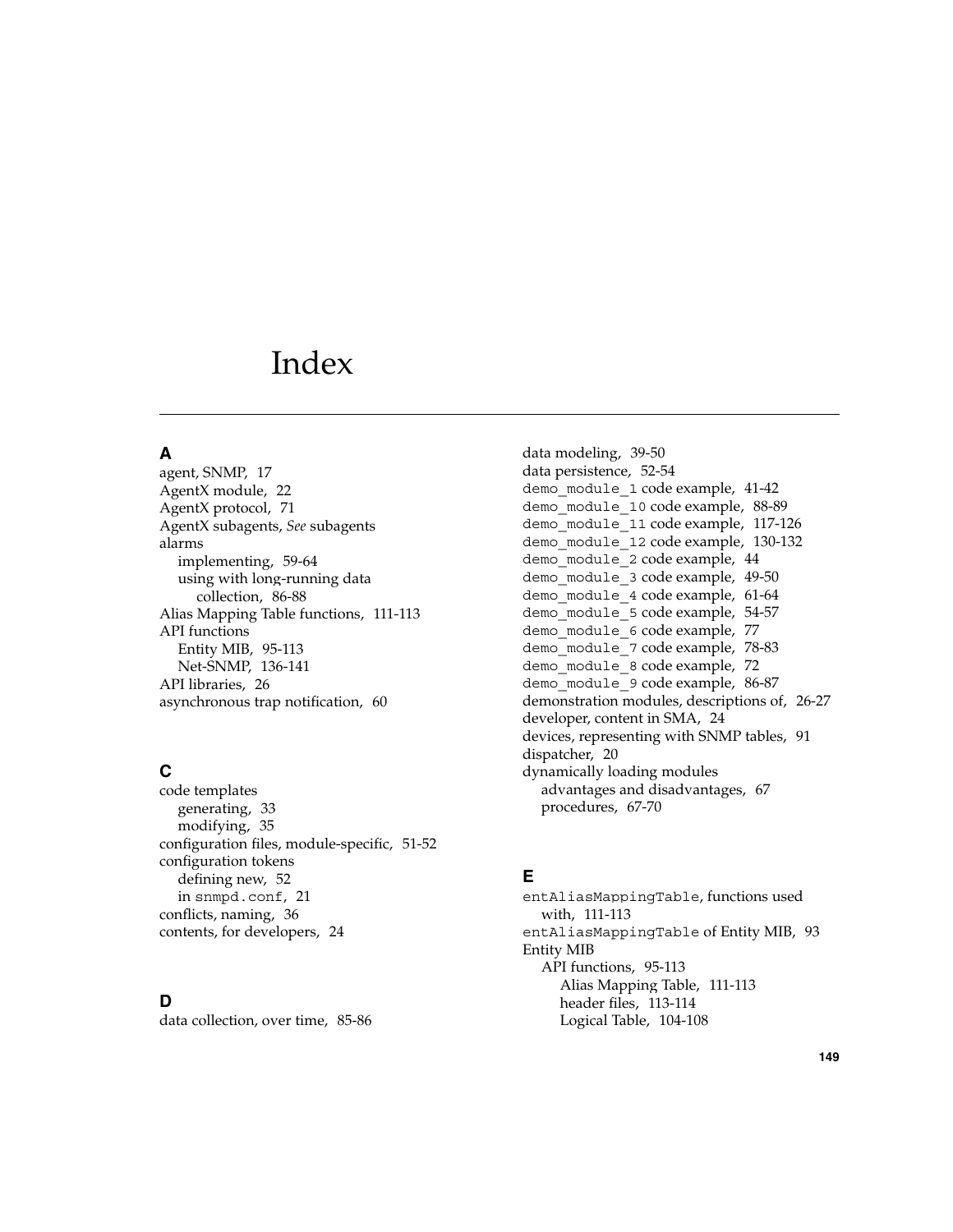Entity MIB, API functions (Continued) LP Mapping Table, [108-110](#page-107-0) Physical Contains Table, [101-104](#page-100-0) Physical Table, [96-101](#page-95-0) tips for using, [115-117](#page-114-0) libentity.so, [93-94](#page-92-0) module, [24,](#page-23-0) [93-94](#page-92-0) code example, [117-126](#page-116-0) overview, [91-93](#page-90-0) entityGeneral group of Entity MIB, [93](#page-92-0) entityLogical group of Entity MIB, [92](#page-91-0) entityMapping group of Entity MIB, [92](#page-91-0) entityPhysical group of Entity MIB, [91](#page-90-0) entLogicalTable, functions used with, [104-108](#page-103-0) entLPMappingTable, functions used with, [108-110](#page-107-0) entLPMappingTable of Entity MIB, [93](#page-92-0) entPhysicalContainsTable, functions used with, [101-104](#page-100-0) entPhysicalContainsTable of Entity MIB, [93](#page-92-0) entPhysicalTable, functions used with, [96](#page-95-0) environment variables, MIB, [32-33](#page-31-0) extensible agent, defined, [18](#page-17-0) extension, MIB, [18](#page-17-0) extension modules, [22](#page-21-0)

### **F**

features added in SMA, [23-24](#page-22-0) file locations, for developer, [24-25](#page-23-0) functions, Entity MIB, [95-113](#page-94-0)

#### **G**

general tables *See* data retrieval from demonstration code, [49-50](#page-48-0)

#### **H**

hardware devices, representing with SNMP tables, [91](#page-90-0) header files for Entity MIB functions, [113-114](#page-112-0) Host Resources MIB, [23](#page-22-0)

#### **I**

init\_*module* routine, [39-40](#page-38-0)

#### **L**

libentity.so module tasks, [93-94](#page-92-0) using with your module, [94](#page-93-0) library, naming conventions, [37](#page-36-0) logical entities, [92](#page-91-0) mapping to physical entities, [93](#page-92-0) Logical Table functions, [104-108](#page-103-0) long-running data collection, [85-86](#page-84-0) code example, [86-87](#page-85-0) polling method, [88-90](#page-87-0) using alarms, [86-88](#page-85-0) LP Mapping Table functions, [108-110](#page-107-0)

#### **M**

man pages for System Management Agent, [133-136](#page-132-0) manager, SNMP, [17](#page-16-0) message processor, [20](#page-19-0) MIB defining, [31](#page-30-0) environment variables, [32-33](#page-31-0) examples to emulate, [31](#page-30-0) extension, [18](#page-17-0) file name conventions, [31-32](#page-30-0) purpose of, [17](#page-16-0) syntax checking, [31](#page-30-0) MIB II, [23](#page-22-0) and Solstice Enterprise Agents, [127](#page-126-0) mib2c, and migrating Solstice Enterprise Agents, [129](#page-128-0) mib2c configuration files, [34](#page-33-0) generating templates, [33](#page-32-0) mibcodegen, and migrating Solstice Enterprise Agents, [129](#page-128-0) mibiisa subagent, [127](#page-126-0)

**150** Solaris System Management Agent Developer's Guide • January 2005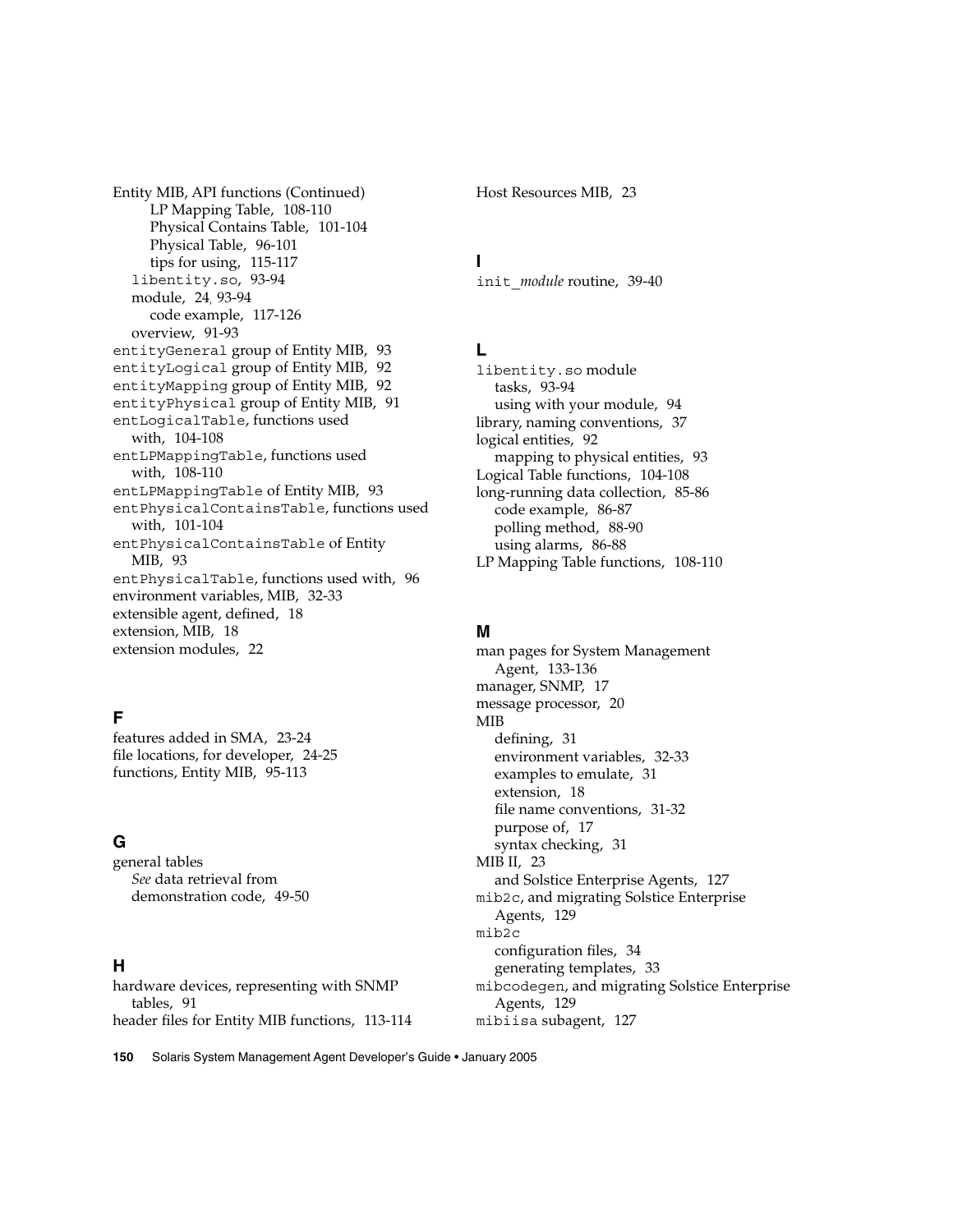MIBs implemented in SMA, [143-144](#page-142-0) supported in SMA, [23](#page-22-0) migrating Solstice Enterprise Agents subagents comparison of generated templates, [130-132](#page-129-0) guidelines, [129-132](#page-128-0) instrumentation code, [132](#page-131-0) reasons for, [127](#page-126-0) strategy, [128](#page-127-0) module, delivery, [36](#page-35-0) modules about, [29-30](#page-28-0) configuring, [35](#page-34-0) creating, [30](#page-29-0) deploying, [65-73](#page-64-0) guidelines, [66-67](#page-65-0) in subagents, [70-71](#page-69-0) overview, [65-66](#page-64-0) extension in Net-SNMP architecture, [22](#page-21-0) loading *See also* deploying loading dynamically, [67-70](#page-66-0) multiple instance, [75-77](#page-74-0) naming conventions, [37](#page-36-0) storing data, [51-52](#page-50-0) types of, [22](#page-21-0) multiple instances of a module implementing, [75-77](#page-74-0) updating dynamically, [78](#page-77-0)

#### **N**

namespace collisions, avoiding, [36-37](#page-35-0) naming conventions libraries, [37](#page-36-0) MIB, [31-32](#page-30-0) modules, [37](#page-36-0) Net-SNMP API functions, [136-141](#page-135-0) architecture, [18](#page-17-0) component descriptions, [19](#page-18-0) differences between SMA and, [23-24](#page-22-0) location of API documentation, [136](#page-135-0) version, [18](#page-17-0)

#### **O**

OID registration handler, [21](#page-20-0) overview extending the agent, [22-23](#page-21-0) SNMP agents, [17-18](#page-16-0) System Management Agent, [18-24](#page-17-0)

#### **P**

persistent data, [51](#page-50-0) implementing in a module, [52-54](#page-51-0) Physical Contains Table functions, [101-104](#page-100-0) physical entities, [91](#page-90-0) mapping to logical entities, [93](#page-92-0) Physical Table functions, [96-101](#page-95-0) polling avoiding race condition, [89-90](#page-88-0) for long-running data collection, [88-90](#page-87-0) port, SNMP, [17](#page-16-0) processing multiple OID set actions, [46-48](#page-45-0) proxy module, [21](#page-20-0)

#### **R**

race condition in polling, [89-90](#page-88-0) refresh intervals, used with alarms, [59](#page-58-0) repository, and configuration tokens, [21](#page-20-0)

### **S**

scalar objects demonstration code for retrieving, [41-42](#page-40-0) running mib2c on, [41](#page-40-0) seaProxy module, [128](#page-127-0) security, guidelines for subagents, [73](#page-72-0) set multiple OIDs, [46-48](#page-45-0) simple tables, *See* tables, simple SNMP-USER-BASED-SM-MIB, [20](#page-19-0) SNMP-VIEW-BASED-ACM-MIB, [21](#page-20-0) Solstice Enterprise Agents, *See* migrating Solstice Enterprise Agents subagents source code for Net-SNMP, [24](#page-23-0) static modules, [22](#page-21-0) storing module data, [51-52](#page-50-0)